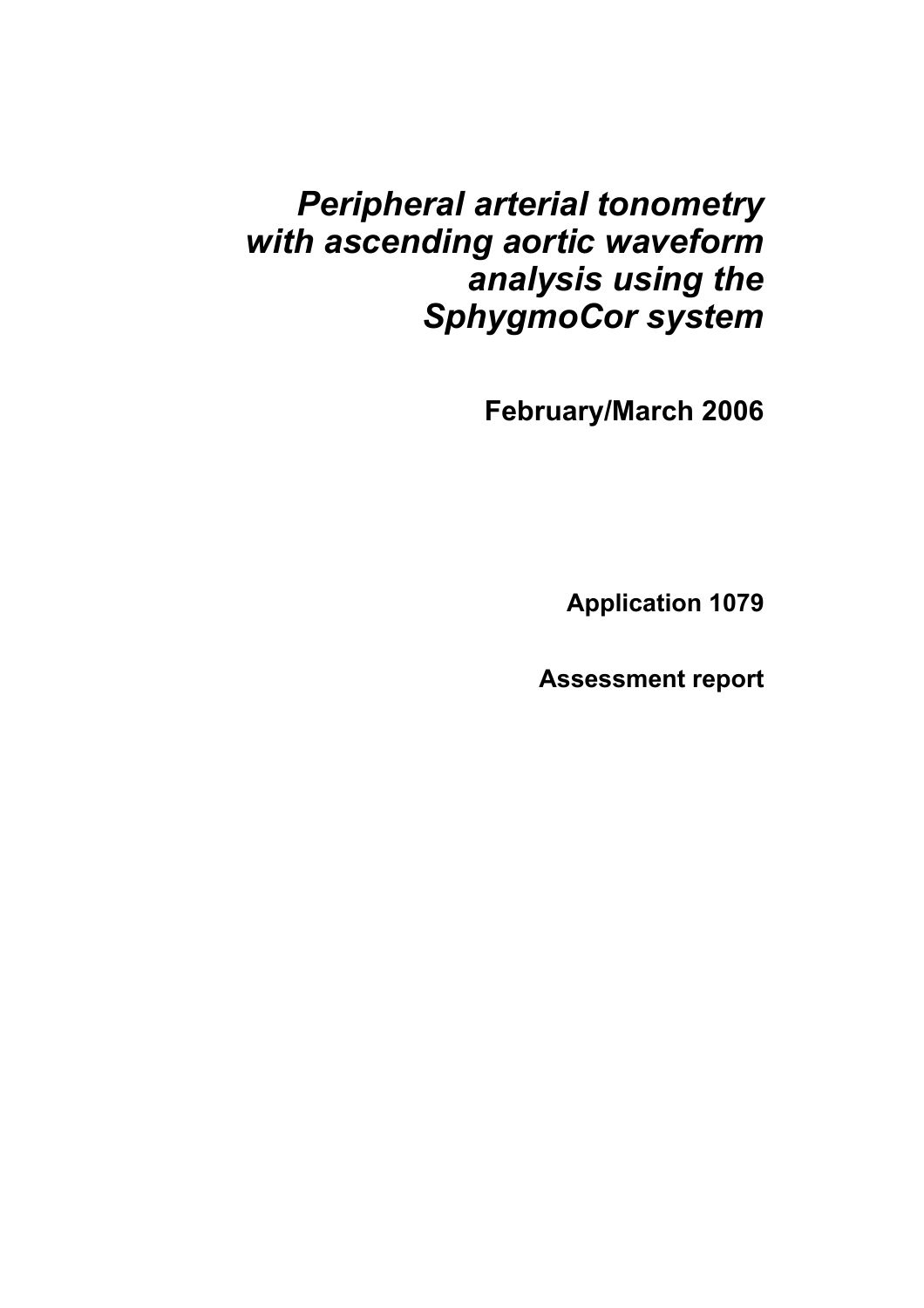#### **© Commonwealth of Australia 2006**

| <b>ISBN</b> (Print)  | 174186 032 6  |
|----------------------|---------------|
| <b>ISBN</b> (Online) | 174186 033 4  |
| <b>ISSN</b> (Print)  | 1443-7120     |
| <b>ISSN</b> (Online) | 1443-7139     |
| <b>First printed</b> | November 2006 |
|                      |               |

#### **Paper-based publications**

#### © Commonwealth of Australia 2006

This work is copyright. Apart from any use as permitted under the Copyright Act 1968, no part may be reproduced by any process without prior written permission from the Commonwealth. Requests and inquiries concerning reproduction and rights should be addressed to the Commonwealth Copyright Administration, Attorney General's Department, Robert Garran Offices, National Circuit, Canberra ACT 2600 or posted at http://www.ag.gov.au/cca

#### **Internet sites**

#### © Commonwealth of Australia 2006

This work is copyright. You may download, display, print and reproduce this material in unaltered form only (retaining this notice) for your personal, non-commercial use or use within your organisation. Apart from any use as permitted under the Copyright Act 1968, all other rights are reserved. Requests and inquiries concerning reproduction and rights should be addressed to the Commonwealth Copyright Administration, Attorney General's Department, Robert Garran Offices, National Circuit, Canberra ACT 2600 or posted at http://www.ag.gov.au/cca

Electronic copies of the report can be obtained from the Medical Service Advisory Committee's Internet site at http://www.msac.gov.au/

Printed copies of the report can be obtained from:

The Secretary Medical Services Advisory Committee Department of Health and Ageing Mail Drop 106 GPO Box 9848 Canberra ACT 2601

Enquiries about the content of the report should be directed to the above address.

The Medical Services Advisory Committee (MSAC) is an independent committee which has been established to provide advice to the Commonwealth Minister for Health and Ageing on the strength of evidence available on new and existing medical technologies and procedures in terms of their safety, effectiveness and cost-effectiveness. This advice will help to inform Government decisions about which medical services should attract funding under Medicare.

This report was prepared by the Medical Services Advisory Committee with the assistance of Dr Suzanne Dyer, Mr Marc Bevan and Ms Jolie Hutchinson from the Medical Technology Assessment Group (M-TAG) a unit of IMS Health. Ms Ann Jones of M-TAG edited the report. The Commonwealth Minister for Health and Ageing endorsed the report on 6 June 2006.

Publication approval number: 3890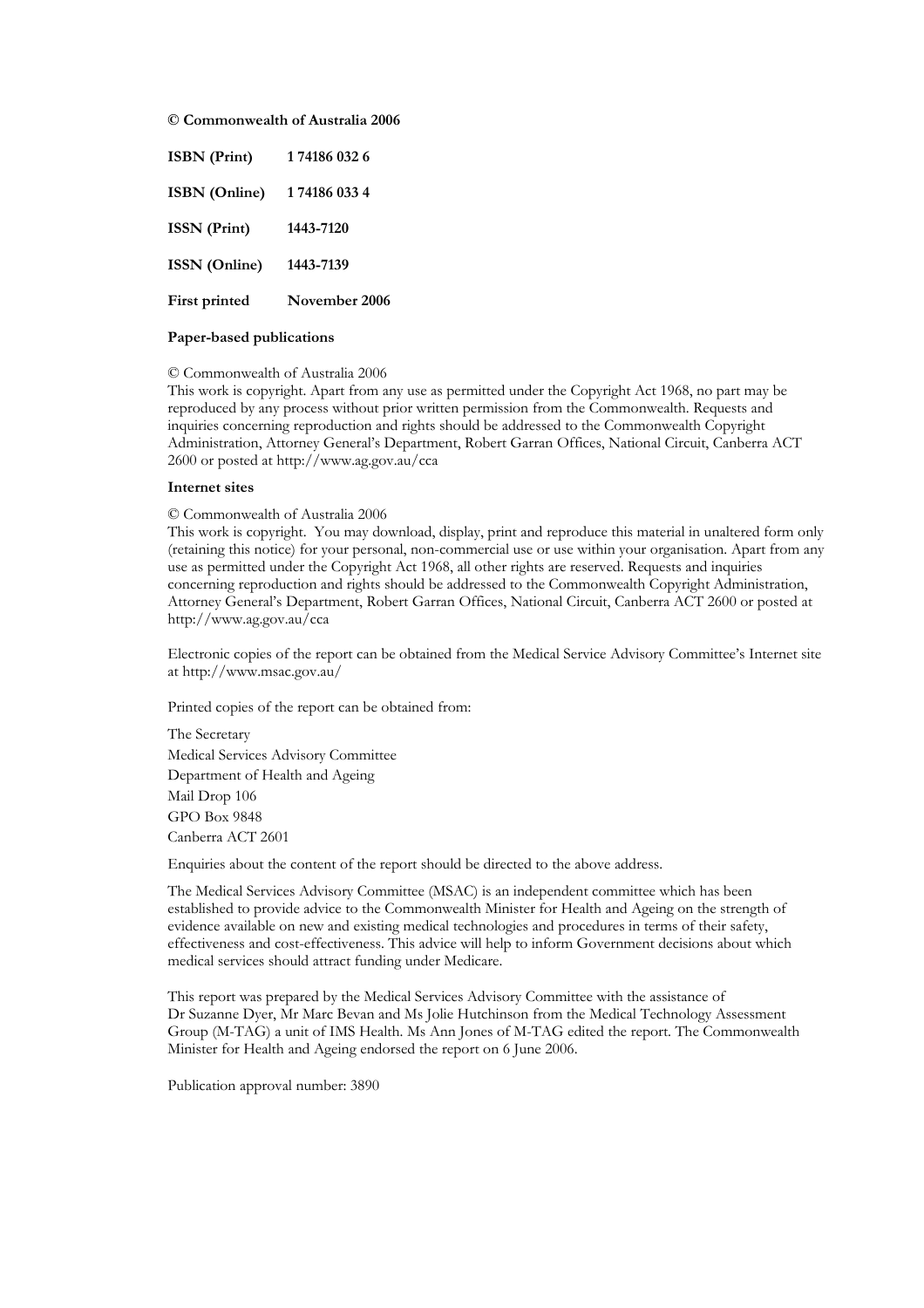# **Contents**

| MSAC's assessment of peripheral arterial tonometry with ascending aortic<br>Peripheral arterial tonometry with ascending aortic waveform analysis |  |
|---------------------------------------------------------------------------------------------------------------------------------------------------|--|
|                                                                                                                                                   |  |
|                                                                                                                                                   |  |
|                                                                                                                                                   |  |
|                                                                                                                                                   |  |
|                                                                                                                                                   |  |
|                                                                                                                                                   |  |
|                                                                                                                                                   |  |
|                                                                                                                                                   |  |
|                                                                                                                                                   |  |
|                                                                                                                                                   |  |
|                                                                                                                                                   |  |
|                                                                                                                                                   |  |
|                                                                                                                                                   |  |
|                                                                                                                                                   |  |
|                                                                                                                                                   |  |
|                                                                                                                                                   |  |
|                                                                                                                                                   |  |
|                                                                                                                                                   |  |
|                                                                                                                                                   |  |
|                                                                                                                                                   |  |
|                                                                                                                                                   |  |
|                                                                                                                                                   |  |
|                                                                                                                                                   |  |
|                                                                                                                                                   |  |
|                                                                                                                                                   |  |
|                                                                                                                                                   |  |
|                                                                                                                                                   |  |
|                                                                                                                                                   |  |
|                                                                                                                                                   |  |
|                                                                                                                                                   |  |
|                                                                                                                                                   |  |
|                                                                                                                                                   |  |
|                                                                                                                                                   |  |
|                                                                                                                                                   |  |
|                                                                                                                                                   |  |
|                                                                                                                                                   |  |
|                                                                                                                                                   |  |
|                                                                                                                                                   |  |
|                                                                                                                                                   |  |
|                                                                                                                                                   |  |
|                                                                                                                                                   |  |
|                                                                                                                                                   |  |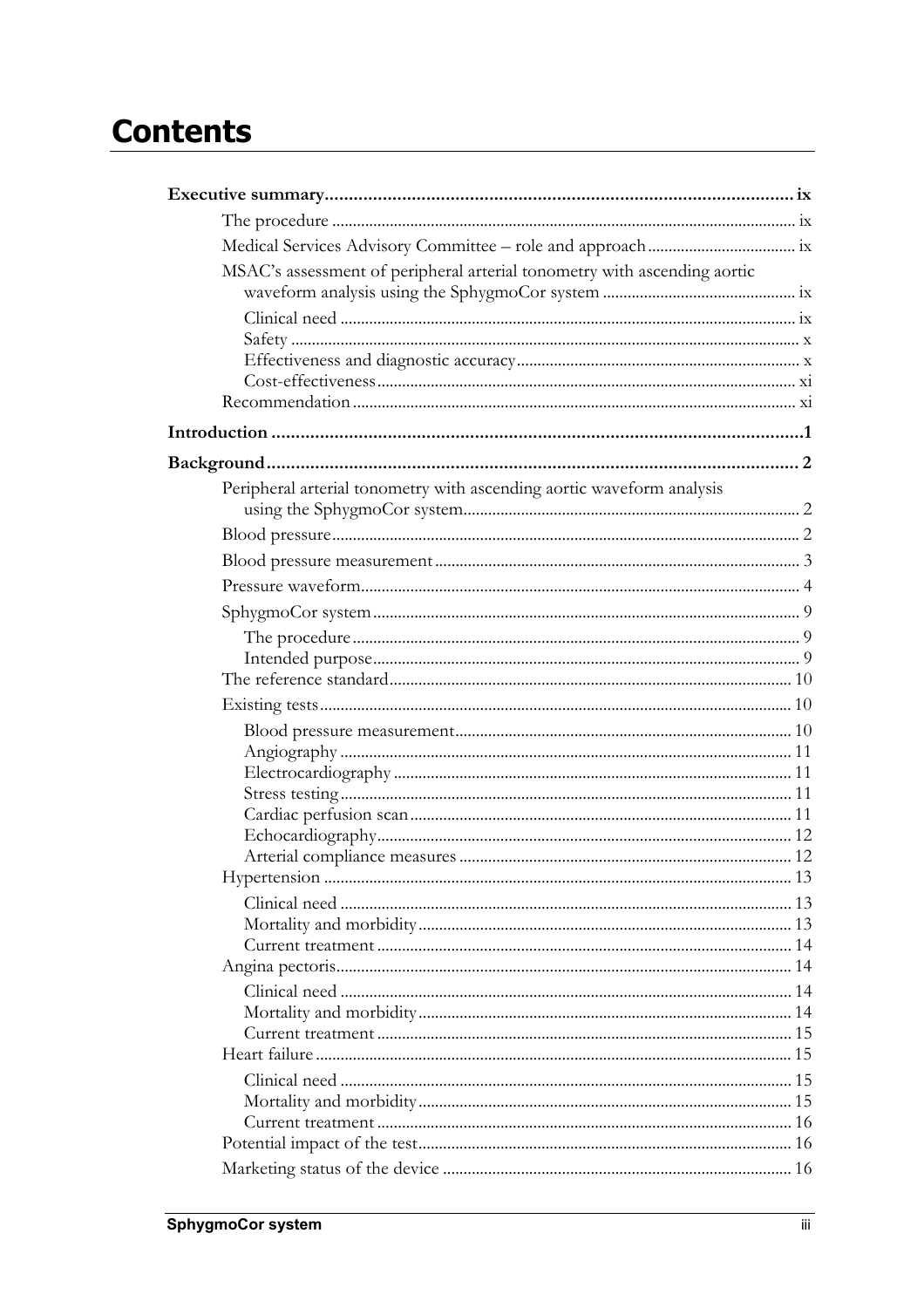| Appraisal of the quality and applicability of individual studies 32 |  |
|---------------------------------------------------------------------|--|
|                                                                     |  |
|                                                                     |  |
|                                                                     |  |
|                                                                     |  |
|                                                                     |  |
|                                                                     |  |
|                                                                     |  |
|                                                                     |  |
|                                                                     |  |
|                                                                     |  |
|                                                                     |  |
|                                                                     |  |
|                                                                     |  |
|                                                                     |  |
|                                                                     |  |
|                                                                     |  |
|                                                                     |  |
|                                                                     |  |
|                                                                     |  |
|                                                                     |  |
|                                                                     |  |
|                                                                     |  |
|                                                                     |  |
|                                                                     |  |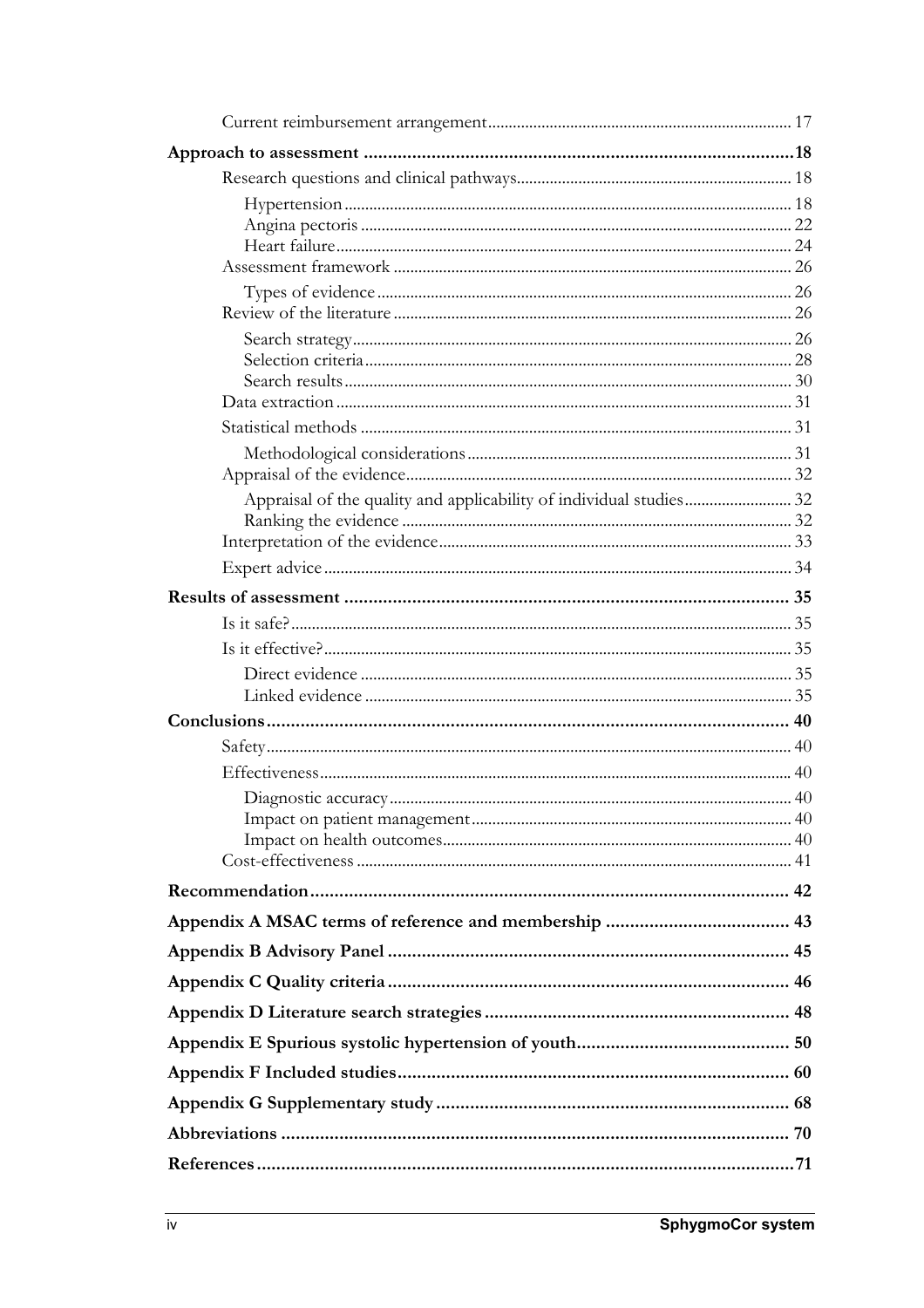# **Tables**

| Table 1  |                                                                                                                                |  |
|----------|--------------------------------------------------------------------------------------------------------------------------------|--|
| Table 2  | Diagnosis of cardiovascular diseases using the SphygmoCor system 9                                                             |  |
| Table 3  | PPICO criteria for the use of the SphygmoCor system in hypertension 18                                                         |  |
| Table 4  | PPICO criteria for the use of the SphygmoCor system in angina                                                                  |  |
| Table 5  | PPICO criteria for the use of the SphygmoCor system in heart failure 24                                                        |  |
| Table 6  | Electronic databases searched for the SphygmoCor hypertension                                                                  |  |
| Table 7  |                                                                                                                                |  |
| Table 8  |                                                                                                                                |  |
| Table 9  |                                                                                                                                |  |
| Table 10 |                                                                                                                                |  |
| Table 11 |                                                                                                                                |  |
| Table 12 |                                                                                                                                |  |
| Table 13 |                                                                                                                                |  |
| Table 14 | Likelihood ratios for the presence of coronary artery disease for                                                              |  |
| Table 15 | Diagnostic accuracy of AIx for the presence of coronary artery                                                                 |  |
| Table 16 | Post-test probabilities of coronary artery disease based on test result                                                        |  |
| Table 17 | SphygmoCor system Medline search strategy                                                                                      |  |
| Table 18 | SphygmoCor system EMBASE search strategy                                                                                       |  |
|          | Table 19 SphygmoCor system PreMedline search strategy (17 August, 2005) 49                                                     |  |
| Table 20 | SphygmoCor system Cochrane Library search strategy (Issue 3, 2005) 49                                                          |  |
| Table 21 | Characteristics of the included study of the SphygmoCor system in                                                              |  |
| Table 22 | Characteristics of male subjects with spurious systolic hypertension of                                                        |  |
| Table 23 | Characteristics of the included studies reporting the technical                                                                |  |
| Table 24 | Comparison of accuracy of derived aortic and upper limb blood<br>pressure measurement using direct measurement of aortic blood |  |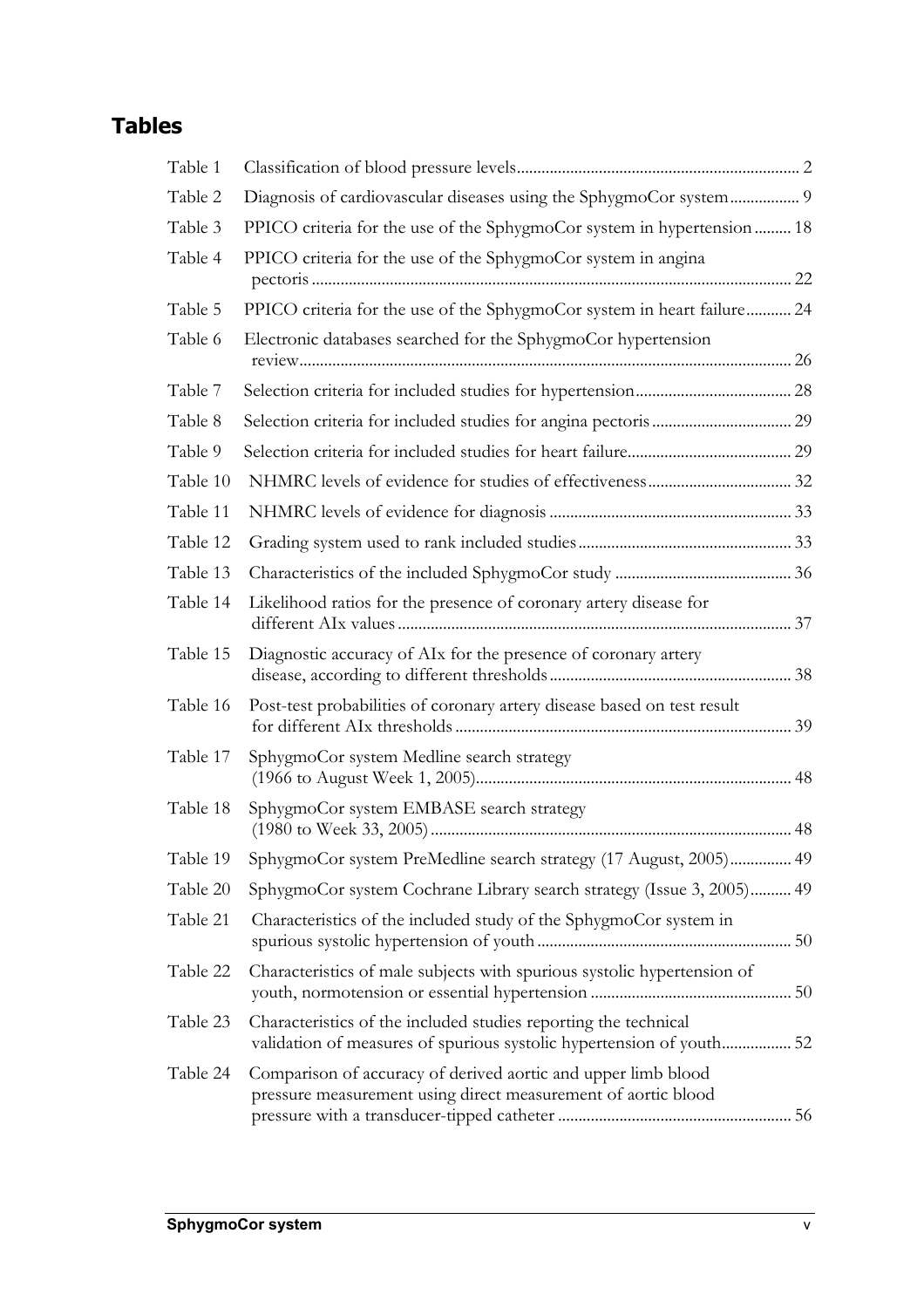| Table 25 | Comparison of accuracy of derived aortic and upper limb blood<br>pressure measurement using direct measurement of aortic blood       |  |
|----------|--------------------------------------------------------------------------------------------------------------------------------------|--|
| Table 26 | Accuracy of estimation of aortic AIx from derived aortic or radial                                                                   |  |
| Table 27 | Characteristics of the included study of the SphygmoCor system in                                                                    |  |
| Table 28 | Characteristics and results of the included studies comparing the<br>measurement of derived aortic, radial and measured aortic BP 62 |  |
| Table 29 | Characteristics and results of the included study of the SphygmoCor                                                                  |  |
| Table 30 | Characteristics and results of the ENIGMA study of the SphygmoCor                                                                    |  |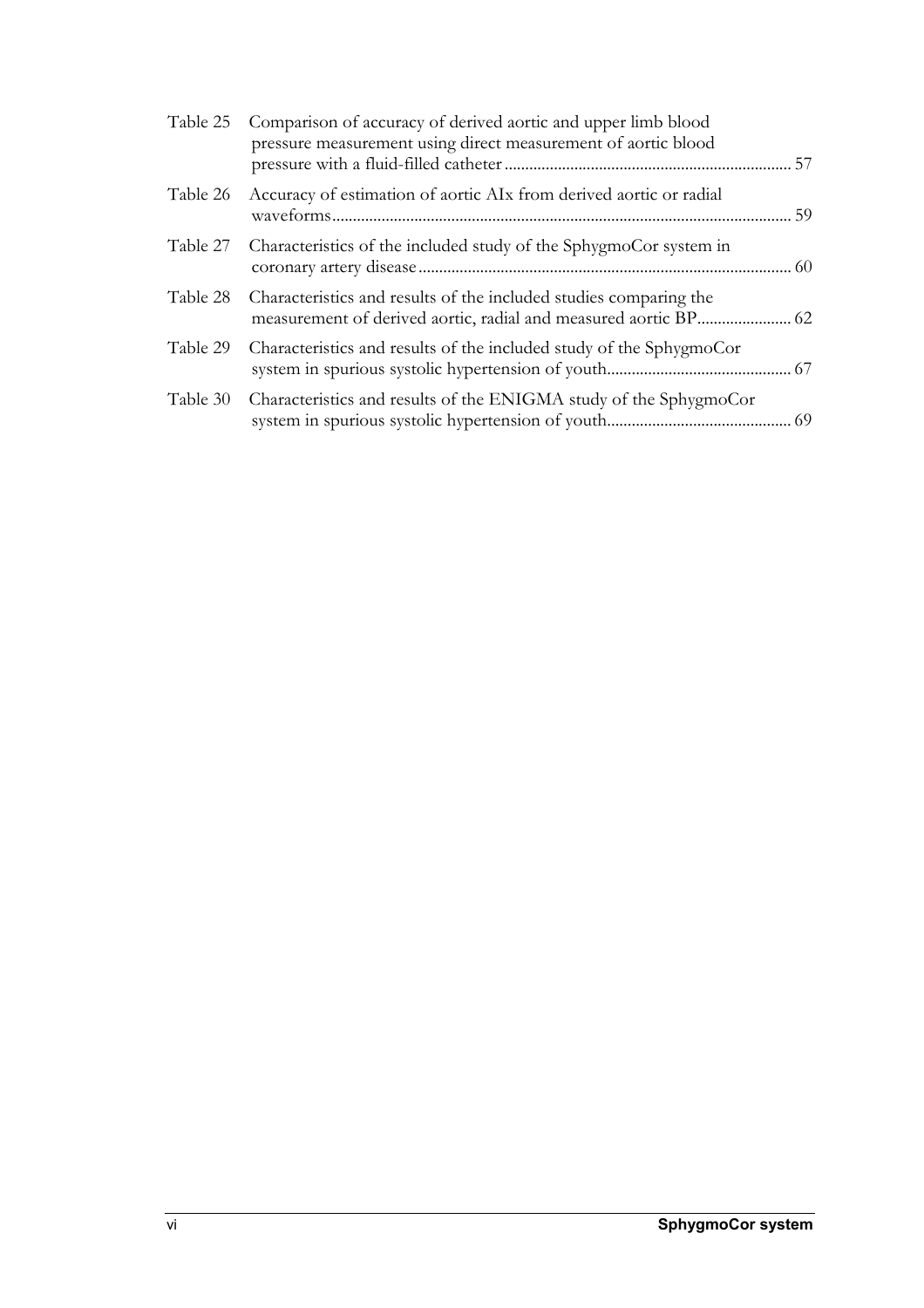# **Figures**

| Figure 1  |                                                                                                                                                                                                  |    |
|-----------|--------------------------------------------------------------------------------------------------------------------------------------------------------------------------------------------------|----|
| Figure 2  | Typical aortic pressure waveforms in normotensive subjects                                                                                                                                       |    |
| Figure 3  | Determination of the augmentation index from the aortic pressure<br>waveform derived from a radial artery waveform using the                                                                     |    |
| Figure 4  |                                                                                                                                                                                                  |    |
| Figure 5  | Clinical pathway for the investigation of patients referred with                                                                                                                                 |    |
| Figure 6  | Clinical pathway for the investigation of patients referred with<br>hypertension who are uncontrolled by multiple medication<br>(more than two drugs) or who are experiencing adverse effects of | 21 |
| Figure 7  | Clinical pathway for the investigation of patients with stable angina 23                                                                                                                         |    |
| Figure 8  | Clinical pathway for the investigation of patients with heart failure 25                                                                                                                         |    |
| Figure 9  | Summary of the process used to identify and select studies for the                                                                                                                               | 30 |
| Figure 10 | Receiver-operating characteristic (ROC) curve for diagnostic accuracy                                                                                                                            | 38 |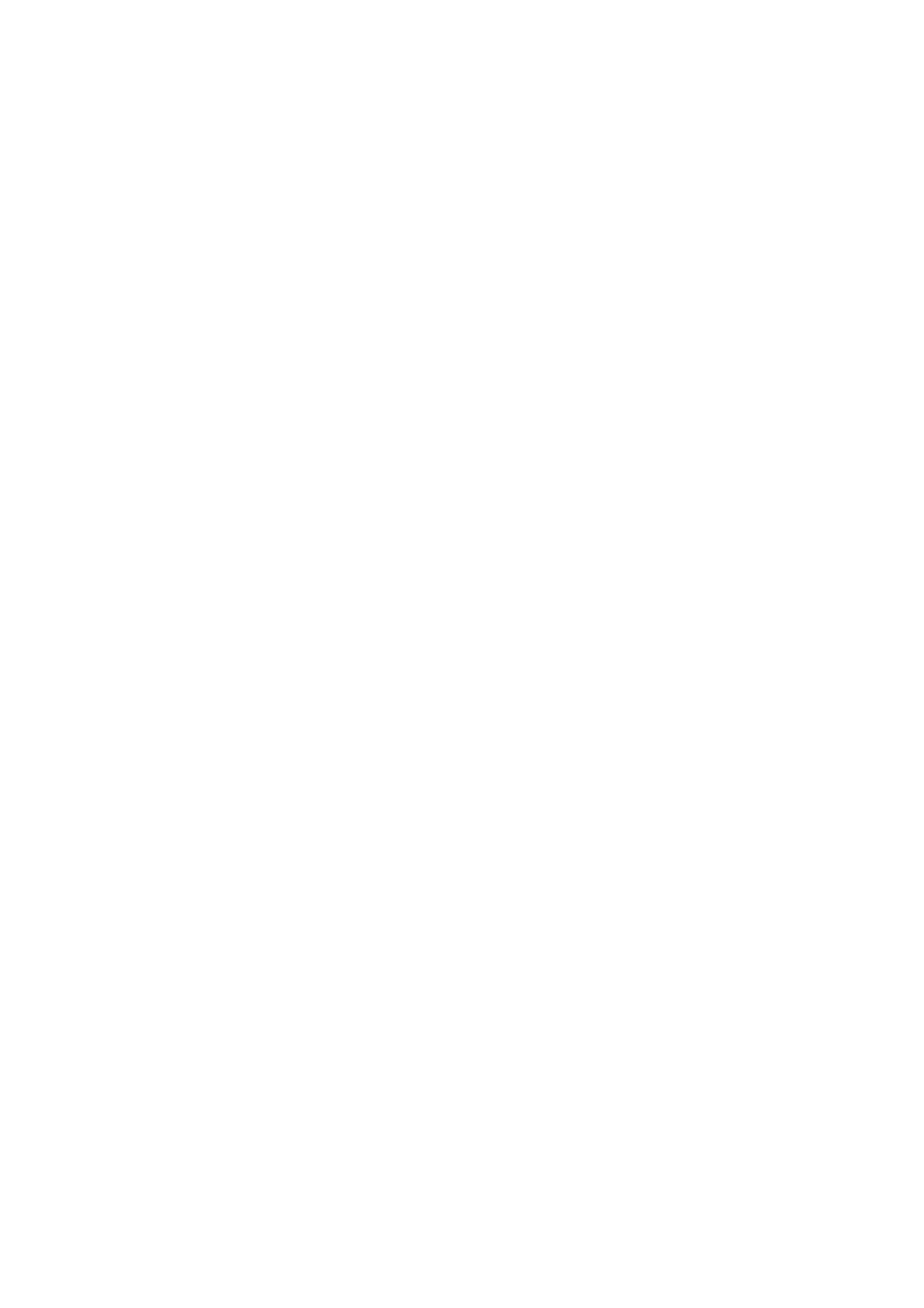## **The procedure**

The SphygmoCor system is a non-invasive diagnostic technology that enables pulse wave analysis of the central, ascending aortic pressure wave.

The SphygmoCor system allows a peripheral arterial pressure waveform to be obtained by applying an arterial applanation tonometer to the wrist. The tonometer partially compresses the radial artery and records a pressure wave over several cardiac cycles. This pressure wave is calibrated to brachial cuff blood pressure measurements. The averaged peripheral waveform is then converted to an ascending aortic waveform using a generalised mathematical transfer function.

# **Medical Services Advisory Committee – role and approach**

The Medical Services Advisory Committee (MSAC) is a key element of a measure taken by the Commonwealth to strengthen the role of evidence in health financing decisions in Australia. MSAC advises the Commonwealth Minister for Health and Ageing on the evidence relating to the safety, effectiveness and cost-effectiveness of new and existing medical technologies and procedures; and under what circumstances public funding should be supported.

A rigorous assessment of the available evidence is thus the basis of decision making when funding is sought under Medicare. A team from the Medical Technology Assessment Group (M-TAG), a unit of IMS, was engaged to conduct a systematic review of literature on peripheral arterial tonometry with ascending aortic waveform analysis using the SphygmoCor system. An Advisory Panel with expertise in this area then evaluated the evidence and provided advice to MSAC.

## **MSAC's assessment of peripheral arterial tonometry with ascending aortic waveform analysis using the SphygmoCor system**

## **Clinical need**

Hypertension is a common disorder. An estimated 3 million Australians over 25 years old have high blood pressure. This condition is a major financial burden on the Australian health care system. Blood pressure-lowering drugs available through the Pharmaceutical Benefits Scheme (PBS) cost \$755 million in 2000. This corresponds to 16.5 per cent of government and patient costs for prescription PBS drugs (Australian Institute of Health and Welfare 2004a).

In addition to its direct burden, hypertension is a major contributor to deaths due to all cardiovascular diseases. In 2002, cardiovascular disease was responsible for 38 per cent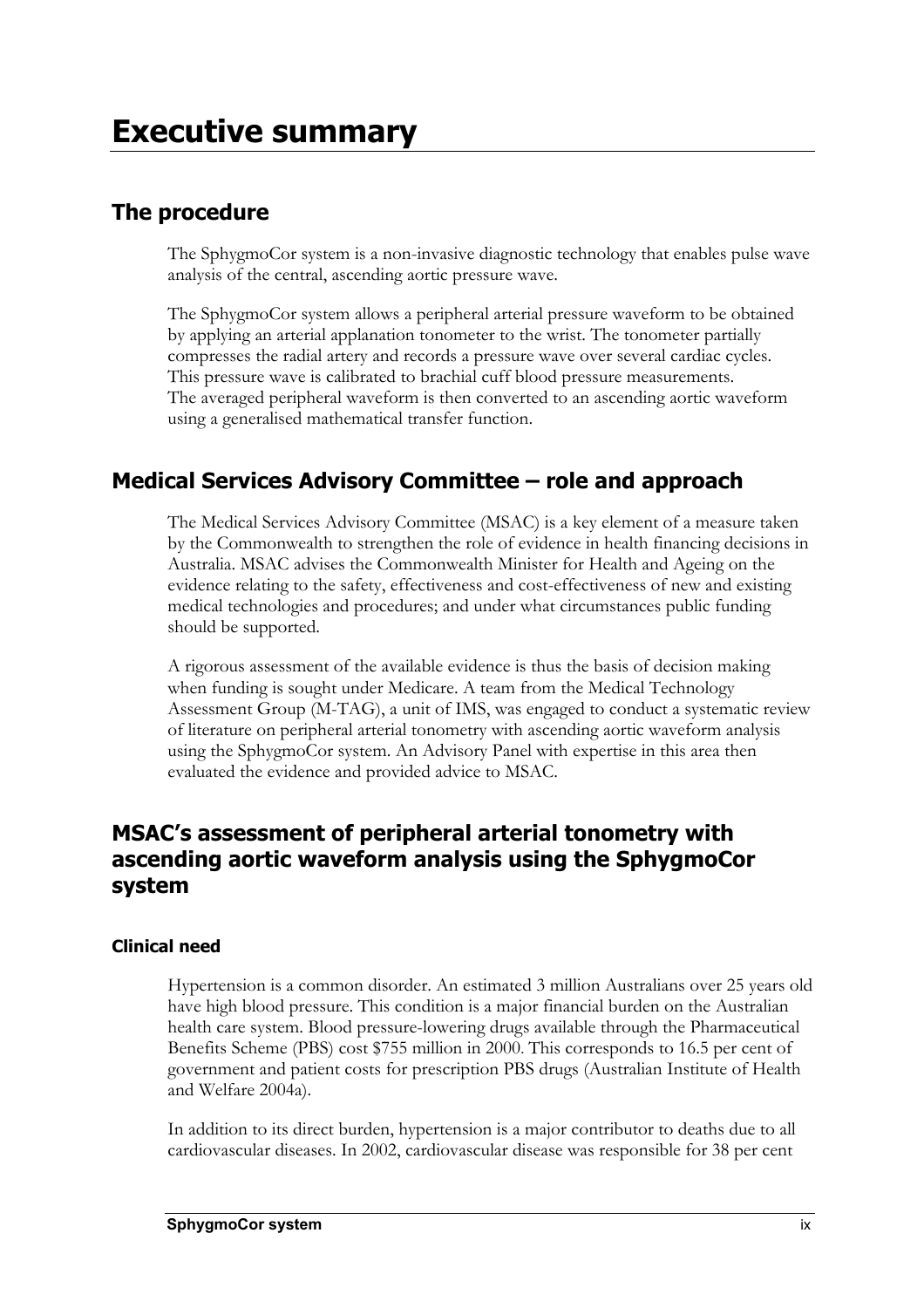of all deaths and 7 per cent of all hospitalisations (Australian Institute of Health and Welfare 2004a).

Coronary artery disease (CAD) was the largest single cause of death in the Australian population in 2002, and was responsible for 19.5 per cent of all deaths. The 2001 National Health Survey reported 1.9 per cent of the surveyed population (corresponding to approximately 355,600 Australians) experiencing some manifestation of CAD. The majority of these individuals reported having angina and approximately one-third reported experiencing a heart attack.

Heart failure was the third largest cause of death from cardiovascular diseases in the Australian population in 2002, and was responsible for 2 per cent of all deaths.

The estimated prevalence for heart failure in Australia is based on international data, approximately 300,000 Australians have chronic heart failure with a further 30,000 diagnosed each year.

#### **Safety**

The SphygmoCor system is a non-invasive test and there are no adverse events associated with its use.

#### **Effectiveness and diagnostic accuracy**

No studies providing evidence for the accuracy of the SphygmoCor system for the diagnosis of hypertension, white coat hypertension or spurious systolic hypertension of youth were identified. A more detailed analysis of the spurious systolic hypertension of youth data did not yield persuasive evidence to support the ability of the SphygmoCor system to accurately diagnose spurious systolic hypertension of youth.

One single study was identified that provided evidence for diagnostic accuracy of the SphygmoCor system for the diagnosis of CAD. On the basis of this evidence, the augmentation index (AIx) measure as determined by the SphygmoCor system was recognised as having limited value for the diagnosis of CAD.

No studies providing evidence for the diagnostic accuracy of the SphygmoCor system for the diagnosis of heart failure were identified.

#### **Impact on patient management**

No studies providing evidence for the effect of SphygmoCor system on patient management were identified.

#### **Impact on health outcomes**

There was no evidence of equivalent or improved diagnostic accuracy using the SphygmoCor system relative to using the comparators or of changes to patient management. Therefore, evidence for the effectiveness of treatment on health outcomes was not necessary for this assessment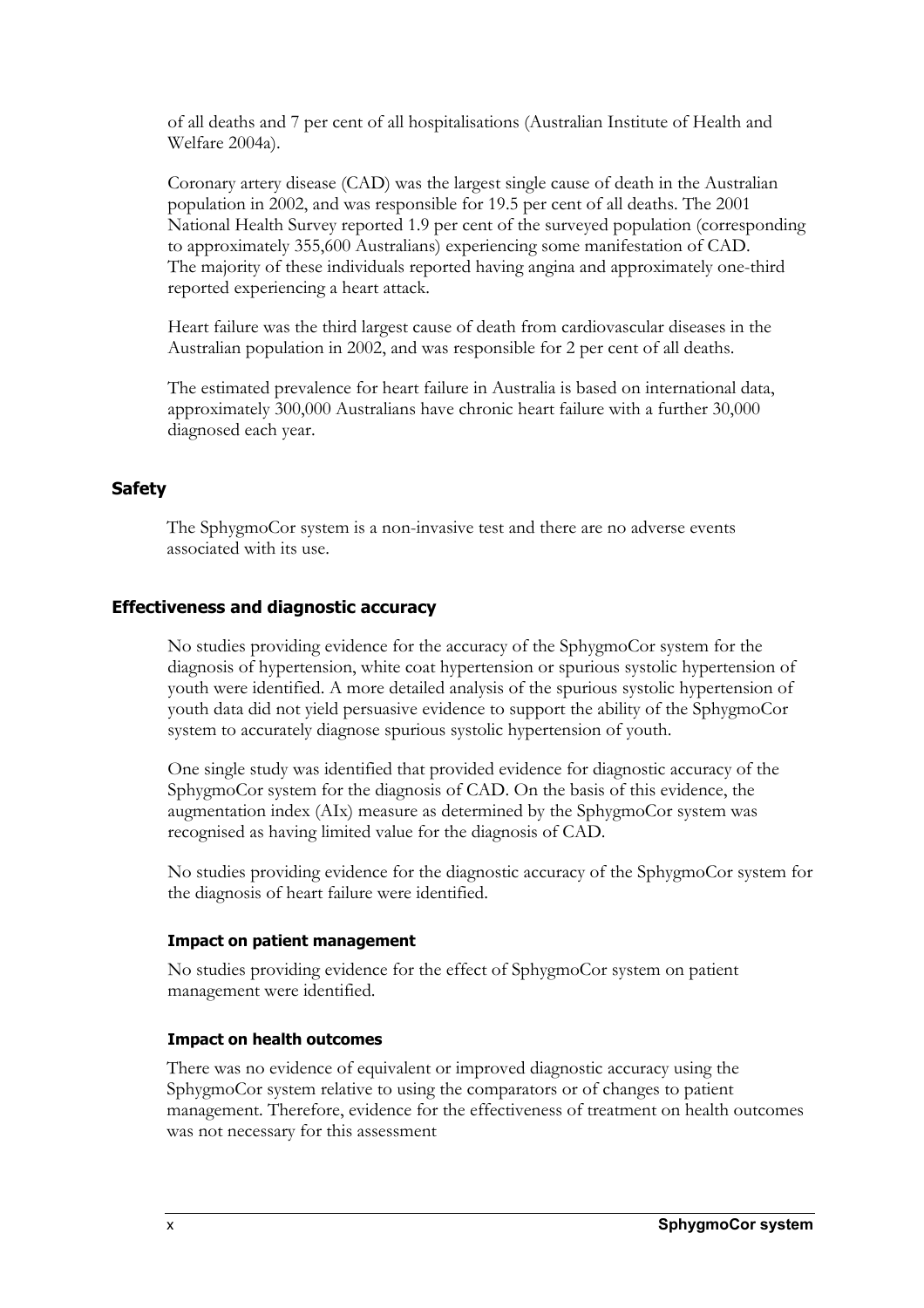### **Cost-effectiveness**

In the absence of evidence supporting the effectiveness of SphygmoCor, a cost-effectiveness analysis was not undertaken.

## **Recommendation**

Since there is currently insufficient evidence pertaining to peripheral arterial tonometry with ascending aortic waveform analysis using the SphygmoCor system, MSAC recommended that public funding should not be supported at this time for this procedure.

– The Australian Government Minister for Health and Ageing accepted this recommendation on 6 June 2006. –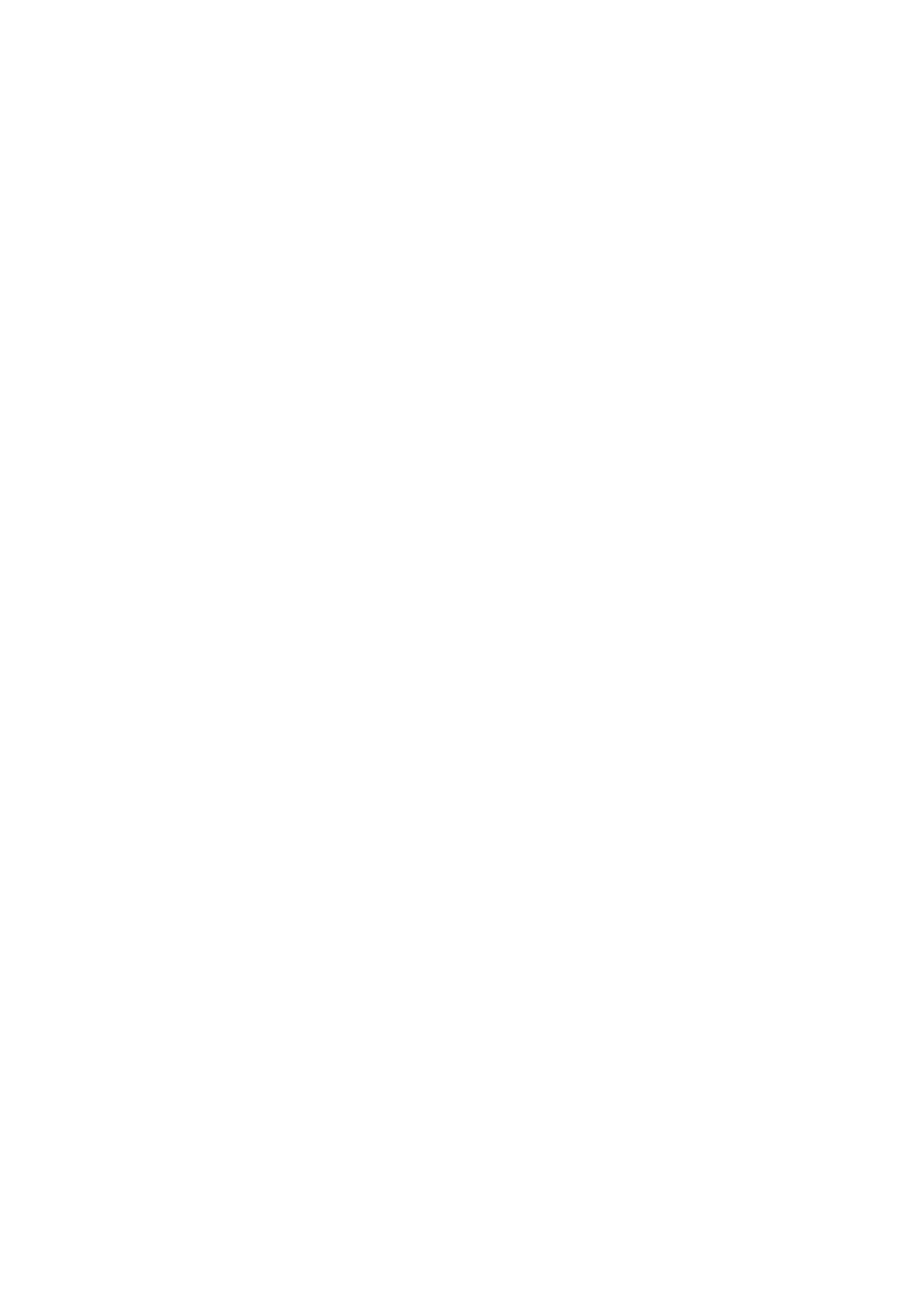# **Introduction**

The Medical Services Advisory Committee (MSAC) has reviewed the use of peripheral arterial tonometry with ascending aortic waveform analysis using the SphygmoCor system, which is a diagnostic test for the assessment of hypertension, angina pectoris and heart failure. MSAC evaluates new and existing health technologies and procedures for which funding is sought under the Medicare Benefits Scheme in terms of their safety, effectiveness and cost-effectiveness, while taking into account other issues such as access and equity. MSAC adopts an evidence-based approach to its assessments, based on reviews of the scientific literature and other information sources, including clinical expertise.

MSAC's terms of reference and membership are at **Appendix A**. MSAC is a multidisciplinary expert body, comprising members drawn from such disciplines as diagnostic imaging, pathology, surgery, internal medicine and general practice, clinical epidemiology, health economics, consumer health and health administration.

This report summarises the assessment of current evidence for the use of peripheral arterial tonometry with ascending aortic waveform analysis using the SphygmoCor system for hypertension, angina pectoris and heart failure.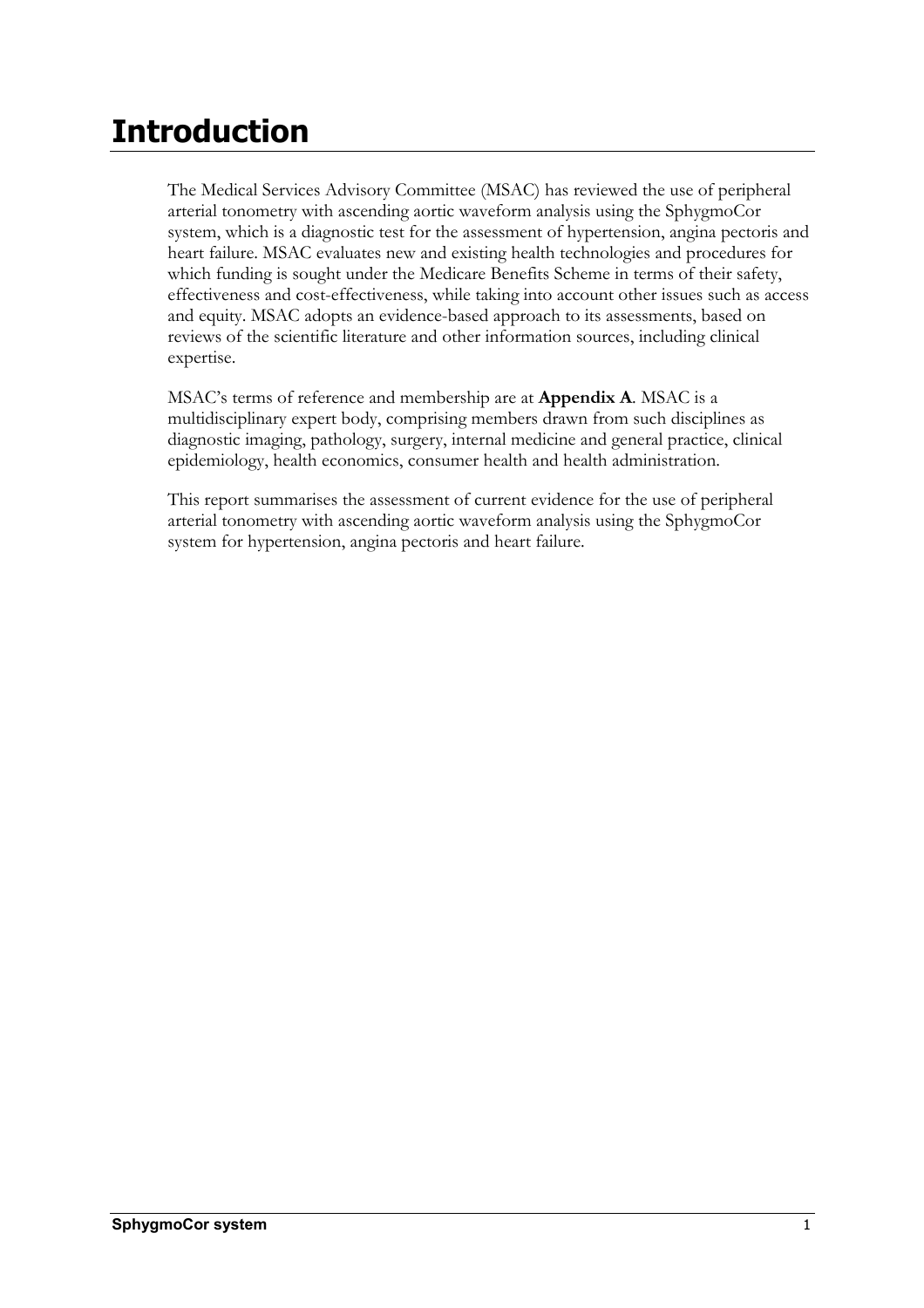# **Background**

## **Peripheral arterial tonometry with ascending aortic waveform analysis using the SphygmoCor system**

## **Blood pressure**

Blood pressure is the pressure that is exerted on the walls of the arteries due to the ejection of blood from the heart. The peak pressure during the cardiac cycle is the systolic blood pressure (SBP), and the minimum pressure is the diastolic blood pressure (DBP). The difference between the systolic and diastolic pressure is the pulse pressure (PP).

The widely accepted World Health Organization definition of hypertension (high blood pressure) is an SBP of  $\geq$  140 mmHg and/or a DBP  $\geq$  90 mmHg. However, it should be noted that the cut-offs defining hypertension are arbitrary. The National Heart Foundation of Australia recommends the arterial blood pressure classifications shown in **Table 1**.

| Category                       | Systolic (mmHg) | Diastolic (mmHg) |
|--------------------------------|-----------------|------------------|
| Normal                         | < 120           | ~< 80            |
| High-normal                    | 120-139         | 80-89            |
| Grade 1 (mild)                 | 140-159         | $90 - 99$        |
| Grade 2 (moderate)             | 160-179         | 100-109          |
| Grade 3 (severe)               | $\geq 180$      | $\geq 110$       |
| Isolated systolic hypertension | $\geq 140$      | $~<$ 90          |

#### **Table 1 Classification of blood pressure levels**

*Source:* (Australian Heart Foundation 2004).

Hypertension is a significant risk factor for cardiovascular and kidney diseases, and is a major cause of premature death and permanent disability in Australia. The Australian Institute of Health and Welfare's publication *Heart, stroke and vascular diseases: Australian facts 2001* states that:

- high blood pressure is a major risk factor for coronary heart disease, stroke, heart failure and peripheral vascular disease
- high blood pressure increases cardiovascular risk by 2–3 times
- the risk of disease increases as the blood pressure level increases.

Detection and treatment of hypertension is therefore essential in the primary prevention of cardiovascular disease, including coronary artery disease (commonly presenting as angina) and heart failure. However, hypertension is an asymptomatic condition and many people remain undiagnosed and untreated. The National Heart Foundation of Australia (2004) recommends that patients with normal blood pressure be checked every two years. The frequency of assessment should be greater in the presence of hypertension or high-normal blood pressure. Similarly, more frequent assessment is appropriate when other cardiovascular risk factors are present.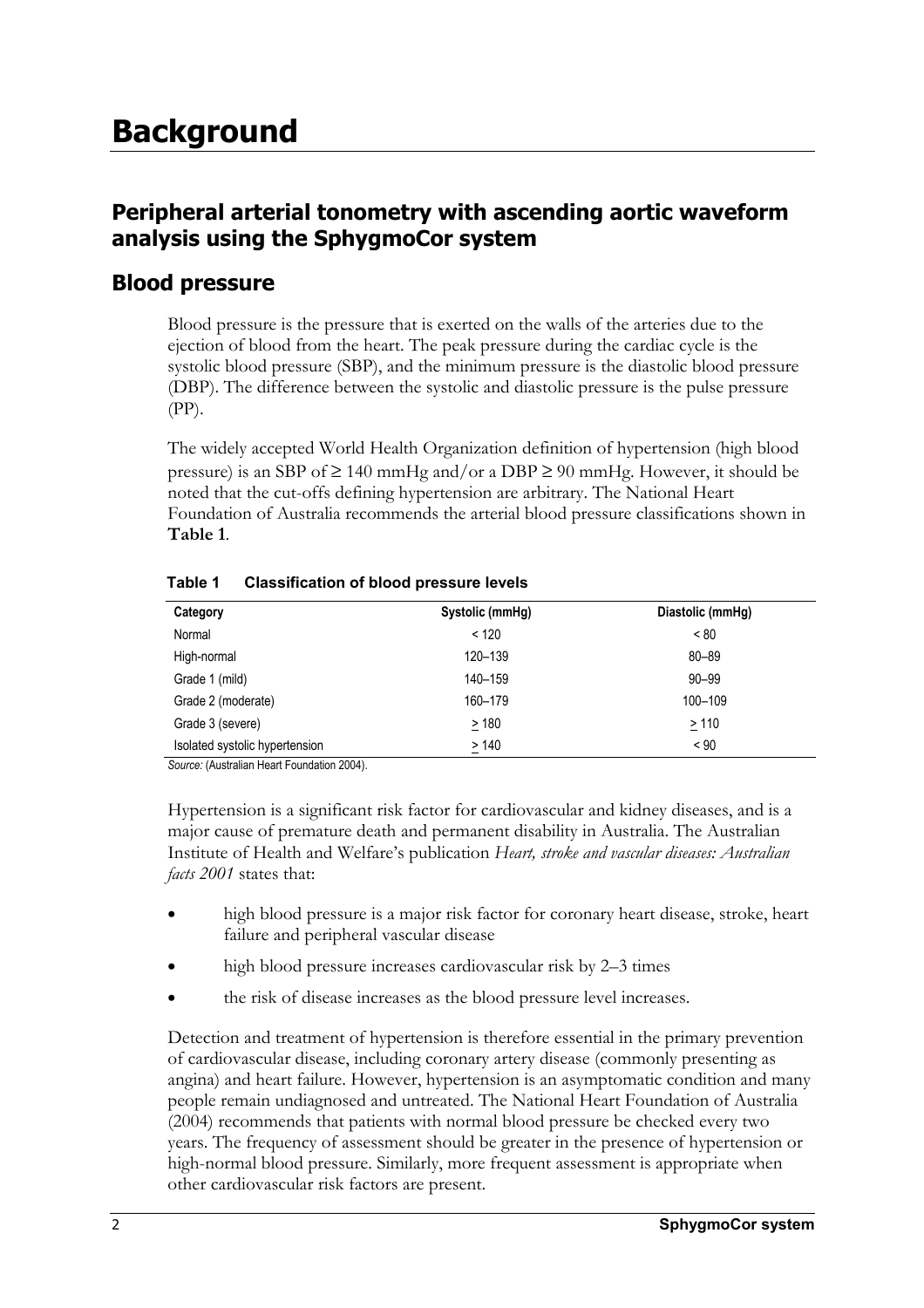## **Blood pressure measurement**

Hypertension is usually diagnosed by taking standard blood pressure measurements using a sphygmomanometer. This involves placing a cuff around the upper arm and inflating it to a pressure greater than the systolic pressure, which compresses the brachial artery. As the cuff is deflated, the blood flow through the compressed artery resumes. The sounds associated with the changes in blood flow which occur as the pressure in the cuff is decreased, are known as the Korotkoff sounds. The physician determines blood pressure by listening for the Korotkoff sounds with a stethoscope.

Automated cuff blood pressure measurement devices are also available. These work by one of two techniques. The auscultatory technique operates on the same principle as standard blood pressure measurement, using a microphone or ultrasound device to detect the Korotkoff sounds. The oscillometric technique detects blood pressure by measuring the oscillations of the arterial wall.

Non-invasive blood pressure measurement by these methods is the standard means of estimating systemic blood pressure. However, misleading or erroneous readings may occur in subjects with significant hardening of the brachial artery (pseudohypertension). In addition, individuals who become stressed during the performance of blood pressure measurement may have a temporary increase in blood pressure ('white coat hypertension').

Individuals with hypertension are often further assessed by 24-hour ambulatory blood pressure monitoring (ABPM). ABPM utilises a portable sphygmomanometer (with an attached recording device) to measure blood pressure repeatedly over a 24-hour period. A trained technician is required to set up the ABPM device, and the subject then goes about their usual daily activities. The sphygmomanometer inflates at predefined times, and the blood pressures are recorded on a data storage unit. After the monitoring period is complete, the blood pressure data are analysed to determine the patient's mean 24-hour blood pressure, mean daytime blood pressure and mean night-time blood pressure readings. This approach provides information on the subject's blood pressure in their normal environment and routine (Australian Heart Foundation 2004; Lefevre et al 2001).

The most accurate method of measuring blood pressure and pressure waveforms is by passing a catheter into an artery to obtain direct pressure measurement. There are two basic types of catheters used for invasive blood pressure measurement: fluid-filled catheters with an external manometer and catheter-tipped transducers. Fluid-filled catheters rely on the transmission of the pressure wave through the fluid in the catheter lumen. An external pressure transducer can then record the pressure wave. The transducer must be reliably calibrated and the baseline set at atmospheric pressure. Air bubbles within the fluid interface can produce errors in pressure recording. Catheter-tipped transducers have a miniature pressure transducer at the end of the catheter which can be positioned within the heart. These manometers generally have higher fidelity for recording pressure waves, with resonant frequencies into the kHz range (Nichols et al 2005).

Cardiac catheterisation is used in several diagnostic applications in a clinical setting. Injection of dye through a cardiac catheter can be used to measure cardiac output or image coronary artery blood flow (angiography).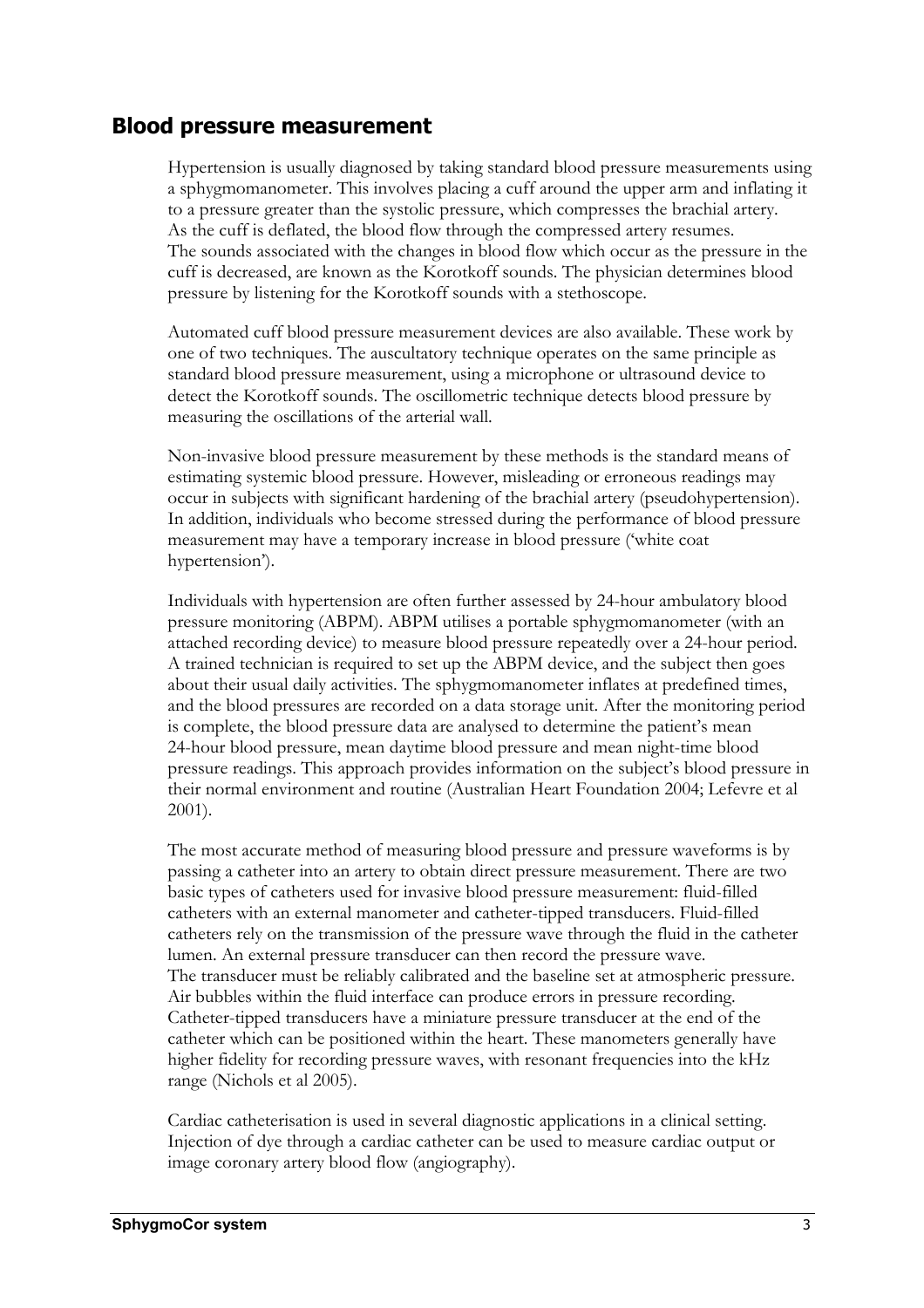## **Pressure waveform**

Due to the pulsatile nature of blood flow, arterial blood pressure has a characteristic waveform. The contour of this pressure wave varies throughout the body, as well as with increasing age and cardiovascular disease states (**Figure 1**). In normal individuals, the pulse pressure is greater in the brachial artery than the aorta. However, this increase in pulse pressure between the aorta and peripheral arteries declines with age, as the elasticity of the large arteries decreases (Nichols et al 2005). Therefore, measurement of blood pressure by standard sphygmomanometry is more useful for estimating central aortic blood pressure in older subjects than in younger individuals.





From: *A Clinical Guide: Pulse Wave Analysis* (2005). http://www.atcormedical.com/users\_guide.html

The pressure wave at any location in the body is a composite of an outgoing and a reflected pressure wave. The first is the pressure wave that travels from the heart to the peripheral arteries, generated by contraction of the left ventricle. The second is a pressure wave reflected back from the periphery, due to the resistance provided by the small calibre distal vessels. In a healthy adolescent, this reflected wave meets the central aortic pressure wave during the diastolic period, and does not augment the central systolic pressure. The increase in the central pressure during diastole assists in perfusion of the heart muscle (myocardium). The systolic pressure in more peripheral vessels is, however, increased due to summation with the reflected wave. Thus, there are differences between peripheral and central blood pressure, and the former may not always reflect the latter.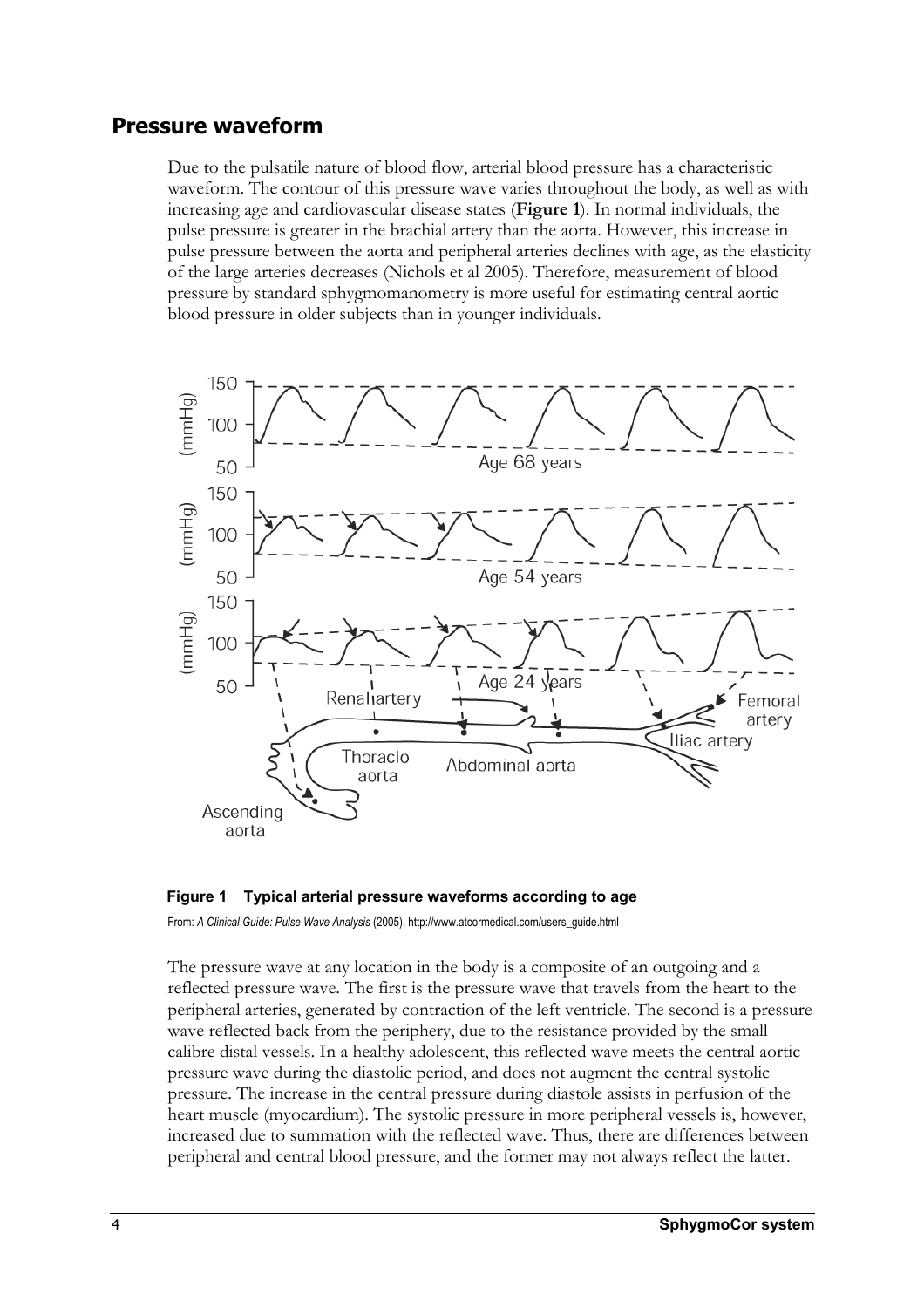In older adults, and individuals with vascular diseases such as atherosclerosis, the arteries are usually less compliant. This arterial stiffening is primarily due to degeneration of the elastic components of the large arteries. As the compliance decreases, the cushioning effect of the arteries on the pulsatile components of the pressure wave decreases. This decreased compliance results in the pressure wave travelling along the arteries at an increased rate – that is, the pulse wave velocity of both the outgoing and reflected wave is increased. The reflected wave therefore meets the initial wave at an earlier time, during the late systolic period. This results in an increase in, or augmentation of, the central systolic pressure with a late systolic peak (**Figure 2**). The systolic and diastolic blood pressures increase with ageing, with an increase in pulse pressure apparent from approximately 50 years of age (Nichols et al 2005).



#### **Figure 2 Typical aortic pressure waveforms in normotensive subjects according to age**

Note the increase in late systolic augmented pressure with age due to increased arterial stiffness and wave reflection. From: *A Clinical Guide: Pulse Wave Analysis* (2005). http://www.atcormedical.com/users\_guide.html

A few healthy, young people have isolated increased systolic blood pressure (greater than 140 mmHg) with normal diastolic blood pressure, as determined by standard sphygmomanometry (Mahmud and Feely 2003; O'Rourke et al 2000). Investigations usually reveal no abnormality in these individuals. They are typically young (approximately 15–25 years), tall, male and athletic. Their systolic pressure is higher in the upper limbs than in the ascending aorta or left ventricle (ie, the PP amplification that occurs between the aorta and brachial arteries in normal young people is increased). This 'isolated spurious systolic hypertension of youth' is thought to be due to increased amplification of the pulse wave in the upper limb. This contrasts with amplification of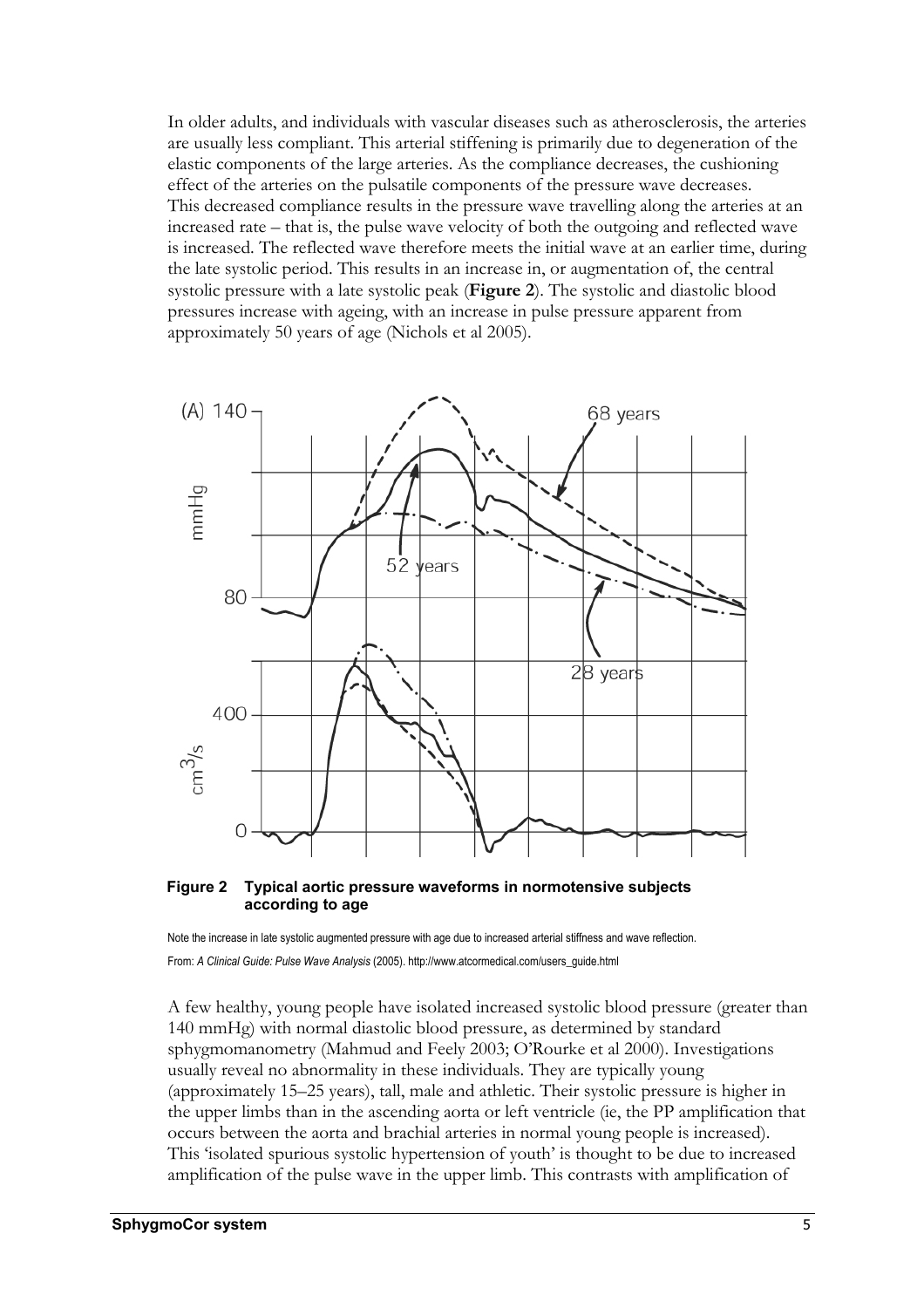the central pressure wave seen in older individuals, which is due to augmentation by the reflected pressure wave. The increase in brachial systolic pressure is therefore due to different haemodynamic mechanisms than true central systolic hypertension. Hence, subjects with isolated systolic hypertension of youth will have an aortic pulse waveform with a normal systolic pressure and without a late systolic peak.

Pulse wave analysis of the central aortic pressure wave focuses on several technical measures of the waveform characteristics that are indicative of arterial disease. It is suggested that these measures may be used to determine the risk of cardiovascular events in individuals.

Key haemodynamic measures of cardiovascular function determined by the aortic waveform are the basic aortic blood pressures, augmentation index (AIx), the ejection duration and the subendocardial viability ratio (SEVR).

The augmentation pressure is the difference in pressure between the first systolic and second systolic peaks, due to the reflected wave  $(\Delta P = P2 - P1)$ . The pulse pressure is the difference between the systolic and diastolic pressures ( $PP = SBP - DBP$ ). The AIx provides an indirect measure of systemic arterial stiffness, and is calculated as the ratio of the augmentation pressure to the pulse pressure (**Figure 3**).

A second indirect measurement of arterial compliance is the time to wave reflection (Tr), which is calculated as the time from the wave foot to the systolic inflexion point (P1) (**Figure 4**). This represents the time taken for the reflected wave to reach the ascending aorta.

The ejection duration is the length of time from the beginning of the pulse to the closure of the aortic valve, as indicated by the dicrotic notch, or incisura (**Figure 4**). Lower ejection duration may be indicative of systolic dysfunction in heart failure patients. It has been suggested that two types of heart failure can be distinguished by determining whether the abnormality involves the expulsion of blood (systolic dysfunction) or the relaxation of the heart (diastolic dysfunction) (The Cardiac Society of Australia and New Zealand 2002). An ejection fraction of less than 40 per cent indicates systolic dysfunction, and an ejection fraction of greater than 40 per cent in a patient with unequivocal heart failure suggests diastolic dysfunction. However, these criteria are not definitive. Furthermore, in many patients with heart failure, these two conditions coexist.

The SEVR is reported to represent a ratio of the myocardial perfusion supply to demand. It evaluates the ability of the arterial system to meet the energy requirements of the heart. Using the ejection duration as determined from the peripheral pulse, the area under the systolic and diastolic portions of the aortic pressure wave curve are calculated. These two values are the tension time index (TTI), which correspond with the systolic portion of the pressure curve and the diastolic pressure time index (DPTI), corresponding with the diastolic portion of the pressure curve (**Figure 4**). The SEVR is calculated by applying the formula: DPTI/TTI. A decreased SEVR may indicate a decrease in myocardial perfusion.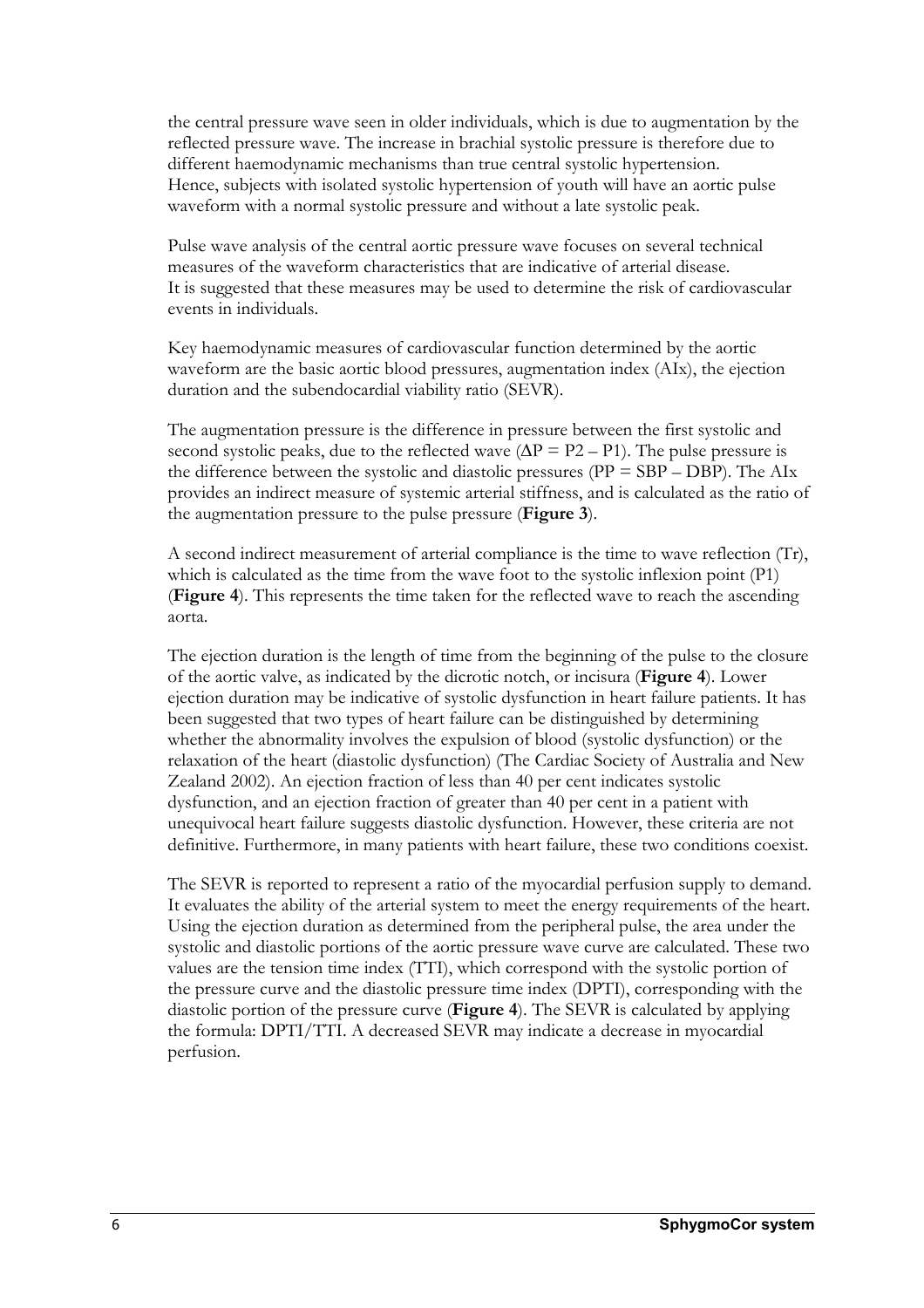

**Figure 3 Determination of the augmentation index from the aortic pressure waveform derived from a radial artery waveform using the SphygmoCor system** 

**Figure legend: a Young normotensive subject; b Middle-aged hypertensive subject**

Abbreviation: PP, pulse pressure.

From: Woodman RJ, Watts GF (2003). *Measuring arterial stiffness in diabetic patients*. © John Wiley & Sons Ltd. Reproduced with permission.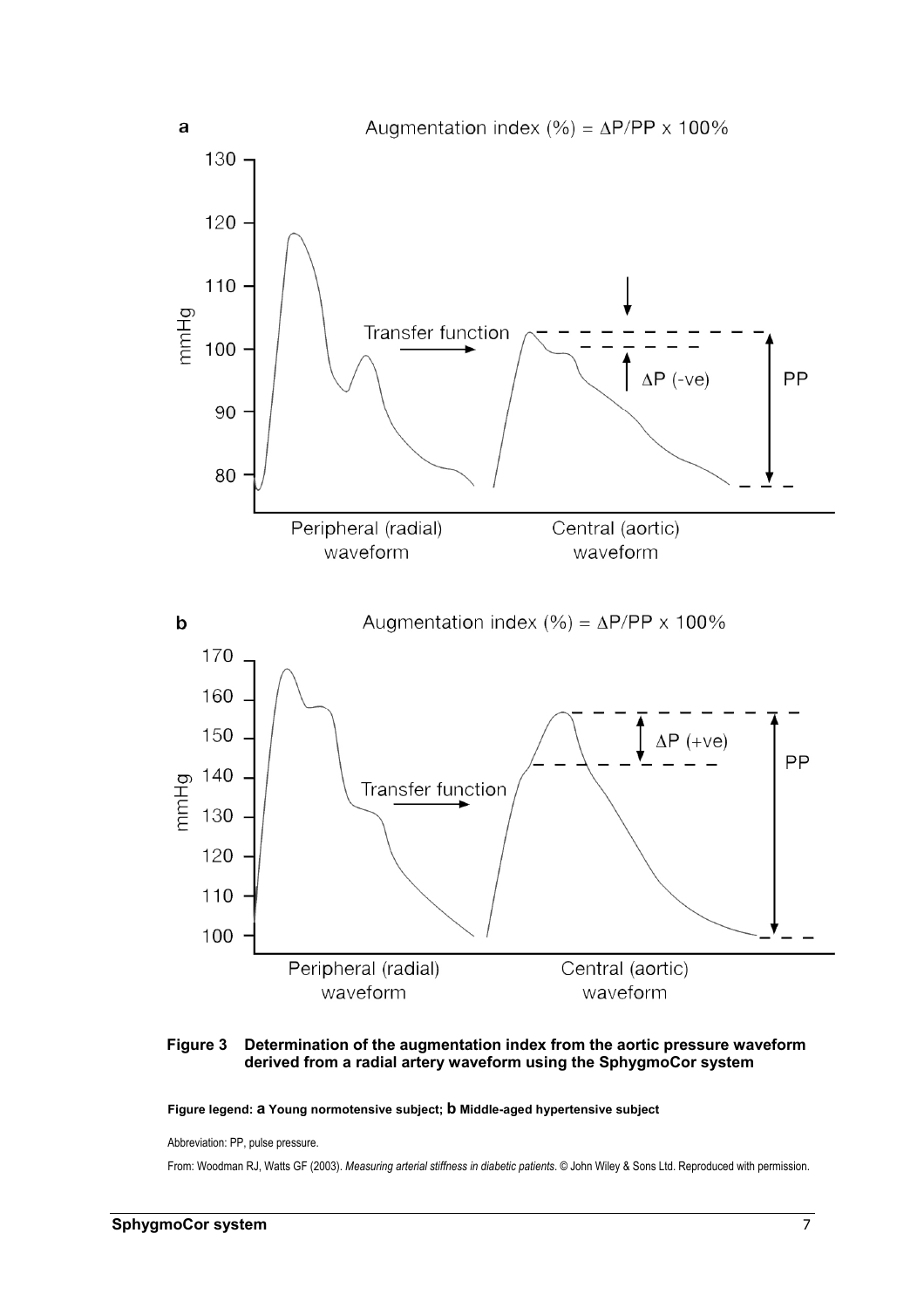

#### **Figure 4 Derived aortic pressure wave and pulse wave analysis parameters**

Abbreviations: DPTI, diastolic pressure time index; P1, systolic inflexion point; P2, systolic peak; TTI, tension time index. From: *A Clinical Guide: Pulse Wave Analysis* (2005). http://www.atcormedical.com/users\_guide.html

Two measures of arterial compliance, PWV and carotid AIx, have been studied for their prognostic value. In hypertensive patients with baseline arterial stiffness, the carotid to femoral artery PWV has been found to be an independent predictor of both cardiovascular and all-cause mortality (Laurent et al 2001). This study demonstrated that a PWV of 5 m/s was significantly associated with all-cause mortality (odds ratio 2.14, 95% CI: [1.71, 2.67]) and cardiovascular mortality (odds ratio 2.35, 95% CI: [1.76, 3.14]).

Additionally, in people diagnosed with hypertension with baseline arterial stiffness but without a history of cardiovascular disease, PWV was demonstrated to be an independent predictor of the occurrence of cardiovascular events (Boutouyrie et al 2002). A PWV of 3.5 m/s was found to be significantly associated with the occurrence of coronary events (relative risk 1.42, 95% CI: [1.10, 1.82]) and cardiovascular events (relative risk 1.41, 95% CI: [1.17, 1.70]).

Aortic PWV has also be shown to be a predictor of mortality in patients with end-stage renal failure (Blacher et al 1999; London et al 2001; Safar et al 2002) and diabetes (Cruickshank et al 2002), both high risk populations for cardiovascular disease.

In patients with end-stage renal failure, carotid AIx has been found to be an independent predictor of both cardiovascular and all-cause mortality (London et al 2001). This study demonstrated that for each 10 per cent increase in carotid AIx, the odds ratio for both all-cause mortality (odds ratio 1.51, 95% CI: [1.23, 1.86]) and cardiovascular mortality (odds ratio 1.48, 95% CI: [1.16–1.90]) increased.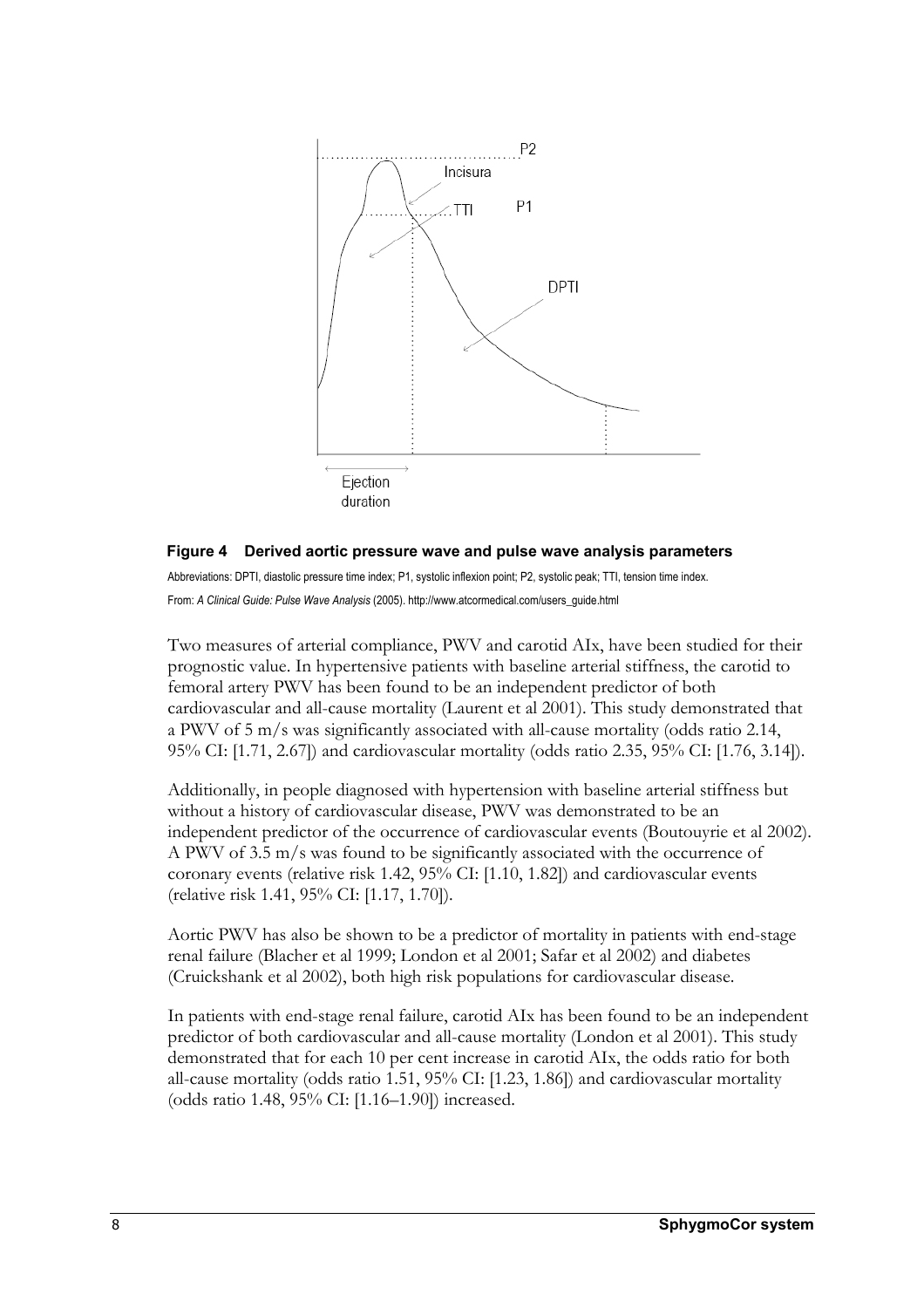# **SphygmoCor system**

### **The procedure**

The SphygmoCor system is a non-invasive diagnostic technology that enables pulse wave analysis of the central, ascending aortic pressure wave.

The SphygmoCor system obtains peripheral arterial pressure waveforms by applying an arterial applanation tonometer to the wrist. The tonometer partially compresses the radial artery and records a pressure wave over several cardiac cycles. This pressure wave is calibrated to brachial cuff blood pressure measurements. The averaged peripheral waveform is then converted to an ascending aortic waveform using a generalised mathematical transfer function.

The waveform parameters obtained using the SphygmoCor system is useful in the diagnosis of cardiovascular diseases, as indicated in **Table 2**.

| <b>Condition</b>                        | Surrogate marker               | SphygmoCor measure                        |
|-----------------------------------------|--------------------------------|-------------------------------------------|
| Hypertension                            | Increased aortic stiffness     | Increase in Alx and a decrease in Tr      |
| Isolated systolic hypertension of youth | N/A                            | Normal ascending aortic systolic pressure |
| Coronary artery disease                 | Decreased myocardial perfusion | Decrease in SEVR                          |
| Heart failure - systolic dysfunction    | N/A                            | Decrease in ED                            |
| Heart failure - diastolic dysfunction   | N/A                            | Increase in ED                            |

#### **Table 2 Diagnosis of cardiovascular diseases using the SphygmoCor system**

Abbreviations: AIx, augmentation index; CAD, coronary artery disease; ED, ejection duration; HF, heart failure; SEVR, subendocardial viability ratio; Tr, time to wave reflection.

## **Intended purpose**

The intended purpose of the SphygmoCor system for aortic pulse wave analysis is in the assessment of three different cardiovascular conditions – hypertension, stable angina pectoris and heart failure. A cardiologist or specialist physician would use the SphygmoCor system following referral from a patient's general practitioner.

The SphygmoCor system's ability to differentiate individuals with isolated spurious systolic hypertension of youth or pseudohypertension, from those with true isolated systolic hypertension, was considered. These individuals will have a raised systolic pressure as determined by standard brachial blood pressure measurement (sphygmomanometry). However, the central aortic waveform measures determined by SphygmoCor may differentiate individuals with true hypertension from those without central hypertension. In addition, the SphygmoCor system's ability to identify individuals with white coat hypertension was considered.

The ability of the SphygmoCor system to influence therapeutic choices by providing information on the central aortic AIx was also considered. Individuals with a high AIx may benefit more from vasodilators than other antihypertensive agents.

The ability of the SphygmoCor system to determine the underlying cause of stable angina was also considered. If the SEVR is less than 1 at the time of onset of angina, this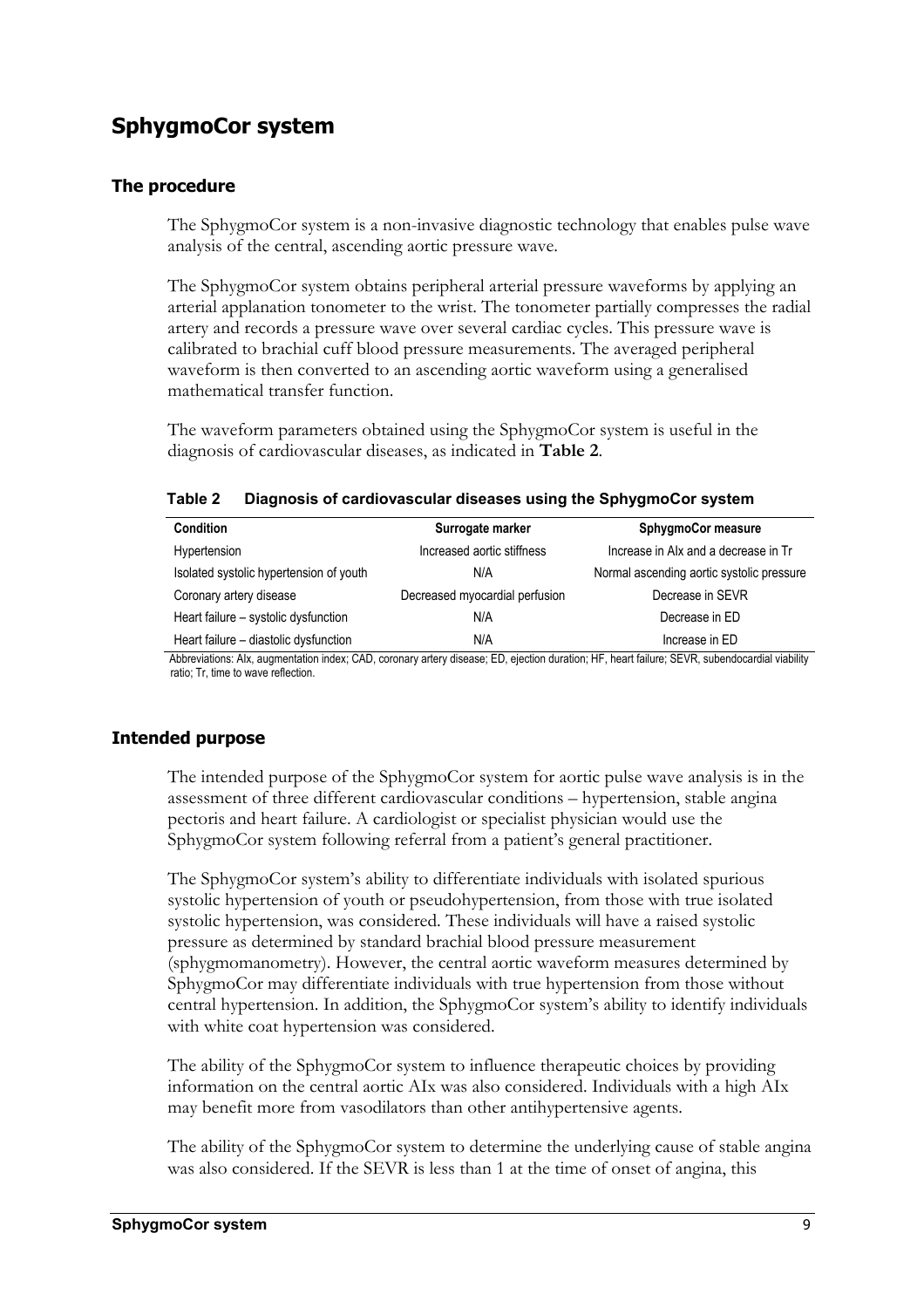suggests that the cause of the angina is not a significant coronary artery stenosis, and investigation by angiography may be alleviated or deferred. In addition, these patients might also benefit from treatment with drugs that increase diastolic duration relative to systolic duration (such as β-blockers) or long-acting nitrates that decrease aortic systolic pressure relative to diastolic pressure.

The intended purpose of the SphygmoCor system in patients with heart failure is in diagnosing systolic versus diastolic dysfunction and in directing therapy. Lower ejection duration is suggestive of more severe systolic dysfunction. These patients may also benefit from treatment with sublingual nitrate. A long ejection duration and isolated systolic hypertension are suggestive of diastolic dysfunction resulting from left ventricular hypertrophy. These patients might benefit from treatment with drugs that decrease the heart rate (eg, β-blockers).

# **The reference standard**

In order to investigate the accuracy of a new diagnostic test, the diagnosis made with the new test must be compared with the true disease status. The most accurate measure of the true disease status is the gold standard. Ideally, this should be used as the reference standard to assess a new diagnostic test. However, an alternative measure may be chosen as the reference standard (eg, if the gold standard is highly invasive).

Expert opinion within the Advisory Panel indicated that the assessment of hypertension is based on brachial blood pressure; therefore, the appropriate reference standard for the assessment of hypertension in this review is invasive brachial blood pressure measurement.

The reference standard for the assessment of angina in this review is coronary angiography.

The reference standard for the assessment of heart failure in this review is echocardiography.

# **Existing tests**

## **Blood pressure measurement**

Standard blood pressure measurement is performed by cuff sphygmomanometry. Individuals with hypertension are often further assessed by 24-hour ABPM. Details of these techniques are provided on page **3**.

The SphygmoCor system would be used as an additional test in individuals with hypertension who are referred to a specialist. Therefore, current best conventional care (including the use of ABPM) is the main comparator for this indication. However, SphygmoCor may replace ABPM in some patients; therefore the replacement value of SphygmoCor by comparison with ABPM will also be reviewed.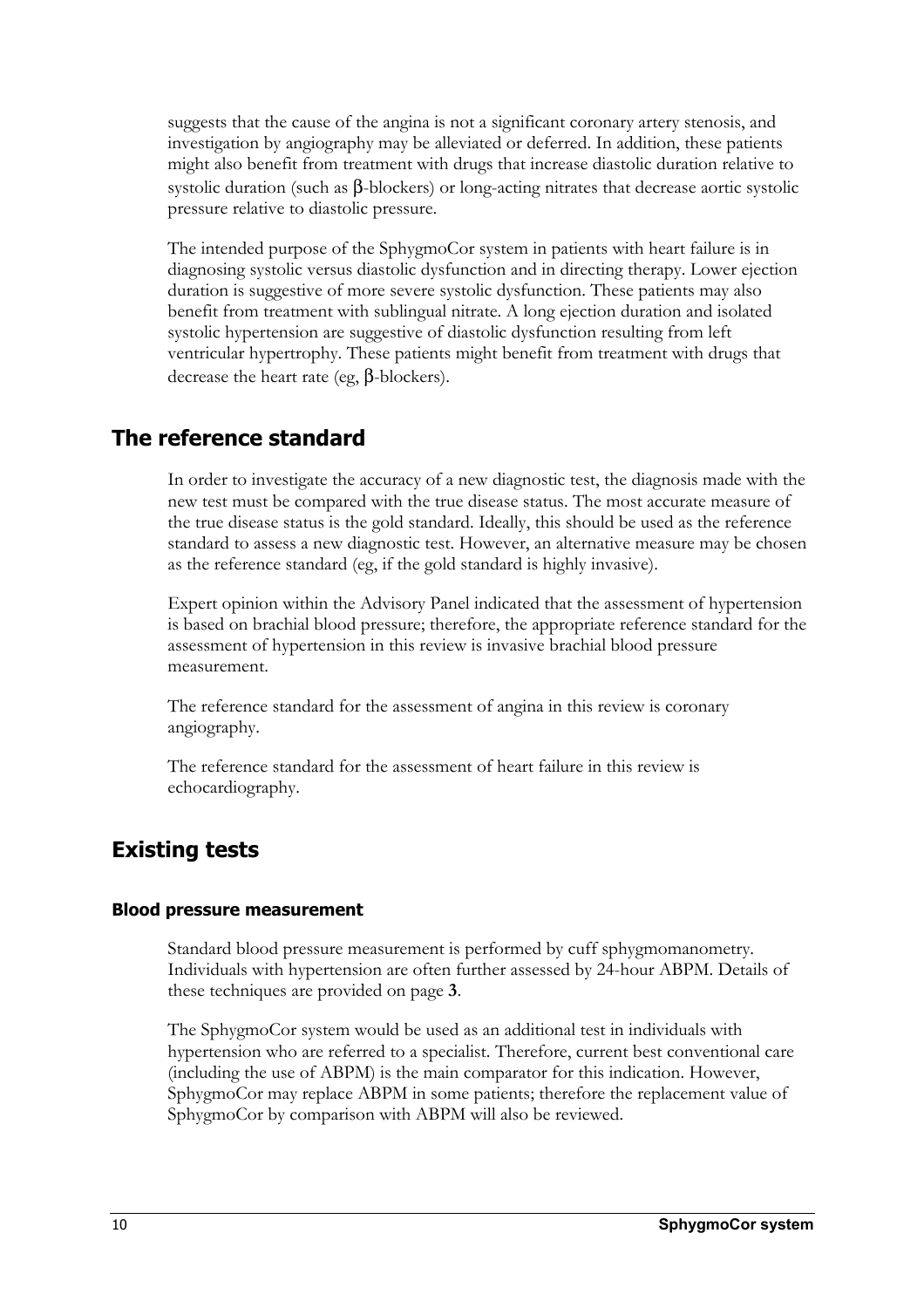### **Angiography**

Coronary angiography is the most commonly used diagnostic test for coronary artery disease.

Coronary angiography is an invasive procedure performed while the patient is under mild sedation. It involves inserting a catheter into a peripheral artery (usually the femoral artery) and advancing it as far as the heart and coronary arteries. A contrast agent is then injected and radiographic imaging provides real-time assessment of the patency of the coronary arteries.

The use of the SphygmoCor system for patients with stable angina pectoris may alleviate or defer the need for coronary angiography. As the SphygmoCor system may be used as an additional test (ie, incremental value of the SphygmoCor system), current best conventional care including the use of angiography is the main comparator for this indication. The replacement value of the SphygmoCor system by comparison with angiography will also be reviewed.

#### **Electrocardiography**

Electrocardiography (ECG) is a non-invasive test that records the electrical activity of the heart. Electrical impulses generated by the heart are transmitted to the body's surface and detected by electrodes placed on the patient's chest and limbs. A graphic recording of the difference in voltage between the ECG leads is taken, depicting the waves of excitation. The different components of the standard ECG wave are designated by the letters P–T.

Characteristics of the electrocardiogram can be useful as myocardial defects or damage affect the propagation of the electrical signal through the heart.

ECG is a prior test in the clinical pathway and is therefore not considered to be a comparator for the SphygmoCor system in this assessment.

#### **Stress testing**

In standard stress testing, ECGs are recorded while the patient is monitored during standard exercise. The test is continued until the patient achieves a target heart rate. This allows the effect of exercise on heart function to be determined. Abnormalities which arise only during periods of increased stress, such as stable angina, can be detected.

SphygmoCor may replace stress testing in some patients; therefore, the replacement value of SphygmoCor by comparison with stress testing will be reviewed.

#### **Cardiac perfusion scan**

Cardiac perfusion scans are also referred to as radionucleotide stress testing. These scans involve the introduction of a radiopharmaceutical tracer into the patient to assess coronary blood flow at rest and following either exercise or pharmacologically induced stress. The tracer is tracked within the myocardium using a gamma camera with the data converted to tomographic images. This procedure as with standard ECG stress testing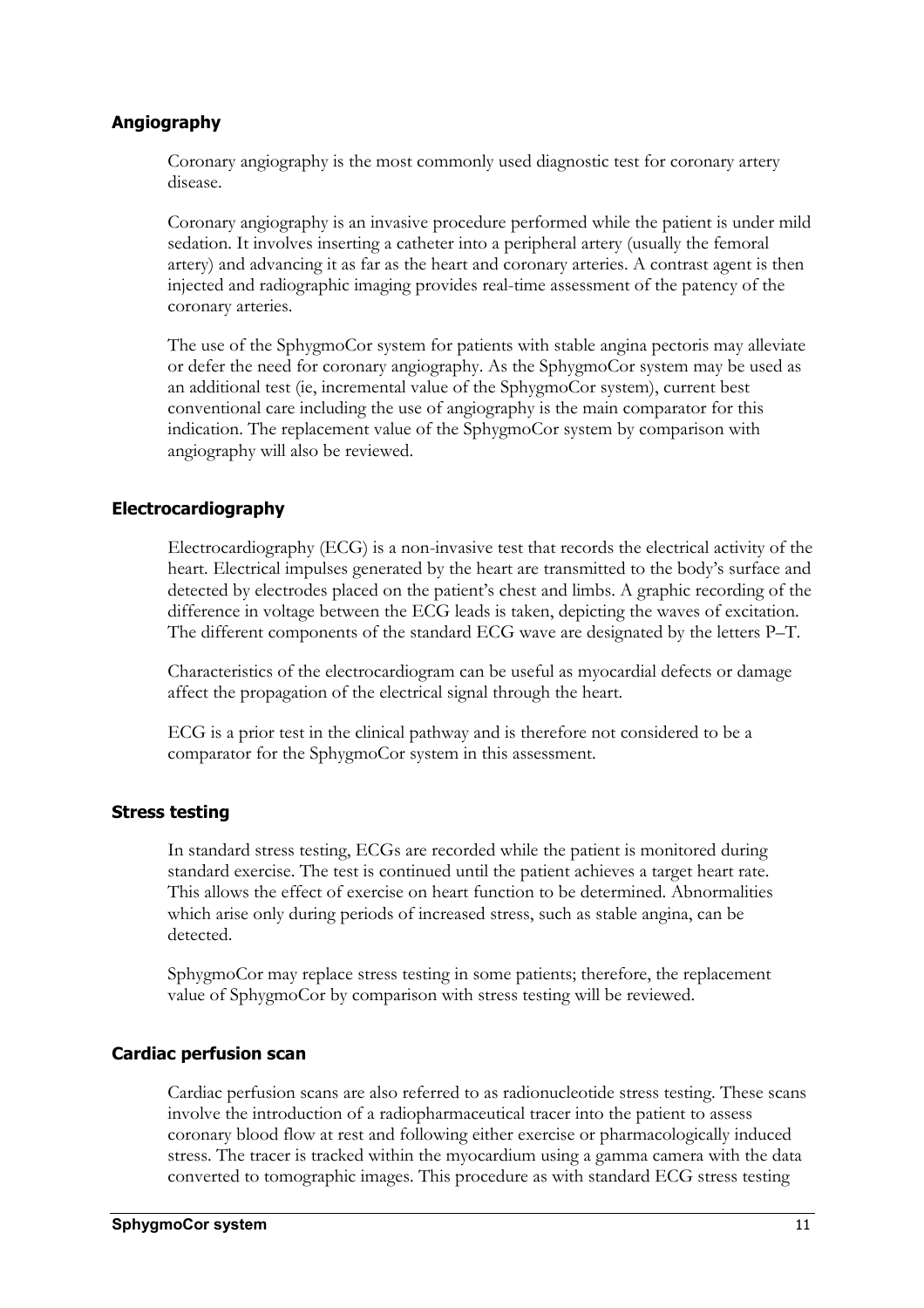allows for the detection of abnormalities that only arise during periods of increased stress (Mowatt et al 2004).

SphygmoCor may replace cardiac perfusion scans in some patients; therefore, the replacement value of SphygmoCor by comparison with cardiac perfusion scans will be reviewed.

### **Echocardiography**

Echocardiography is a non-invasive diagnostic technique that uses ultrasound to create a real-time image of the heart. The ultrasound images can demonstrate structural and functional abnormalities of the chambers, walls and valves of the heart. By assessing the thickness of the heart wall, echocardiography can assess the severity of left ventricular hypertrophy. Doppler imaging during echocardiography allows evaluation of cardiac output and therefore assessment of ejection fraction, valvular insufficiency and stenosis. Echocardiography can assist in classifying heart failure by providing information on the left ventricular ejection fraction (LVEF). Patients with systolic dysfunction have decreased LVEF, while those with diastolic dysfunction usually have preserved LVEF and no valvular abnormalities (Hunt et al 2001).

The use of the SphygmoCor system for patients with heart failure may alleviate or defer the need for echocardiography. As the SphygmoCor system may be used as an additional test (ie incremental value of the SphygmoCor system), current best conventional care including the use of echocardiography is the main comparator for this indication. The replacement value of the SphygmoCor system by comparison with echocardiography will also be reviewed.

#### **Arterial compliance measures**

There are currently several non-invasive approaches used in the clinical estimation of arterial compliance. These methods are based on measuring various parameters that provide an indirect estimation of arterial stiffness.

Three basic approaches were reviewed by Pannier et al (2002), the most common of which is the measurement of pulse wave velocity. This approach estimates arterial stiffness based on the velocity at which the pressure wave travels between two points of known distance apart. The time difference between these two locations is known as the pulse transit time (PTT). The second approach, as utilised in the SphygmoCor system, is based on analysis of the arterial pressure waveform. These two methods both estimate arterial stiffness indirectly. The final option is a more direct estimation of arterial stiffness and involves measuring the artery diameter and distending pressure.

The Finapres®, Portapres® and Cardiopres® systems produced by TNO Biomedical Instrumentation provide similar capabilities to the SphygmoCor system. These devices allow non-invasive, continuous measurement of finger arterial pressure using an infrared plethysmograph system. The Portapres and Cardiopres monitors also enable ambulatory finger pressure measurement to be recorded. These three devices are packaged with Modelflow® and/or Beatscope in the accompanying software suite. These programs are used to analyse many cardiovascular haemodynamic parameters.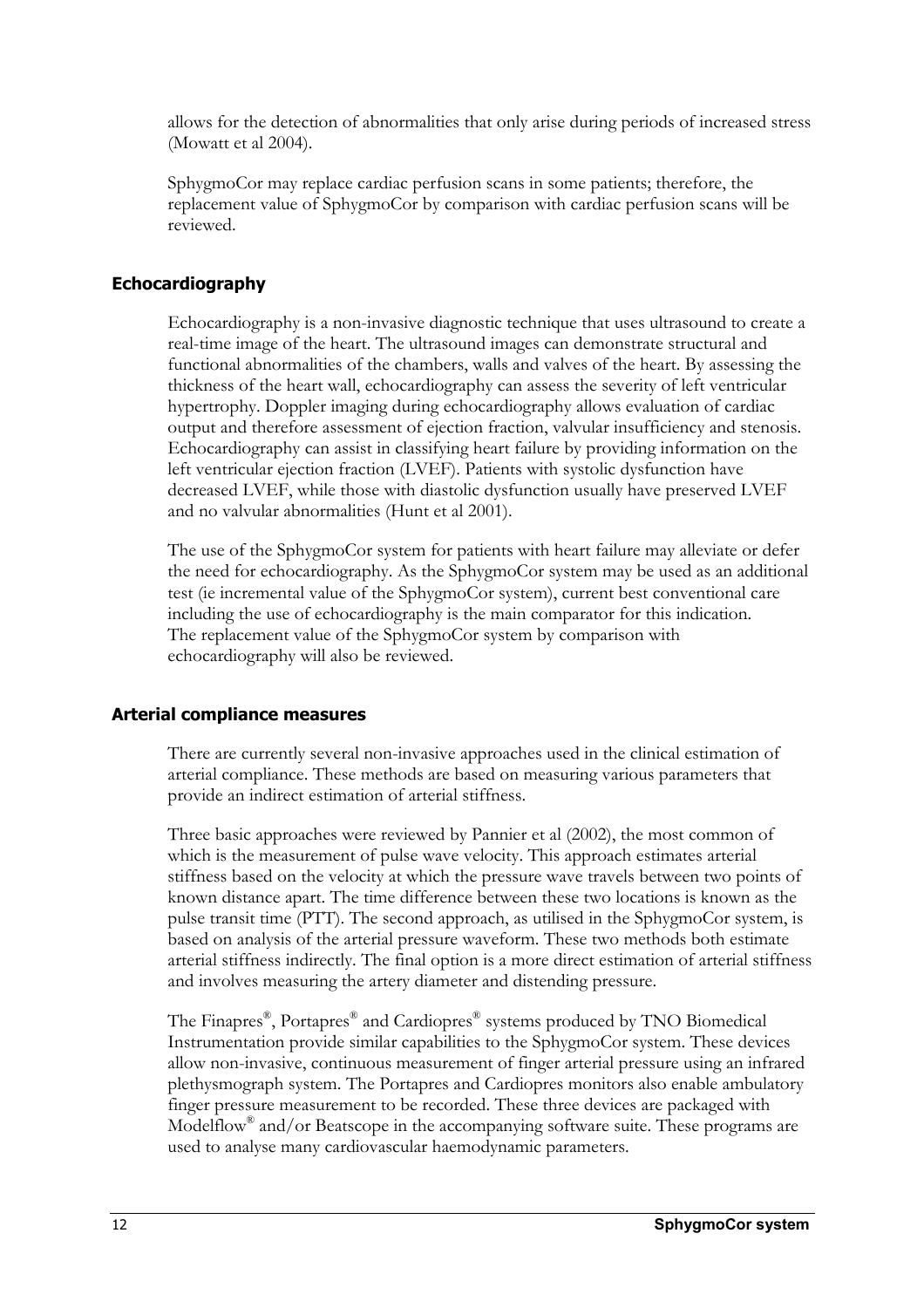The Modelflow analysis is based on the Windkessel model and allows an aortic flow waveform (as opposed to the pressure waveform) to be calculated. Therefore, this analysis differs from that of the SphygmoCor system. The Beatscope software includes the Modelflow software, and is also able to determine the brachial pressure wave from the recorded finger pressure wave. This can be further combined with a brachial to aortic transfer function to provide a generalised finger to aortic transfer function (Bos et al 2000). This allows conversion of finger to aortic pressure waves in a manner substantially similar to the SphygmoCor system.

Measures of arterial compliance are not used as diagnostic tests in clinical practice, and therefore are not considered comparators for this assessment.

## **Hypertension**

#### **Clinical need**

The AusDiab study, which included 11, 247 Australian people over the age of 25, indicated that 30.6 per cent of men and 27.1 per cent of women (28.8% overall) are living with hypertension (Dunstan et al 2001). This equates to approximately 3 million Australians over 25 years of age with high blood pressure (Australian Institute of Health and Welfare 2004a).

Hypertension is an asymptomatic condition. Although simple to diagnose with standard blood pressure sphygmomanometry, hypertension remains undiagnosed and untreated in many patients. For example, it was estimated that 13 per cent of the population over 25 years of age were undergoing treatment for hypertension, whilst a further 15 per cent had untreated hypertension (Briganti et al 2003).

#### **Mortality and morbidity**

While hypertension is a common disorder, the aetiology of most diagnosed cases remains unknown. This is referred to as essential hypertension. Hypertension occurring secondary to another organic disease (eg, renal failure, endocrine disorders) is referred to as secondary hypertension.

This condition is a major financial burden on the Australian health care system. Blood pressure-lowering drugs available through the Pharmaceutical Benefits Scheme (PBS) cost \$755 million in 2000. This corresponds to 16.5 per cent of government and patient costs for prescription PBS drugs (Australian Institute of Health and Welfare 2004a).

In addition to its direct burden, hypertension is a major contributor to deaths due to all cardiovascular diseases. In 2002, cardiovascular disease was responsible for 38 per cent of all deaths and 7 per cent of all hospitalisations (Australian Institute of Health and Welfare 2004a).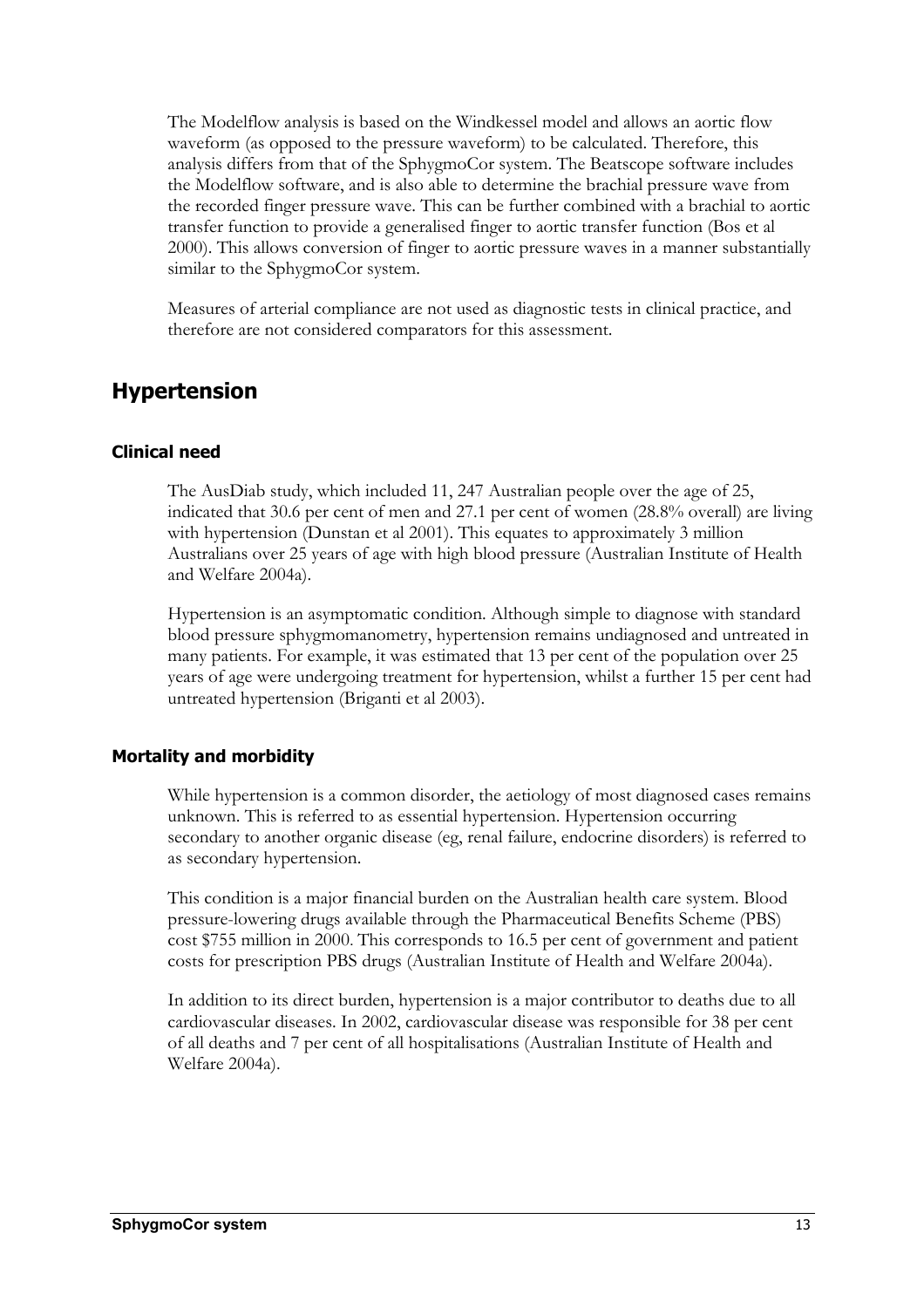### **Current treatment**

Changes in lifestyle according to the SNAP (smoking, nutrition, alcohol, physical activity) risk factors may result in adequate control of mild hypertension (Australian Heart Foundation, 2004). However, in patients with more severe hypertension and those whose hypertension is not adequately controlled by lifestyle changes, pharmacological management is recommended. There are five main classes of antihypertensive drugs: low-dose thiazide diuretics, β-blockers, angiotensin-converting enzyme inhibitors, calcium channel blockers and angiotensin II receptor antagonists. The initial drug choice will be affected by a number of factors such as cardiovascular risk profile, presence of co-existing conditions, concomitant medications, effectiveness and cost. However, most individuals using antihypertensive medications will require a combination of drugs to manage their condition effectively. Detailed guidelines are provided in the hypertension management guide for doctors (Australian Heart Foundation, 2004).

# **Angina pectoris**

#### **Clinical need**

Angina pectoris is a symptom of a disease rather than a disease itself. It is a sensation of chest discomfort that occurs when the oxygen supply to the heart muscle does not match metabolic demand. This usually occurs due to the narrowing of a coronary artery, leading to a reduction in the blood flow to the heart (coronary artery disease). Chest discomfort generally manifests as a feeling of pressure or squeezing. However, an angina attack may be accompanied by additional symptoms, such as fainting, nausea and light-headedness. Other conditions that may contribute to the occurrence of angina include congestive heart failure and anaemia.

In stable angina, the discomfort usually develops after exercise, excitement or a large meal, and the symptoms are stable over a long period of time. Unstable angina presents with more pain that lasts longer and frequently occurs when the person is at rest. Angina is usually diagnosed by stress testing (see page **11**).

#### **Mortality and morbidity**

In 2002, coronary artery disease (CAD) was the largest single cause of death in the Australian population, and was responsible for 19.5 per cent of all deaths (Australian Institute of Health and Welfare 2004a).

The 2001 National Health Survey reported that 1.9 per cent of the surveyed population (corresponding to approximately 355,600 Australians) experienced some manifestation of CAD. The majority of these individuals reported having angina and approximately a third reported experiencing heart attack. High blood pressure is common (50.3%) in people with CAD (Australian Institute of Health and Welfare 2004a).

During 2001–2002 an estimated 48,700 CAD events occurred in Australia among 40–90 year olds. About half of these events were fatal (Australian Institute of Health and Welfare 2004a).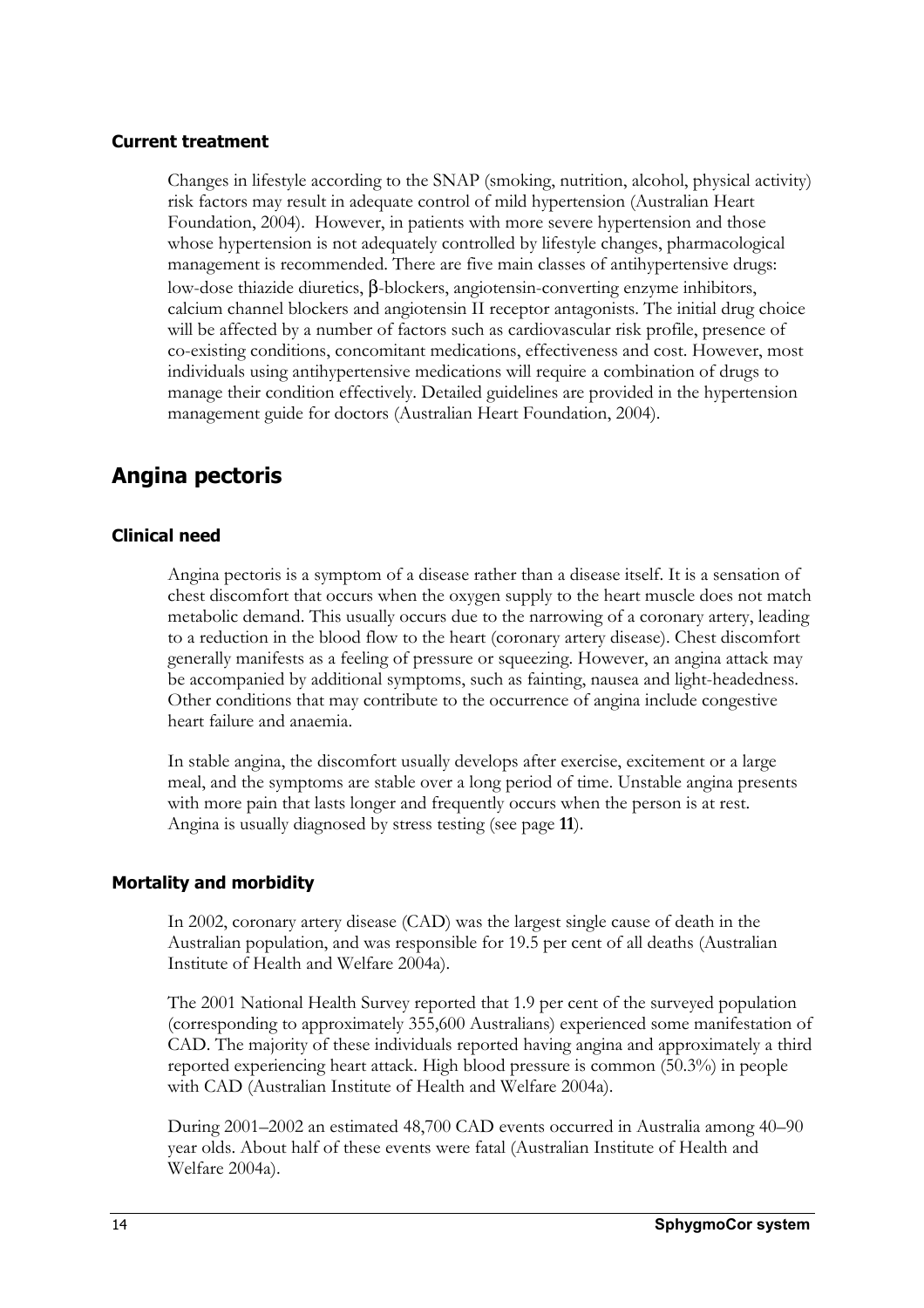CAD was responsible for 26,063 deaths (13,855 men, 12,208 women) in 2002. This equates to an age-standardised mortality (for Australia) of 169.7/100,000 for men and 97.8/100,000 for women. The age-standardised mortality for all persons was 129.7/100,000 (Australian Institute of Health and Welfare 2004b).

In 2001–2002, it was estimated that CAD was responsible for 2.5 per cent of all hospitalisations in Australia and accounted for 36 per cent of all hospitalisations for cardiovascular disease (Australian Institute of Health and Welfare 2004a).

#### **Current treatment**

The management of angina pectoris involves changes in lifestyle, including diet and exercise patterns, in order to reduce the symptoms and to prevent complications (Australian Institute of Health and Welfare: Mathur 2002). Long-term pharmacotherapy may also be used to control angina, using agents such as long-acting nitrates, β-blockers and calcium channel blockers. In addition, other medications may be used to treat hypertension, hyperlipidaemia and arrhythmias in order to control the underlying condition. In some angina patients, surgical revascularisation procedures may be necessary. Revascularisation procedures that are commonly performed are percutaneous transluminal coronary angioplasty (with or without stenting) and coronary artery bypass grafting.

## **Heart failure**

#### **Clinical need**

Heart failure is a pathophysiological state in which there is an abnormality in the heart's ability to pump blood. Most cases of heart failure involve defects in myocardial (heart muscle) contraction. These may be caused by coronary atherosclerosis, valvular disease or congenital heart disease. The defects increase the haemodynamic burden on the ventricles, which leads to ventricular hypertrophy. This in turn increases the stress on the myocardium.

## **Mortality and morbidity**

In 2002, heart failure was the third largest cause of death from cardiovascular diseases in the Australian population, and was responsible for 2 per cent of all deaths (Australian Institute of Health and Welfare 2004a).

The estimated prevalence for heart failure in Australia is based on international data, approximately 300,000 Australians have chronic heart failure with a further 30,000 diagnosed each year (Australian Institute of Health and Welfare 2004a).

Heart failure was responsible for 2729 deaths in 2002 (1033 men, 1696 women). This equates to an age-standardised mortality (for Australia) of 14.1/100,000 for men and 13.0/100,000 for women. The age-standardised mortality in all persons was 13.5/100,000 (Australian Institute of Health and Welfare 2004b).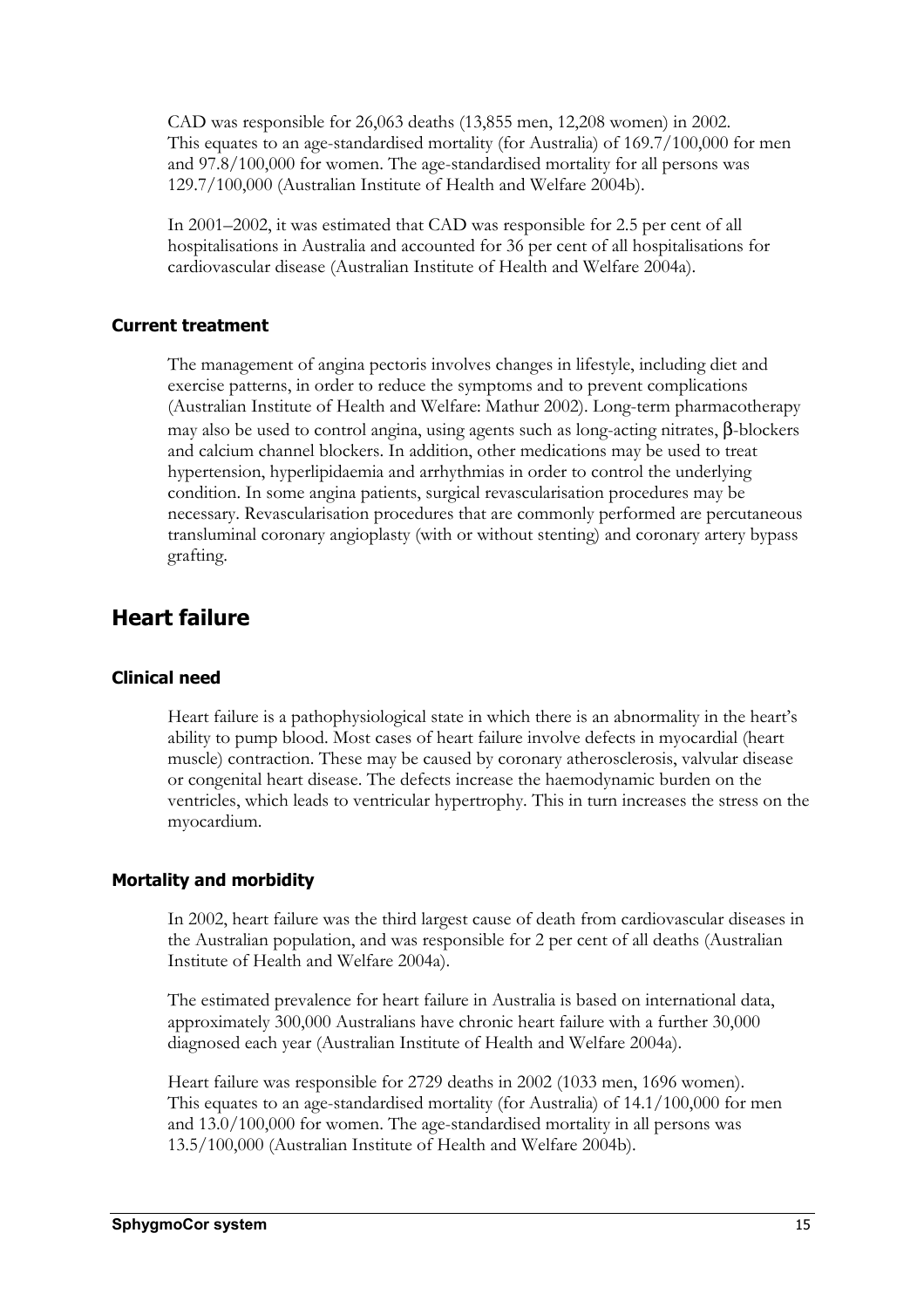Heart failure is estimated to account for 0.7 per cent of all hospitalisations in Australia and 9.5 per cent of all hospitalisations for cardiovascular disease (Australian Institute of Health and Welfare 2004a).

## **Current treatment**

As with angina pectoris, the management of heart failure involves changes in lifestyle, such as diet and exercise patterns (Cardiac Society of Australia and New Zealand 2002). Heart failure also requires pharmacological management in order to decrease the effects of systolic and/or diastolic dysfunction, as well as treatment of any concomitant cardiovascular conditions. Patients with systolic heart failure should be treated with angiotensin-converting enzyme inhibitors and β-blockers. Patients with diastolic dysfunction may be treated with diuretics and/or nitrates; however, there is currently no strong evidence about whether or not these classes of drugs improve left ventricular function (Cardiac Society of Australia and New Zealand 2002). The American College of Cardiology and the American Heart Association recommend that patients with diastolic dysfunction be managed by controlling physiological factors such as blood pressure, heart rate, blood volume and ischaemia (Hunt et al 2001). Such management will have beneficial effects on ventricular relaxation. In some instances, the cause of heart failure may be known and surgery (such as valve replacement) may be an option. Healthy heart failure patients may require a heart transplant if they are not successfully managed by medication. Patients who cannot be managed by any therapies and are not candidates for heart transplantation are provided palliative care.

## **Potential impact of the test**

Increased accuracy in the assessment of hypertension, stable angina pectoris and heart failure could lead to a reduction in unnecessary treatments, as well as a reduction in the use of other invasive diagnostic procedures such as angiography.

The SphygmoCor system has the potential to provide the attending specialist with more detailed information on the cardiovascular status of a patient, which could lead to a change in management. This could result in better control of the patient's condition.

## **Marketing status of the device**

There are three registered SphygmoCor systems on the market; all are listed with the Therapeutic Goods Administration (TGA) on the Australian Registry of Therapeutic Goods under the listing number L64615. These systems are approved for marketing in Australia, the United States of America, the European Union, Korea, China and Japan.

The SphygmoCor *Px* system is a non-invasive method of measuring peripheral arterial pressure waveforms that, through the use of a validated transfer function, allows calculation of the ascending aortic pressure waveform. The SphygmoCor *Mx* system measures radial waveforms and provides a real-time method of deriving aortic pressure waveforms. The SphygmoCor *Vx* system utilises an ECG in combination with a tonometer to measure the pressure waveform sequentially at two peripheral artery sites. This system provides a means of analysing pulse wave velocity in addition to pressure wave analysis.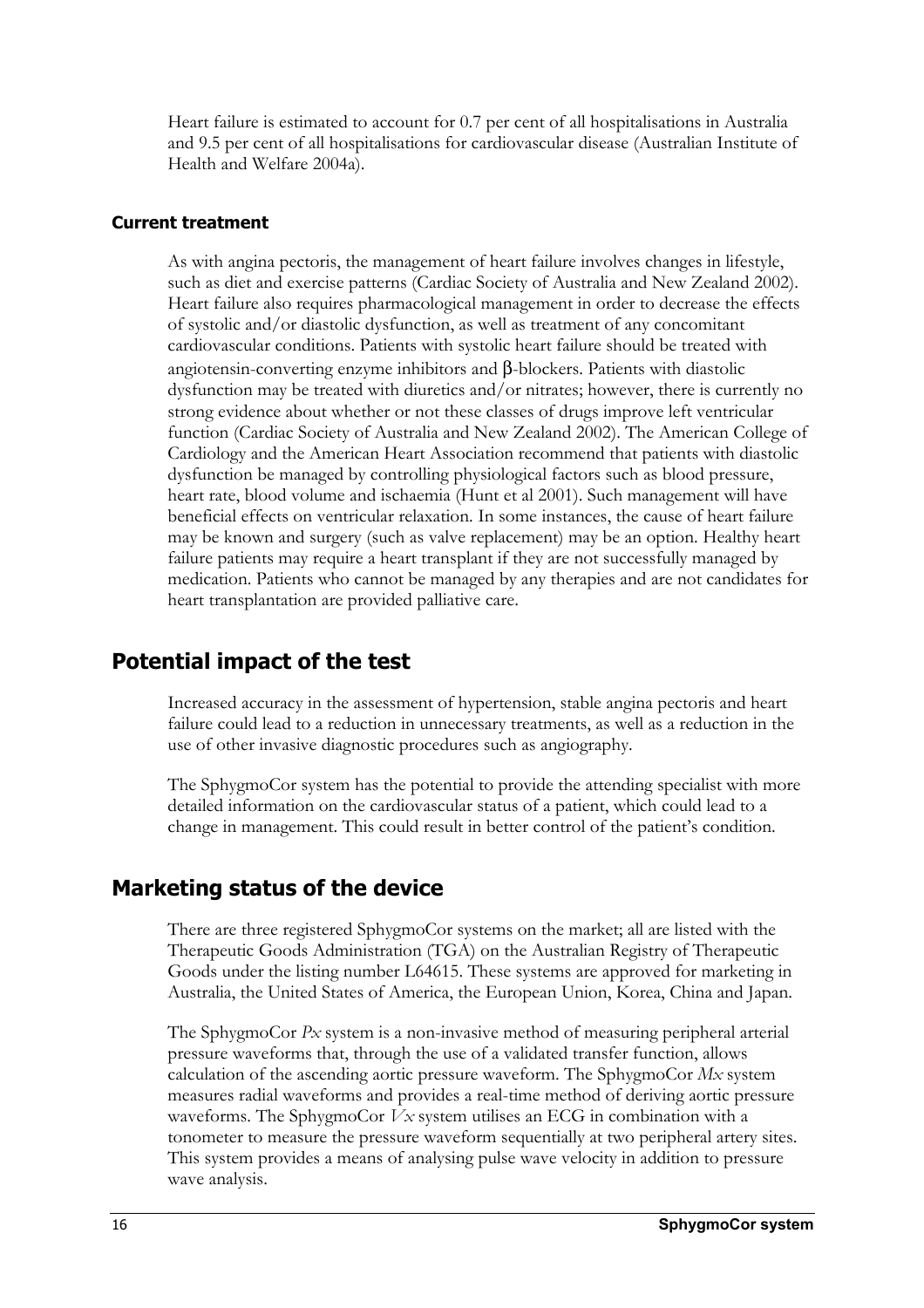The US Food and Drug Administration (FDA) has determined that the SphygmoCor *Mx* system is substantially equivalent to a standard intravascular catheter attached to a conventional manometer and blood pressure monitor for obtaining calibrated central aortic blood pressure (K002742). It is stated that the system is designed for use with a conventional invasive radial artery blood pressure monitor in the hospital setting. The document states that the indication for use is "in those patients where information related to the ascending aortic pressure is desired, but in the opinion of the physician, the risks of cardiac catheterisation may outweigh the benefits". This substantial equivalence is based on a study comparing the SphygmoCor *Mx* system using an invasive radial artery pressure transducer to pressures measured invasively with a catheter in the aorta (Pauca et al 2001). The FDA later determined that the SphygmoCor *Px* system was substantially equivalent to the SphygmoCor *Mx* system (K012487). This was based on a study comparing radial artery pressure waveforms determined invasively with a catheter to radial artery pressure waveforms determined by a non-invasive Millar tonometer.

## **Current reimbursement arrangement**

The SphygmoCor system is not currently funded under the Medicare Benefits Schedule (MBS).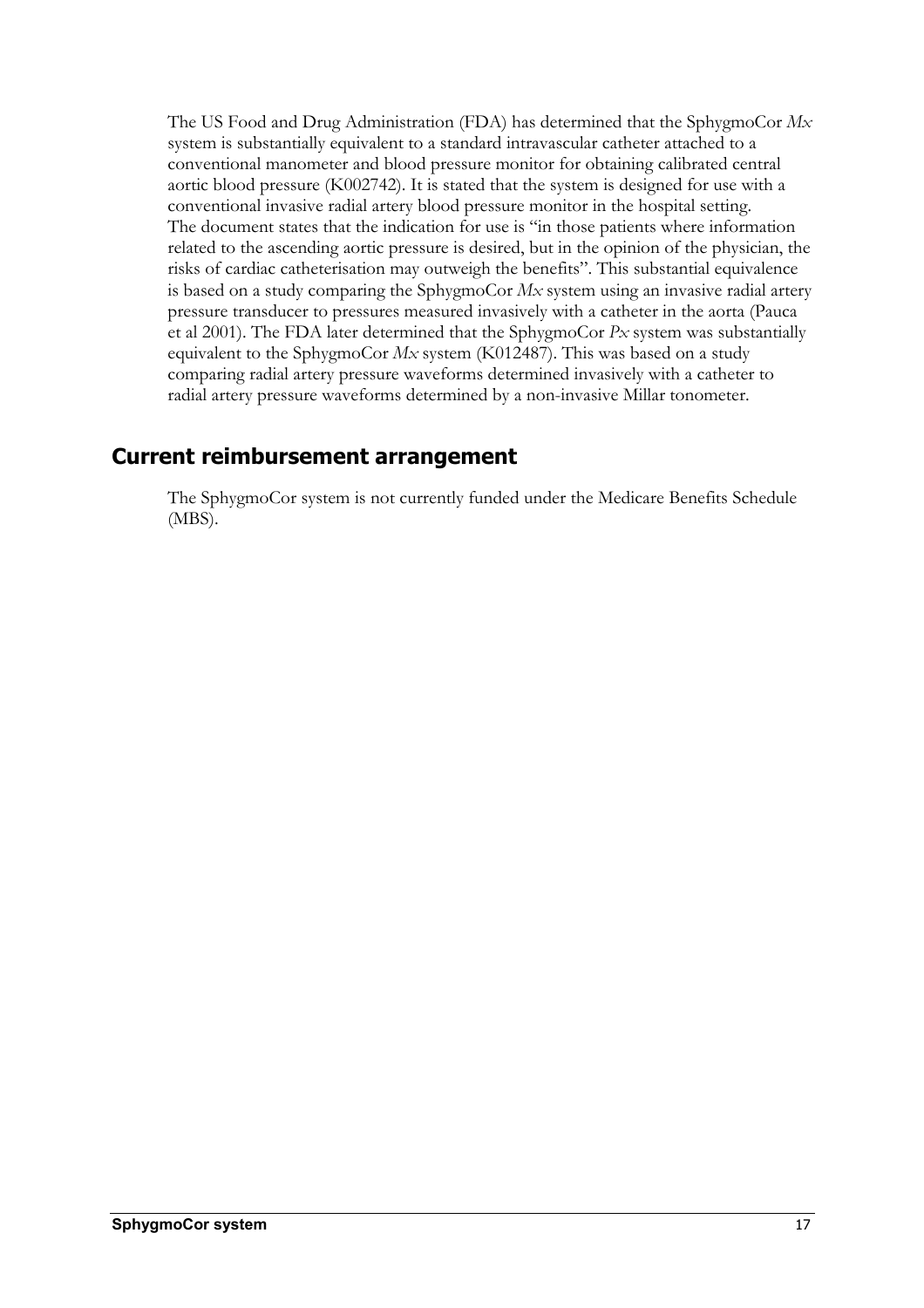# **Research questions and clinical pathways**

## **Hypertension**

The PPICO criteria (target population, prior tests, index test, comparator, outcomes) developed *a priori* for the evaluation of hypertension by the SphygmoCor system are given in **Table 3**.

| Table 3 PPICO criteria for the use of the SphygmoCor system in hypertension |
|-----------------------------------------------------------------------------|
|                                                                             |

| <b>Population</b>                                                                                                                                 | <b>Prior tests</b>  | Index test                           | Comparator                                                     | <b>Outcomes</b>                |
|---------------------------------------------------------------------------------------------------------------------------------------------------|---------------------|--------------------------------------|----------------------------------------------------------------|--------------------------------|
| Patients with multiple                                                                                                                            | Clinical history    | SphygmoCor system 24-hour ambulatory | blood pressure<br>monitoring                                   | Change in clinical<br>outcomes |
| measurements of elevated blood<br>pressure, and                                                                                                   | Physical            |                                      |                                                                |                                |
|                                                                                                                                                   | examination         |                                      |                                                                | Change in clinical             |
| • under 25 years of age (with                                                                                                                     | Electrocardiography |                                      | Current practice                                               | management                     |
| elevated systolic blood pressure).<br><sub>or</sub>                                                                                               | Biochemistry        |                                      | including 24-hour)<br>ambulatory blood<br>pressure monitoring) | Diagnostic accuracy            |
| $\bullet$ uncontrolled by multiple ( $>$ 2)<br>antihypertensive medications<br>(whether due to lack of<br>effectiveness or non compliance).<br>0r |                     |                                      |                                                                |                                |
| • experiencing adverse effects of<br>medication                                                                                                   |                     |                                      |                                                                |                                |

The research question for this indication, based on these criteria, was as follows.

To what extent is the SphygmoCor system:

- effective (including diagnostic performance and the impact of diagnosis on changes in clinical management and changes in clinical outcomes)
- safe, and
- cost-effective

in the assessment of hypertension in patients with multiple measurements of elevated blood pressure who are:

- under 25 years of age (with elevated systolic blood pressure), or
- uncontrolled by multiple (more than two) antihypertensive medications (whether due to lack of effectiveness or non compliance), or
- experiencing adverse effects of medication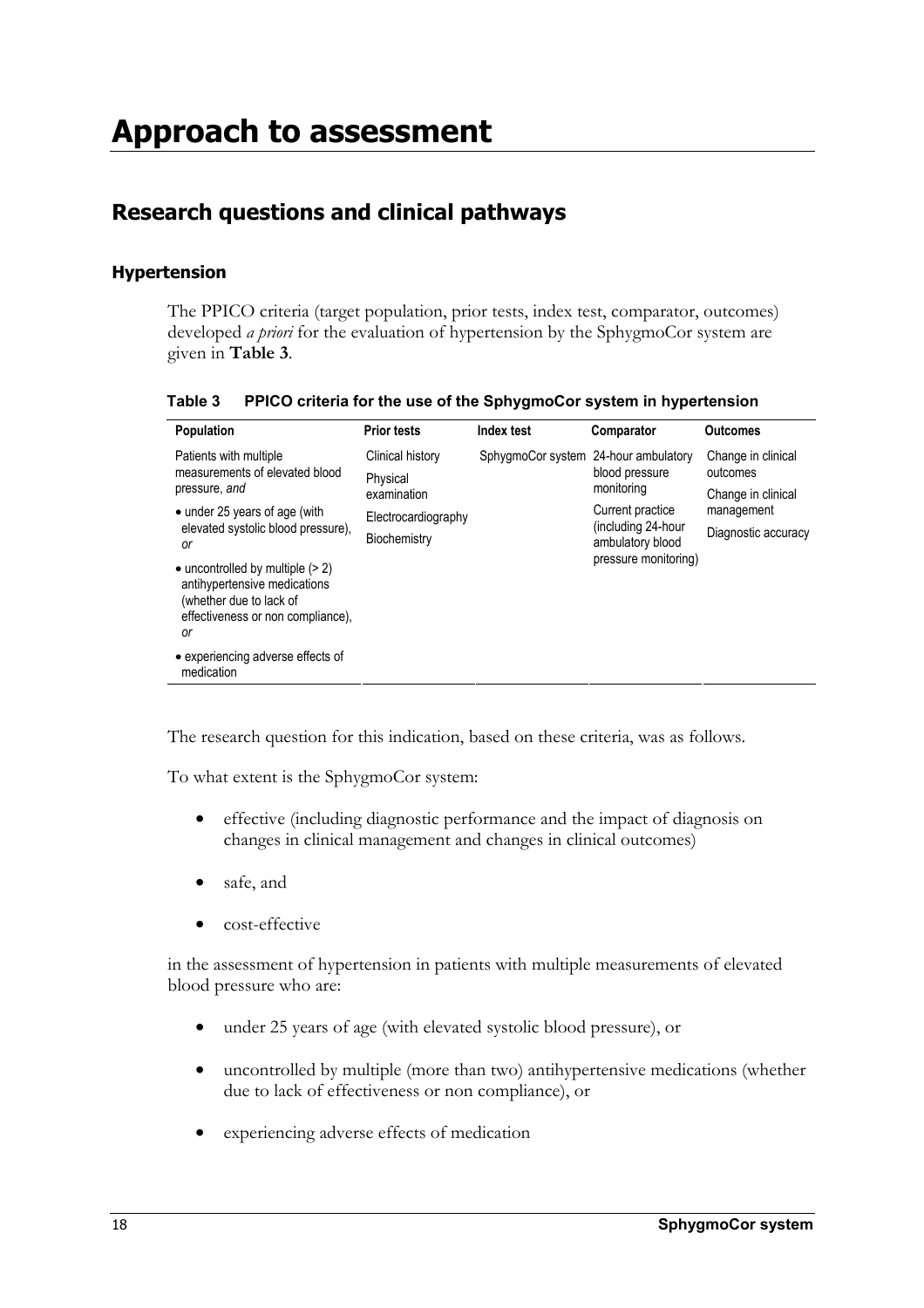relative to 24-hour ambulatory blood pressure monitoring or relative to current best conventional care (clinical history, physical examination, electrocardiography, biochemical tests, 24-hour ambulatory blood pressure monitoring) in the absence of SphygmoCor?

The clinical pathway for the evaluation of patients referred with hypertension (less than 25 years of age) is shown in **Figure 5. Figure** 6 illustrates the clinical pathway for the evaluation of patients referred with hypertension who are either uncontrolled by multiple medication (more than two drugs) or experience adverse effects of medication. Both of these flowcharts display the clinical management pathway to the point of patient diagnosis.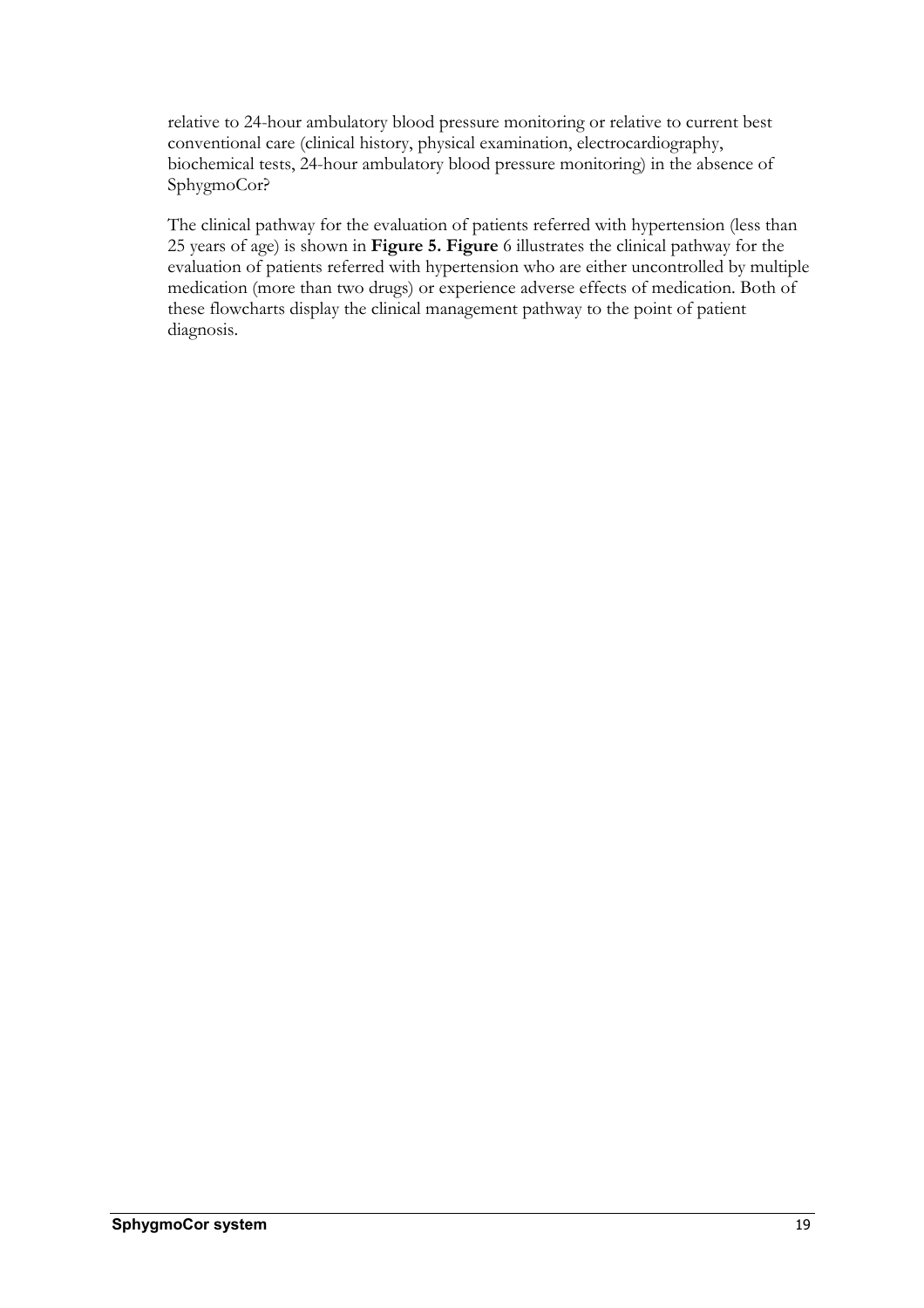

#### **Figure 5 Clinical pathway for the investigation of patients referred with hypertension (<25 years of age)**

Abbreviations: ABPM, ambulatory blood pressure monitoring; ECG, electrocardiogram; RA, renal artery; SBP, systolic blood pressure. *<sup>a</sup>* Blood pressure measurement based on 24 hour ABPM.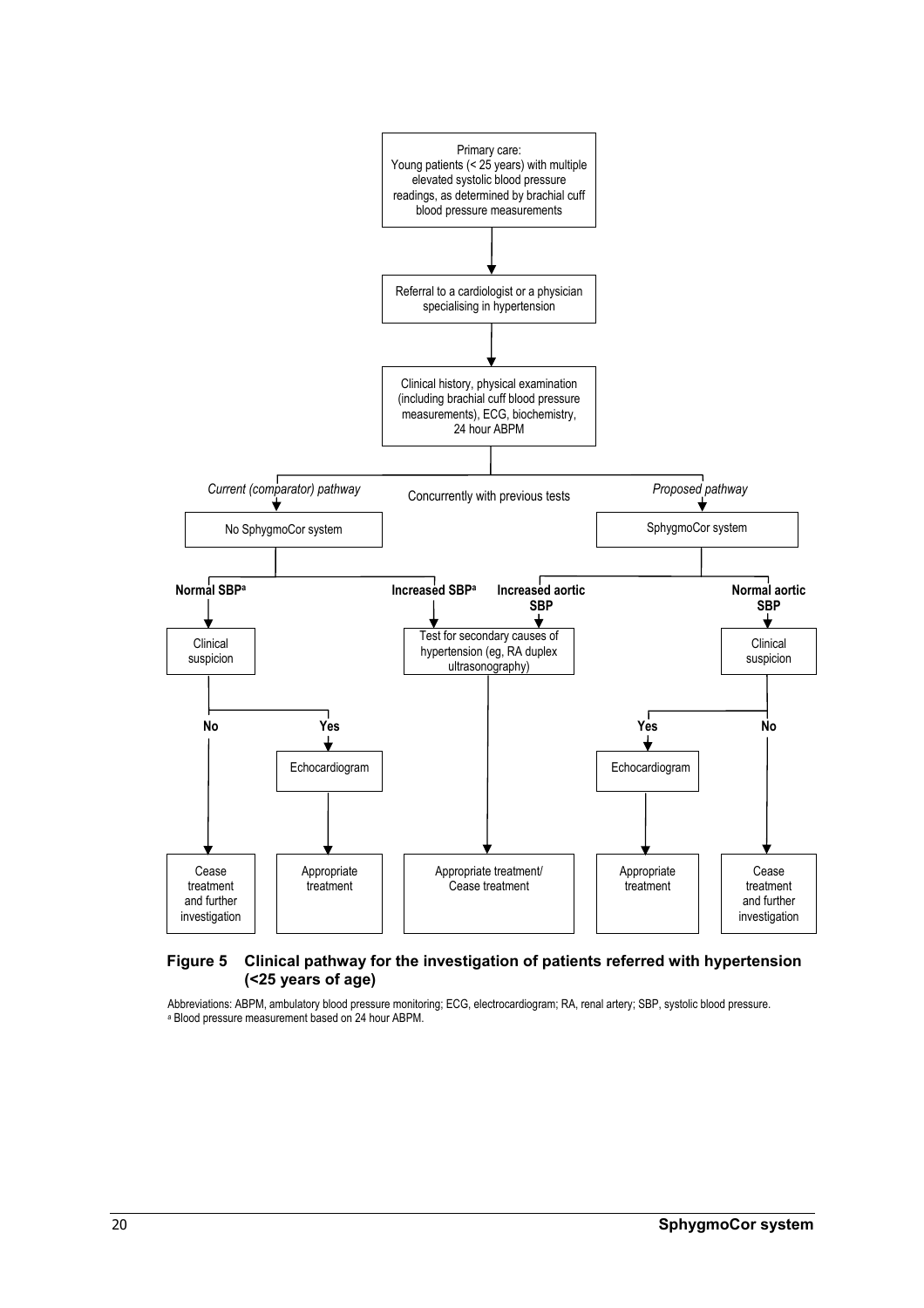

#### **Figure 6 Clinical pathway for the investigation of patients referred with hypertension who are uncontrolled by multiple medication (more than two drugs) or who are experiencing adverse effects of medication**

Abbreviations: ABPM, ambulatory blood pressure monitoring; AIx, augmentation index; BP, blood pressure; ECG, electrocardiogram; RA, renal

- <sup>a</sup> 24 hour ABPM would be an appropriate comparator in some patients.
- *<sup>b</sup>* Blood pressure measurement based on 24 hour ABPM.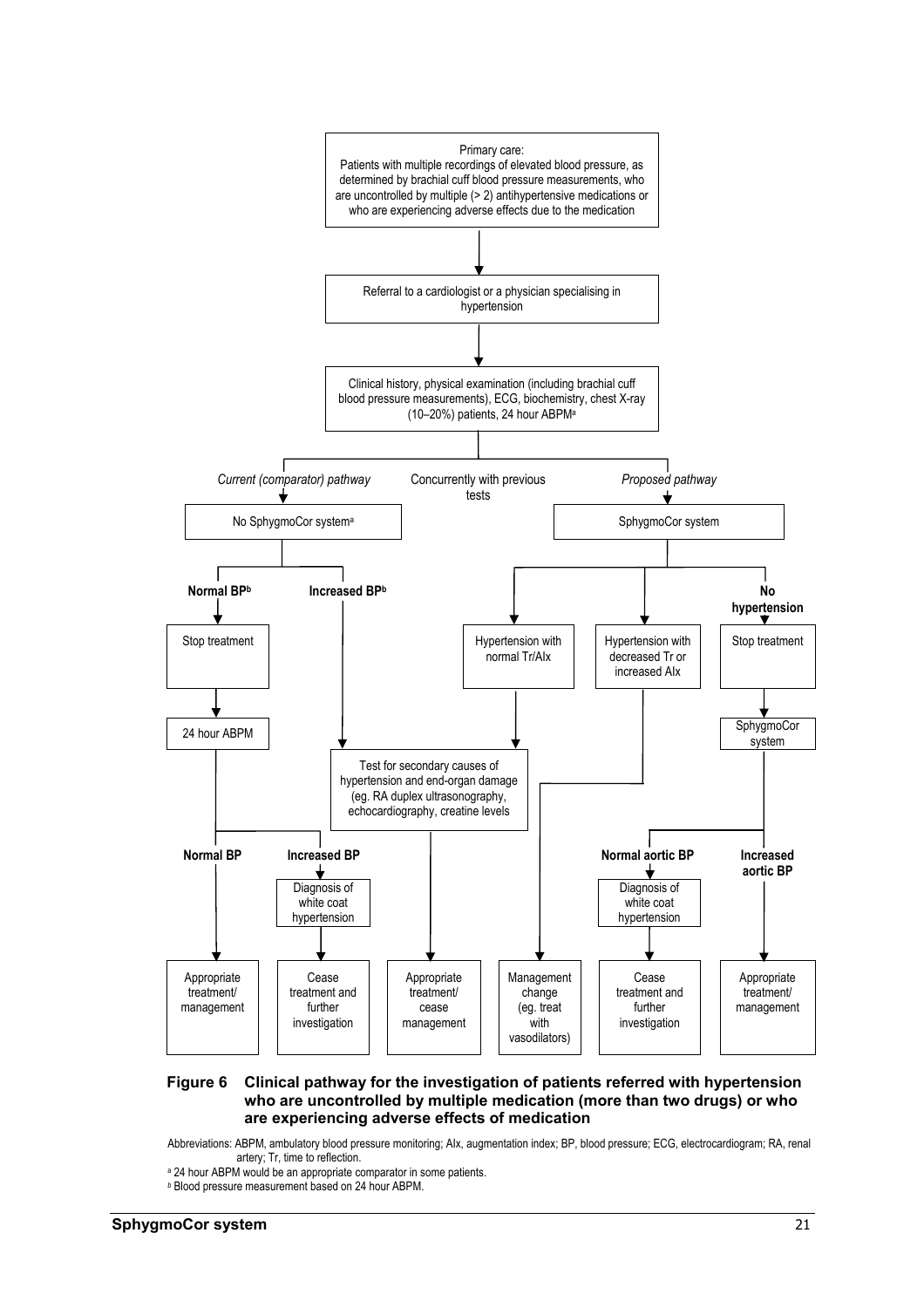## **Angina pectoris**

The PPICO criteria developed *a priori* for the evaluation of angina pectoris by the SphygmoCor system are presented in **Table 4**.

**Table 4 PPICO criteria for the use of the SphygmoCor system in angina pectoris** 

| Population                              | <b>Prior tests</b>                                                                                         | Index test        | Comparator                                                        | <b>Outcomes</b>                  |
|-----------------------------------------|------------------------------------------------------------------------------------------------------------|-------------------|-------------------------------------------------------------------|----------------------------------|
| Patients with stable<br>angina pectoris | Clinical history<br>Physical examination                                                                   | SphygmoCor system | Angiography                                                       | Change in clinical<br>outcomes   |
|                                         | Biochemistry<br>Electrocardiography                                                                        |                   | Standard stress testing <sup>a</sup>                              | Change in clinical<br>management |
|                                         | Echocardiography                                                                                           |                   | Current practice<br>(including angiography<br>and standard stress | Diagnostic accuracy              |
|                                         | a Footbile aga caasaasta tagalaad ataaga tagiiga asfaacta FOO ataaga tagiiga gaad gaadiga qaafaalaa gagaag |                   | testing)                                                          |                                  |

a For this assessment standard stress testing refers to ECG stress testing and cardiac perfusion scans.

The research question for this indication, based on these criteria, was as follows.

To what extent is the SphygmoCor system:

- effective, (including diagnostic performance and the impact of diagnosis on changes in clinical management and changes in clinical outcomes)
- safe, and
- cost-effective

in the assessment of stable angina pectoris, relative to angiography, relative to standard stress testing (ECG stress test or cardiac perfusion scan) or relative to current best conventional care (clinical history, physical examination, electrocardiography, biochemical tests, echocardiography and angiography) in the absence of SphygmoCor?

The clinical pathway for the evaluation of patients referred with stable angina is shown in **Figure 7**. This displays the clinical management pathway to the point of patient diagnosis.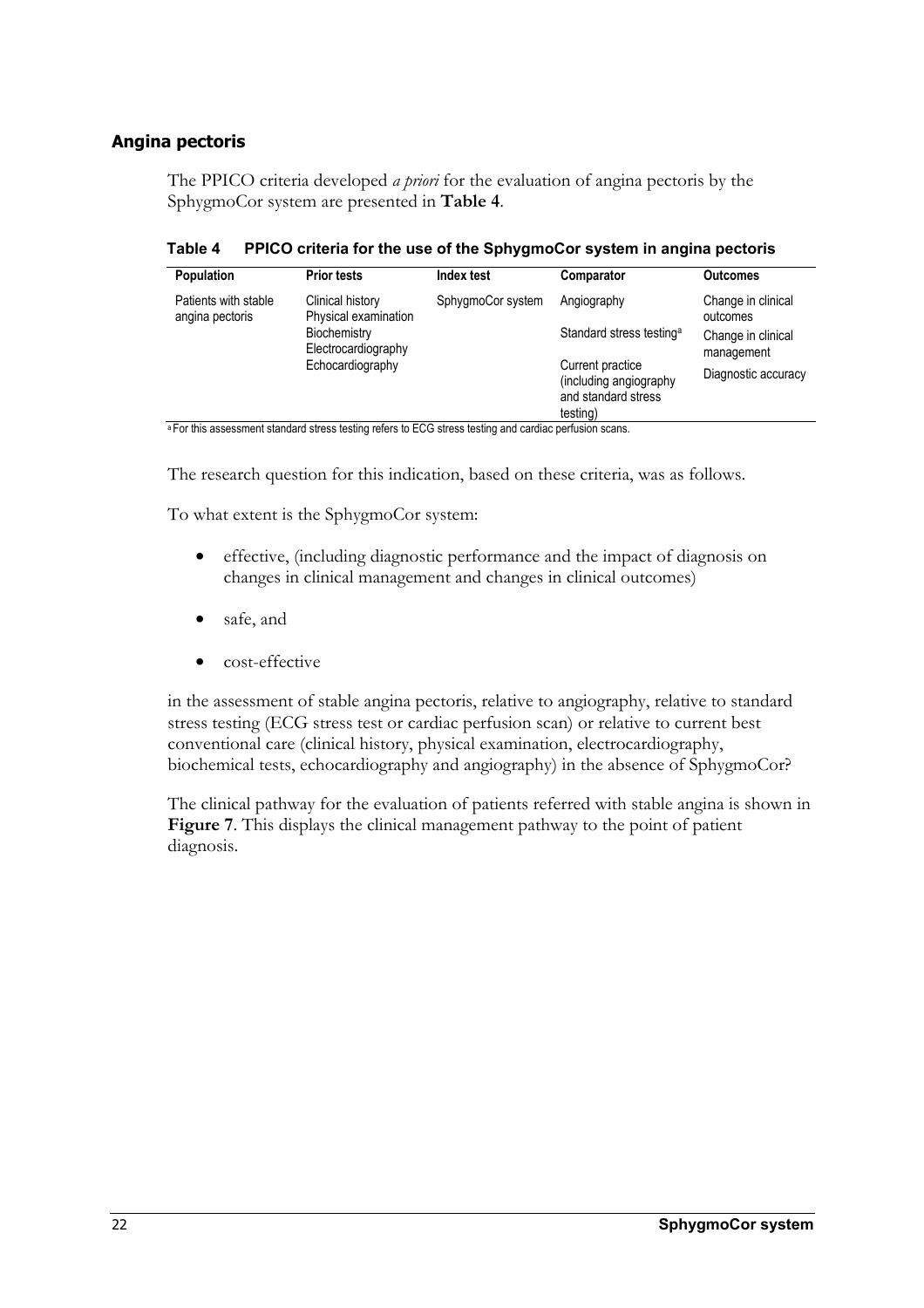

#### **Figure 7 Clinical pathway for the investigation of patients with stable angina**

Abbreviations: ECG, electrocardiography; SEVR, subendocardial viability ratio.<br><sup>a</sup> Standard stress testing (ECG stress testing, cardiac perfusion scans) would be an appropriate comparator in some patients.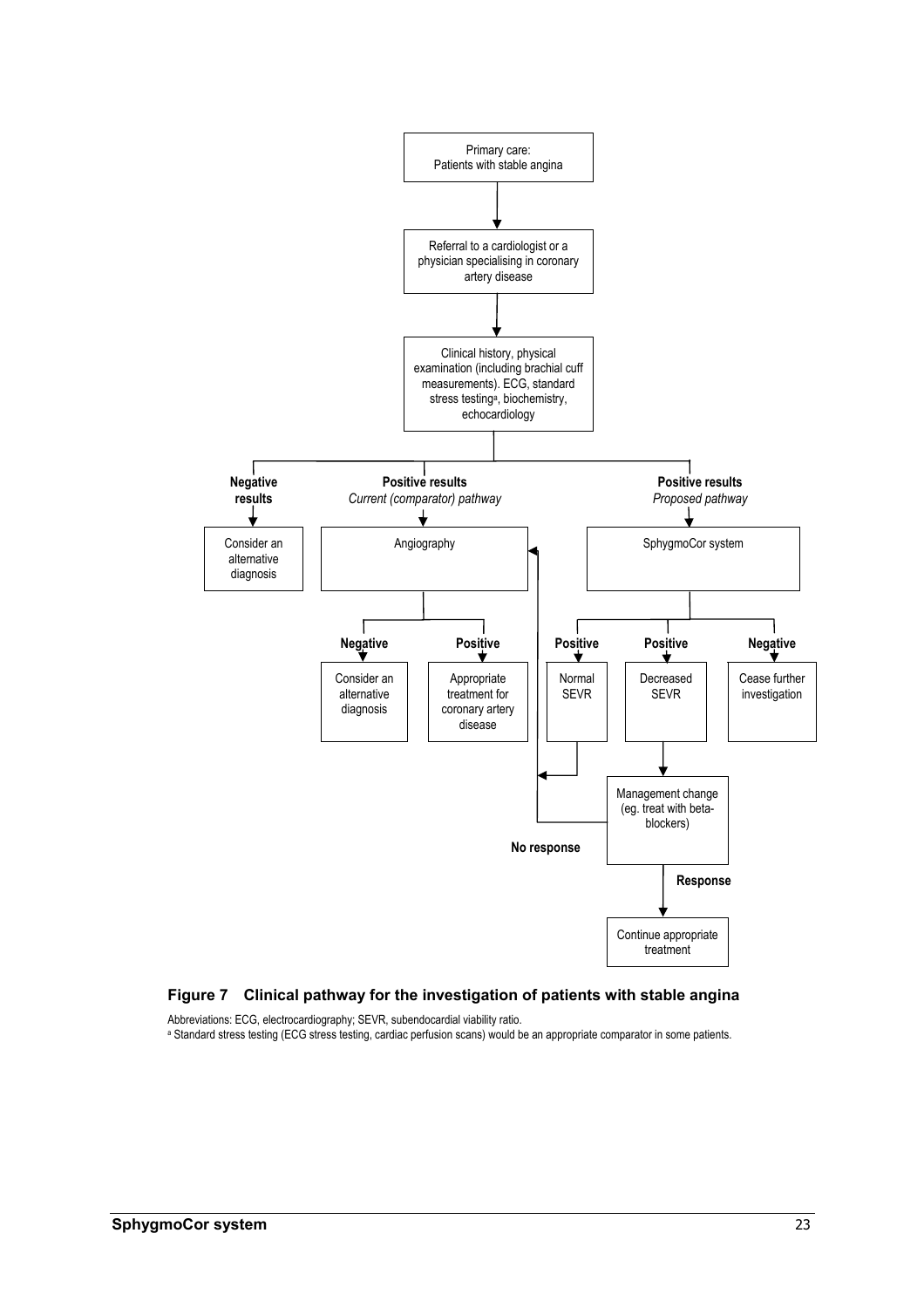## **Heart failure**

The PPICO criteria developed *a priori* for the evaluation of heart failure by the SphygmoCor system are given in **Table 5**.

**Table 5 PPICO criteria for the use of the SphygmoCor system in heart failure** 

| <b>Population</b>              | <b>Prior tests</b>                                                              | Index test        | Comparator                                                              | <b>Outcomes</b>                                                                           |
|--------------------------------|---------------------------------------------------------------------------------|-------------------|-------------------------------------------------------------------------|-------------------------------------------------------------------------------------------|
| Patients with heart<br>failure | Clinical history<br>Physical examination<br>Electrocardiography<br>Biochemistry | SphygmoCor system | Echocardiography<br>Current practice<br>(including<br>echocardiography) | Change in clinical<br>outcomes<br>Change in clinical<br>management<br>Diagnostic accuracy |

The research question for this indication, based on these criteria, was as follows.

To what extent is the SphygmoCor system:

- effective, (including diagnostic performance and the impact of diagnosis on changes in clinical management and changes in clinical outcomes)
- safe, and
- cost-effective

in the assessment of heart failure, relative to echocardiography, or relative to current best conventional care (clinical history, physical examination, ECG, biochemical tests and echocardiography) in the absence of SphygmoCor?

The clinical pathway for the evaluation of patients referred with heart failure is shown in **Figure 8**. This displays the clinical management pathway to the point of patient diagnosis.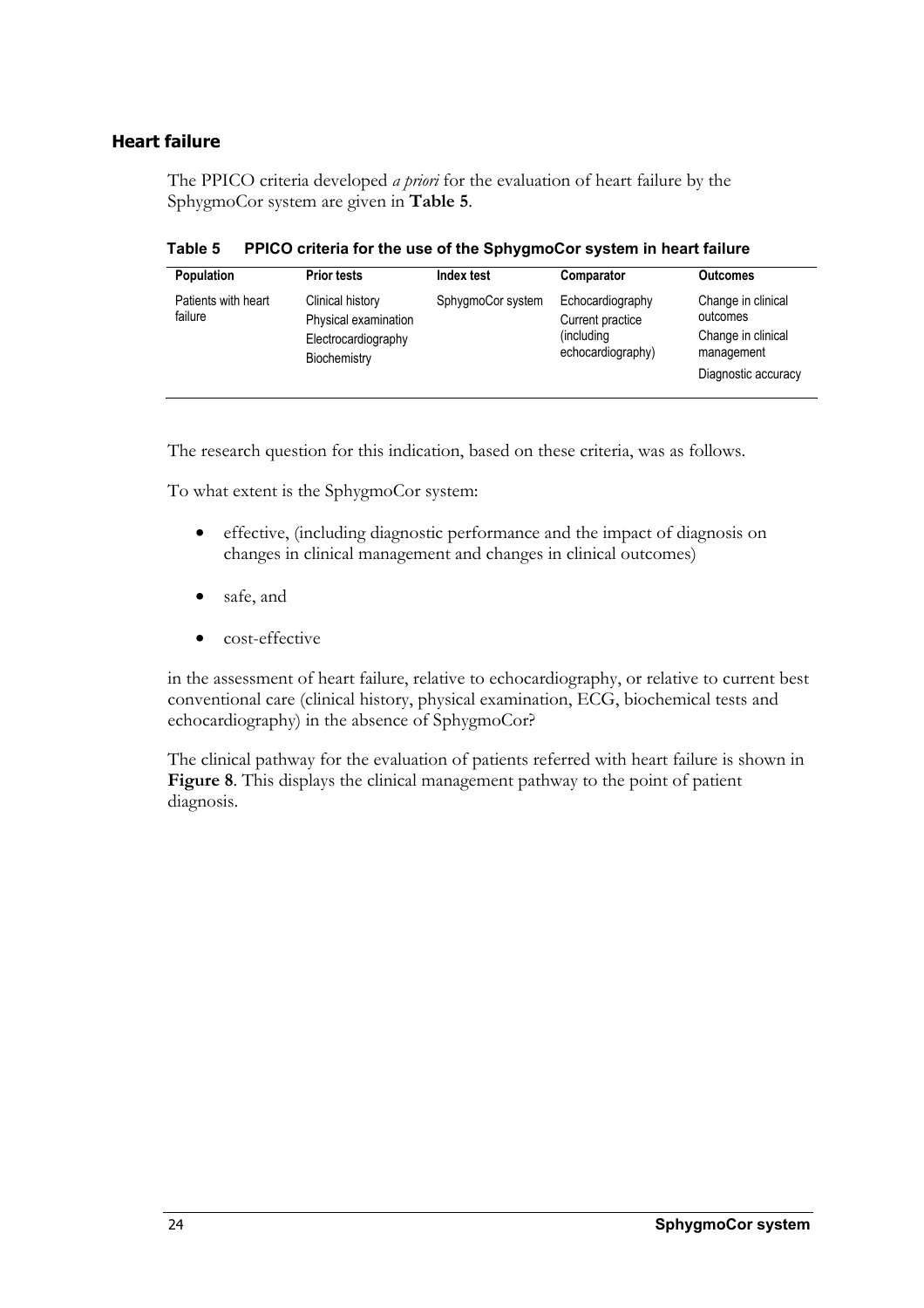

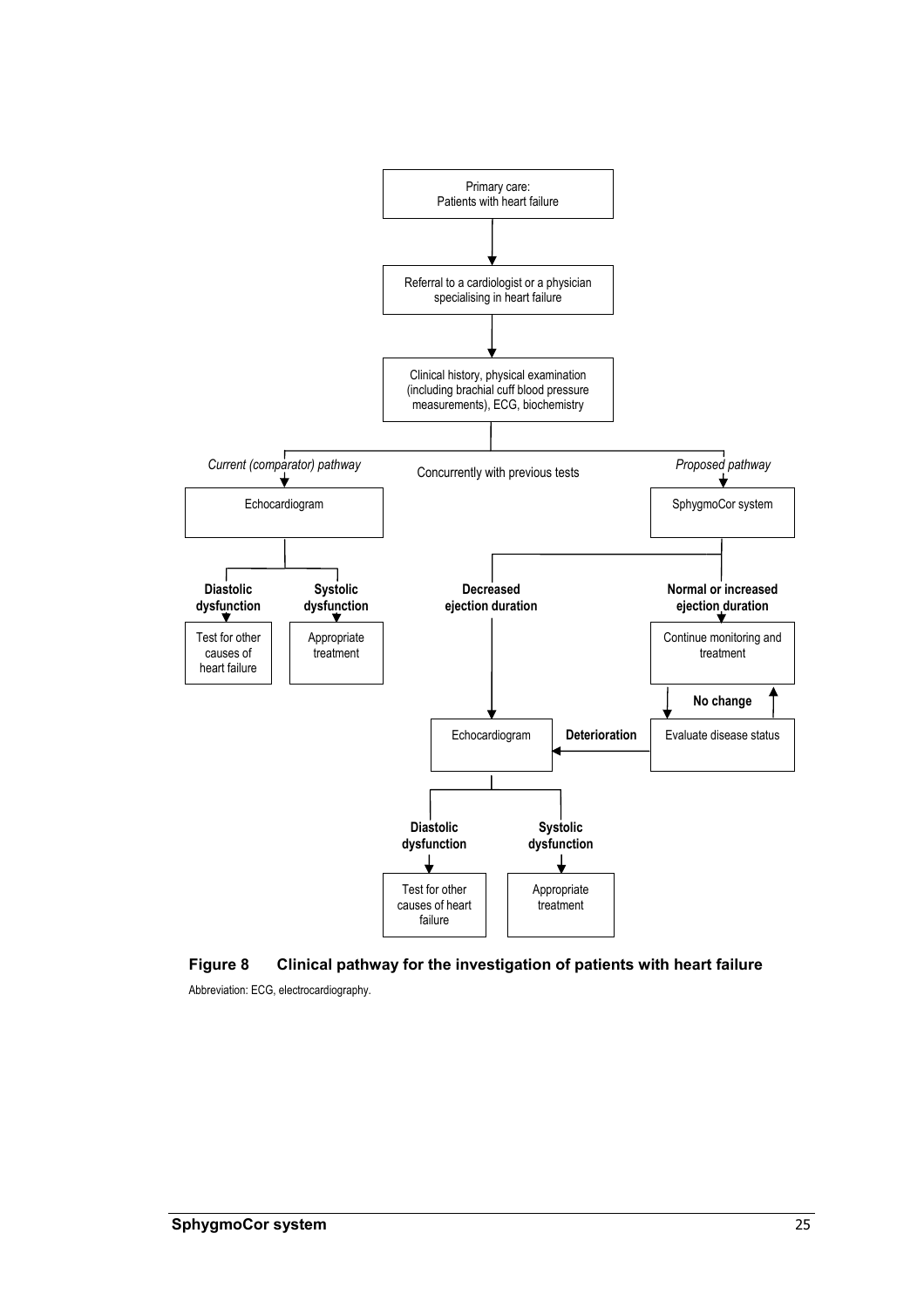### **Assessment framework**

#### **Types of evidence**

A systematic review of the medical literature was undertaken to identify relevant studies on the value of the SphygmoCor system. Direct evidence regarding the impact of the SphygmoCor system on health outcomes was sought. However, the literature search was not limited by outcomes or comparators. Therefore, in the absence of studies providing direct evidence, indirect evidence regarding the impact of the SphygmoCor system on clinical management and diagnostic accuracy was assessed. This indirect evidence was then combined with the evaluation of treatment effectiveness to assess the impact of the SphygmoCor system on health outcomes.

### **Review of the literature**

The medical literature was searched to identify all relevant studies and reviews published to 2005. Searches were conducted in the primary databases indicated in **Table 6**.

#### **Search strategy**

| Table 6          | Electronic databases searched for the SphygmoCor hypertension review |  |  |  |
|------------------|----------------------------------------------------------------------|--|--|--|
| <b>Database</b>  | Period covered/date searched                                         |  |  |  |
| Medline          | 1966 to August, week 1, 2005                                         |  |  |  |
| <b>EMBASE</b>    | 1980 to 2005, week 33                                                |  |  |  |
| PreMedline       | 17 August 2005                                                       |  |  |  |
| Cochrane Library | Issue 3, 2005 (17 August 2005)                                       |  |  |  |

#### **Primary databases**

The search terms included the following (as determined from the PPICO criteria):

• SphygmoCor, Finapres, Portapres, Cardiopres, aortic transfer function, central arterial transfer function, carotid transfer function, aortic mathematical transformation, central arterial mathematical transformation, carotid mathematical transformation, aortic pulse wave analysis, central arterial pulse wave analysis, carotid pulse wave analysis, aortic augmentation index, central arterial augmentation index, carotid augmentation index, aortic arterial tonometry, central arterial tonometry, carotid arterial tonometry.

Complete details of the literature searches performed using the Medline and EMBASE databases are presented in **Appendix D**.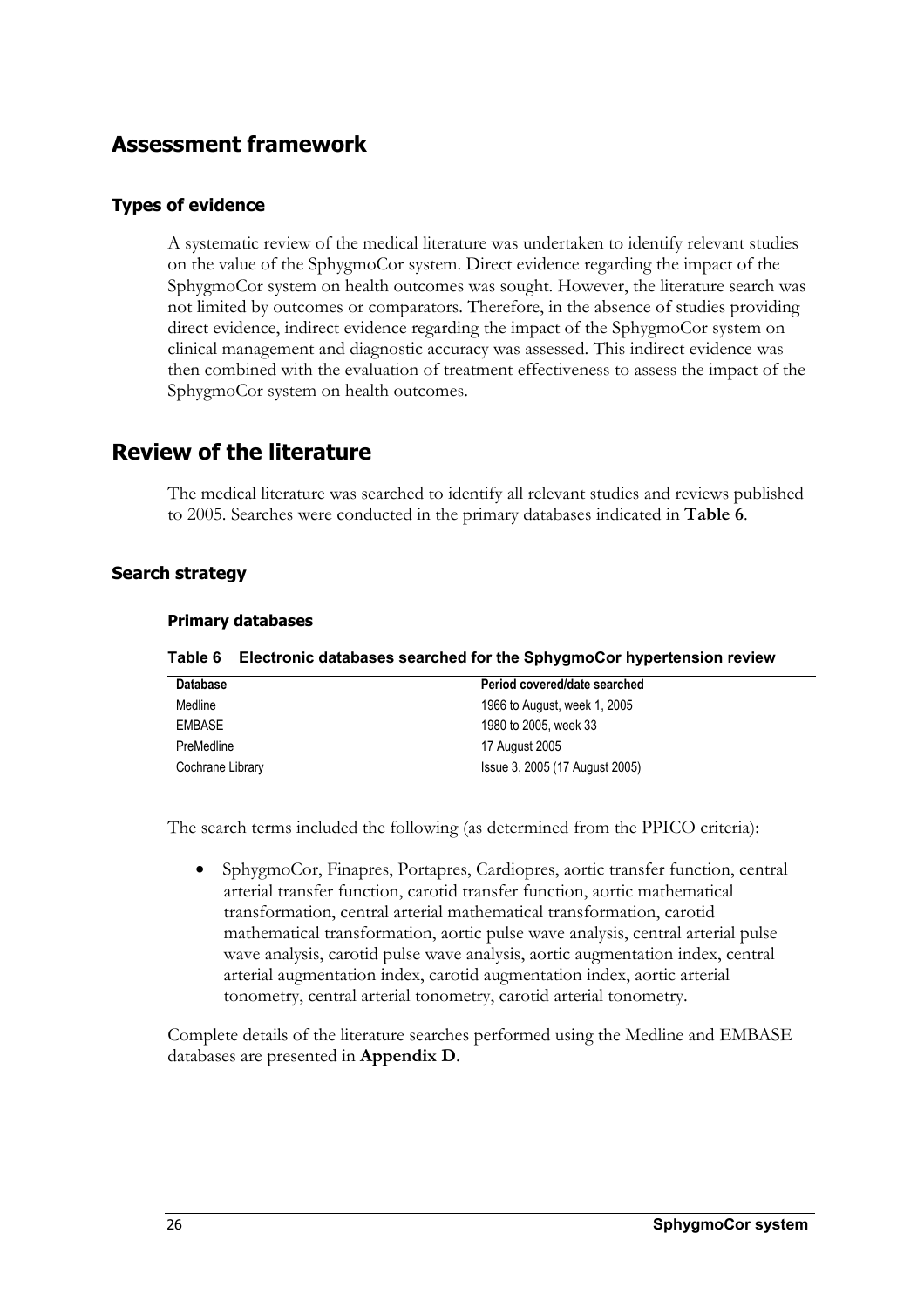#### **Secondary databases**

Searches of the following secondary databases/sites were also performed:

- British Columbia Office of Health Technology Assessment (Canada)
- Canadian Coordinating Office for Health Technology Assessment (CCOHTA)
- Centre for Health Economics (Monash University, Australia)
- Current Controlled Trials *meta*Register and International Standard Randomised Controlled Trial Number (ISRCTN) register
- Health Economics Research Group (Brunel University, UK)
- National Health and Medical Research Council Australia (publication list)
- National Health Service (UK)
- Scottish Intercollegiate Guideline Network (SIGN)
- Swedish Council on Technology Assessment in Health Care (SBU)
- The Blue Cross and Blue Shield Association (Technology Evaluation Centre).

Additional searches were conducted to source quality of life, epidemiological and economic information, as required.

#### **Communication**

The corresponding authors of relevant publications were contacted for any additional data applicable to this review.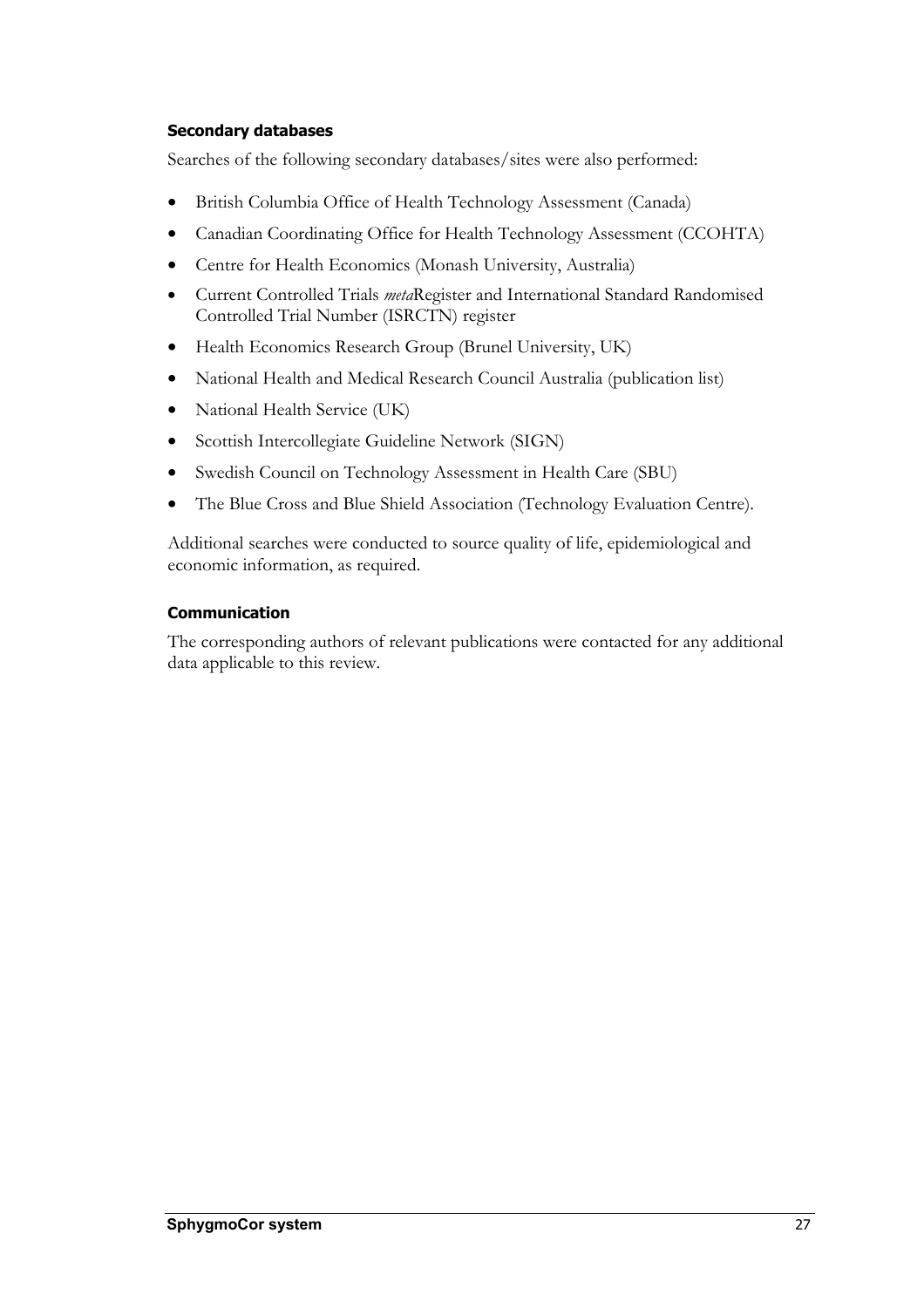#### **Selection criteria**

#### **Hypertension**

#### **Table 7 Selection criteria for included studies for hypertension**

**Research question**: to what extent is the SphygmoCor system effective, safe and cost-effective in the assessment of patients with multiple measurements of elevated blood pressure and under 25 years of age, or uncontrolled by multiple (> 2) medications, or experiencing adverse effects of medication, relative to 24-hour blood pressure monitoring or relative to current best conventional care (clinical history, physical examination, electrocardiography, biochemical tests, 24-hour ambulatory blood pressure monitoring) in the absence of SphygmoCor?

| <b>Selection criteria</b>                             | <b>Inclusion</b>                                                                                                                                                                                                                                                                                                                                   | <b>Exclusion</b>                                                                             |  |
|-------------------------------------------------------|----------------------------------------------------------------------------------------------------------------------------------------------------------------------------------------------------------------------------------------------------------------------------------------------------------------------------------------------------|----------------------------------------------------------------------------------------------|--|
| Study design                                          | Trials with $\geq 10$ patients<br>receiving SphygmoCor <sup>a</sup> and<br>comparatorb                                                                                                                                                                                                                                                             | Non-systematic reviews, letters and opinion pieces,<br>non-human or in vitro studies         |  |
| Population                                            | Patient population with<br>hypertension                                                                                                                                                                                                                                                                                                            | Patient populations with diabetes or renal<br>insufficiency <sup>c</sup>                     |  |
| <b>Prior tests</b>                                    | Not specified for inclusion or exclusion criteria                                                                                                                                                                                                                                                                                                  |                                                                                              |  |
| Index test                                            | Use of the SphygmoCor system <sup>a</sup><br>for PWA as currently approved                                                                                                                                                                                                                                                                         | Use of only pulse wave velocity or flow waveform<br>measures to estimate arterial compliance |  |
|                                                       | by the TGA                                                                                                                                                                                                                                                                                                                                         | Peripheral-to-carotid or carotid-to-aortic general<br>transfer functions                     |  |
| Reference standard                                    | Transducer tipped catheter or<br>fluid filled catheter with<br>appropriate calibration <sup>d</sup>                                                                                                                                                                                                                                                |                                                                                              |  |
| Comparator                                            | 24-hour ambulatory blood<br>pressure monitoring<br>Current best conventional care                                                                                                                                                                                                                                                                  |                                                                                              |  |
| Outcomes<br>2012/07/07<br>$MMA$ $\sim$ $\sim$<br>ALL. | Diagnostic performance; effect<br>on clinical management and/or<br>health outcomes<br>$\mathcal{L}$ and $\mathcal{L}$ are substituted in the contract of the contract of the contract of the contract of the contract of the contract of the contract of the contract of the contract of the contract of the contract of the<br>$-$ TO $-$ TL $ -$ |                                                                                              |  |

Abbreviations: PWA, pulse waveform analysis; TGA, Therapeutic Goods Administration.<br>
<sup>a</sup> Or a substantially equivalent device deriving central aortic from peripheral pressure waveforms using a mathematical transfer functio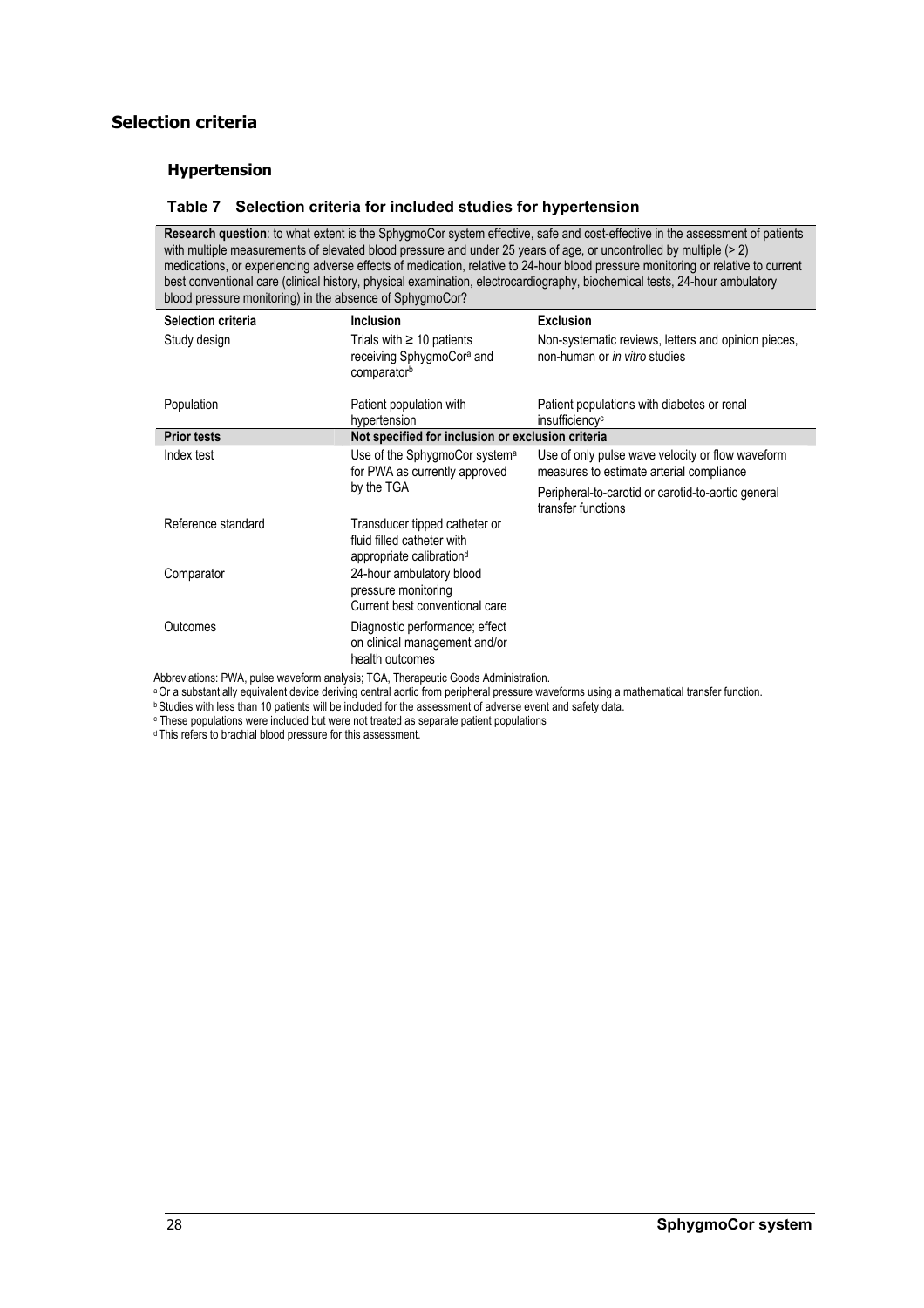#### **Angina pectoris**

#### **Table 8 Selection criteria for included studies for angina pectoris**

**Research question:** to what extent is the SphygmoCor system effective, safe and cost-effective in the assessment of stable angina, relative to angiography, relative to standard stress testing (ECG stress test or cardiac perfusion scan) or relative to current best conventional care (clinical history, physical examination, ECG, biochemical tests, echocardiography and angiography) in the absence of SphygmoCor?

| Selection criteria | Inclusion                                                                              | <b>Exclusion</b>                                                                                                                                                         |
|--------------------|----------------------------------------------------------------------------------------|--------------------------------------------------------------------------------------------------------------------------------------------------------------------------|
| Study design       | Trials with $\geq 10$ patients<br>receiving SphygmoCor <sup>a</sup> and<br>comparatorb | Non-systematic reviews, letters and opinion pieces,<br>non-human or in vitro studies                                                                                     |
| Population         | Patient population with stable<br>angina pectoris                                      | Patient populations with diabetes or renal<br>insufficiency <sup>c</sup>                                                                                                 |
| <b>Prior tests</b> | Not specified for inclusion or exclusion criteria                                      |                                                                                                                                                                          |
| Index test         | Use of the SphygmoCor system <sup>a</sup><br>as currently approved by the<br>TGA       | Use of only pulse wave velocity or flow waveform<br>measures to estimate arterial compliance<br>Peripheral-to-carotid or carotid-to-aortic general<br>transfer functions |
| Reference standard | Angiography                                                                            |                                                                                                                                                                          |
| Comparator         | Angiography<br>Standard stress testing <sup>d</sup><br>Current best conventional care  |                                                                                                                                                                          |
| Outcomes           | Diagnostic performance; effect<br>on clinical management and/or<br>health outcomes     |                                                                                                                                                                          |

Abbreviation: TGA, Therapeutic Goods Administration.

<sup>a</sup> Or a substantially equivalent device deriving central aortic from peripheral pressure waveforms using a mathematical transfer function.<br><sup>b</sup> Studies with less than 10 patients will be included for the assessment of adve

#### **Heart failure**

#### **Table 9 Selection criteria for included studies for heart failure**

**Research question**: to what extent is the SphygmoCor system effective, safe and cost-effective in the assessment of heart failure, relative to echocardiography, or relative to current best conventional care (clinical history, physical examination, ECG, biochemical tests, echocardiography) in the absence of SphygmoCor?

| <b>Selection criteria</b> | <b>Inclusion</b>                                                                                                     | <b>Exclusion</b>                                                                     |
|---------------------------|----------------------------------------------------------------------------------------------------------------------|--------------------------------------------------------------------------------------|
| Study design              | Trials with $\geq 10$ patients<br>receiving SphygmoCor <sup>a</sup> and<br>comparatorb                               | Non-systematic reviews, letters and opinion pieces,<br>non-human or in vitro studies |
| Population                | Patient population with heart<br>failure                                                                             | Patient populations with diabetes or renal<br>insufficiency <sup>c</sup>             |
| <b>Prior tests</b>        | Not specified for inclusion or exclusion criteria                                                                    |                                                                                      |
| Index test                | Use of the SphygmoCor system <sup>a</sup>                                                                            | Use of only pulse wave velocity or flow waveform                                     |
|                           | as currently approved by the                                                                                         | measures to estimate arterial compliance                                             |
|                           | <b>TGA</b>                                                                                                           | Peripheral-to-carotid or carotid-to-aortic general<br>transfer functions             |
| Reference standard        | Echocardiography                                                                                                     |                                                                                      |
| Comparator                | Echocardiography                                                                                                     |                                                                                      |
| Outcomes                  | Current best conventional care<br>Diagnostic performance; effect<br>on clinical management and/or<br>health outcomes |                                                                                      |

Abbreviation: TGA, Therapeutic Goods Administration.

<sup>a</sup> Or a substantially equivalent device deriving central aortic from peripheral pressure waveforms using a mathematical transfer function.<br><sup>b</sup> Studies with less than 10 patients will be included for the assessment of adve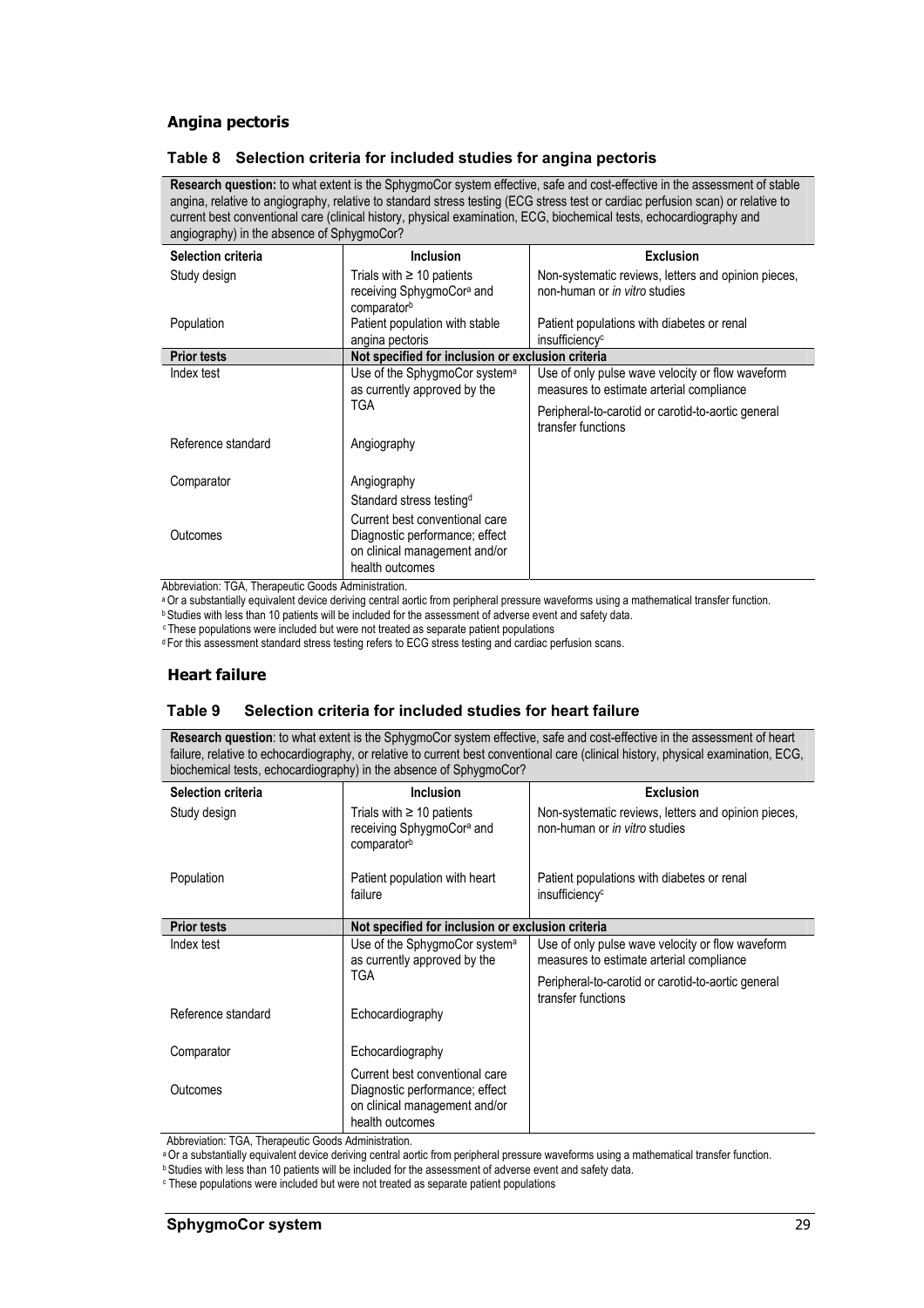#### **Search results**

A total of 756 non-duplicate citations relating to peripheral to aortic general transfer functions were identified. One diagnostic accuracy study was identified, while a further 11 studies were identified that provided indirect evidence of the use of the SphygmoCor system in the diagnosis of spurious systolic hypertension of youth (**Appendix E**).

#### **Quorum flowchart**



#### **Figure 9 Summary of the process used to identify and select studies for the review**

Adapted from Moher et al (1999).

Abbreviation: GTF, general transfer function.

a Data presented in **Appendix E.**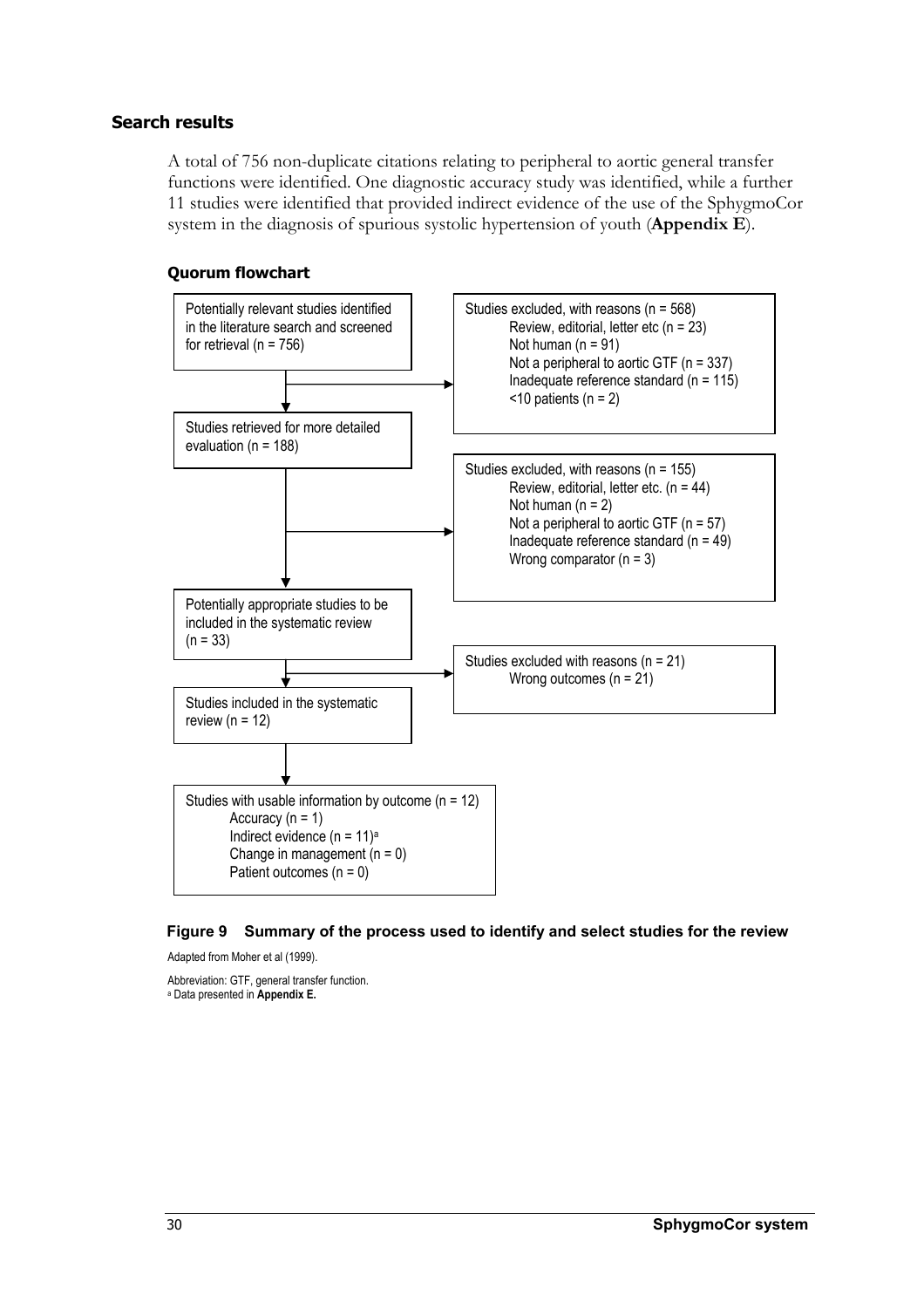### **Data extraction**

Data extraction was performed with the aid of a *pro forma* based on the following key parameters: trial characteristics, study population characteristics, tests used and outcomes reported. This follows the procedure for the collection of data outlined in the *Cochrane Reviewers' Handbook* (Alderson et al 2005).

## **Statistical methods**

#### **Methodological considerations**

Evidence that the surrogate outcomes measured by SphygmoCor are risk factors for health outcomes provides only supplementary, theoretical information on the value of SphygmoCor. The evidence required to justify reimbursement under Medicare is direct comparative evidence of the value of SphygmoCor, when used in the relevant patient group. This should ideally be in the form of studies reporting effects on patient-centred health outcomes. Alternatively, evidence of greater diagnostic accuracy than the comparator, along with linked evidence of change in management and evidence that treatment will affect health outcomes is required.

In cases where a diagnostic test is to be used as an additional test in the clinical pathway, evidence for an effect on change in management is a key component of the evidence base. The most appropriate design for investigation of the effects on change in management is a pre-test post-test case series study. Where a pre-test management plan is not reported, the outcomes of a study are not truly change in patient management and the outcomes are likely to be biased.

The ideal design for a study of the comparative accuracy of diagnostic tests is that in which each test being compared is performed in all individuals, in a consecutive series of patients with a defined clinical presentation. The study should be an independent, blinded comparison with a valid reference standard (NHMRC 2005).

#### **Diagnostic performance**

The evaluation of the accuracy of a new diagnostic test involves comparing the new test with its comparators and the best available proxy for the true disease status, the reference standard. The new diagnostic test and its comparators can be independently compared with the reference standard to assess sensitivity, specificity, accuracy, diagnostic odds ratio and likelihood ratios.

The sensitivity is the proportion of all patients with the disease who test positive. The specificity is the proportion of all patients without the disease who test negative. The accuracy of a test is the proportion of patients that the test correctly identified as positive or negative. The diagnostic odds ratio (DOR) is the odds of a positive test in patients with the disease compared to those without the disease. A DOR of 100 provides convincing evidence of the test's ability to discriminate the presence of absence of the disease.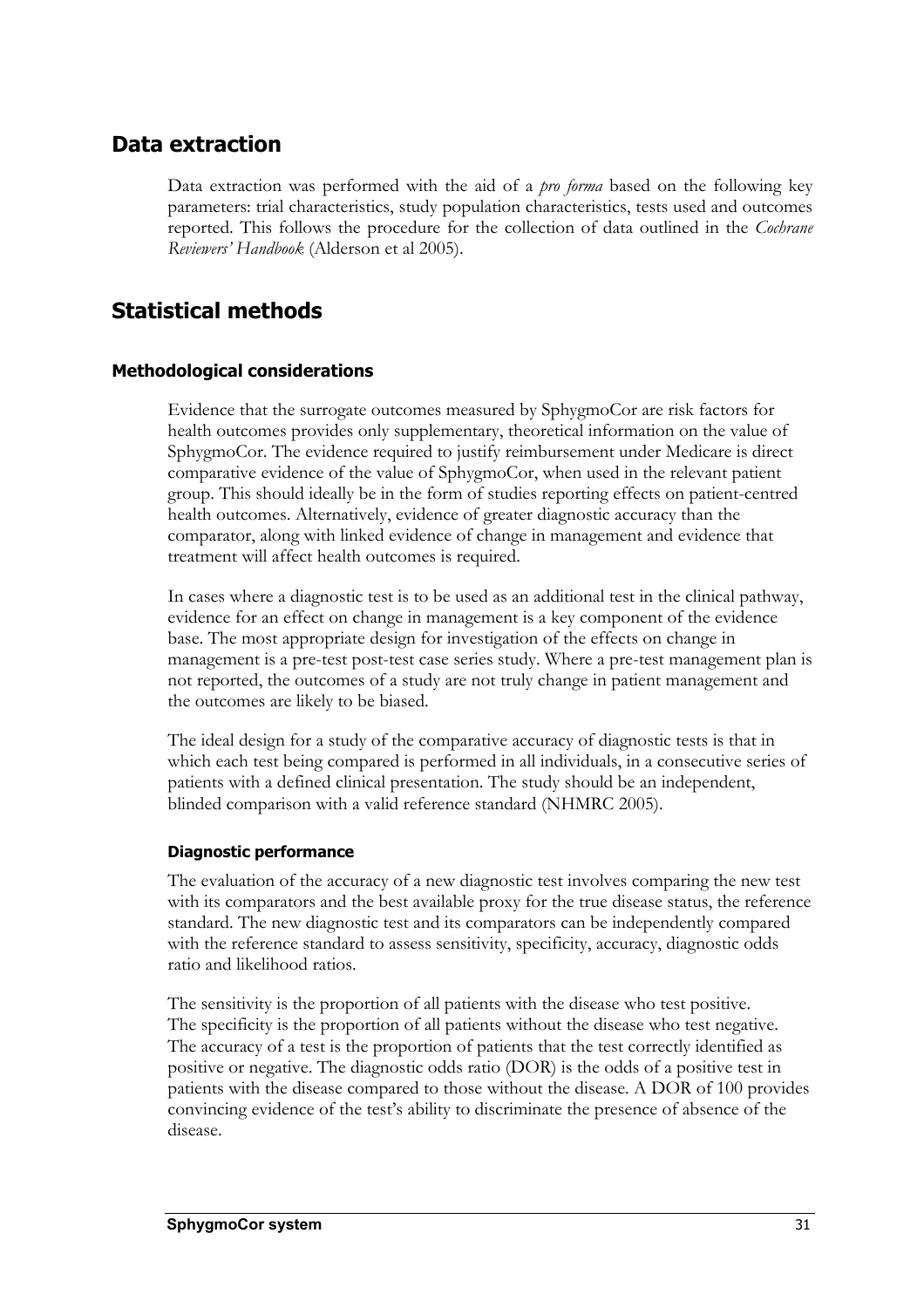The likelihood ratio of a positive test is the probability that a positive test will be found in a person with, as opposed to without, the condition; the likelihood ratio of a negative test is the probability that a negative test will be found in a person with, as opposed to without, the condition. A positive ratio of greater than 10 and a negative ratio less than 0.1 provide convincing diagnostic evidence. A positive likelihood ratio of greater than 5 and a negative likelihood ratio of less than 0.2 provide strong diagnostic evidence (Medical Services Advisory Committee, 2004). Bayes' theorem indicates that the post-test odds of disease equals the pre-test odds of disease times the likelihood ratio. Using this approach, the post-test probability of disease can be determined, for any given pre-test disease probability.

### **Appraisal of the evidence**

Appraisal of the evidence was conducted at three stages, as follows.

- Stage 1: Appraisal of the applicability and quality of individual studies included in the review.
- Stage 2: Appraisal of the precision, size and clinical importance of the primary outcomes used to determine the safety and effectiveness of the test.
- Stage 3: Integration of this evidence in order to draw conclusions about the net clinical benefit of the index test in the context of Australian clinical practice.

#### **Appraisal of the quality and applicability of individual studies**

The quality and applicability of the included studies was assessed according to pre-specified criteria according to the study design (**Appendix C**).

#### **Ranking the evidence**

Studies evaluating the direct impact of the test or treatment on patient outcomes were ranked according to the study design, using the levels of evidence designated by the National Health and Medical Research Council (NHMRC) shown in **Table 10**. However, there were no such trials identified in this review.

**Table 10 NHMRC levels of evidence for studies of effectiveness** 

| Level of evidence | Study design                                                                                                                                                                                       |
|-------------------|----------------------------------------------------------------------------------------------------------------------------------------------------------------------------------------------------|
|                   | Evidence obtained from a systematic review of level II studies                                                                                                                                     |
| Ш                 | Evidence obtained from properly designed randomised controlled trials                                                                                                                              |
| $III-1$           | Evidence obtained from well-designed pseudo-randomised controlled trials (alternate allocation or<br>some other method)                                                                            |
| $III-2$           | Evidence obtained from comparative studies with concurrent controls: non-randomised experimental<br>trials, cohort studies, case-control studies, or interrupted time series with a control group  |
| $III-3$           | Evidence obtained from comparative studies without concurrent controls: historical control studies, two<br>or more single-arm studies, or interrupted time series without a parallel control group |
| IV                | Evidence obtained from case series, either post-test or pre-test/post-test outcomes                                                                                                                |

Source: NHMRC, 2005.

Studies of diagnostic accuracy were ranked according to the NHMRC levels of evidence for diagnosis shown in **Table 11.**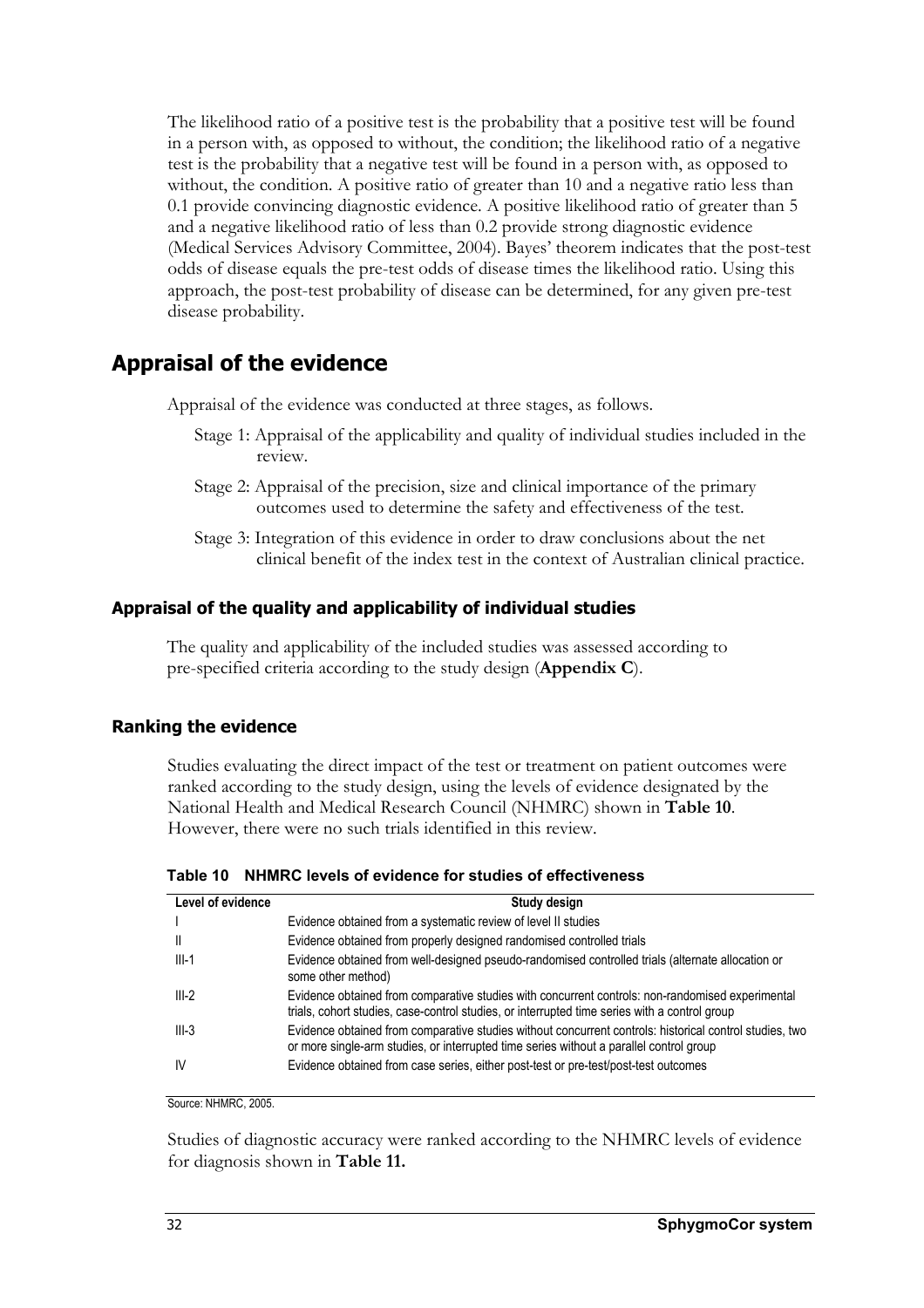| Level of evidence | Study design                                                                                                                                                                                    |
|-------------------|-------------------------------------------------------------------------------------------------------------------------------------------------------------------------------------------------|
|                   | Evidence obtained from a systematic review of level II studies                                                                                                                                  |
|                   | Evidence obtained from studies of test accuracy with: an independent blinded comparison with a valid<br>reference standard, among consecutive patients with a defined clinical presentation     |
| $III-1$           | Evidence obtained from studies of test accuracy with: an independent blinded comparison with a valid<br>reference standard, among non-consecutive patients with a defined clinical presentation |
| $III-2$           | Evidence obtained from studies of test accuracy with: a comparison with reference standard that does<br>not meet the criteria required for level II or III-1 evidence                           |
| $III-3$           | Evidence obtained from diagnostic case-control studies                                                                                                                                          |
| IV                | Evidence obtained from studies of diagnostic yield (no reference standard)                                                                                                                      |

**Table 11 NHMRC levels of evidence for diagnosis** 

Source: NHMRC, 2005.

Studies were also graded according to the pre-specified quality and applicability criteria, as shown in **Table 12**.

| <b>Validity criteria</b> | <b>Description</b>                                                                                                                                                                                                                                                                                                                               | <b>Grading system</b>                                                                                             |
|--------------------------|--------------------------------------------------------------------------------------------------------------------------------------------------------------------------------------------------------------------------------------------------------------------------------------------------------------------------------------------------|-------------------------------------------------------------------------------------------------------------------|
| Appropriate comparison   | Did the study evaluate a direct comparison of the index                                                                                                                                                                                                                                                                                          | C1 direct comparison                                                                                              |
|                          | test strategy versus the comparator test strategy?                                                                                                                                                                                                                                                                                               | CX other comparison                                                                                               |
| Applicable population    | Did the study evaluate the index test in a population that<br>is representative of the subject characteristics (age and<br>sex) and clinical setting (disease prevalence, disease<br>severity, referral filter and sequence of tests) for the                                                                                                    | P1 applicable<br>P <sub>2</sub> limited<br>P3 different population                                                |
|                          | clinical indication of interest?                                                                                                                                                                                                                                                                                                                 |                                                                                                                   |
| Quality of study         | Was the study designed and to avoid bias?<br>High quality = no potential for bias based on pre-defined<br>key quality criteria<br>Medium quality = some potential for bias in areas other<br>than those pre-specified as key criteria<br>Poor quality = poor reference standard and/or potential<br>for bias based on key pre-specified criteria | Q1 high quality<br>Q2 medium quality<br>Q3 poor reference standard<br>poor quality<br>or insufficient information |

**Table 12 Grading system used to rank included studies** 

## **Interpretation of the evidence**

The evidence presented was interpreted using the dimensions of evidence defined by the NHMRC additional levels of evidence and grades for recommendations for developers of guidelines (NHMRC 2005).

These dimensions consider important aspects of the evidence supporting a diagnostic test and include three main domains:

- strength of the evidence, based on the effectiveness of study design, quality of evidence and statistical precision of the results of the included studies
- size of the effect
- relevance of the evidence.

Assessment of the size of the effect and relevance of the evidence are determined using expert clinical input.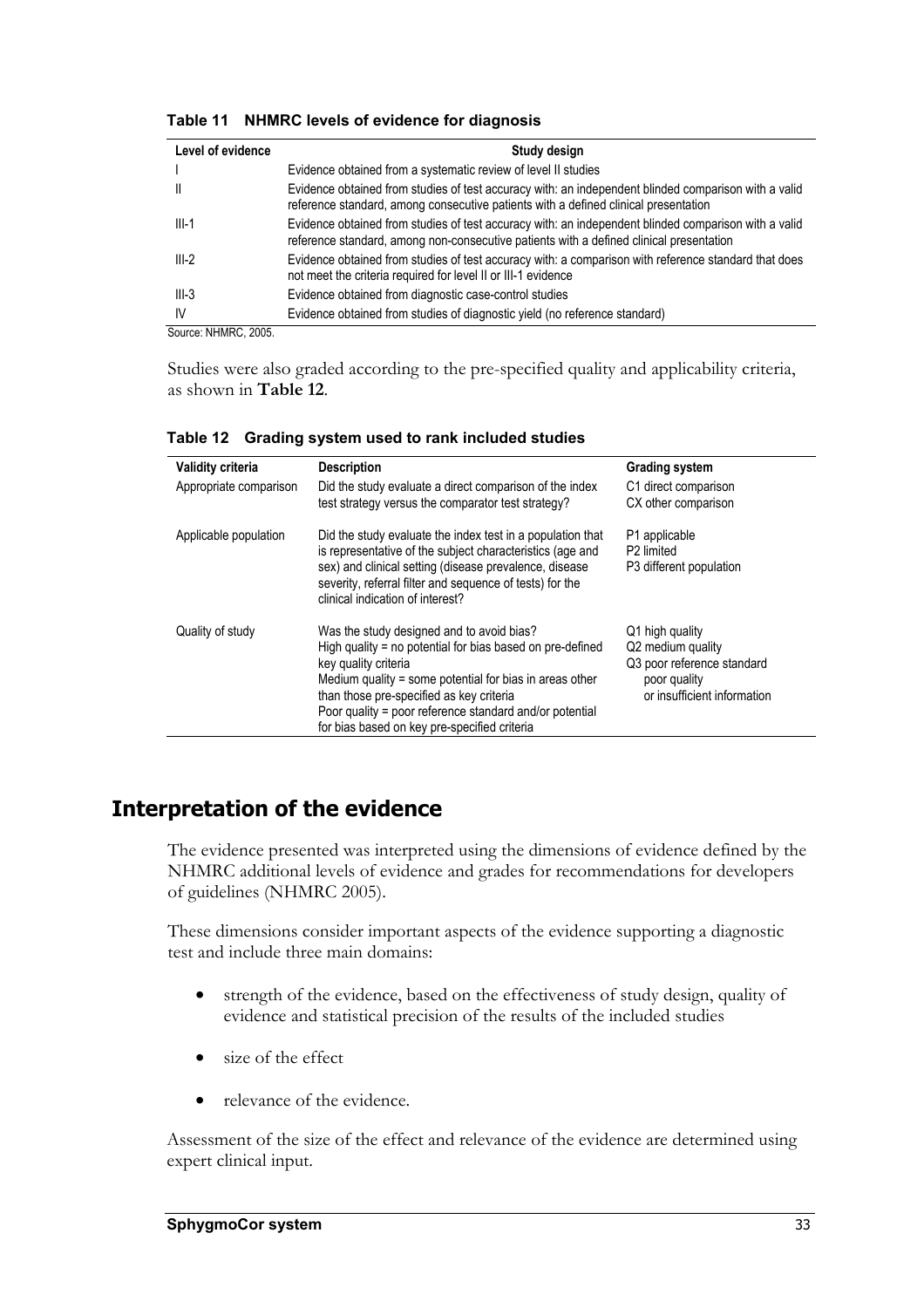### **Expert advice**

An Advisory Panel, whose membership included clinicians with particular expertise and interest in hypertensive disorders, was established to evaluate the evidence and provide advice to MSAC from a clinical perspective. In selecting members for Advisory Panels, MSAC's practice is to approach the appropriate medical colleges, specialist societies and associations and consumer bodies for nominees. Membership of the Advisory Panel is listed in **Appendix B**.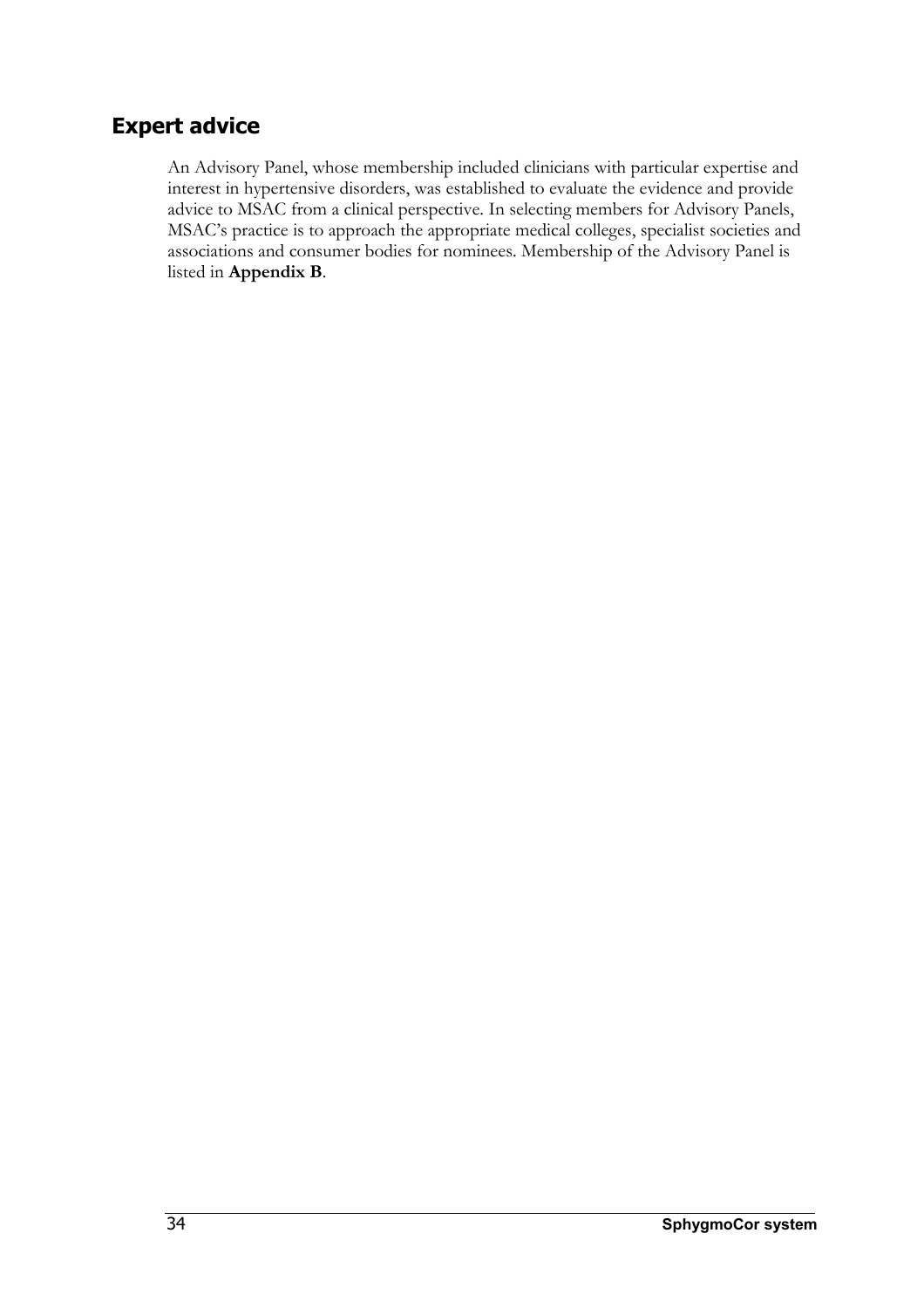## **Results of assessment**

Summaries of the design, population characteristics, test characteristics, outcomes and an assessment of quality and applicability for all studies used in the assessment are presented in **Appendix F**.

### **Is it safe?**

The SphygmoCor system is a non-invasive test and therefore there are no adverse events associated with its use. In contrast, some of the comparators do have associated risks and potential adverse events. However in the absence of evidence for equal or greater effectiveness of the SphygmoCor system relative to the comparator, evidence for comparative safety is inconsequential.

## **Is it effective?**

#### **Direct evidence**

#### **Does it improve health outcomes?**

No studies were identified that compared the effectiveness of the use of the SphygmoCor system with current clinical practice in the absence of SphygmoCor in any patient population.

#### **Linked evidence**

#### **Is it accurate?**

#### **Hypertension**

No studies were identified that reported the performance of systems deriving a central aortic waveform using a radial to aortic transfer function compared with invasive brachial blood pressure.

#### **White coat hypertension**

No studies were identified that reported the diagnostic accuracy of systems deriving a central aortic waveform using a radial to aortic transfer function compared to 24-hour ambulatory blood pressure monitoring in the diagnosis of white coat hypertension.

#### **Spurious systolic hypertension of youth**

No studies were identified that reported on the performance of radial to central transfer functions compared with a valid reference standard in the diagnosis of spurious systolic hypertension of youth. It is considered unlikely that such studies could be performed ethically in this population. Because of this situation an assessment of the technical accuracy of the SphygmoCor system was undertaken (**Appendix E**) to determine whether the SphygmoCor system could accurately estimate central blood pressure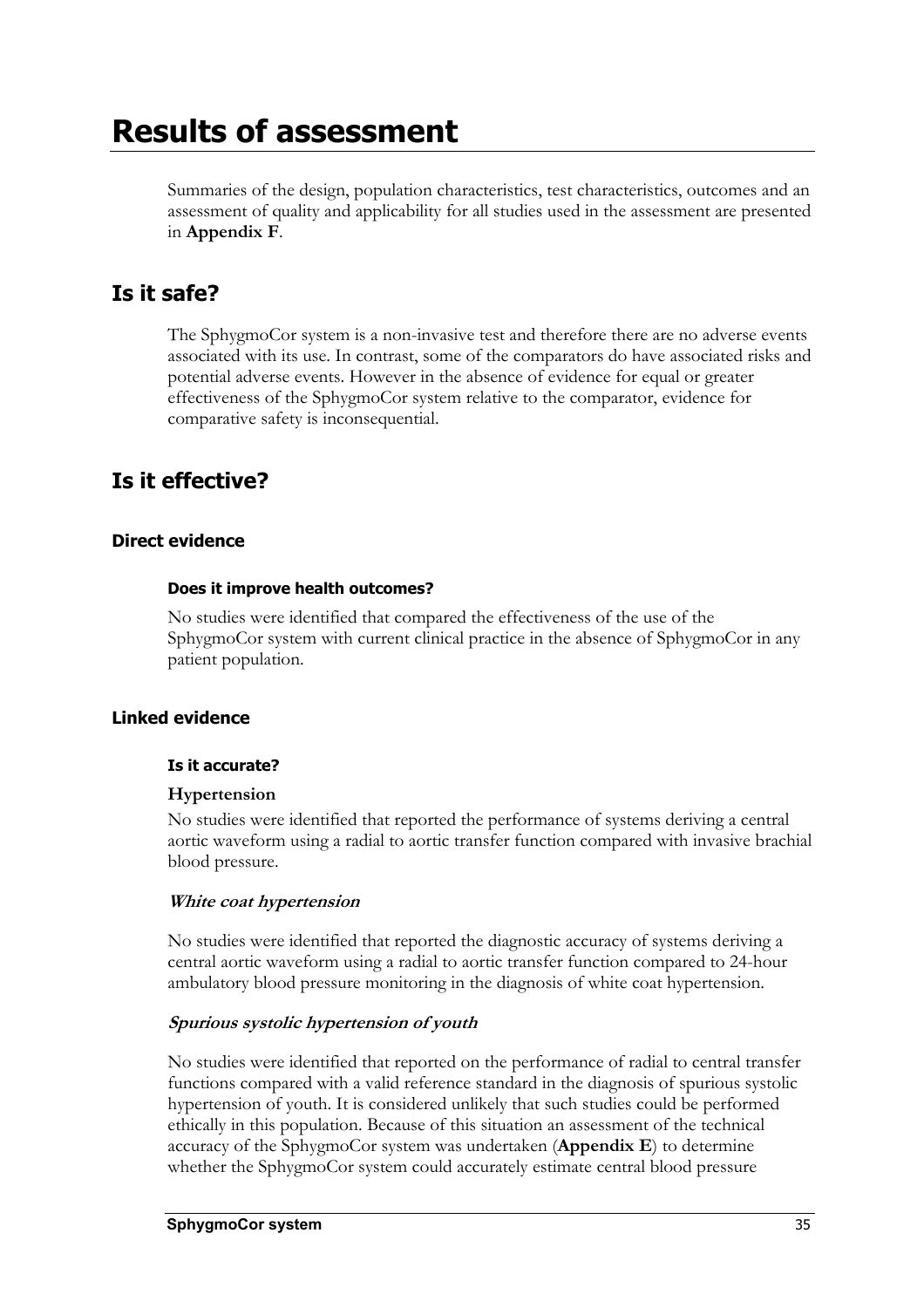compared with upper limb blood pressure measurement. The results of this assessment were linked to studies identifying the characteristics of spurious systolic hypertension of youth to determine if there is any indirect evidence to support the use of the SphygmoCor system.

#### **Angina pectoris**

One study was identified that compared the association of a single pulse wave parameter (the augmentation index, AIx), as determined by SphygmoCor, with the presence of coronary artery disease, as determined by angiography. No studies were identified that provided information on the accuracy of other measures determined by SphygmoCor for the diagnosis of coronary artery disease (CAD).

The one identified study was designed to determine the relationship between CAD and AIx as determined by pulse waveform analysis (PWA) using the SphygmoCor system. The characteristics of this study are shown in **Table 13**. The authors reported the association between AIx and CAD as an odds ratio for the presence of disease, an outcome that does not provide information on diagnostic accuracy. However, enough raw data were presented to enable the calculation of diagnostic accuracy outcomes as required for inclusion in this review.

The applicability of this study to the population for the research question is limited because the study recruited only male patients and did not identify the prior tests that led them to be referred for angiography. The study is considered to be of medium quality, as it was not designed as a study of diagnostic accuracy. In addition, the study was potentially affected by selection bias. Nineteen per cent of patients initially recruited had inadequate pressure tracings using SphygmoCor and were not included in the final analysis. Therefore, the study population does not present a consecutive series of patients based on presenting symptoms.

| Authors (year)<br>and country | Study design                                                                          | <b>Patients</b><br>(N)                                                                                                               | <b>SphygmoCor</b><br>characteristics                                                      | Coronary<br>angiography<br>characteristics                                                                               | <b>Study quality</b>                                                                                                                                                                                         |
|-------------------------------|---------------------------------------------------------------------------------------|--------------------------------------------------------------------------------------------------------------------------------------|-------------------------------------------------------------------------------------------|--------------------------------------------------------------------------------------------------------------------------|--------------------------------------------------------------------------------------------------------------------------------------------------------------------------------------------------------------|
| Weber (2004)<br>Austria       | Prospective,<br>blinded study<br>evaluating<br>relationship<br>between CAD<br>and Alx | Consecutive<br>male patients<br>undergoing<br>coronary<br>angiography for<br>the diagnosis or<br>exclusion of<br><b>CAD</b><br>(465) | 20 sequential<br>radial artery<br>waveforms<br>acquired,<br>normalisation to<br>HR 75 bpm | Cathcor, Siemens,<br>Judkins technique<br>$\geq$ 3 highly<br>experienced<br>angiographers<br>(> 5000 procedures<br>each) | P <sub>2</sub> . Q <sub>2</sub><br>Applicability: limited;<br>males only, prior tests<br>not reported<br><b>Quality: medium:</b><br>wrong outcomes<br>reported; selection<br>bias, test failures<br>excluded |

|  |  |  | Table 13 Characteristics of the included SphygmoCor study |
|--|--|--|-----------------------------------------------------------|
|--|--|--|-----------------------------------------------------------|

Abbreviations*:* bpm, beats per minute; CAD, coronary artery disease; AIx, augmentation index; HR, heart rate; PWA, pulse wave analysis.

**Table 14** shows the calculated AIx strata-specific likelihood ratios for the presence of CAD. These data demonstrate the likelihood of the presence of CAD for a patient with an AIx in the given range. The data indicate that there is an increase in the likelihood ratio of the test as the AIx increases; however, the range of likelihood ratios across the strata is small. The spread of the likelihood ratios across the range of AIx increased when data from patients aged up to 60 years only was examined. However, the applicability of this patient group is limited.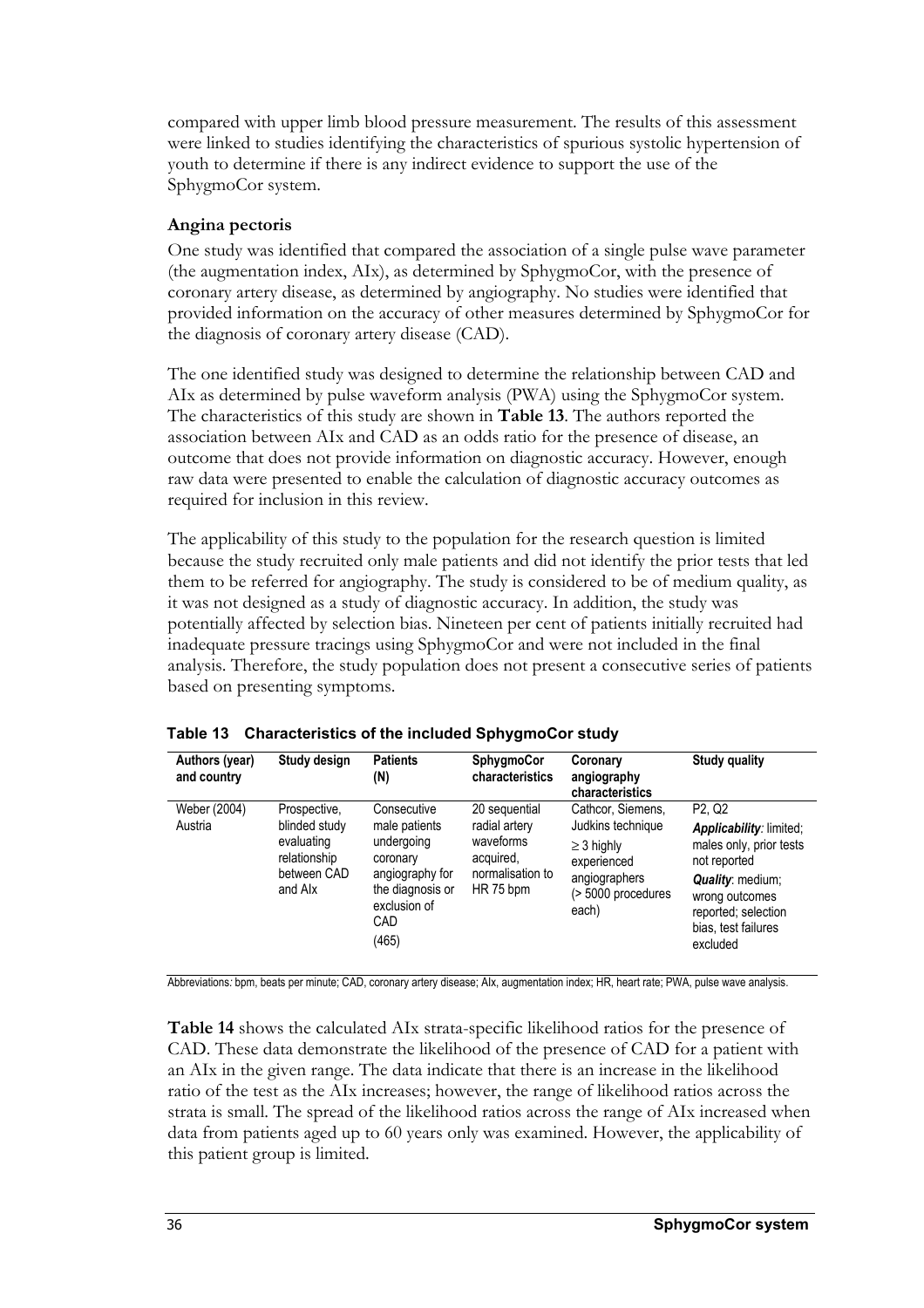The highest likelihood ratio for this measure was in patients with an AIx of greater than or equal to 29 (likelihood ratio  $= 2.0$  for all patients; likelihood ratio  $= 3.3$  for patients aged less than 60 years). The lowest likelihood ratio was for an AIx of less than or equal to 9 per cent (likelihood ratio  $= 0.5$  for all patients, likelihood ratio  $= 0.4$  for patients aged less than 60 years). These likelihood ratios indicate that the test measure does not provide strong diagnostic accuracy information for the presence of CAD.

| Aix (%)                         | <b>Total patients</b><br>(N) | <b>CAD</b><br>(n) | <b>No CAD</b><br>(n) | Likelihood ratio |
|---------------------------------|------------------------------|-------------------|----------------------|------------------|
| <b>Total patient population</b> |                              |                   |                      |                  |
| $-24-9$                         | 73                           | 56                | 17                   | 0.48             |
| $10 - 21$                       | 145                          | 125               | 20                   | 0.91             |
| $22 - 28$                       | 131                          | 117               | 14                   | 1.21             |
| $29 - 60$                       | 116                          | 108               | 8                    | 1.96             |
| Patients < 60 years             |                              |                   |                      |                  |
| $-17-9$                         | 35                           | 20                | 15                   | 0.40             |
| $10 - 21$                       | 52                           | 37                | 15                   | 0.74             |
| $22 - 28$                       | 55                           | 45                | 10                   | 1.36             |
| $29 - 60$                       | 48                           | 44                | 4                    | 3.32             |

**Table 14 Likelihood ratios for the presence of coronary artery disease for different AIx values** 

Abbreviations: AIx, augmentation index; CAD, coronary artery disease.

Source:Data calculated from Weber et al (2004).

**Table 15** shows the diagnostic accuracy of SphygmoCor for CAD, calculated by dichotomising the AIx according to different thresholds for diagnosis. These data confirm that the overall accuracy of the AIx for the diagnosis of CAD is low. A diagnostic odds ratio less than ten indicates that this test is poor at discriminating between the presence and absence of disease (Medical Services Advisory Committee, 2004). The highest sensitivity of the test measure for the diagnosis of CAD (86%) is seen when an AIx threshold for a positive test of greater than or equal to 10 is used. Given the potential management and clinical consequences of a negative test result in a patient with CAD (ie, delaying or avoiding angiography and, possibly, appropriate treatment), this sensitivity is considered to be low. In addition, at this threshold, the specificity of the test is very low (29% in the total population, 34% in patients aged less than 60 years). That is, a large proportion of patients without disease would be classified as having CAD.

The value of the AIx test measure for the diagnosis of CAD in the study by (Weber et al 2004) is considered to be low.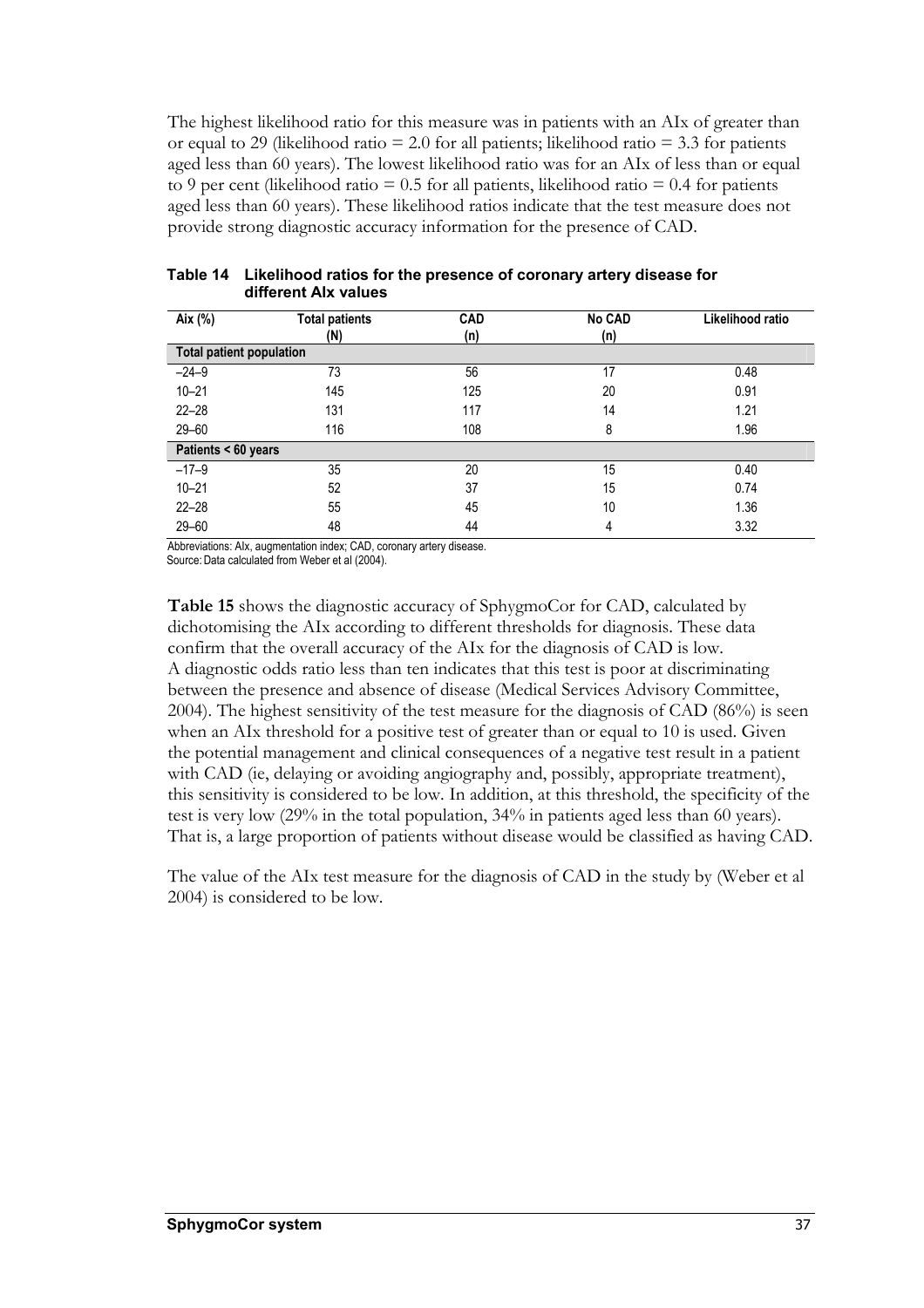| Alx threshold<br>(%)            | <b>Total patients</b><br>(N) | <b>Prevalence</b><br>(%) | <b>Sensitivity</b><br>(%) | <b>Specificity</b><br>(%) | Likelihood<br>ratio of +ve<br>test | Likelihood<br>ratio of -ve<br>test | <b>Diagnostic</b><br>odds ratio |
|---------------------------------|------------------------------|--------------------------|---------------------------|---------------------------|------------------------------------|------------------------------------|---------------------------------|
| <b>Total patient population</b> |                              |                          |                           |                           |                                    |                                    |                                 |
| $\geq 10$                       | 465                          | 87.3                     | 86.2                      | 28.8                      | 1.211                              | 0.479                              | 2.530                           |
| > 22                            | 465                          | 87.3                     | 55.4                      | 62.7                      | 1.486                              | 0.711                              | 2.091                           |
| $\geq$ 29                       | 465                          | 87.3                     | 26.6                      | 86.4                      | 1.962                              | 0.849                              | 2.310                           |
| Patients < 60 years             |                              |                          |                           |                           |                                    |                                    |                                 |
| $\geq 10$                       | 190                          | 76.8                     | 86.3                      | 34.1                      | 1.309                              | 0.402                              | 3.259                           |
| > 22                            | 190                          | 76.8                     | 61.0                      | 68.2                      | 1.916                              | 0.573                              | 3.346                           |
| $\geq$ 29                       | 190                          | 76.8                     | 30.1                      | 90.9                      | 3.315                              | 0.768                              | 4.314                           |

**Table 15 Diagnostic accuracy of AIx for the presence of coronary artery disease, according to different thresholds**

Abbreviations: AIx, augmentation index; N, total number of patients. Source: Data calculated from Weber et al (2004).

A summary of the diagnostic accuracy of the AIx is displayed as a receiver-operating characteristic (ROC) curve in **Figure 10**. The area under the curve (AUC) was 0.62 for all patients and 0.69 for patients less than 60 years of age. An AUC of 0.5 indicates a test that does not discriminate between those with and without disease. An AUC of 1.0 indicates a perfect test. This measure also indicates that the overall accuracy of AIx for the diagnosis of CAD is low.



#### **Figure 10 Receiver-operating characteristic (ROC) curve for diagnostic accuracy of AIx for coronary artery disease**

The positive and negative likelihood ratios calculated for each potential cut-off point can be combined with the prevalence of the disease to calculate the probability of disease given the test result. Application of the likelihood ratios for different AIx thresholds to calculate the probability of disease using the test results is shown in **Table 16**. This shows, for example, that given a probability of disease of 87 per cent before conducting the test (as observed in the total study population), the test result does not provide significant additional information towards making a diagnosis. Using an AIx threshold of 29 per cent for definition of a positive test result, a positive test would increase the probability of disease in a patient from 87 per cent to 93 per cent. Similarly, a negative test result would decrease the probability of disease in the patient from 87 per cent to 85 per cent. Within the range of likelihood ratios calculated from different test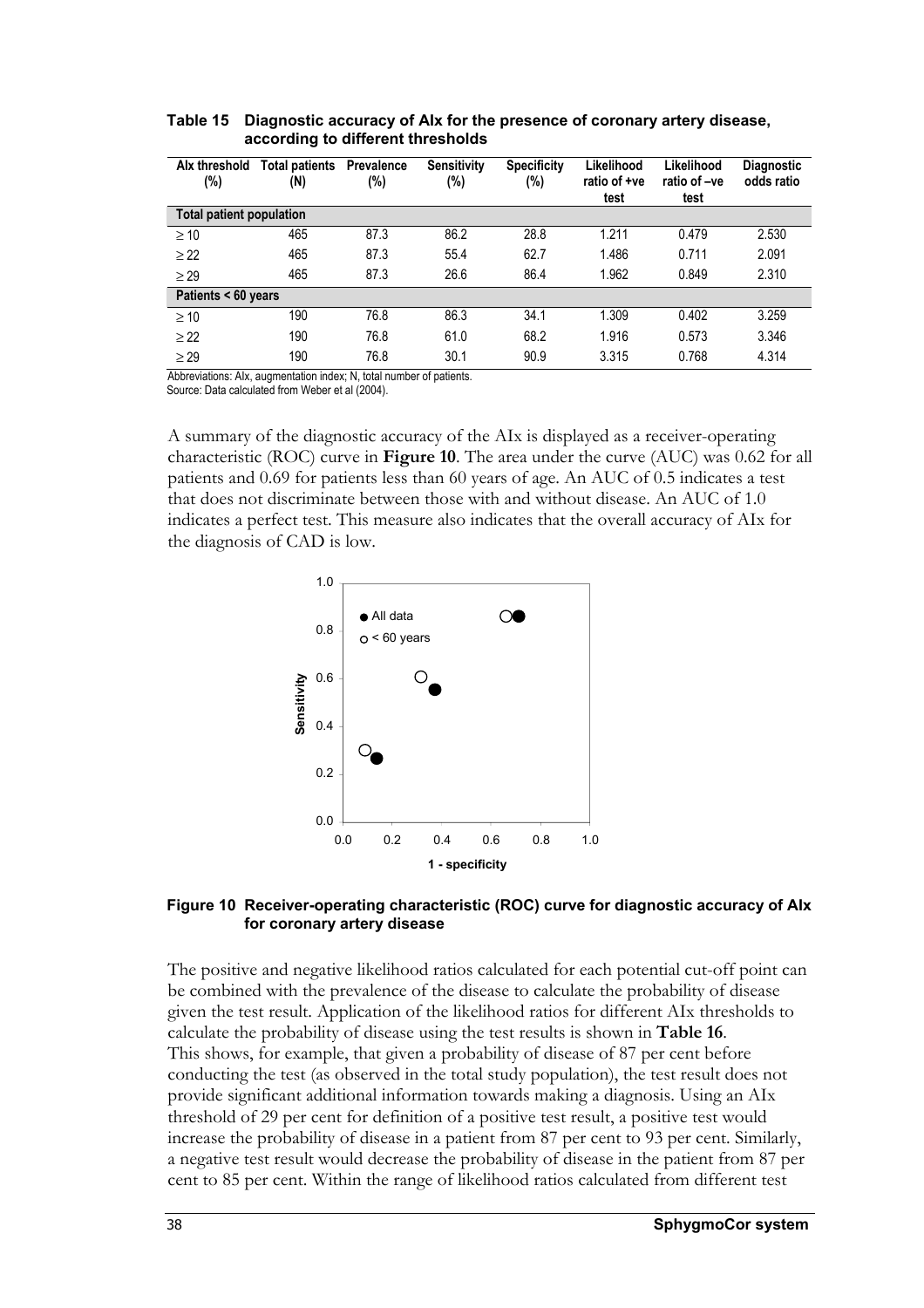thresholds and either the total or younger subgroup patient population, the test results are not significantly informative in terms of the post-test probability of disease (**Table 16**).

| Alx                             | <b>Pre-test</b> | <b>Positive test result</b> |                          | <b>Negative test result</b> |                          |
|---------------------------------|-----------------|-----------------------------|--------------------------|-----------------------------|--------------------------|
| thresholds                      | probability     | Likelihood<br>ratio +ve     | Post-test<br>probability | Likelihood<br>ratio -ve     | Post-test<br>probability |
| <b>Total patient population</b> |                 |                             |                          |                             |                          |
| $\geq 10$                       | 0.873           | 1.211                       | 0.893                    | 0.479                       | 0.767                    |
| $\geq$ 22                       | 0.873           | 1.486                       | 0.911                    | 0.711                       | 0.830                    |
| $\geq$ 29                       | 0.873           | 1.962                       | 0.931                    | 0.849                       | 0.854                    |
| Patients < 60 years             |                 |                             |                          |                             |                          |
| $\geq 10$                       | 0.768           | 1.309                       | 0.813                    | 0.402                       | 0.571                    |
| $\geq$ 22                       | 0.768           | 1.916                       | 0.864                    | 0.573                       | 0.655                    |
| $\geq$ 29                       | 0.768           | 3.315                       | 0.917                    | 0.768                       | 0.718                    |

| Table 16 Post-test probabilities of coronary artery disease based on test result for |
|--------------------------------------------------------------------------------------|
| different Alx thresholds                                                             |

Abbreviation: AIx, augmentation index.

Source:Calculated from Weber et al (2004).

On the basis of the available evidence, the AIx measure as determined by the SphygmoCor system is of limited value for the diagnosis of coronary artery disease.

#### **Heart failure**

No studies comparing the accuracy of systems deriving a central aortic waveform using a radial to aortic transfer function to that of echocardiography in the classification of heart failure were identified.

Three studies comparing ejection duration (ED) as determined by a general transfer function and direct waveform measurement by catheterisation were identified (Fetics et al 1999; Hope et al 2003b; Hope et al 2004). However, no data were provided which allowed the calculation of the sensitivity and specificity of using ED to diagnose systolic or diastolic dysfunction. Therefore, these studies do not provide evidence of the accuracy of systems deriving a central aortic waveform using a radial to aortic transfer function in the diagnosis of the cause of heart failure.

#### **Does it change patient management?**

No studies providing evidence for the effect of SphygmoCor system on patient management were identified.

#### **Does treatment change health outcomes?**

In the absence of evidence for equivalent or greater diagnostic accuracy of SphygmoCor system relative to the comparator, or for the effectiveness of SphygmoCor on change in patient management, evidence for the effectiveness of treatment on health outcomes is not necessary for this assessment.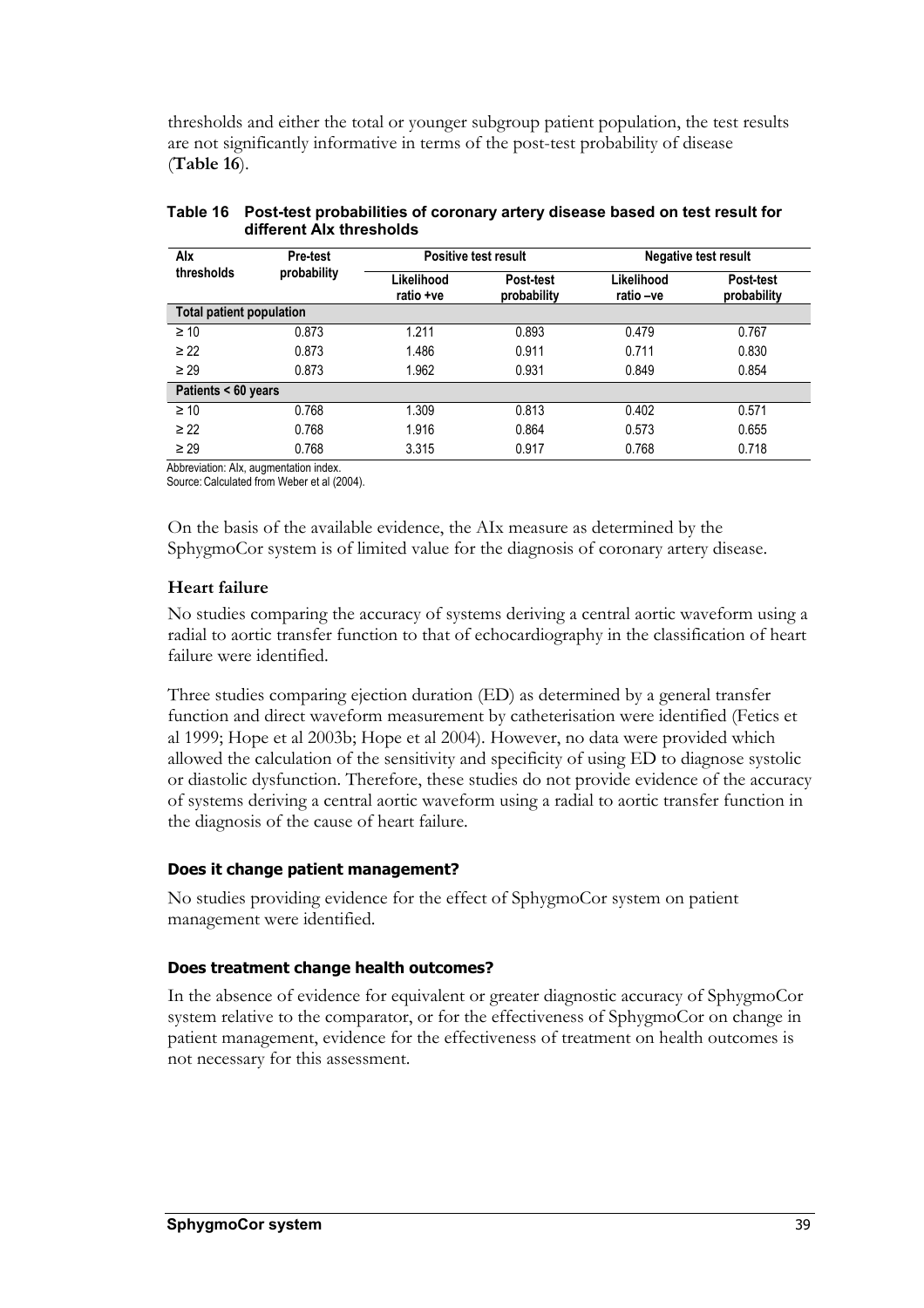## **Conclusions**

## **Safety**

The SphygmoCor system is a non-invasive test and therefore there are no adverse events associated with its use.

### **Effectiveness**

### **Diagnostic accuracy**

No studies providing evidence for the accuracy of the SphygmoCor system for the diagnosis of hypertension or white coat hypertension were identified.

No studies providing evidence for the accuracy of the SphygmoCor system for the diagnosis of spurious systolic hypertension of youth were identified. A more detailed analysis in this area did not yield persuasive evidence to support the ability of the SphygmoCor system to accurately diagnose spurious systolic hypertension of youth.

One single study was identified that provided evidence for diagnostic accuracy of the SphygmoCor system for the diagnosis of CAD. On the basis of this evidence, the AIx measure as determined by the SphygmoCor system was recognised as having limited value for the diagnosis of CAD.

No studies providing evidence for the diagnostic accuracy of the SphygmoCor system for the diagnosis of heart failure were identified.

### **Impact on patient management**

No studies providing evidence for the effect of SphygmoCor system on patient management were identified.

### **Impact on health outcomes**

There was no evidence of equivalent or improved diagnostic accuracy using the SphygmoCor system relative to using the comparators or of changes to patient management.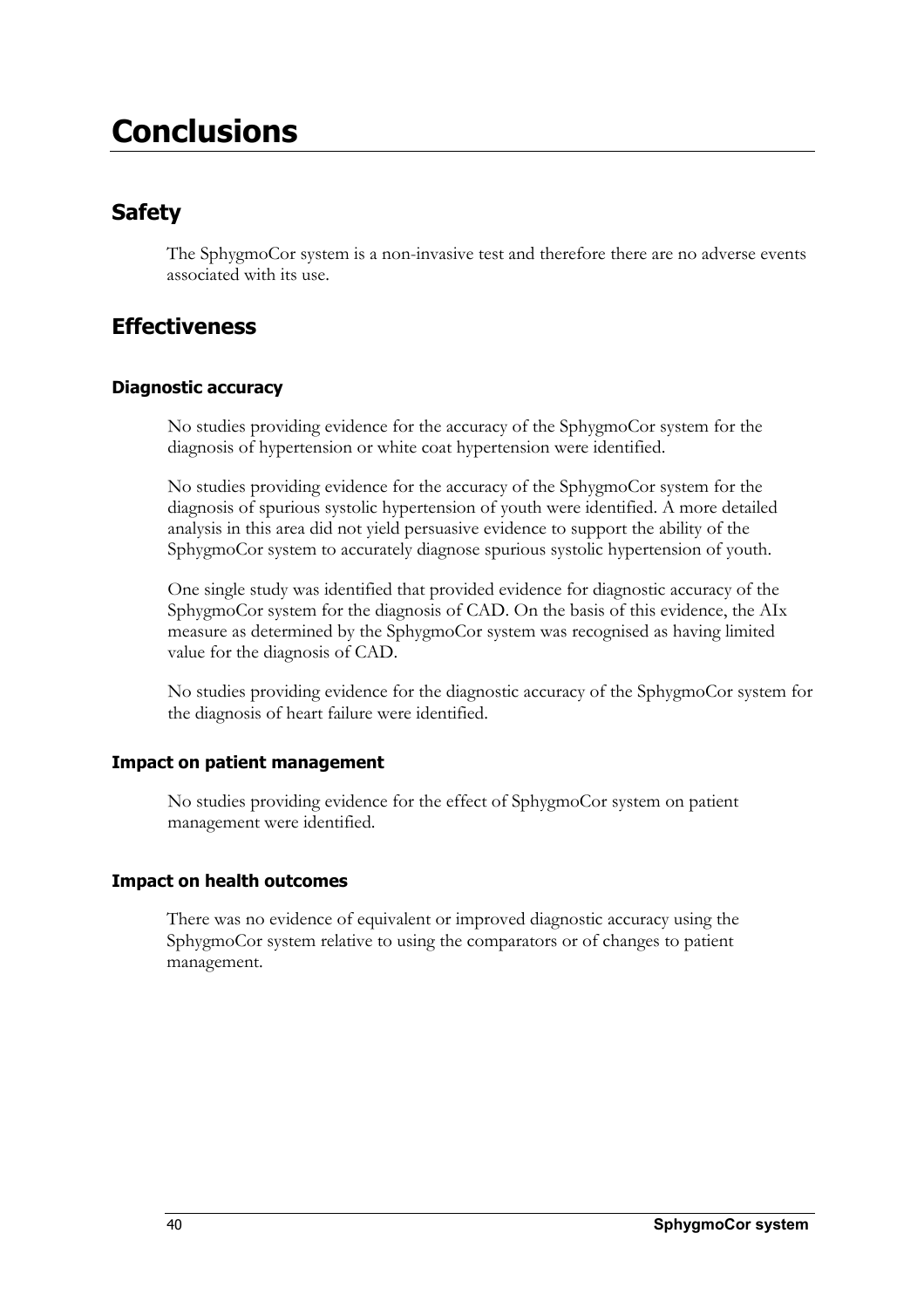### **Cost-effectiveness**

As clinical effectiveness was not demonstrated, no cost-effectiveness analysis was undertaken.

MBS reimbursement was sought for the combined costs of the technology and the corresponding consultation. The technology and consultation costs of the device as supplied by the applicant are shown in **Table 17**. The applicant estimated the cost per service of the device would be \$105.26.

**Description** Costs **Technology costs**  SphygmoCor system  $$22,000$ Dedicated computer \$3300 Consumables \$1650<sup>a</sup> Service and support contract \$1650a **Consultation costs**  Physician \$104.56b Clinic staff  $$104.56<sup>b</sup>$ Overheads \$104.56b

**Table 17 Direct and Indirect costs for use of the SphygmoCor system** 

a These refer to yearly recurrent costs.

**b** These refer to hourly costs.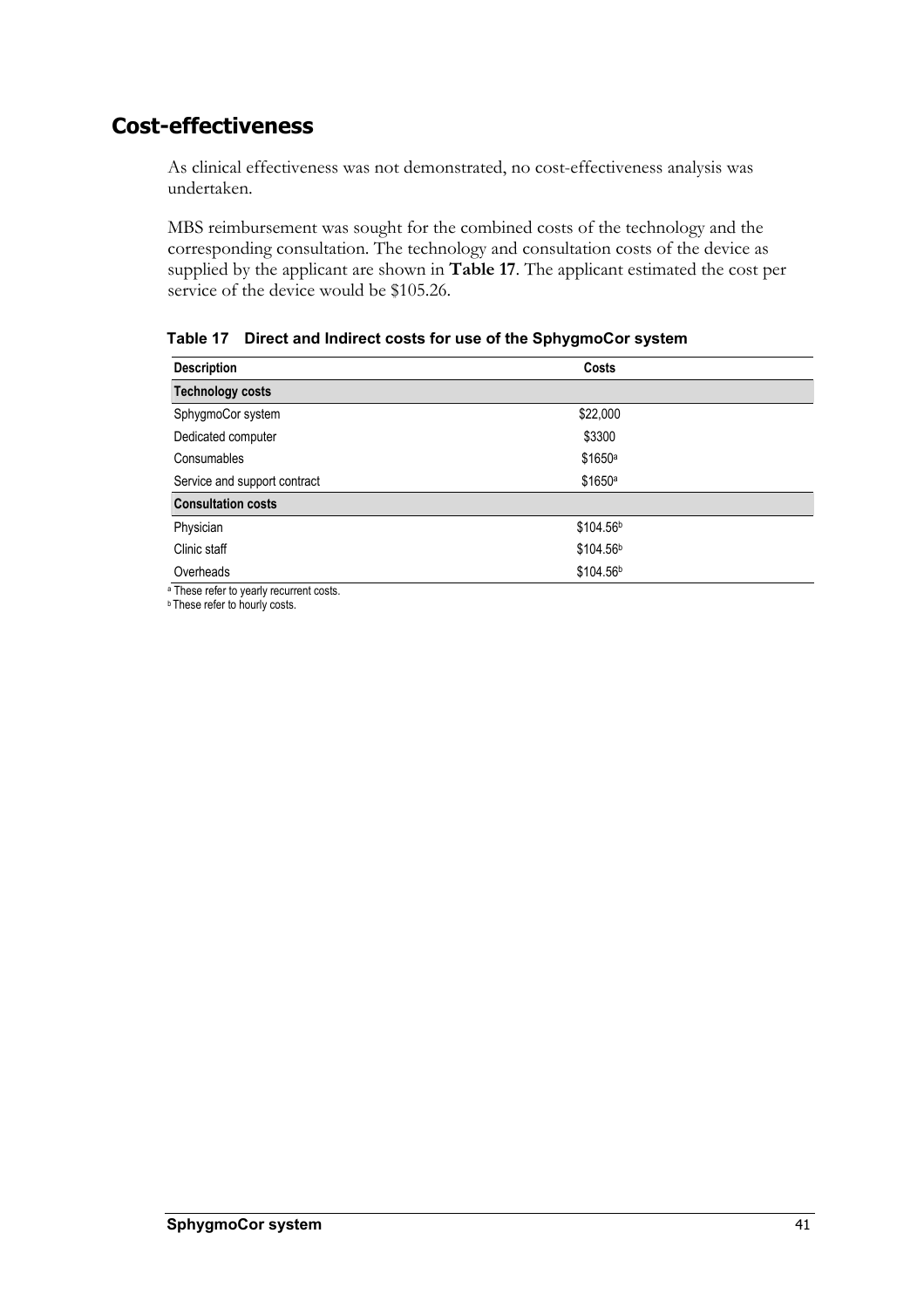## **Recommendation**

Since there is currently insufficient evidence pertaining to peripheral arterial tonometry with ascending aortic waveform analysis using the SphygmoCor system, MSAC recommended that public funding should not be supported at this time for this procedure.

– The Minister for Health and Ageing accepted this recommendation on 6 June 2006. –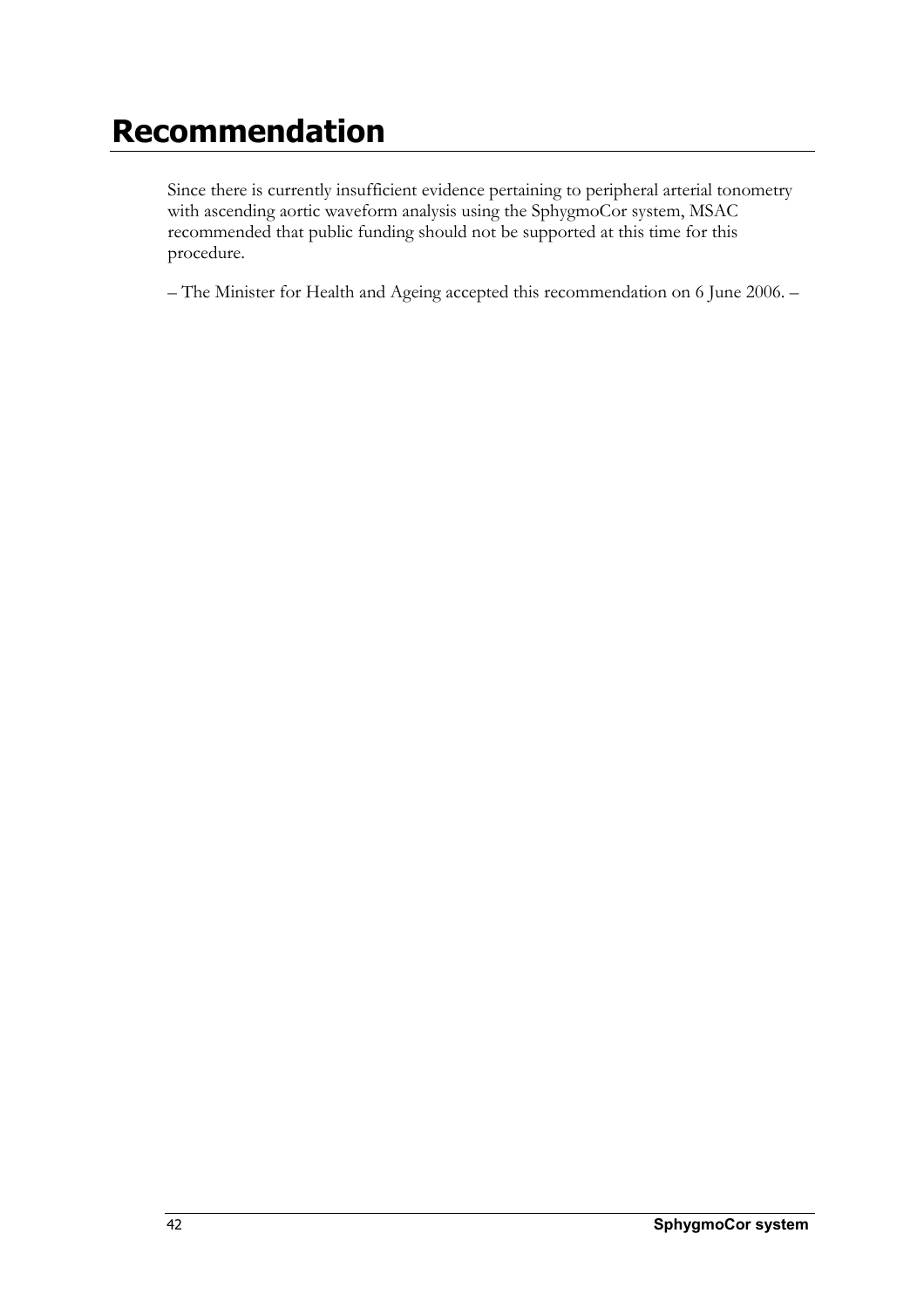## **Appendix A MSAC terms of reference and membership**

#### MSAC's terms of reference are to:

- advise the Minister for Health and Ageing on the strength of evidence pertaining to new and emerging medical technologies and procedures in relation to their safety, accuracy, effectiveness and cost-effectiveness and under what circumstances public funding should be supported;
- advise the Minister for Health and Ageing on which new medical technologies and procedures should be funded on an interim basis to allow data to be assembled to determine their safety, effectiveness and cost-effectiveness;
- advise the Minister for Health and Ageing on references related either to new and/or existing medical technologies and procedures; and
- undertake health technology assessment work referred by the Australian Health Ministers' Advisory Council (AHMAC) and report its findings to AHMAC.

The membership of the MSAC comprises a mix of clinical expertise covering pathology, nuclear medicine, surgery, specialist medicine and general practice, plus clinical epidemiology and clinical trials, health economics, consumers, and health administration and planning:

| Member                                 | <b>Expertise or affiliation</b>                                 |
|----------------------------------------|-----------------------------------------------------------------|
| Dr Stephen Blamey (Chair)              | general surgery                                                 |
| Associate Professor John Atherton      | cardiology                                                      |
| Professor Syd Bell                     | pathology                                                       |
| Dr Michael Cleary                      | emergency medicine                                              |
| Dr Paul Craft                          | clinical epidemiology and oncology                              |
| Dr Mary Turner                         | Australian Health Ministers' Advisory Council<br>representative |
| Dr Kwun Fong                           | thoracic medicine                                               |
| Dr Debra Graves                        | medical administrator                                           |
| Professor Jane Hall                    | health economics                                                |
| Professor John Horvath                 | Chief Medical Officer,<br>Department of Health and Ageing       |
| Ms Samantha Robertson                  | Department of Health and Ageing representative                  |
| Dr Terri Jackson                       | health economics                                                |
| Professor Brendon Kearney              | health administration and planning                              |
| Associate Professor Donald Perry-Keene | endocrinology                                                   |
| Dr Ray Kirk                            | health research                                                 |
| Dr David Gillespie                     | gastroenterology                                                |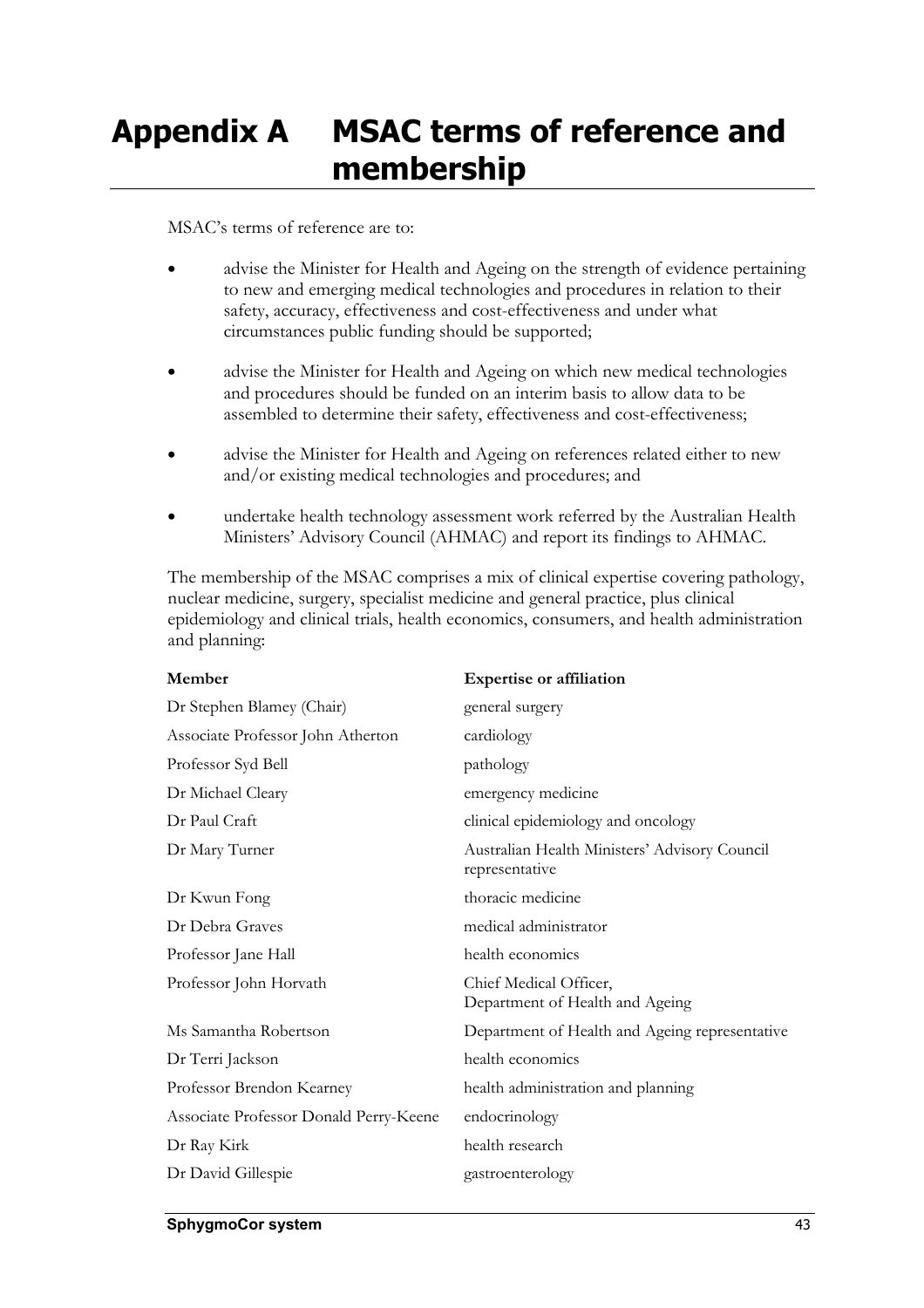Dr Ewa Piejko general practice Ms Sheila Rimmer consumer health issues Dr David Wood orthopaedic surgery Professor Frederick Khafagi nuclear medicine Professor Ken Thomson radiology Dr Douglas Travis urology

#### **Member Expertise or affiliation**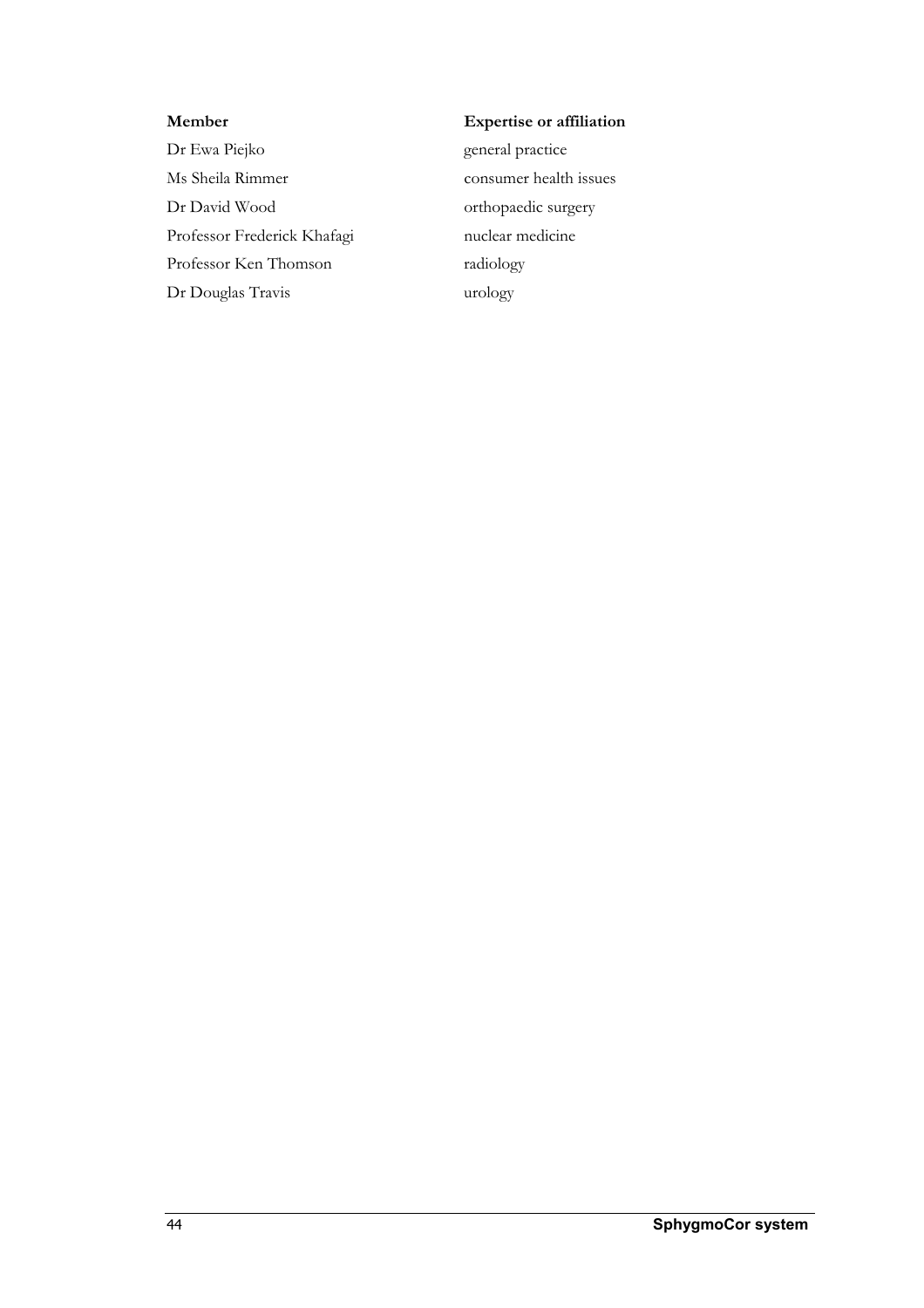## **Appendix B Advisory Panel**

#### **Advisory Panel for MSAC application 1079 SphygmoCor system**

**Dr Michael Cleary** (Chair) FACEM, MHA Executive Director of Medical Services The Prince Charles Hospital Chermside, Qld

#### **Professor Leonard Arnolda**

PhD, FRACP Department of Cardiology Royal Perth Hospital, Perth, WA

#### **Dr Peter Blombery**

MBBS, PhD, FRACP, DDU Heart Centre Alfred Hospital, Prahran, Vic

**Dr Rod Lane** MD, FRACS Vascular Surgeon, Castlecrag, NSW

#### **Mr Richard McCluskey**

Heart Support Australia Independent Consumer Representative Latham, ACT

### **Professor Jeffrey Robinson**

FRCOG, FRACOG Department of Obstetrics & Gynaecology Women's and Children's Hospital University of Adelaide North Adelaide, SA

#### **Evaluators for MSAC application 1079**

 **Dr Suzanne Dyer**  BSc(Hons) PhD GradCertPH

 **Mr Marc Bevan**  BSc(Hons)

 **Ms Jolie Hutchinson**  BSc(Hons)

Member of MSAC

Nominated by the Cardiac Society of Australia and New Zealand

Nominated by the Royal Australian College of Surgeons, Vascular Society

Nominated by the Royal Australian College of Surgeons, Vascular Society

Nominated by the Consumers' Health Forum

Member of MSAC

M-TAG Pty Ltd, A unit of IMS Health

M-TAG Pty Ltd, A unit of IMS Health

M-TAG Pty Ltd, A unit of IMS Health

#### **Members from the Department of Health and Ageing for MSAC application 1079**

 **Ms Brenda Campe**  Project Manager

Health Technology Section Medicare Benefits Branch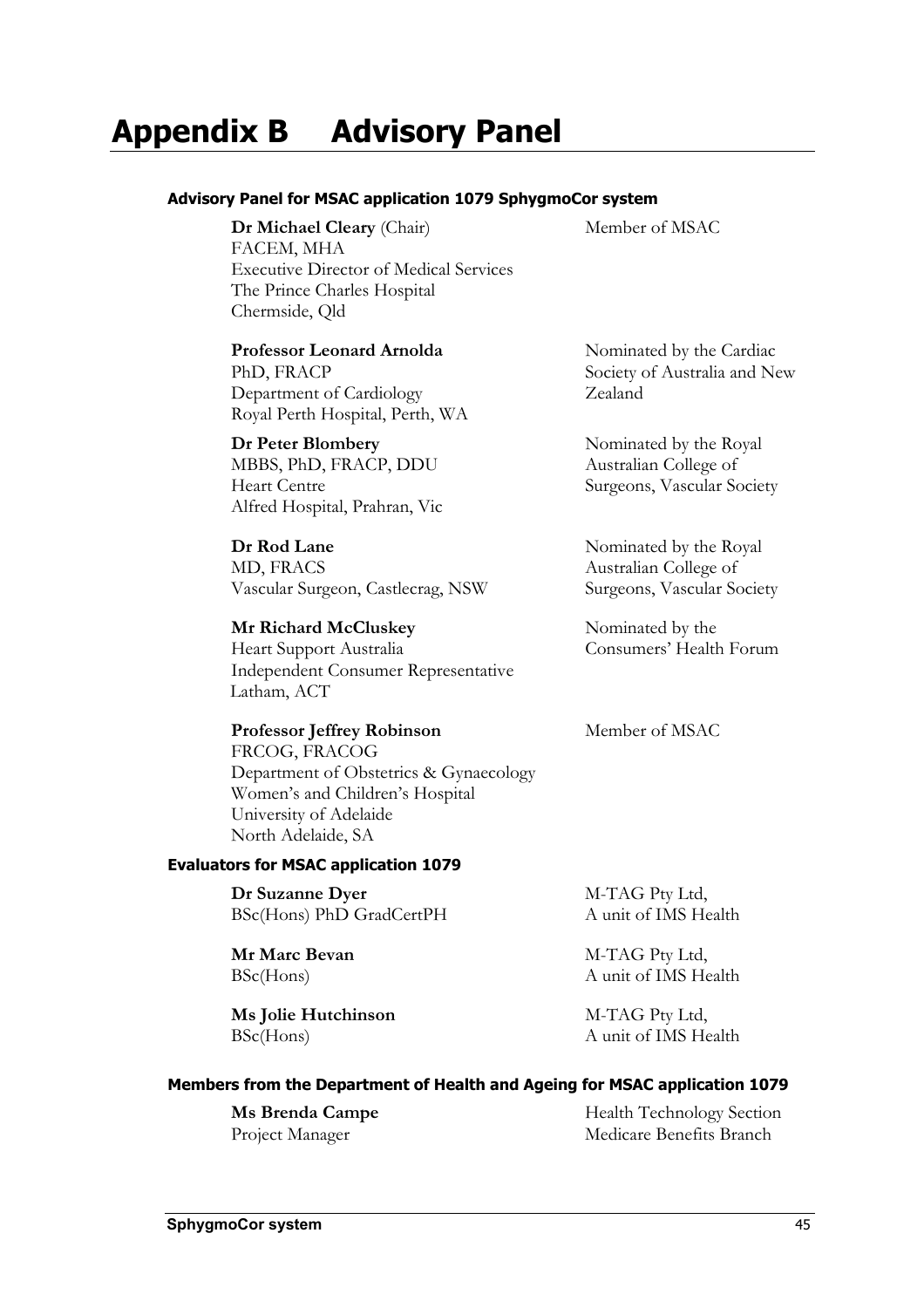## **Appendix C Quality criteria**

The quality of including studies was assessed based upon the following key quality criteria, according to study design.

| Study design              | <b>Quality checklist</b>                                                                                                                                        |
|---------------------------|-----------------------------------------------------------------------------------------------------------------------------------------------------------------|
| <b>Systematic review</b>  | Was the research question specified?                                                                                                                            |
|                           | Was the search strategy documented and adequate?                                                                                                                |
|                           | Were the inclusion and exclusion criteria specified, appropriate and applied in an unbiased<br>way?                                                             |
|                           | Was a quality assessment of included studies undertaken?                                                                                                        |
|                           | Were the methods of the study appraisal reproducible?                                                                                                           |
|                           | Were the characteristics and results of the individual studies randomised?                                                                                      |
|                           | Were the methods for pooling the data appropriate?                                                                                                              |
|                           | Were sources of heterogeneity explored?                                                                                                                         |
|                           | Was a summary of the main results and precision estimates reported?                                                                                             |
|                           | Studies evaluating effectiveness of an intervention on health outcomes                                                                                          |
| Randomised controlled     | Were the inclusion and exclusion criteria specified?                                                                                                            |
| trial                     | Was the assignment to the treatment groups really random?                                                                                                       |
|                           | Was the treatment allocation concealed from those responsible for recruiting subjects?                                                                          |
|                           | Was there sufficient description about the distribution of prognostic factors for the treatment<br>and control groups?                                          |
|                           | Were the groups comparable at baseline for these factors?                                                                                                       |
|                           | Were outcome assessors blinded to the treatment allocation?                                                                                                     |
|                           | Were the care providers blinded?                                                                                                                                |
|                           | Were the subjects blinded?                                                                                                                                      |
|                           | Were all randomised participants included in the analysis?                                                                                                      |
|                           | Was a point estimates and measure of variability reported for the primary outcome?                                                                              |
| <b>Cohort study</b>       | Were subjects selected prospectively or retrospectively?                                                                                                        |
|                           | Was the intervention reliably ascertained?                                                                                                                      |
|                           | Was there sufficient description about how the subjects were selected for the new intervention<br>and comparison groups?                                        |
|                           | Was there sufficient description about the distribution of prognostic factors for the new                                                                       |
|                           | intervention and comparison groups? Were the groups comparable for these factors?                                                                               |
|                           | Did the study adequately control for potential confounding factors in the design or analysis?                                                                   |
|                           | Was the measurement of outcomes unbiased (ie blinded to treatment group and comparable<br>across groups)?                                                       |
|                           | Was follow-up long enough for outcomes to occur?                                                                                                                |
|                           | What proportion of the cohort was followed-up and were there exclusions from the analysis?                                                                      |
|                           | Were drop-out rates and reasons for drop-out similar across intervention and unexposed<br>groups?                                                               |
| <b>Case-control study</b> | Was there sufficient description about how subjects were defined and selected for the case<br>and control groups?                                               |
|                           | Was the disease state of the cases reliably assessed and validated?                                                                                             |
|                           | Were the controls randomly selected from the source of population of the cases?                                                                                 |
|                           | Was there sufficient description about the distribution of prognostic factors for the case and<br>control groups? Were the groups comparable for these factors? |
|                           | Did the study adequately control for potential confounding factors in the design or analysis?                                                                   |
|                           | Was the new intervention and other exposures assessed in the same way for cases and<br>controls and kept blinded to case/control status?                        |
|                           | How was the response rate defined?                                                                                                                              |
|                           | Were the non-response rates and reasons for non-response the same in both groups?                                                                               |
|                           | Was an appropriate statistical analysis used?<br>If matching was used, is it possible that cases and controls were matched on factors related to                |
|                           | the intervention that would compromise the analysis due to over-matching?                                                                                       |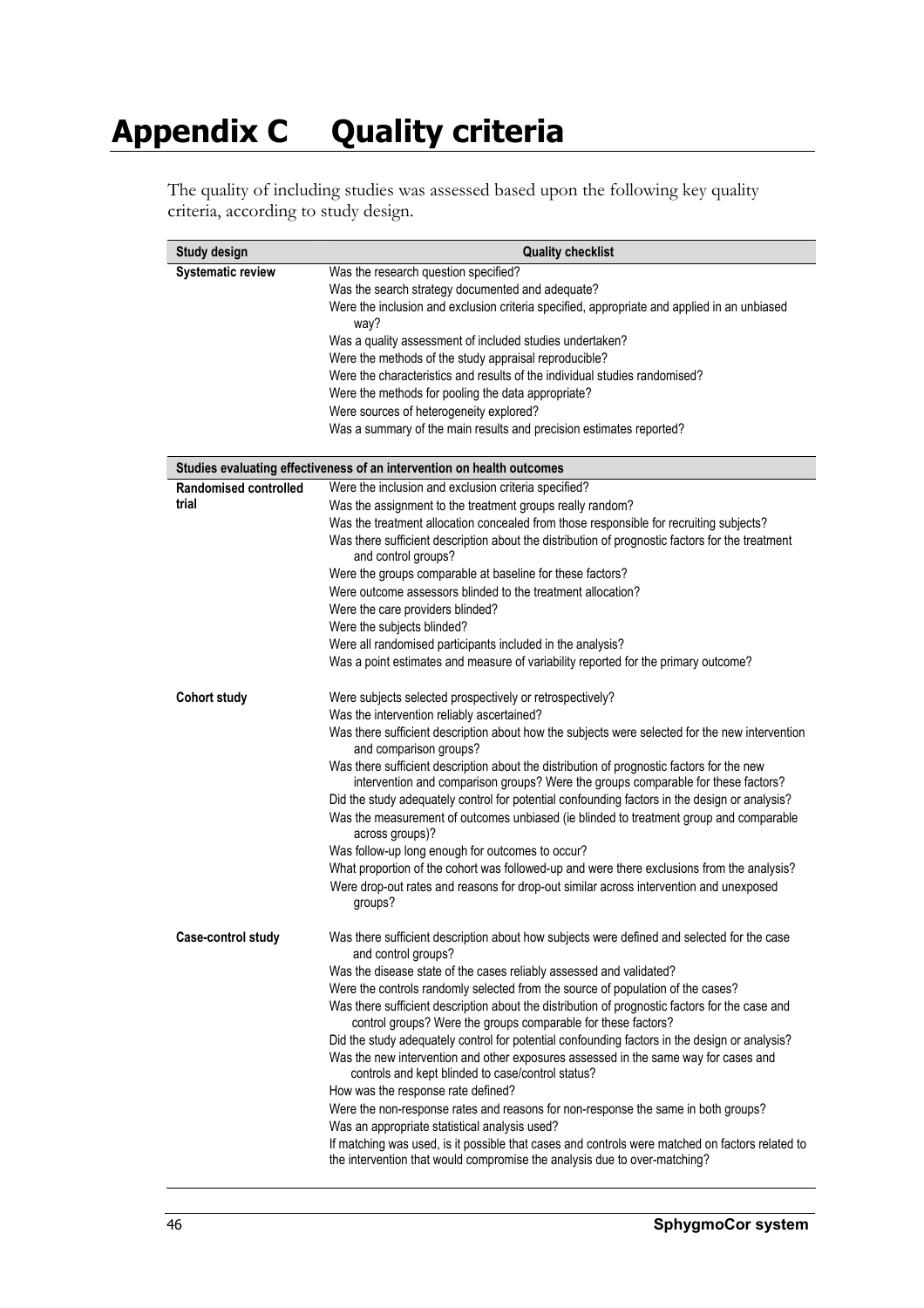| <b>Case series</b>              | Was the study based on a representative sample selected from a relevant population?                                                                                |
|---------------------------------|--------------------------------------------------------------------------------------------------------------------------------------------------------------------|
|                                 | Were the criteria for inclusion and exclusion explicit?                                                                                                            |
|                                 | Did all subjects enter the survey at a similar point in their disease progression?                                                                                 |
|                                 | Was follow-up long enough for important events to occur?                                                                                                           |
|                                 | Were the techniques used adequately described?                                                                                                                     |
|                                 | Were outcomes assessed using objective criteria or was blinding used?                                                                                              |
|                                 | If comparisons of sub-series were made, were there sufficient description of the series and the<br>distribution of prognostic factors?                             |
| Study of diagnostic<br>accuracy | Was the spectrum of patients representative of the patients who will receive the test in<br>practice?                                                              |
|                                 | Were selection criteria clearly described?                                                                                                                         |
|                                 | Is the reference standard likely to correctly classify the target condition?                                                                                       |
|                                 | Is the time period between reference standard and index test short enough to be reasonably<br>sure that the target condition did not change between the two tests? |
|                                 | Did the whole sample or a random selection of the sample, receive verification using a<br>reference standard of diagnosis?                                         |
|                                 | Did patients receive the same reference standard regardless of the index test result?                                                                              |
|                                 | Was the reference standard independent of the index test (ie the index test did not form part<br>of the reference standard)?                                       |
|                                 | Was the execution of the index test described in sufficient detail to permit replication of the<br>test?                                                           |
|                                 | Was the execution of the reference standard described in sufficient detail to permit its<br>replication?                                                           |
|                                 | Were the index test results interpreted without knowledge of the results of the reference<br>standard?                                                             |
|                                 | Were the reference standards results interpreted without knowledge of the results of the index<br>test?                                                            |
|                                 | Were the same clinical data available when test results were interpreted as would be available<br>when the test is used in practice?                               |
|                                 | Were uninterpretable/ intermediate test results reported?                                                                                                          |
|                                 | Were withdrawals from the study explained?                                                                                                                         |
|                                 |                                                                                                                                                                    |

Sources: *How to use the evidence: assessment and application of scientific evidence*. NHMRC (2000). *Undertaking systematic reviews of research on effectiveness*. NHS Centre for Reviews and Dissemination, (2001).

*QUADAS: a tool for the quality assessment of studies of diagnostic accuracy included in systematic reviews*. Whiting et al (2003).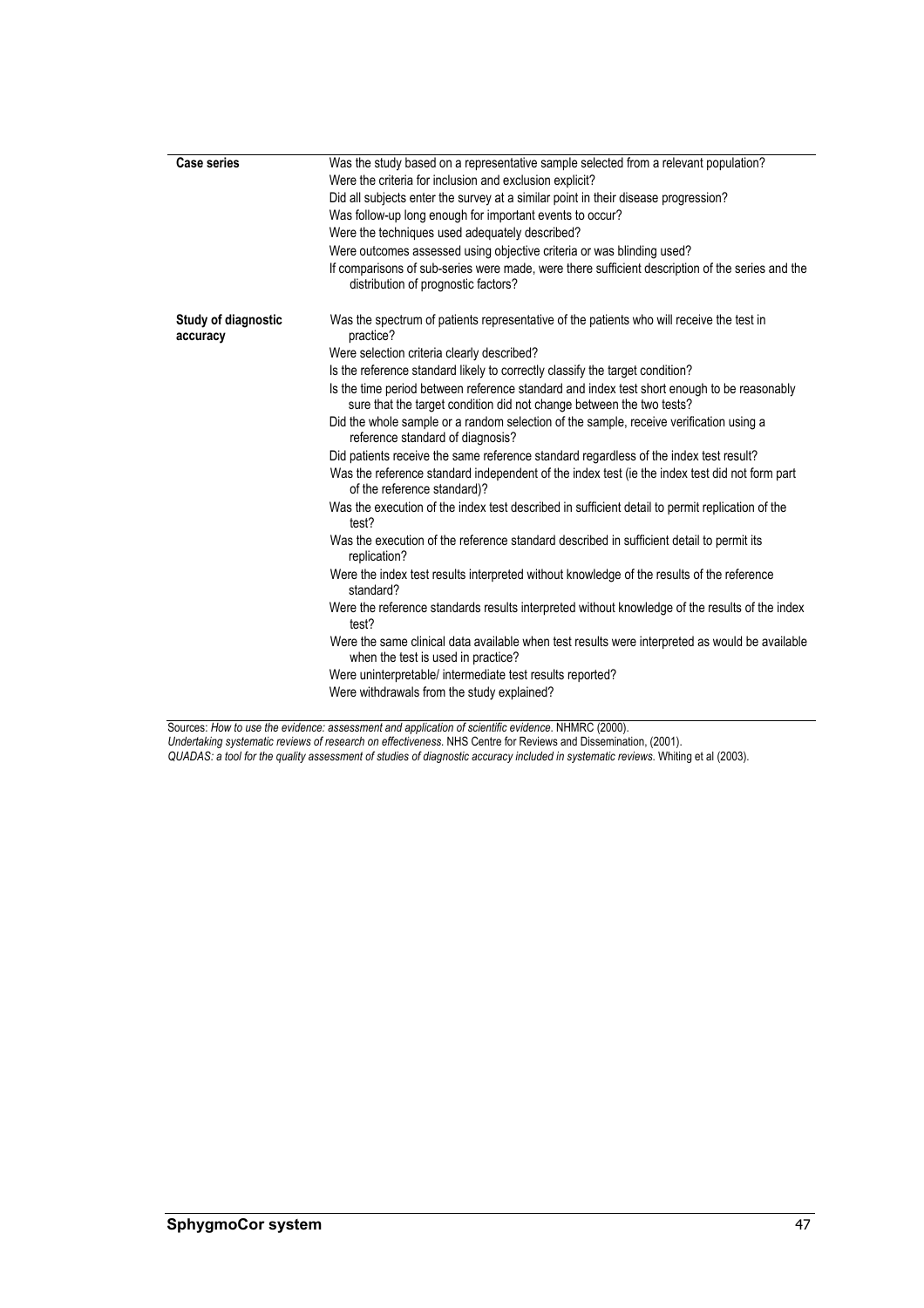## **Appendix D Literature search strategies**

#### **Medline search strategy**

The search strategy used to identify relevant studies of the SphygmoCor system in Medline is presented in **Table 18**.

|  |  | Table 18 SphygmoCor system Medline search strategy (1966 to August Week 1, 2005) |  |  |
|--|--|----------------------------------------------------------------------------------|--|--|
|--|--|----------------------------------------------------------------------------------|--|--|

|     | Keywords / search history                                  | <b>Results</b> |  |
|-----|------------------------------------------------------------|----------------|--|
| 1.  | (sphygmocor or sphygmo cor or sphygmocardiograph\$).ti,ab. | 45             |  |
| 2.  | (finapres\$1 or portapres\$1 or cardiopres\$1).ti,ab.      | 654            |  |
| 3.  | transfer function\$1.ti.ab.                                | 2704           |  |
| 4.  | mathematical transformation.ti.ab.                         | 62             |  |
| 5.  | (pwa or pulse wave\$ analys#s).ti.ab.                      | 257            |  |
| 6.  | (augmentation index or aix or agix).ti,ab.                 | 366            |  |
| 7.  | (arterial adi3 tonomet\$).ti.ab.                           | 143            |  |
| 8.  | $or/2-7$                                                   | 4038           |  |
| 9.  | 8 and exp aortal                                           | 185            |  |
| 10. | 8 and aort\$.ti.ab.                                        | 318            |  |
| 11. | 8 and exp arteries/                                        | 546            |  |
| 12. | 8 and arter \$.ti.ab.                                      | 1079           |  |
| 13. | 11 or 12                                                   | 1148           |  |
| 14. | 13 and (central or aort\$ or carotid).ti.ab.               | 471            |  |
| 15. | or/1.9-10.14                                               | 504            |  |

#### **EMBASE search strategy**

The search strategy used to identify relevant studies of the SphygmoCor system in EMBASE is presented in **Table 19**.

|  |  | Table 19 SphygmoCor system EMBASE search strategy (1980 to Week 33, 2005) |  |
|--|--|---------------------------------------------------------------------------|--|
|--|--|---------------------------------------------------------------------------|--|

|     | Keywords / search history                                   | <b>Results</b> |  |
|-----|-------------------------------------------------------------|----------------|--|
| 1.  | (sphygmocor or sphygmo cor or sphygmocardiograph\$).ti,ab.  | 44             |  |
| 2.  | (finapres\$1 or portapres\$1 or cardiopres\$1).ti,ab,dv,tn. | 712            |  |
| 3.  | transfer function technique/                                |                |  |
| 4.  | transfer function\$1.ti,ab.                                 | 2500           |  |
| 5.  | mathematical transformation.ti.ab.                          | 65             |  |
| 6.  | (pwa or pulse wave\$ analys#s).ti,ab.                       | 239            |  |
| 7.  | (augmentation index or aix or agix).ti,ab.                  | 344            |  |
| 8.  | (arterial adj3 tonomet\$).ti,ab.                            | 157            |  |
| 9.  | or/2-8                                                      | 3863           |  |
| 10. | 9 and exp aorta/                                            | 99             |  |
| 11. | 9 and aorta pressure/                                       | 124            |  |
| 12. | 9 and aort\$.ti.ab.                                         | 311            |  |
| 13. | 9 and exp artery/                                           | 385            |  |
| 14. | 9 and exp arterial pressure/                                | 566            |  |
| 15. | 9 and arter \$.ti.ab.                                       | 1083           |  |
| 16. | $or/13-15$                                                  | 1143           |  |
| 17. | 16 and (central or aort\$ or carotid).ti,ab.                | 452            |  |
| 18. | (sphygmocor or sphygmo cor).dv,tn.                          | 43             |  |
| 19. | or/1,10-12,17-18                                            | 516            |  |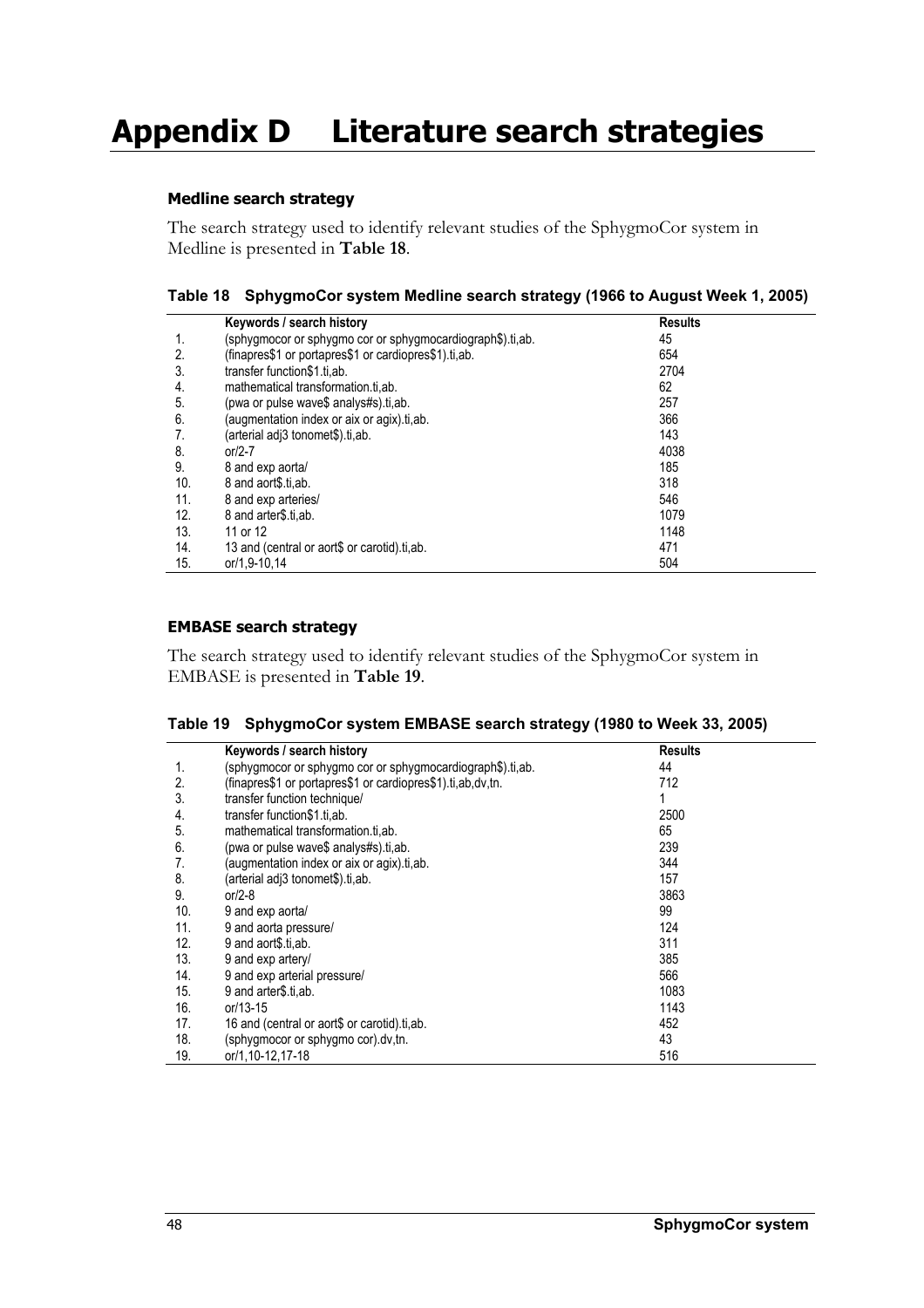#### **PreMedline search strategy**

The search strategy used to identify relevant studies of the SphygmoCor system in PreMedline is presented in **Table 20**.

**Table 20 SphygmoCor system PreMedline search strategy (17 August, 2005)** 

|     | Keywords / search history                                  | <b>Results</b> |  |
|-----|------------------------------------------------------------|----------------|--|
|     | (sphygmocor or sphygmo cor or sphygmocardiograph\$).ti,ab. | h              |  |
| 2.  | (finapres\$1 or portapres\$1 or cardiopres\$1).ti,ab.      | 16             |  |
| 3.  | transfer function\$1.ti,ab.                                | 173            |  |
| 4.  | mathematical transformation.ti.ab.                         | 5              |  |
| 5.  | (pwa or pulse wave\$ analys#s).ti,ab.                      | 16             |  |
| 6.  | (augmentation index or aix or agix).ti.ab.                 | 24             |  |
|     | (arterial adi3 tonomet\$).ti.ab.                           | 4              |  |
| 8.  | or/2-7                                                     | 231            |  |
| 9.  | 8 and aort\$.ti,ab.                                        | 16             |  |
| 10. | 8 and arter\$.ti.ab.                                       | 50             |  |
| 11. | 10 and (central or aort\$ or carotid).ti.ab.               | 24             |  |
| 12. | or/1,9,11                                                  | 28             |  |

#### **Cochrane Library search strategy**

The search strategy used to identify relevant studies of the SphygmoCor system in the Cochrane Library is presented in **Table 21**.

|  | Table 21 SphygmoCor system Cochrane Library search strategy (Issue 3, 2005) |  |  |  |
|--|-----------------------------------------------------------------------------|--|--|--|
|--|-----------------------------------------------------------------------------|--|--|--|

|     | Keywords / search history                          | <b>Results</b> |  |
|-----|----------------------------------------------------|----------------|--|
| 1.  | sphygmocor or "sphygmo cor" or sphygmocardiograph* | 11             |  |
| 2.  | finapres* or portapres* or cardiopres*             | 112            |  |
| 3.  | "transfer function" or "transfer functions"        | 39             |  |
| 4.  | "mathematical transformation"                      | 3              |  |
| 5.  | pwa or "pulse wave" or "pulse waveform"            | 197            |  |
| 6.  | "augmentation index" or aix or agix                | 62             |  |
| 7.  | arterial near tonomet*                             | 26             |  |
| 8.  | #2 or #3 or #4 or #5 or #6 or #7                   | 382            |  |
| 9.  | [explode this MeSH term]<br>aorta                  | 515            |  |
| 10. | aort*                                              | 3254           |  |
| 11. | #9 or #10                                          | 3255           |  |
| 12. | #8 and #11                                         | 88             |  |
| 13. | [explode this MeSH term]<br>arteries               | 3947           |  |
| 14. | arter*                                             | 28893          |  |
| 15. | #13 or #14                                         | 29303          |  |
| 16. | central or aort* or carotid                        | 458293         |  |
| 17. | #8 and #15 and #16                                 | 249            |  |
| 18. | #1 or #12 or #17                                   | 255            |  |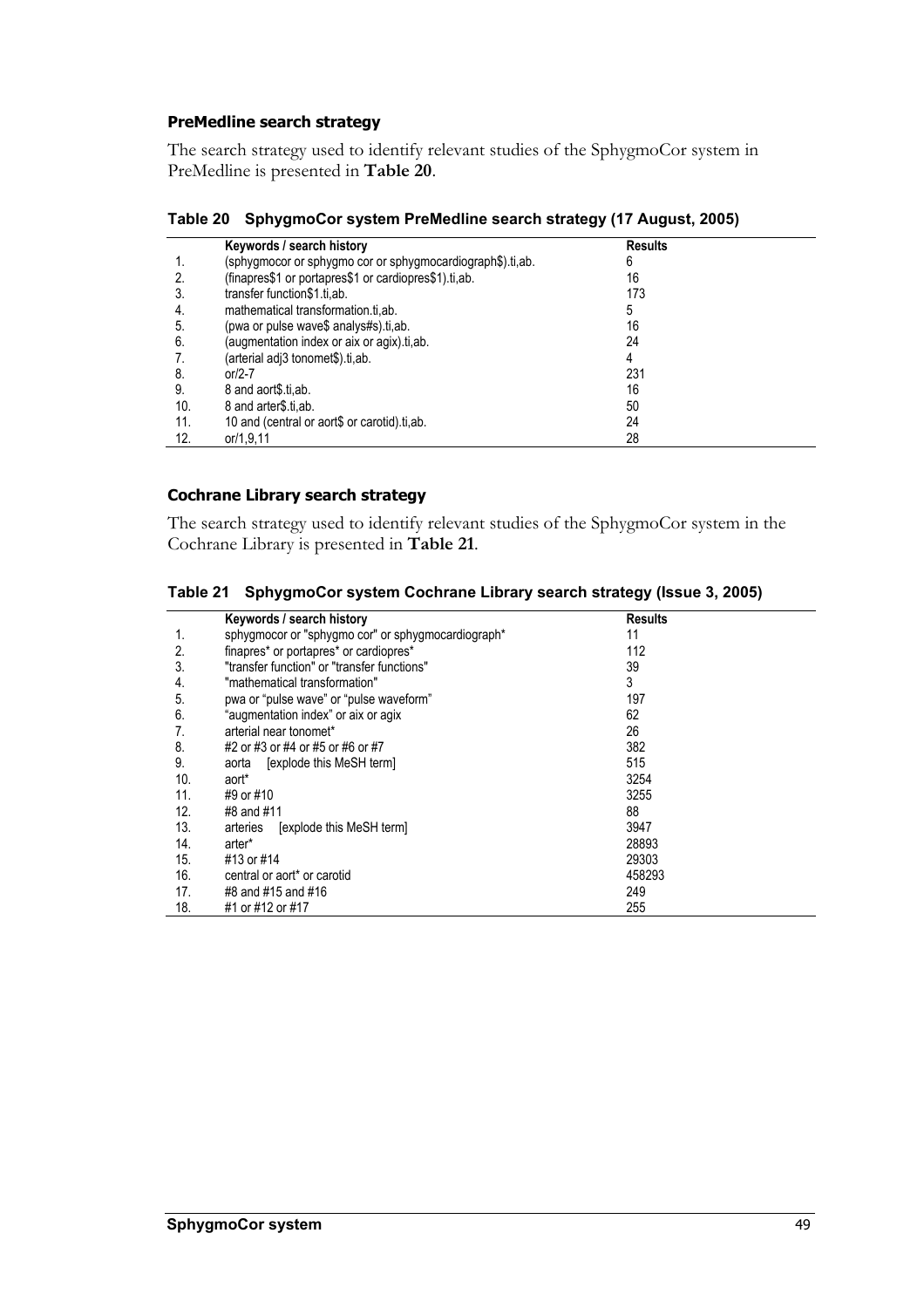## **Appendix E Spurious systolic hypertension of youth**

One study conducted in an appropriate population was identified that reported measurement of waveform parameters using the SphygmoCor system, but without reference standard validation. This study did not report appropriate outcomes for the determination of diagnostic accuracy for spurious systolic hypertension of youth, but was included for review in the absence of any other studies. This study reported brachial cuff and derived aortic blood pressures in a population of young healthy individuals. The characteristics of this study are shown in **Table 22**.

**Table 22 Characteristics of the included study of the SphygmoCor system in spurious systolic hypertension of youth** 

| Author<br>(year)<br>Country            | Study design                                                            | Population (N)                                                                                                      | System and transfer<br>function characteristics                                                                                                                         | <b>Study quality</b>                                                                                                             |
|----------------------------------------|-------------------------------------------------------------------------|---------------------------------------------------------------------------------------------------------------------|-------------------------------------------------------------------------------------------------------------------------------------------------------------------------|----------------------------------------------------------------------------------------------------------------------------------|
| Mahmud &<br>Feely<br>(2003)<br>Ireland | Case control<br>study reporting<br>SphygmoCor<br>system<br>measurements | Medical students aged<br>$23 \pm 0.5$ years (174)<br>Untreated male<br>patients with essential<br>hypertension (22) | SphygmoCor<br>Radial artery waveforms<br>acquired by applanation<br>tomography calibrated to<br>oscillometric cuff blood<br>pressure (Omron model<br><b>HEM-705 CP)</b> | P <sub>1</sub> .Q <sub>3</sub><br>Applicability: applicable<br>Quality: low<br>Wrong outcomes reported;<br>no reference standard |

Note: See also **Appendix G**

In a group of 174 healthy young medical students of both sexes, Mahmud and Feely (2003) identified a subset of subjects with elevated brachial systolic blood pressure (SBP). The characteristics of these individuals were compared with those who were normotensive or had essential hypertension. Those with spurious systolic hypertension of youth were all male. They also showed specific significant differences compared with the rest of the population: they were taller and had a decreased heart rate, all were non-smokers and all participated in active sports. The SphygmoCor system also identified differences in the derived aortic waveform characteristics between these three groups of subjects. The findings for males in these groups are shown in **Table 23**.

**Table 23 Characteristics of male subjects with spurious systolic hypertension of youth, normotension or essential hypertension** 

| <b>Characteristic</b>   | <b>Spurious systolic</b><br>hypertension of youth<br>Mean $(SD)$ (n = 11) | <b>Normotensive</b><br>Mean $(SD)$ (n = 76) | <b>Essential hypertensive</b><br>Mean $(SD)$ (n = 22) |
|-------------------------|---------------------------------------------------------------------------|---------------------------------------------|-------------------------------------------------------|
| Age                     | 23.5(0.9)                                                                 | 22(0.5)                                     | 24.8(0.9)                                             |
| Brachial SBP (mmHg)     | $147.3(2)$ <sup>a</sup>                                                   | 120.5(1.3)                                  | 152(2.6)                                              |
| Brachial DBP (mmHg)     | $70(2.2)^{b}$                                                             | 69.9(1)                                     | 96.5(1.4)                                             |
| Aortic SBP (mmHg)       | 115.9 $(1)^{a,b}$                                                         | 100(1.5)                                    | 138.8(2.5)                                            |
| Aortic DBP (mmHg)       | 70 (2.5) <sup>b</sup>                                                     | 71(1)                                       | 98 (1.4)                                              |
| Heart rate (bpm)        | $61.1(1.9)^{a,b}$                                                         | 68.3 (1.65)                                 | 72.4 (3.2)                                            |
| PP amplification (mmHq) | $31.4(1.5)^{a,b}$                                                         | 20.5 (1.36)                                 | 14(0.9)                                               |
| Alx (%)                 | $-8(3)$ <sup>b</sup>                                                      | $-4(1.4)$                                   | 17(1.9)                                               |
| Tr (msec)               | 160(8) <sup>b</sup>                                                       | 152 (2.3)                                   | 142(1.6)                                              |

Abbreviations: AIx, augmentation index; bpm, beats per minute; DBP, diastolic blood pressure; PP, pulse pressure;

SBP, systolic blood pressure; SD, standard deviation; Tr, time to reflected wave.

<sup>a</sup> Compared with normotensive males ( $p < 0.01$ ).<br><sup>b</sup> Compared with hypertensive males ( $p < 0.01$ ).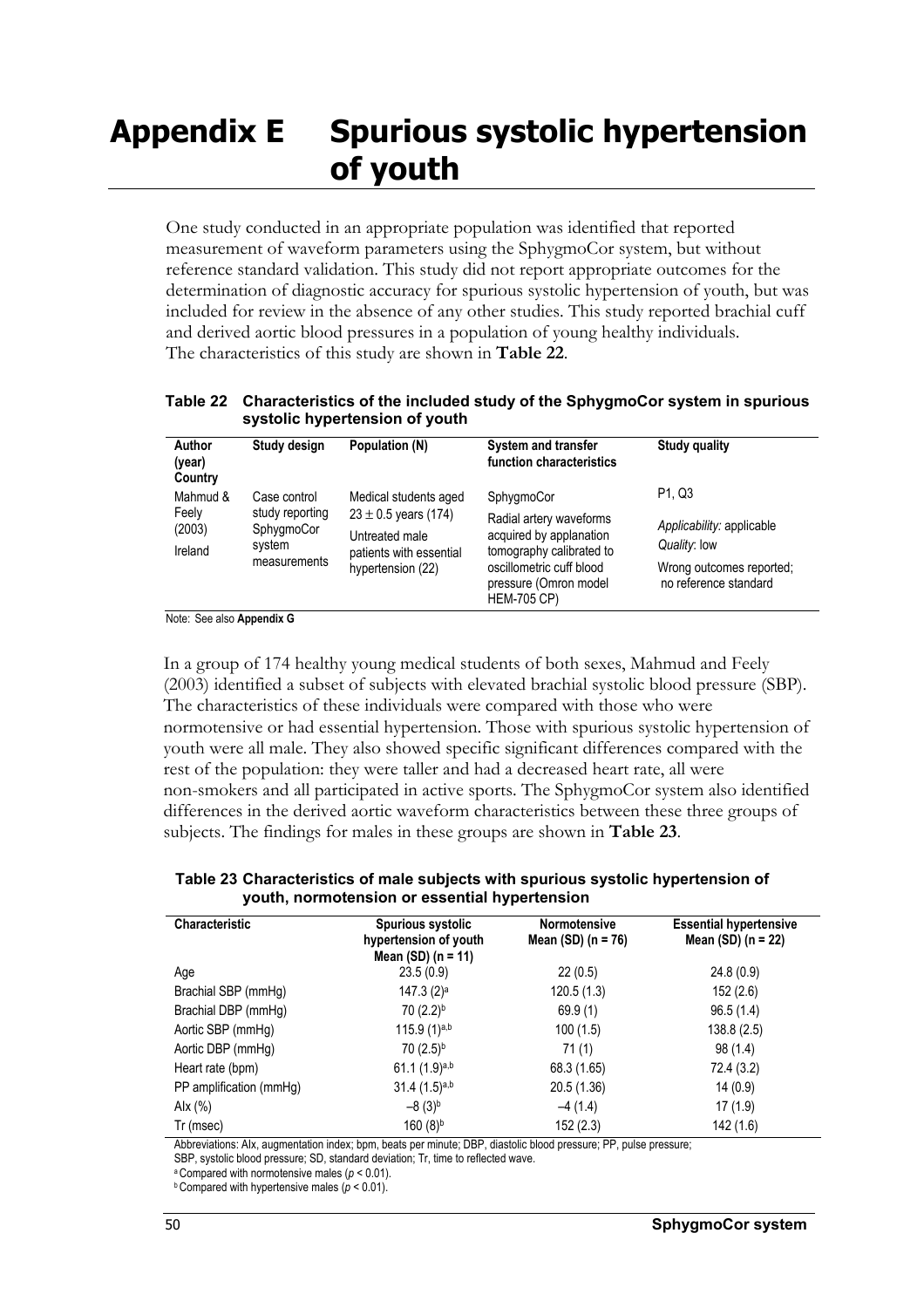The pulse pressure amplification that occurred between the aorta and the brachial artery in the spurious systolic hypertension of youth subjects was significantly greater than in both normotensive and hypertensive men. The spurious systolic hypertension of youth subjects also had significantly lower aortic SBP and a longer time to wave reflection (Tr) than the essential hypertensive subjects. The AIx of the spurious systolic hypertension of youth subjects was also significantly less than that of the essential hypertensive population.

Six patients with spurious systolic hypertension of youth repeated the assessment two years later with an echocardiogram. At this time, these individuals still had elevated brachial SBP and normal aortic SBP as derived using the SphygmoCor system.

The data from Mahmud and Feely (2003) did not allow calculation of the sensitivity and specificity of the measures determined by SphygmoCor in the diagnosis of spurious systolic hypertension of youth.

Therefore, the best evidence for diagnosis of spurious systolic hypertension of youth was the accuracy of derived central aortic blood pressure measurements to estimate the aortic blood pressure (as determined by an transducer-tipped catheter or fluid filled catheter with appropriate calibration located in the aorta) compared to upper limb brachial/radial blood pressure.

Ten publications were identified that compared the measurement of derived central blood pressure with upper limb brachial/radial blood pressure in patients undergoing an invasive cardiovascular procedure. These publications were not in the appropriate patient group but were included for review in the absence of other suitable publications.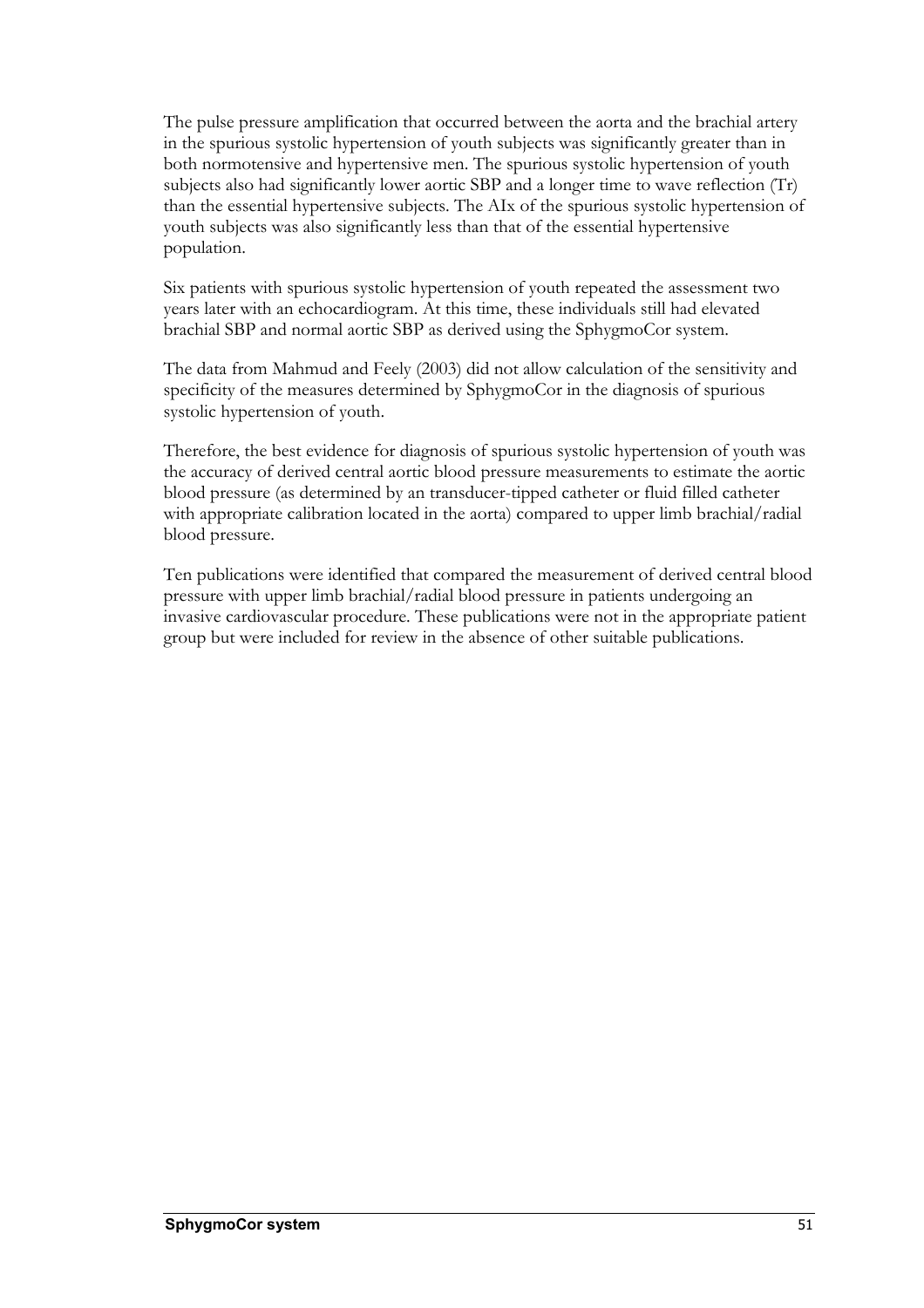| Marquette Midas System 4000<br>Siemens Recor V6 system<br>Aortic location NR<br>Ascending aorta<br>Ascending aorta<br>Ascending aorta<br>-aboratories) <sup>a</sup><br>SSD 768)<br>SPC 320)<br>catheter)<br>SBP calibration, automated cuff BP<br>Jentow, Colin Medical Instruments<br>Jentow, Colin Medical Instruments<br>SBP calibration automated cuff BP<br>Oscillometric brachial cuff (Omron<br>Automatic oscillometric digital BP<br>Corp); DBP and MAP calibration,<br>Corp); DBP and MAP calibration<br>nvasive aortic Oscillometric cuff<br>Untransformed radial waveform<br>Untransformed radial waveform<br>monitor (Omron, HEM-70 CP)<br>Recorded immediately before<br>Recorded immediately before<br>Omron HEM-70 CP system<br>HEM-705 CP) system<br>(Jentow tonometer)<br>(Jentow tonometer)<br>nvasive aortic<br>tonometry<br>tonometry<br>SBP calibration cuff BP; DBP and<br>SBP calibration cuff BP; DBP and<br>Colin Medical Instruments Corp)<br>Colin Medical Instruments Corp)<br>MAP calibration invasive aortic<br>MAP calibration invasive aortic<br>Automated tonometer (Jentow,<br>Automated tonometer (Jentow,<br>Calibration, brachial cuff BP<br>Calibrated, brachial cuff BP<br>analogue filtered at 30 Hz<br>SphygmoCor system<br>SphygmoCor system<br>ARX Model TF<br>RA tonometry<br>RA tonometry<br><b>ARX Model</b><br>brachial or subclavian stenosis<br>anginal symptoms undergoing<br>c cardiac<br>Non-consecutive patients with<br>cardiac catheterisation (30)<br>palpated left RA; excluding<br>catheterisation with easily<br>Non-consecutive patients<br>ents<br>ents<br>patients with a history of<br>undergoing diagnosti<br>Non-consecutive pati<br>Non-consecutive pati<br>undergoing cardiac<br>undergoing cardiac<br>catheterisation (20)<br>catheterisation (39)<br>(28) |                  | Study design                                                                     | Ιâ<br>Population | System and transfer function | Comparator | Reference standard                                                                                                               |
|--------------------------------------------------------------------------------------------------------------------------------------------------------------------------------------------------------------------------------------------------------------------------------------------------------------------------------------------------------------------------------------------------------------------------------------------------------------------------------------------------------------------------------------------------------------------------------------------------------------------------------------------------------------------------------------------------------------------------------------------------------------------------------------------------------------------------------------------------------------------------------------------------------------------------------------------------------------------------------------------------------------------------------------------------------------------------------------------------------------------------------------------------------------------------------------------------------------------------------------------------------------------------------------------------------------------------------------------------------------------------------------------------------------------------------------------------------------------------------------------------------------------------------------------------------------------------------------------------------------------------------------------------------------------------------------------------------------------------------------------------------------------------------------------------------------------------------|------------------|----------------------------------------------------------------------------------|------------------|------------------------------|------------|----------------------------------------------------------------------------------------------------------------------------------|
| nvasive calibration<br>Prospective study<br>Study evaluating<br>transformation of<br>Study evaluating<br>calculated aortic<br>radial waveform<br>the use of non-<br>plood pressure<br>measurements<br>with peripheral<br>mathematical<br>SphygmoCor<br>comparing<br>system<br>for the<br>data                                                                                                                                                                                                                                                                                                                                                                                                                                                                                                                                                                                                                                                                                                                                                                                                                                                                                                                                                                                                                                                                                                                                                                                                                                                                                                                                                                                                                                                                                                                                  | United States of | transformation of<br>Study evaluating<br>radial waveform<br>mathematical<br>data |                  |                              |            | SPC 320) or micromanometer-tipped multi-<br>electrode pressure-volume catheter (Millar<br>Micromanometer-tipped catheter (Millar |
|                                                                                                                                                                                                                                                                                                                                                                                                                                                                                                                                                                                                                                                                                                                                                                                                                                                                                                                                                                                                                                                                                                                                                                                                                                                                                                                                                                                                                                                                                                                                                                                                                                                                                                                                                                                                                                | United Kingdom   |                                                                                  |                  |                              |            | Fluid-filled catheter (Cordis 6F pigtail                                                                                         |
| Micromanometer-tipped catheter (Millar                                                                                                                                                                                                                                                                                                                                                                                                                                                                                                                                                                                                                                                                                                                                                                                                                                                                                                                                                                                                                                                                                                                                                                                                                                                                                                                                                                                                                                                                                                                                                                                                                                                                                                                                                                                         | United Kingdom   |                                                                                  |                  |                              |            | Catheter with Transpac IV monitoring kit<br>(Abbott Critical Care Systems, Abbott                                                |
|                                                                                                                                                                                                                                                                                                                                                                                                                                                                                                                                                                                                                                                                                                                                                                                                                                                                                                                                                                                                                                                                                                                                                                                                                                                                                                                                                                                                                                                                                                                                                                                                                                                                                                                                                                                                                                | United States of |                                                                                  |                  |                              |            |                                                                                                                                  |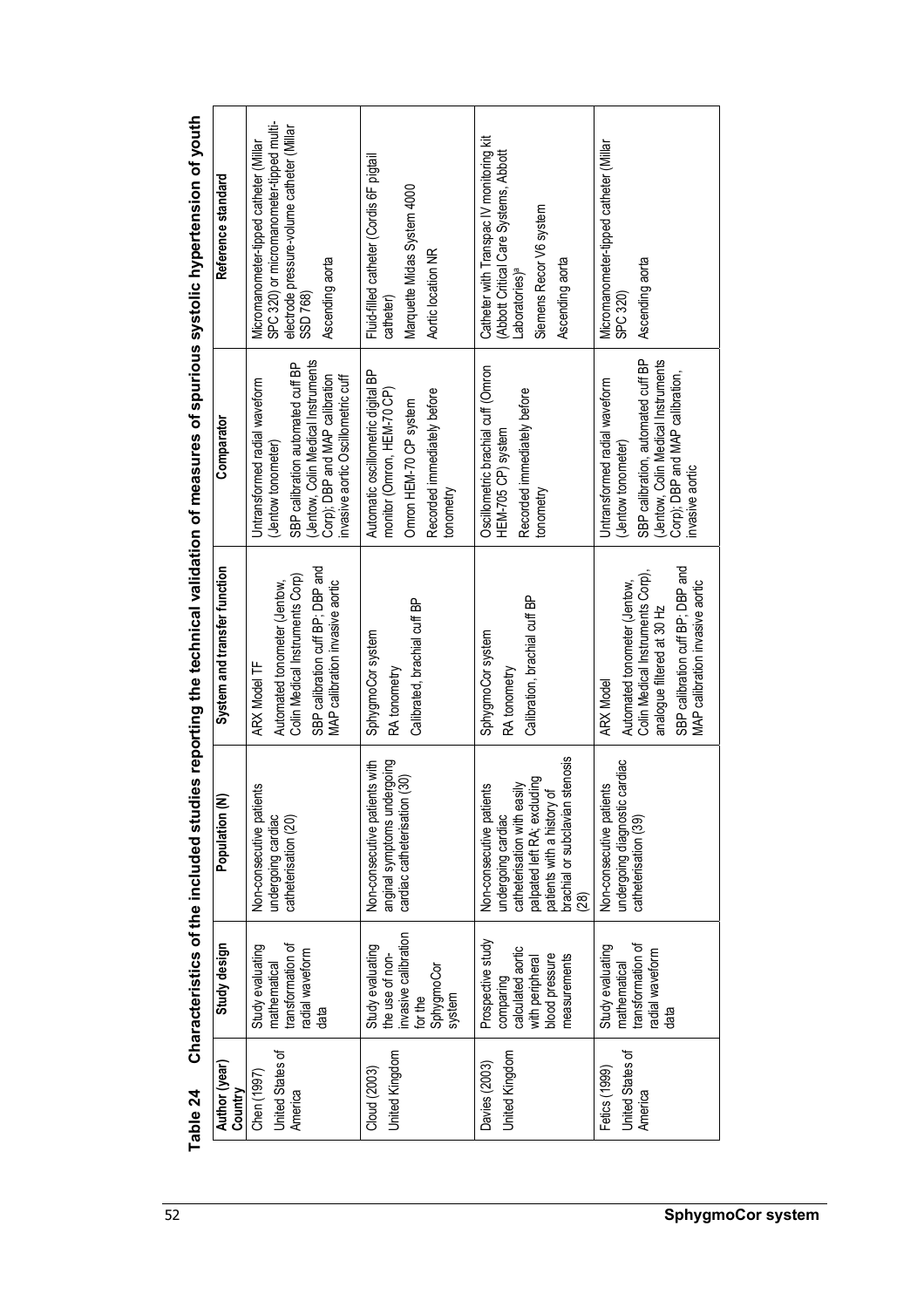| Reference standard           | Low compliance fluid-filled catheter<br>Ascending aorta                                                                                                                                                                                                                 | (Millar Mikro-Tip catheter transducer)<br>Transducer-tipped catheter                                                                                                                                                                                 | Fluid-filled catheter attached to a Transpac<br>manometer (Abbott Critical Care Systems,<br>Frequency response > 20 Hz and a<br>dampening coefficient > 0.3<br>Abbott Laboratories)<br>Ascending aorta | Pressure amplifiers were unsuitable for the<br>Ascending and/ or proximal descending<br>6F micromanometer-tipped catheter<br>measurement of AIx or ED<br>(Millar SPC 350)<br>aorta                                                    |
|------------------------------|-------------------------------------------------------------------------------------------------------------------------------------------------------------------------------------------------------------------------------------------------------------------------|------------------------------------------------------------------------------------------------------------------------------------------------------------------------------------------------------------------------------------------------------|--------------------------------------------------------------------------------------------------------------------------------------------------------------------------------------------------------|---------------------------------------------------------------------------------------------------------------------------------------------------------------------------------------------------------------------------------------|
| Comparator                   | SBP calibration automated cuff BP;<br>DBP and MAP calibration invasive<br>Untransformed radial waveform<br>(Millar Mikro-Tip tonometer)<br>aortic                                                                                                                       | Dinamap XL 9301 Portable Monitor<br>measurements was used in the<br>The mean of three BP<br>and Adult Cuff<br>analysis                                                                                                                               | Frequency response > 20 Hz and a<br>Catheter attached to a Transpac<br>manometer (Abbott Critical Care<br>Systems, Abbott Laboratories)<br>dampening coefficient > 0.3                                 | system (Colin Medical Instruments<br>(DNI Nevada Inc.) calibration unit<br>Oscillometric brachial artery cuff<br>system calibrated with Cuff Link<br>Oscillometric blood pressure<br>Recorded immediately after<br>tonometry<br>Corp) |
| System and transfer function | SBP calibration cuff BP; DBP and<br>MAP calibration invasive aortic<br>RA tonometry (Millar Mikro-Tip,<br>Millar Instruments)<br>Fourier transformation                                                                                                                 | MAP calibration invasive aortic, or<br>SBP calibration cuff BP; DBP and<br>RA tonometry (Millar Mikro-Tip,<br>Calibrated, brachial cuff BP<br>Fourier transformation<br>Millar Instruments)                                                          | Radial artery waveforms obtained<br>Transpac manometer (Abbott<br>Critical Care Systems, Abbott<br>by a catheter attached to a<br>SphygmoCor system<br>aboratories)                                    | Calibrated, brachial cuff BP<br>SphygmoCor system                                                                                                                                                                                     |
| Ē<br>Population              | angiography or percutaneous<br>BP (71)<br>lerosis<br>disease of the upper limb;<br>Non-consecutive patients<br>procedural complication<br>radial artery; significant<br>undergoing coronary<br>coronary intervention<br>obstructive atheroscl<br>affecting upper limb I | evidence of peripheral vascular<br>angiography or percutaneous<br>disease affecting the brachial<br>Non-consecutive patients<br>coronary intervention;<br>excluding patients with<br>symptomatic or clinical<br>undergoing coronary<br>artery $(42)$ | haemodynamically significant<br>undergoing cardiac surgery;<br>excluding patients with<br>(62)<br>Consecutive patients<br>brachial, subclavian<br>innominate stenosis                                  | nent of the<br>angiography for the diagnosis/<br>heart<br>Non-consecutive patients<br>undergoing coronary<br>exclusion or assessn<br>severity of coronary<br>disease (50)                                                             |
| Study design                 | Study investigating<br>general transfer<br>the accuracy of<br>functions                                                                                                                                                                                                 | of radial waveforms<br>invasive calibration<br>Prospective, study<br>assessing the<br>effect of non-                                                                                                                                                 | Prospective, study<br>system before and<br>evaluating the<br>after intensive<br>SphygmoCor<br>rasodilation                                                                                             | Study of the clinical<br>utility of calculated<br>aortic waveforms                                                                                                                                                                    |
| Author (year)<br>Country     | Hope (2003b)<br>Australia                                                                                                                                                                                                                                               | Hope (2004)<br>Australia                                                                                                                                                                                                                             | United States of<br>Pauca (2001)<br>America and<br>Australia                                                                                                                                           | United States of<br>Smulyan (2003)<br>America and<br>France                                                                                                                                                                           |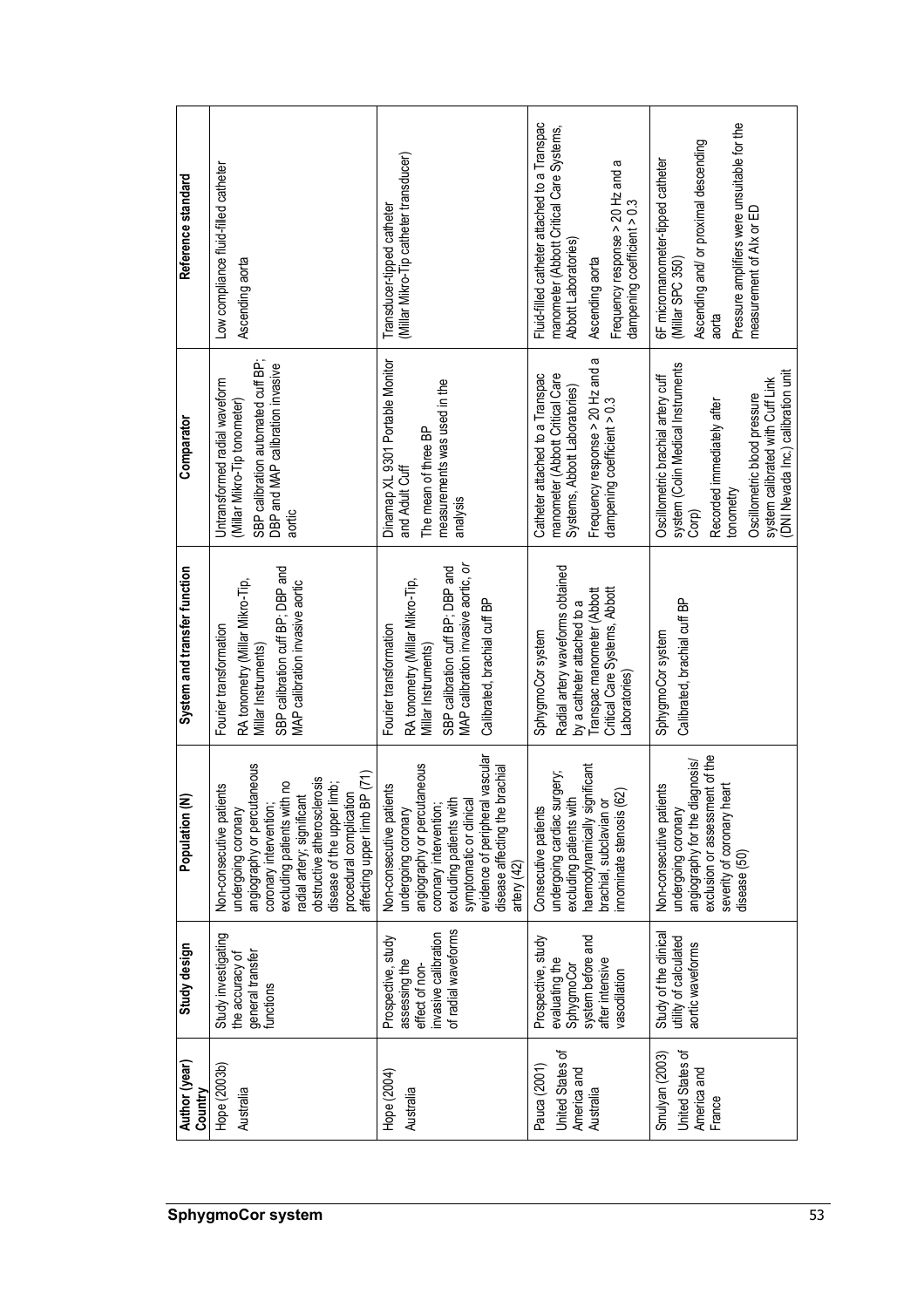| Reference standard           | 8F Cordis catheter-tip manometer with a<br>Aortic MAP set identically to radial MAP<br>Flat frequency response up to 180 Hz<br>pressure interface (Sentron)<br>Ascending aorta                | Catheter (Millar Mikro-Tip catheter)<br>Ascending aorta                                                            |
|------------------------------|-----------------------------------------------------------------------------------------------------------------------------------------------------------------------------------------------|--------------------------------------------------------------------------------------------------------------------|
| Comparator                   | obtained by a catheter attached to<br>Radial artery BP measurements<br>damping coefficient of 0.35-0.5<br>Natural frequency 25 Hz and a<br>a external pressure transducer<br>(Peter van Berg) | (Colin Medical Instruments Corp,<br>Oscillometric cuff blood pressure<br>JENTOW 7000 tonometer)                    |
| System and transfer function | by a catheter attached to a external<br>Radial artery waveforms obtained<br>pressure transducer (Peter van<br>MAP calibration to radial<br>SphygmoCor system<br>Berg)                         | 7000, Colin Medical Instruments<br>Automated tonometer (Jentow<br>Calibrated, brachial cuff BP<br>Unknown<br>Corp) |
| z<br>Population              | ents with<br>angina pectoris scheduled for<br>PTCA<br>Non-consecutive pati                                                                                                                    | c cardiac<br>ents<br>Non-consecutive pati<br>undergoing diagnosti<br>catheterisation (20)                          |
| Study design                 | the validity of the<br>Study evaluating<br>SphygmoCor<br>system                                                                                                                               | between ascending<br>Study evaluation<br>transfer function<br>aorta and radial<br>the validity of a<br>artery      |
| Author (year)<br>Country     | Soderstrom<br>Sweden<br>(2002)                                                                                                                                                                | <b>Takazawa</b><br>(1996)<br>$\widetilde{\Xi}$                                                                     |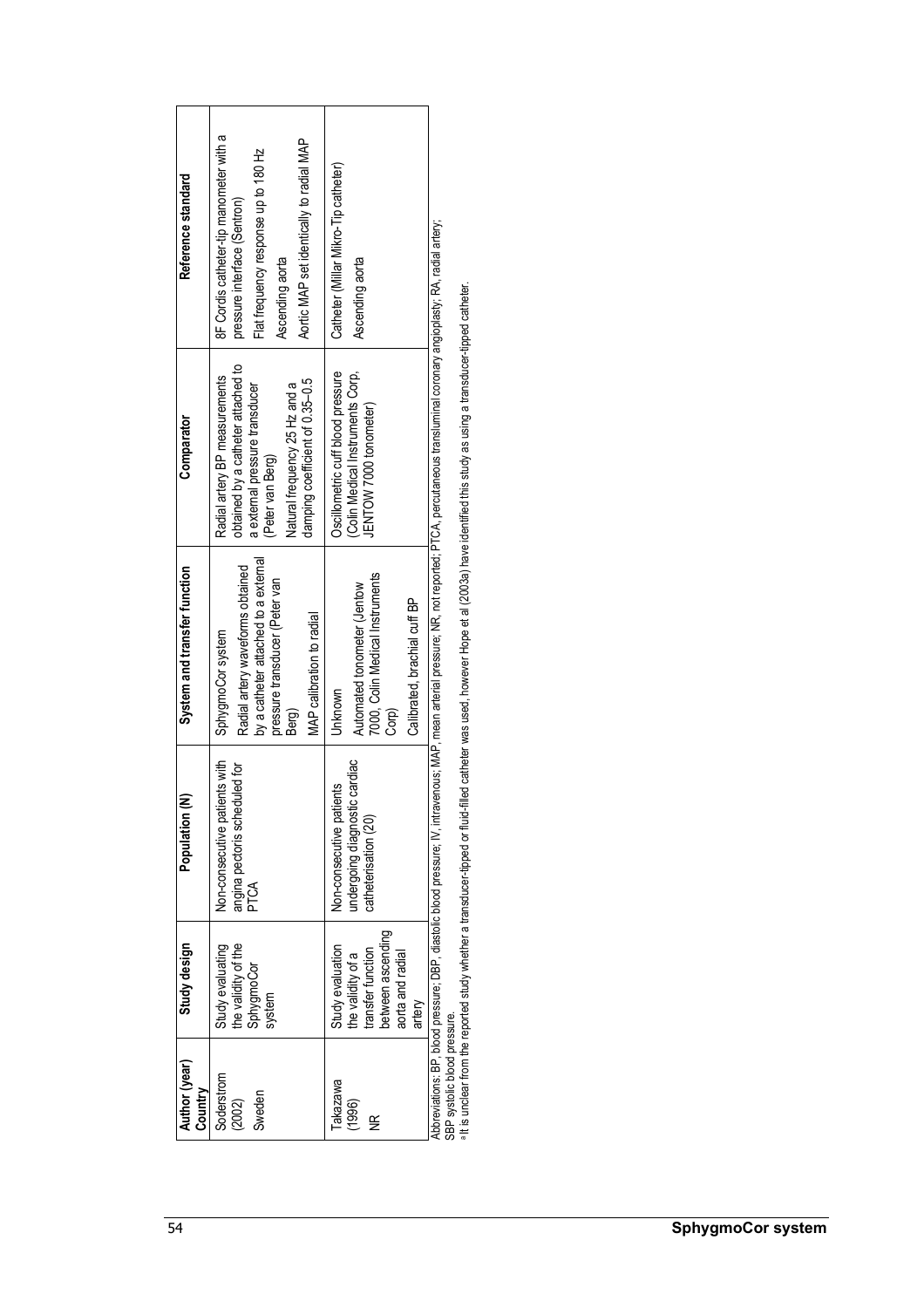The same case series of patients were dealt with in two publications (Chen et al 1997; Fetics et al 1999). Only the study by Fetics et al (1999) was included in the review since it was the most recent publication dealing with this series of patients. The characteristics of the included studies are shown in **Table 24**. Six studies clearly reported the device being used for non-invasive brachial blood pressure measurement. All of these studies employed automated oscillatory devices in their methodologies.

The information reported in the studies is insufficient to evaluate the details of the catheters used as reference standards to determine if calibration or drift may have biased the results (Nichols et al 2005).

Five studies validated measures derived by the peripheral to central aortic transfer function with a transducer-tipped catheter (Fetics et al 1999; Hope et al 2004; Smulyan et al 2003; Soderstrom et al 2002; Takazawa et al 1996). A further study was unclear on the nature of the catheter, however, Hope et al (2003a) identified the paper by Davies et al (2003) as using a transducer-tipped catheter. Three studies used a fluid-filled catheter (Cloud et al 2003; Hope et al 2003b; Pauca et al 2001).

Four studies obtained the radial artery waveform data non-invasively with an applanation tonometer and calibrated the waveforms non-invasively (Cloud et al 2003; Davies et al 2003; Smulyan et al 2003; Takazawa et al 1996). Another two studies obtained the radial artery waveform data non-invasively but calibrated a component of this waveform using aortic pressures that were determined invasively (Fetics et al 1999; Hope et al 2003b). One additional study reported the use of applanation tonometry calibrated non-invasively or with a component of the radial waveform calibrated using aortic pressures that were determined invasively (Hope et al 2004). Of these seven studies, three clearly identified the transfer function used as the SphygmoCor system (Cloud et al 2003; Davies et al 2003; Smulyan et al 2003). Five of these studies used a transducer-tipped catheter (Davies et al 2003; Fetics et al 1999; Hope et al 2004; Smulyan et al 2003; Takazawa et al 1996). Two used a fluid-filled catheter to measure central aortic blood pressure directly (Cloud et al 2003; Hope et al 2003b).

Two studies reported obtaining the radial artery waveform by using invasive catheter measurement (Pauca et al 2001; Soderstrom et al 2002). Of these, one used a transducertipped catheter (Soderstrom et al 2002) and one used a fluid-filled catheter to measure central aortic blood pressure directly (Pauca et al 2001). These studies do not reflect how the SphygmoCor system would be used in clinical practice and therefore, have poor applicability.

The accuracy of the systems using a peripheral to central waveform transfer function when determining aortic blood pressure compared with upper limb blood pressure measurement is shown in **Table 25**. The table shows the difference between directly measured aortic blood pressure and the derived or peripheral blood pressures. These differences are calculated by subtracting the directly measured aortic pressures from derived or peripheral pressures. Thus, a positive value represents an overestimation by the test methods.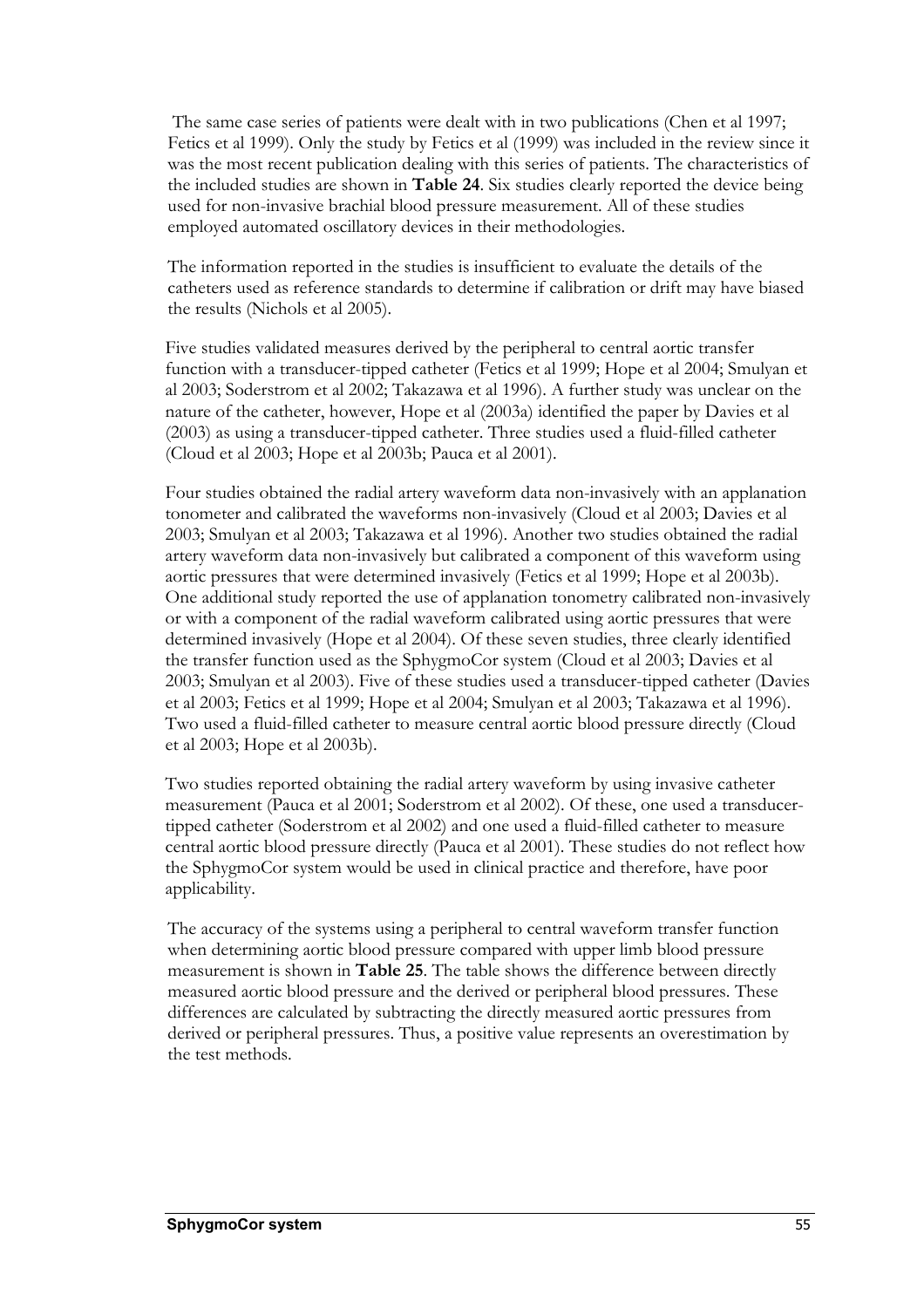| angiography; CC, cardiac catheterisation; CHD, coronary heart disease; DBP, diastolic blood pressure; MAP, mean arterial pressure; NR, nor reported;<br>PP (mmHg)<br>2.5(16.3)<br>15(11)<br>$0(16)^c$<br>0(16)<br>$\mathbf{I}$<br>$\mathbf{I}$<br>T<br>T<br>DBP (mmHg)<br>11.7(7.2)<br>8.9(12.9)<br>$5(7)^c$<br>5(7)<br>$\overline{0}$<br>1(2)<br>5.0 <sub>b</sub><br>$\mathbf{I}$<br>SBP (mmHg)<br>10.9(12.7)<br>13.9(6.7)<br>3.4(10.5)<br>15(11)<br>$5(16)^c$<br>5(16)<br>$-2.0^{\circ}$<br>(5)<br>PP (mmHg)<br>11.5(13.6)<br>$-4(12)$<br>10(9)<br>$\mathsf I$<br>$\overline{1}$<br>т<br>DBP (mmHg)<br>10.4(12.7)<br>12.2(7.1)<br>$-3(6)$<br>$-9(3)$<br>4(2)<br>8.0 <sub>b</sub><br>$\mathsf I$<br>tonometry and not applicable calibration<br>SBP (mmHg)<br>onometry with applicable calibration<br>$-7.2(10.1)$<br>$-1.5(11.3)$<br>0.4(2.9)<br>$-7(12)$<br>$-11.0b$<br>$-8(2)$<br>1(8)<br>Index test using radial artery waveform obtained by radial artery catheterisation<br>SBP: 168 (SE 4)<br>DBP: 71 (SE 2)<br>SBP: 140 (21)<br>SBP: 130 (23)<br>SBP: 130 (23)<br>SBP: 134 (28)<br>DBP: 73 (11)<br>DBP: 68 (12)<br>(30)<br>DBP: 67 (9)<br>DBP: 67 (9)<br>SBP: 137.2<br>$\mathbf{I}$<br>DBP: 74.4<br>Index test using radial artery waveform obtained by arterial<br>Index test using radial artery waveform obtained by arterial<br>Invasively determined<br>peripheral waveform<br>SBP calibration cuff<br>SBP calibration cuff<br>calibration invasive<br>calibration invasive<br>Calibration cuff BP<br>Calibration cuff BP<br>Calibration cuff BP<br>BP; DBP and MAP<br>BP; DBP and MAP<br>Calibration cuff BP<br>SphygmoCor<br>SphygmoCor<br>SphygmoCor<br>SphygmoCor<br>Custom TF <sup>a</sup><br>Custom TF <sup>a</sup><br>NR, likely<br>aortic<br>aortic<br><b>ARX</b><br>Patients with angina<br>CA or percutaneous<br>Patients undergoing<br>Patients undergoing<br>Patients undergoing<br>CA or percutaneous<br>Patients undergoing<br>Patients undergoing<br>Patients undergoing<br>CA for CHD (50)<br>intervention (42)<br>ntervention (42)<br>pectoris (12)<br>coronary<br>coronary<br>CC (28)<br>CC (20)<br>CC (39)<br>Fetics (1999)<br>Hope (2004)<br>Hope (2004)<br>Soderstrom<br>Takazawa<br>Smulyan<br>$(1996)^b$<br>Davies<br>(2003)<br>(2003)<br>(2002) | Author<br>(year) | Population<br>⋷ | System, transfer<br>function | Direct aortic BP<br>(mmHg) | Derived - direct aortic BP<br>Mean difference (SD) |  | Peripheral - direct aortic BP<br>Mean difference (SD) |  |
|---------------------------------------------------------------------------------------------------------------------------------------------------------------------------------------------------------------------------------------------------------------------------------------------------------------------------------------------------------------------------------------------------------------------------------------------------------------------------------------------------------------------------------------------------------------------------------------------------------------------------------------------------------------------------------------------------------------------------------------------------------------------------------------------------------------------------------------------------------------------------------------------------------------------------------------------------------------------------------------------------------------------------------------------------------------------------------------------------------------------------------------------------------------------------------------------------------------------------------------------------------------------------------------------------------------------------------------------------------------------------------------------------------------------------------------------------------------------------------------------------------------------------------------------------------------------------------------------------------------------------------------------------------------------------------------------------------------------------------------------------------------------------------------------------------------------------------------------------------------------------------------------------------------------------------------------------------------------------------------------------------------------------------------------------------------------------------------------------------------------------------------------------------------------------------------------------------------------------------------------------------------------------------------|------------------|-----------------|------------------------------|----------------------------|----------------------------------------------------|--|-------------------------------------------------------|--|
|                                                                                                                                                                                                                                                                                                                                                                                                                                                                                                                                                                                                                                                                                                                                                                                                                                                                                                                                                                                                                                                                                                                                                                                                                                                                                                                                                                                                                                                                                                                                                                                                                                                                                                                                                                                                                                                                                                                                                                                                                                                                                                                                                                                                                                                                                       |                  |                 |                              |                            |                                                    |  |                                                       |  |
|                                                                                                                                                                                                                                                                                                                                                                                                                                                                                                                                                                                                                                                                                                                                                                                                                                                                                                                                                                                                                                                                                                                                                                                                                                                                                                                                                                                                                                                                                                                                                                                                                                                                                                                                                                                                                                                                                                                                                                                                                                                                                                                                                                                                                                                                                       |                  |                 |                              |                            |                                                    |  |                                                       |  |
|                                                                                                                                                                                                                                                                                                                                                                                                                                                                                                                                                                                                                                                                                                                                                                                                                                                                                                                                                                                                                                                                                                                                                                                                                                                                                                                                                                                                                                                                                                                                                                                                                                                                                                                                                                                                                                                                                                                                                                                                                                                                                                                                                                                                                                                                                       |                  |                 |                              |                            |                                                    |  |                                                       |  |
|                                                                                                                                                                                                                                                                                                                                                                                                                                                                                                                                                                                                                                                                                                                                                                                                                                                                                                                                                                                                                                                                                                                                                                                                                                                                                                                                                                                                                                                                                                                                                                                                                                                                                                                                                                                                                                                                                                                                                                                                                                                                                                                                                                                                                                                                                       |                  |                 |                              |                            |                                                    |  |                                                       |  |
|                                                                                                                                                                                                                                                                                                                                                                                                                                                                                                                                                                                                                                                                                                                                                                                                                                                                                                                                                                                                                                                                                                                                                                                                                                                                                                                                                                                                                                                                                                                                                                                                                                                                                                                                                                                                                                                                                                                                                                                                                                                                                                                                                                                                                                                                                       |                  |                 |                              |                            |                                                    |  |                                                       |  |
|                                                                                                                                                                                                                                                                                                                                                                                                                                                                                                                                                                                                                                                                                                                                                                                                                                                                                                                                                                                                                                                                                                                                                                                                                                                                                                                                                                                                                                                                                                                                                                                                                                                                                                                                                                                                                                                                                                                                                                                                                                                                                                                                                                                                                                                                                       |                  |                 |                              |                            |                                                    |  |                                                       |  |
|                                                                                                                                                                                                                                                                                                                                                                                                                                                                                                                                                                                                                                                                                                                                                                                                                                                                                                                                                                                                                                                                                                                                                                                                                                                                                                                                                                                                                                                                                                                                                                                                                                                                                                                                                                                                                                                                                                                                                                                                                                                                                                                                                                                                                                                                                       |                  |                 |                              |                            |                                                    |  |                                                       |  |
|                                                                                                                                                                                                                                                                                                                                                                                                                                                                                                                                                                                                                                                                                                                                                                                                                                                                                                                                                                                                                                                                                                                                                                                                                                                                                                                                                                                                                                                                                                                                                                                                                                                                                                                                                                                                                                                                                                                                                                                                                                                                                                                                                                                                                                                                                       |                  |                 |                              |                            |                                                    |  |                                                       |  |
|                                                                                                                                                                                                                                                                                                                                                                                                                                                                                                                                                                                                                                                                                                                                                                                                                                                                                                                                                                                                                                                                                                                                                                                                                                                                                                                                                                                                                                                                                                                                                                                                                                                                                                                                                                                                                                                                                                                                                                                                                                                                                                                                                                                                                                                                                       |                  |                 |                              |                            |                                                    |  |                                                       |  |
|                                                                                                                                                                                                                                                                                                                                                                                                                                                                                                                                                                                                                                                                                                                                                                                                                                                                                                                                                                                                                                                                                                                                                                                                                                                                                                                                                                                                                                                                                                                                                                                                                                                                                                                                                                                                                                                                                                                                                                                                                                                                                                                                                                                                                                                                                       |                  |                 |                              |                            |                                                    |  |                                                       |  |
|                                                                                                                                                                                                                                                                                                                                                                                                                                                                                                                                                                                                                                                                                                                                                                                                                                                                                                                                                                                                                                                                                                                                                                                                                                                                                                                                                                                                                                                                                                                                                                                                                                                                                                                                                                                                                                                                                                                                                                                                                                                                                                                                                                                                                                                                                       |                  |                 |                              |                            |                                                    |  |                                                       |  |
|                                                                                                                                                                                                                                                                                                                                                                                                                                                                                                                                                                                                                                                                                                                                                                                                                                                                                                                                                                                                                                                                                                                                                                                                                                                                                                                                                                                                                                                                                                                                                                                                                                                                                                                                                                                                                                                                                                                                                                                                                                                                                                                                                                                                                                                                                       |                  |                 |                              |                            |                                                    |  |                                                       |  |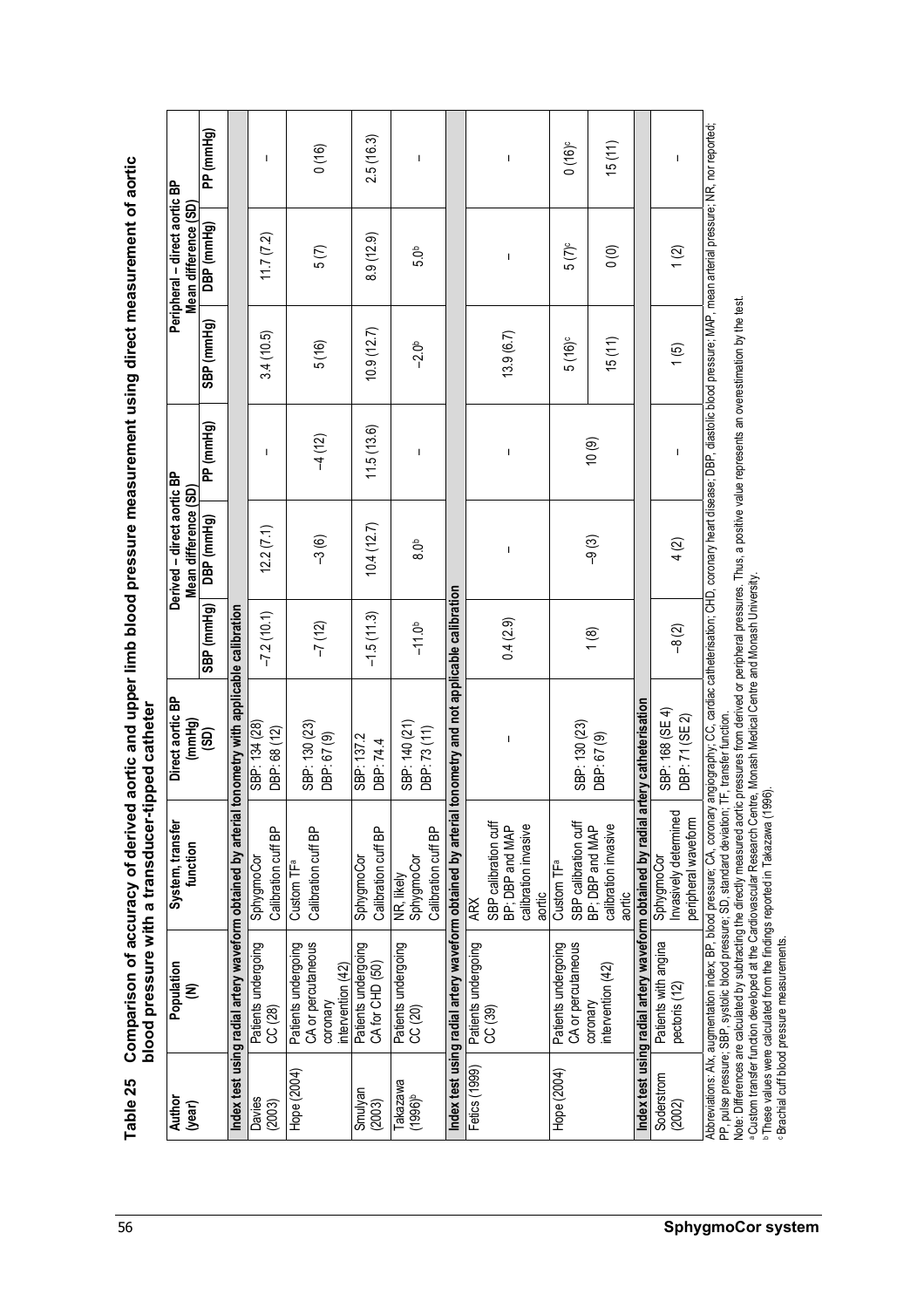|              | Population                                                                    | System, transfer                                                                                                                                                                                                                                                                                                                                                                                                                           | Direct aortic BP                      |                         | Derived aortic vs. direct aortic BP     |             |                           |                                         | Peripheral vs. direct aortic BP |
|--------------|-------------------------------------------------------------------------------|--------------------------------------------------------------------------------------------------------------------------------------------------------------------------------------------------------------------------------------------------------------------------------------------------------------------------------------------------------------------------------------------------------------------------------------------|---------------------------------------|-------------------------|-----------------------------------------|-------------|---------------------------|-----------------------------------------|---------------------------------|
|              | ⋷                                                                             | function                                                                                                                                                                                                                                                                                                                                                                                                                                   | (mmHg)<br>(SD)                        | SBP (mmHg)              | Mean difference mmHg (SD)<br>DBP (mmHg) | PP (mmHg)   | SBP (mmHg)                | Mean difference mmHg (SD)<br>DBP (mmHg) |                                 |
|              |                                                                               | Index test using radial artery waveform obtained by arterial                                                                                                                                                                                                                                                                                                                                                                               | tonometry with applicable calibration |                         |                                         |             |                           |                                         |                                 |
|              | Angina patients<br>undergoing CC<br>(30)                                      | Calibration cuff BP<br>SphygmoCor                                                                                                                                                                                                                                                                                                                                                                                                          | SBP: 156.8 (32.1)<br>DBP: 77.9 (12.9) | 13.3(15.1)              | $-11.5(9.8)$                            |             | 1.9(15.8)                 | $-10.5(9.7)$                            |                                 |
|              |                                                                               | Index test using radial artery waveform obtained by arterial                                                                                                                                                                                                                                                                                                                                                                               | tonometry and invasive calibration    |                         |                                         |             |                           |                                         |                                 |
|              | undergoing CA or<br>intervention (62)<br>percutaneous<br>coronary<br>Patients | SBP calibration cuff<br>calibration invasive<br>BP; DBP and MAP<br>Custom TF1ª<br>aortic                                                                                                                                                                                                                                                                                                                                                   | SBP: 129<br>DBP: 69                   | $2.9(7.3)$ <sup>b</sup> | $8(2.5)^{b}$                            | I           |                           |                                         |                                 |
|              |                                                                               | SBP calibration cuff<br>calibration invasive<br>BP; DBP and MAP<br>Custom <sub>TF2<sup>ª</sup></sub><br>aortic                                                                                                                                                                                                                                                                                                                             | SBP: 129<br>DBP: 69                   | $0.8(6.8)$ <sup>b</sup> | $0.8(2.3)$ <sup>b</sup>                 | I           | $12.6(11.5)$ <sup>b</sup> | I                                       |                                 |
|              |                                                                               | Index test using radial artery waveform obtained by radial                                                                                                                                                                                                                                                                                                                                                                                 | <b>Intery catheterisation</b>         |                         |                                         |             |                           |                                         |                                 |
| Pauca (2001) | cardiac surgery<br>undergoing<br>Patients<br>(62)                             | Calibrated to invasive<br>blood pressure<br>SphygmoCor                                                                                                                                                                                                                                                                                                                                                                                     | J.                                    | 0.0(4.4)                | 0.6(1.7)                                | $-0.7(4.2)$ | 15.7(8.4)                 | $-0.5(2.0)$                             |                                 |
|              | SD, standard deviation; TF, transfer function.                                | Abbreviations: Aix, augmentation index; BP, blood pressure; CA, coronary angiography; CC, cardiac catheterisation; DBP, diastolic blood pressure; MAP, mean arterial pressure; SBP, systolic blood pressure;<br>a Two different custom transfer functions developed at the Cardiovascular Research Centre, Monash Medical Centre and Monash University.<br><sup>b</sup> Standard deviations were derived from the 95% limits of agreement. |                                       |                         |                                         |             |                           |                                         |                                 |
|              |                                                                               |                                                                                                                                                                                                                                                                                                                                                                                                                                            |                                       |                         |                                         |             |                           |                                         |                                 |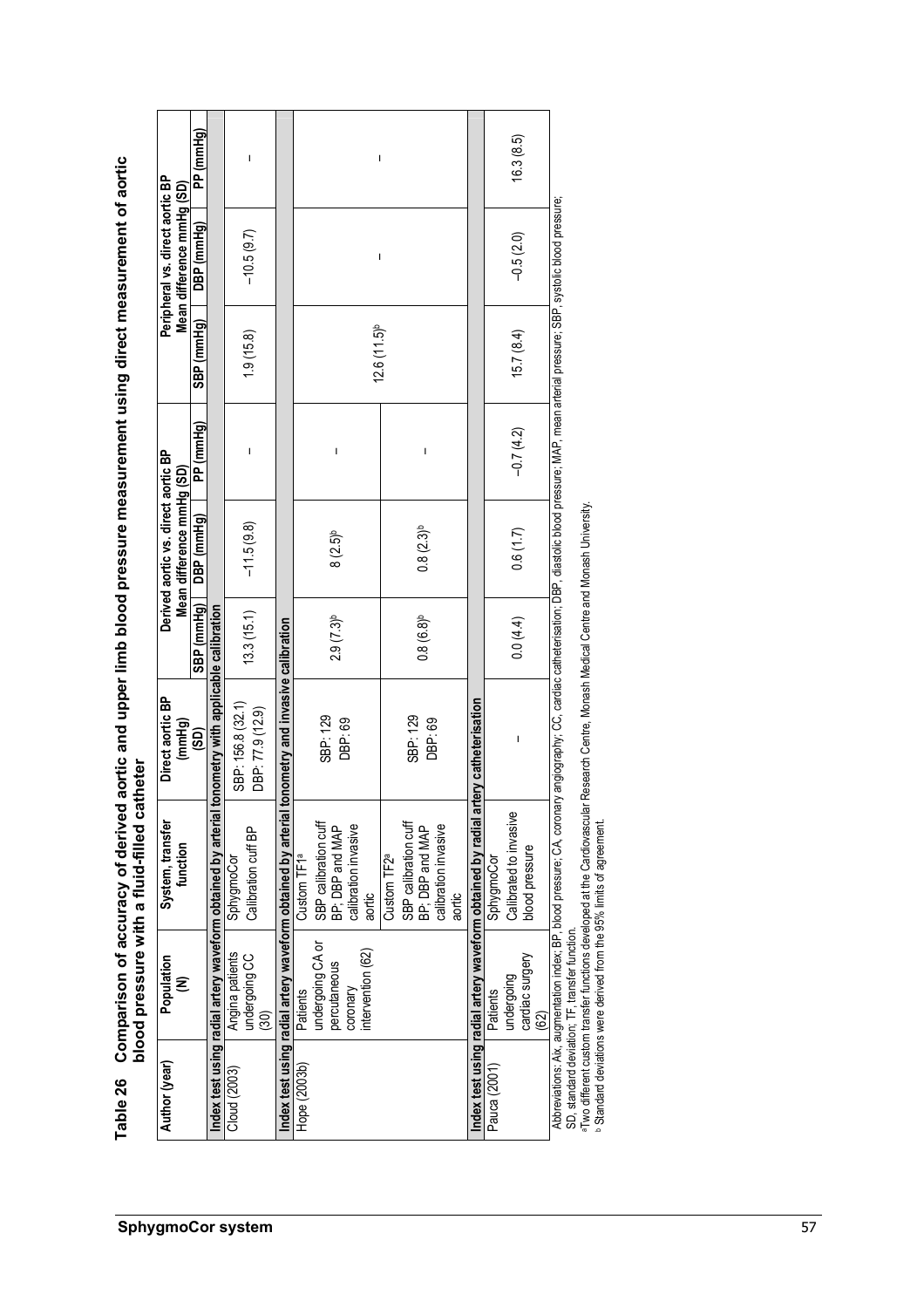The most applicable studies were the five that applied transfer functions to radial artery waveforms obtained by applanation tonometry and calibrated using non-invasive means. In these studies, the estimation of central aortic pressure using a transfer function was generally within 15 mmHg of the directly measured aortic pressures. The difference between the derived and directly measured aortic pressures varied significantly between these studies.

The comparative accuracy of transfer functions and cuff sphygmomanometry in estimating aortic blood pressure also showed large variation between studies. Four studies were validated with transducer-tipped catheters and one with a fluid-filled catheter. However, this is not expected to affect the comparative accuracy of the methods. Only one study demonstrated improved estimation of aortic systolic blood pressure (SBP) by derivation using SphygmoCor than by cuff sphygmomanometry  $(-1.5 \pm 11.3 \text{ mmHg}$  and  $10.9 \pm 12.7$ , mmHg respectively) (Smulyan et al 2003). The accuracy of estimation of central diastolic blood pressure (DBP) in this study was similar for both methods (SphygmoCor:  $10.4 \pm 12.7$  mmHg; cuff:  $8.9 \pm 12.9$  mmHg). In this study, which used a transducer-tipped catheter, some of the direct aortic blood pressure measurements were obtained in the proximal descending aorta, rather than the ascending aorta (Smulyan et al 2003). In addition, the automated sphygmomanometer was calibrated using a calibration unit (Cuff Link, DNI Nevada Inc).

A single study demonstrated improved estimation of aortic DBP by the use of a transfer function than by cuff sphygmomanometry (Hope et al 2004). The difference between indirect and direct measurement of aortic DBP using either method was considered small  $(-3 \pm 6 \text{ mmHg}$  for derived aortic blood pressure and  $+5 \pm 7 \text{ mmHg}$  for cuff blood pressure measurement). This study used a transducer-tipped catheter and a customised transfer function that was different from that used in the SphygmoCor system.

Three further studies employed applanation tonometry and calibration using invasive aortic blood pressure measurement; two of these studies used transducer-tipped catheters, while one study used a fluid-filled catheter. These studies all demonstrated that a transfer function provided better estimation of aortic SBP than cuff sphygmomanometric or scaled untransformed radial artery data. However, the method for calibration does not reflect that which would be used in clinical practice.

Two studies used transfer functions to derive aortic waveforms based on invasive radial artery data. These studies compared the accuracy of the derived aortic pressures with invasively measured radial pressures in the estimation of directly measured aortic pressures. Soderstrom et al (2002) demonstrated closer estimation of aortic SBP pressure by invasive radial SBP than derived SBP; however, the measured aortic mean arterial pressure (MAP) had been set as equivalent to the radial MAP, introducing a strong bias. Pauca et al (2001) measured aortic pressures using a fluid-filled catheter and compared these with invasive data obtained from the radial artery and radial data transformed using the SphygmoCor transfer function. This study demonstrated improved accuracy for estimation of aortic SBP by SphygmoCor than by invasive radial artery measurements.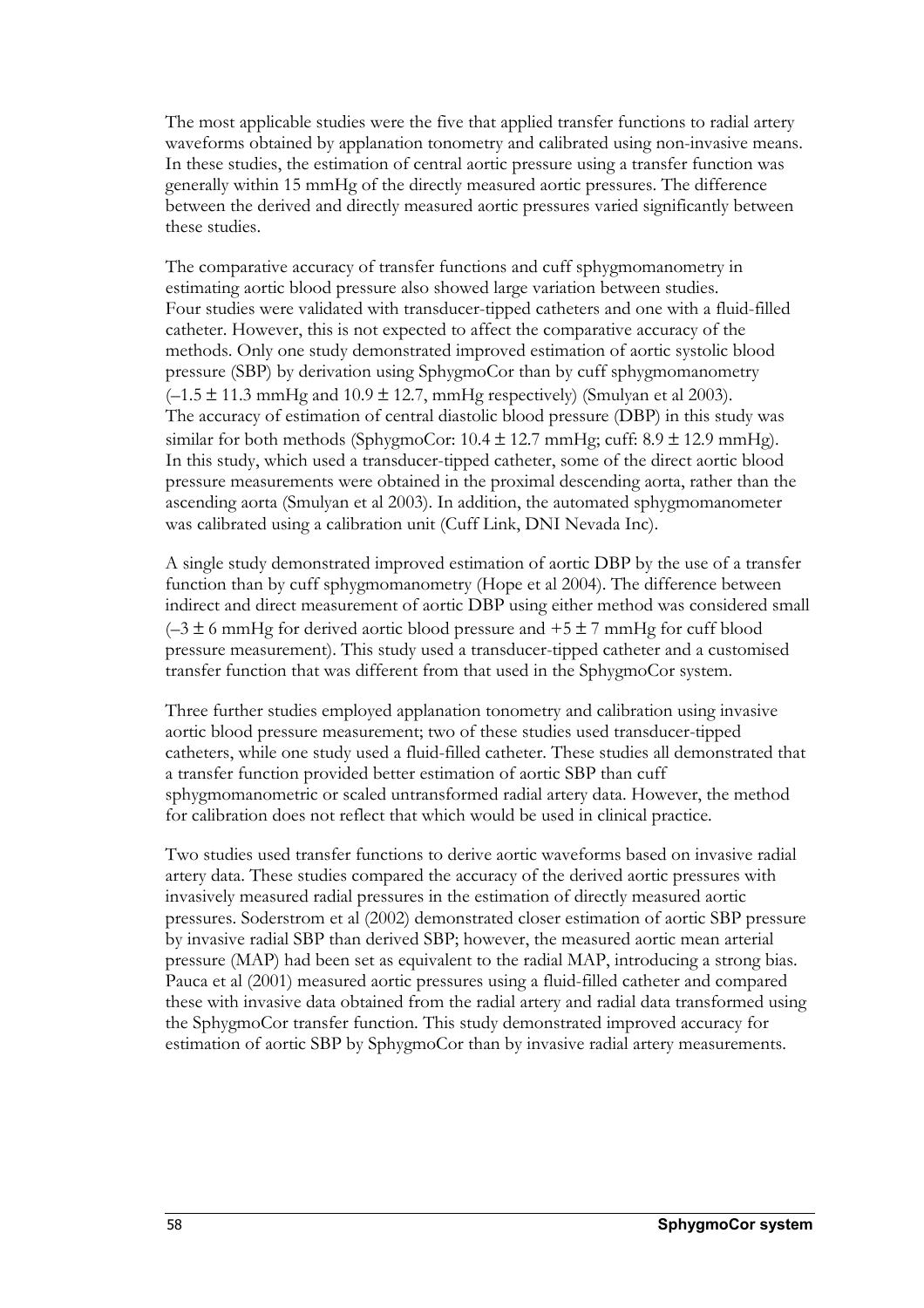| Author<br>(year) | Population<br>(N)                                                                                  | System, transfer function                                              | Derived aortic vs.<br>direct aortic Alx<br><b>Mean difference</b><br>(SD) | Radial vs. direct<br>aortic Alx Mean<br>difference (SD) |
|------------------|----------------------------------------------------------------------------------------------------|------------------------------------------------------------------------|---------------------------------------------------------------------------|---------------------------------------------------------|
|                  | Index test using radial artery waveform obtained by arterial tonometry with applicable calibration |                                                                        |                                                                           |                                                         |
| <b>Hope 2004</b> | Patients undergoing CA or                                                                          | Custom TF <sup>a</sup>                                                 |                                                                           |                                                         |
|                  | percutaneous coronary<br>intervention (42)                                                         | Calibration cuff BP                                                    | $-8.2\%$ (12.7)                                                           | $-44.1\%$ (15.7)                                        |
| Takazawa         | Patients undergoing CC (20)                                                                        | NR, likely SphygmoCor                                                  | $-9.0%$                                                                   |                                                         |
| $(1996)^{b}$     |                                                                                                    | Calibration cuff BP                                                    |                                                                           |                                                         |
|                  | Index test using radial artery waveform obtained by arterial tonometry and invasive calibration    |                                                                        |                                                                           |                                                         |
| Hope             | Patients undergoing CA or                                                                          | Custom TF <sup>a</sup>                                                 |                                                                           |                                                         |
| (2004)           | percutaneous coronary<br>intervention (42)                                                         | SBP calibration cuff BP:<br>DBP and MAP calibration<br>invasive aortic | $-7.7\%$ (12.4)                                                           | $-44.1\%$ (15.7)                                        |
| Fetics           | Patients undergoing CC (39)                                                                        | <b>ARX</b>                                                             |                                                                           |                                                         |
| (1999)           |                                                                                                    | SBP calibration cuff BP;<br>DBP and MAP calibration<br>invasive aortic | -54% (232%) <sup>c</sup>                                                  |                                                         |
|                  | Index test using radial artery waveform obtained by radial artery catheterisation                  |                                                                        |                                                                           |                                                         |
| Hope             | Patients undergoing CA or                                                                          | Custom TF1 <sup>a</sup>                                                |                                                                           |                                                         |
| (2003b)          | percutaneous coronary<br>intervention (62)                                                         | SBP calibration cuff BP;<br>DBP and MAP calibration<br>invasive aortic | $-5.6\%$ (12.2) <sup>d</sup>                                              |                                                         |
|                  |                                                                                                    | Custom TF2 <sup>a</sup>                                                |                                                                           |                                                         |
|                  |                                                                                                    | SBP calibration cuff BP:<br>DBP and MAP calibration<br>invasive aortic | $-4.3\%$ (12.2) <sup>d</sup>                                              |                                                         |
| Soderstrom       | Patients with angina pectoris                                                                      | SphygmoCor                                                             |                                                                           |                                                         |
| (2002)           | (12)                                                                                               | Invasively determined<br>peripheral waveform                           | $-5\%$ (8)                                                                | $-44\%$ (11)                                            |

**Table 27 Accuracy of estimation of aortic AIx from derived aortic or radial waveforms** 

Abbreviations: AIx, augmentation index; BP, blood pressure; CA, coronary angiography; CC, cardiac catheterisation; DBP, diastolic blood pressure; MAP, mean arterial pressure; NR, not reported; SBP, systolic blood pressure; SD, standard deviation; TF, transfer function.<br>
<sup>a</sup> Custom transfer function developed at the Cardiovascular Research Centre, Monash Me

positive values in a range to 60%, the difference as a percentage will vary with the magnitude of AIx. Therefore, differences expressed in this manner are likely to vary widely.

d Standard deviations were derived from the 95% limits of agreement.

The accuracy of the systems using a peripheral to central waveform transfer function for determining the aortic augmentation index (AIx), compared with radial artery AIx, is shown in **Table 27**.

Determination of aortic AIx by the use of a peripheral to central transfer function showed a consistent, moderate underestimation of the aortic AIx. Radial artery AIx underestimated aortic AIx to a much greater degree.

The single study that characterised spurious systolic hypertension of youth was combined with nine studies comparing the technical accuracy of derived SphygmoCor values with directly measured central aortic values to provide a body of indirect evidence of limited applicability. The analysis did not yield persuasive evidence to support the ability of the SphygmoCor system to accurately diagnose spurious systolic hypertension of youth.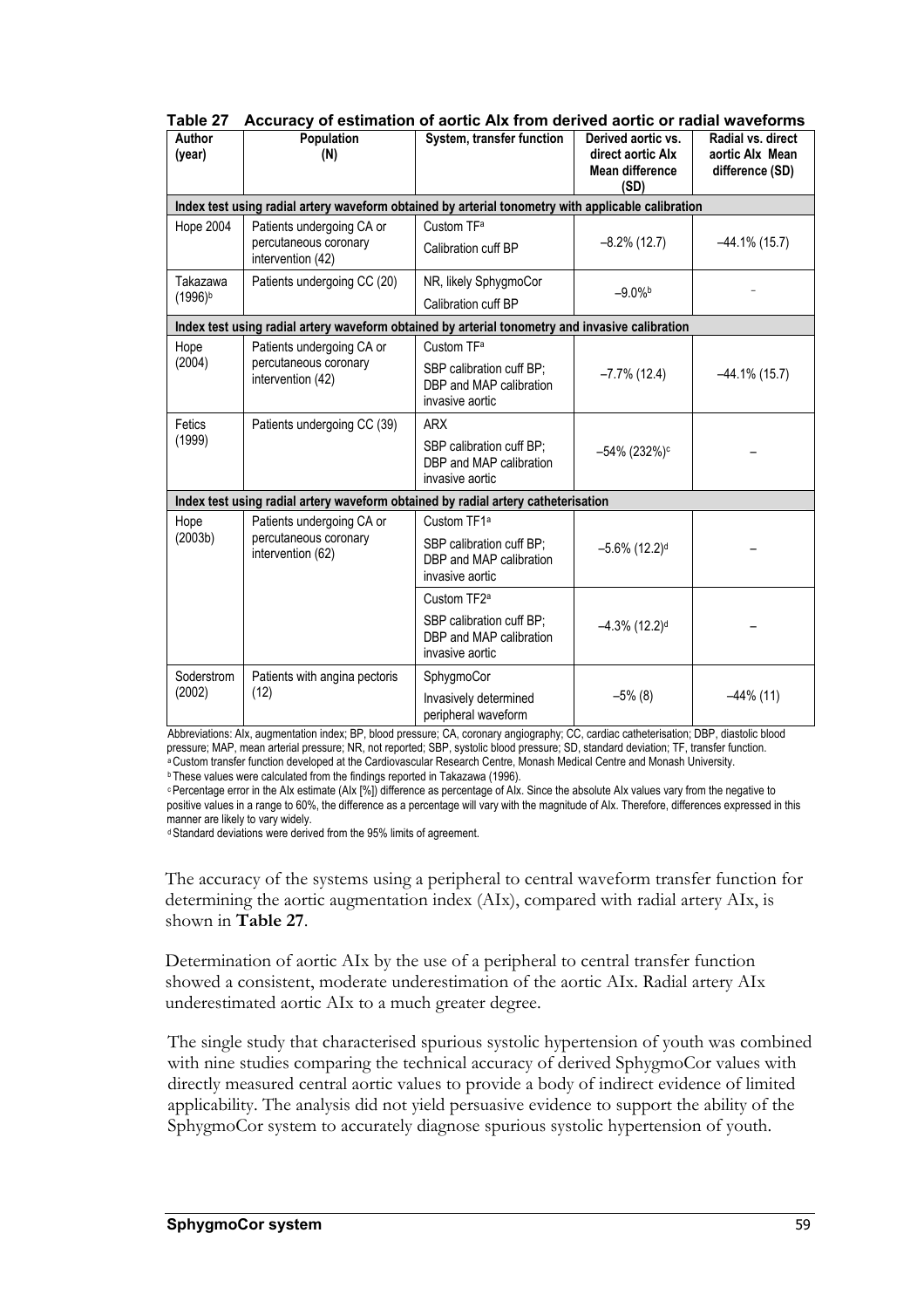# **Appendix F Included studies**

**Table 28** and **Table 29** present summaries of the design, population characteristics, test characteristics, outcomes and an assessment of quality and applicability of the included studies. Diagnostic accuracy studies are presented in **Table 28** while studies contributing to the indirect evidence for spurious systolic hypertension of youth are presented in **Table 29**.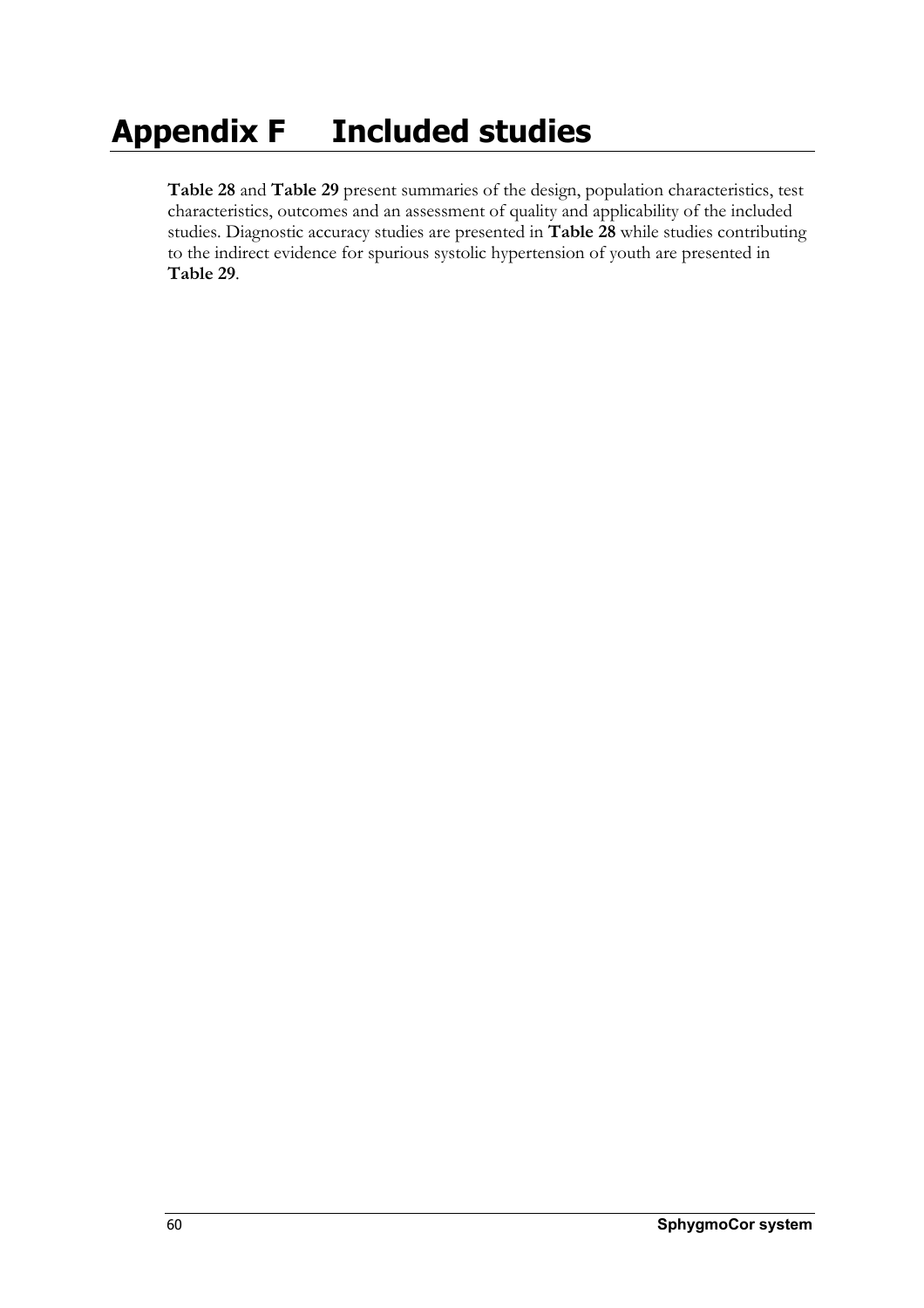| ֠      |
|--------|
|        |
|        |
|        |
|        |
|        |
|        |
|        |
|        |
|        |
|        |
|        |
|        |
|        |
|        |
|        |
|        |
|        |
|        |
|        |
|        |
|        |
|        |
|        |
|        |
|        |
|        |
|        |
| į<br>ı |
|        |
|        |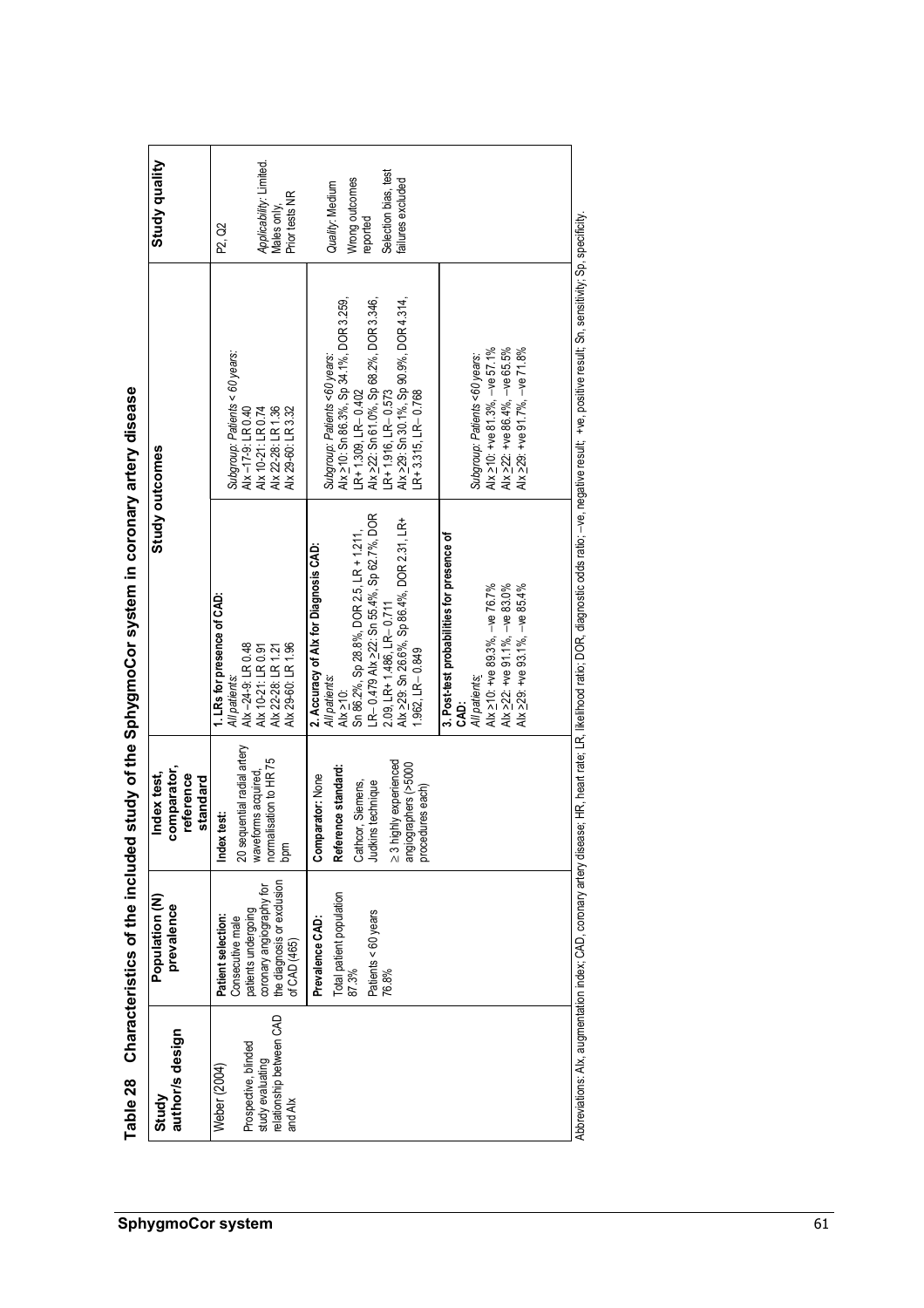| Study, author/s,<br>design                                                                              | Population (N)                                                                                                                                                                                        | Index test, comparator, reference standard                                                                                                                                                                                                                                        | Study outcomes                                                                                                                                                                                                                                                         |
|---------------------------------------------------------------------------------------------------------|-------------------------------------------------------------------------------------------------------------------------------------------------------------------------------------------------------|-----------------------------------------------------------------------------------------------------------------------------------------------------------------------------------------------------------------------------------------------------------------------------------|------------------------------------------------------------------------------------------------------------------------------------------------------------------------------------------------------------------------------------------------------------------------|
| Same patient population<br>as Fetics (1999)<br>Chen (1997)                                              | Patient selection: Non-consecutive<br>patients undergoing cardiac<br>catheterisation (20)                                                                                                             | Automated tonometer (Jentow, Colin Medical Instruments Corp)<br>SBP calibration cuff BP; DBP & MAP calibration invasive aortic<br>Index test: ARX Model TF                                                                                                                        | See Fetics (1999)                                                                                                                                                                                                                                                      |
| Study evaluating<br>mathematical                                                                        |                                                                                                                                                                                                       | SBP calibration automated cuff BP (Jentow, Colin Medical Instruments<br>Comparator: Untransformed radial waveform (Jentow tonometer)<br>Corp); DBP & MAP calibration invasive aortic Oscillometric cuff                                                                           |                                                                                                                                                                                                                                                                        |
| transformation of radial<br>waveform data                                                               |                                                                                                                                                                                                       | Reference standard: Micromanometer-tipped catheter (Millar SPC 320) or<br>micromanometer-tipped multi-electrode pressure-volume catheter (Millar<br>SSD 768). Ascending aorta                                                                                                     |                                                                                                                                                                                                                                                                        |
| of non-invasive calibration<br>Study evaluating the use<br>for the SphygmoCor<br>Cloud (2003)<br>system | Patient selection: Non-consecutive<br>undergoing cardiac catheterisation<br>patients with angina symptoms<br>(30)                                                                                     | Comparator: Automatic oscillometric digital BP monitor (Omron, HEM-70<br>Reference standard: Marquette Midas System 4000. Aortic location NR<br>CP). Recorded immediately before tonometry<br>I <b>ndex test:</b> SphygmoCor system<br>RA tonometry, calibrated, brachial cuff BP | Derived aortic vs. direct aortic BP, mean difference<br>obtained by arterial tonometry with applicable<br>mmHg (SD): SBP: 13.3 (15.1); DBP: -11.5 (9.8)<br>Outcomes derived using a fluid-filled catheter<br>1. Index test using radial artery waveform<br>calibration |
|                                                                                                         |                                                                                                                                                                                                       |                                                                                                                                                                                                                                                                                   | Peripheral vs. direct aortic BP, mean difference<br>mmHg (SD): SBP: 1.9 (15.8); DBP: -10.5 (9.7)                                                                                                                                                                       |
| aortic to peripheral blood<br>comparing calculated<br>Prospective study<br>Davies (2003)                | Patient selection: Non-consecutive<br>catheterisation with easily palpated<br>left RA; excluding patients with a<br>history of brachial or subclavian<br>patients undergoing cardiac<br>stenosis (28) | Comparator: Oscillometric brachial cuff (Omron HEM-705 CP) system<br>Index test: SphygmoCor system<br>RA tonometry, calibrated brachial cuff BP<br>Recorded immediately before tonometry                                                                                          | Derived aortic vs. direct aortic BP, mean difference<br>obtained by arterial tonometry with applicable<br>Outcomes derived using a fluid-filled catheter<br>Index test using radial artery waveform<br>calibration                                                     |
| pressure measurements                                                                                   |                                                                                                                                                                                                       | Reference standard: Catheter with Transpac IV monitoring kit (Abbott<br>Siemens Recor V6 system. Ascending aorta<br>Critical Care Systems, Abbott Laboratories)                                                                                                                   | Peripheral vs. direct aortic BP, mean difference<br>mmHg (SD): SBP: 3.4 (10.5); DBP: 11.7 (7.2)<br>mmHg (SD): SBP: -7.2 (10.1); DBP: 12.2 (7.1)                                                                                                                        |
|                                                                                                         |                                                                                                                                                                                                       |                                                                                                                                                                                                                                                                                   |                                                                                                                                                                                                                                                                        |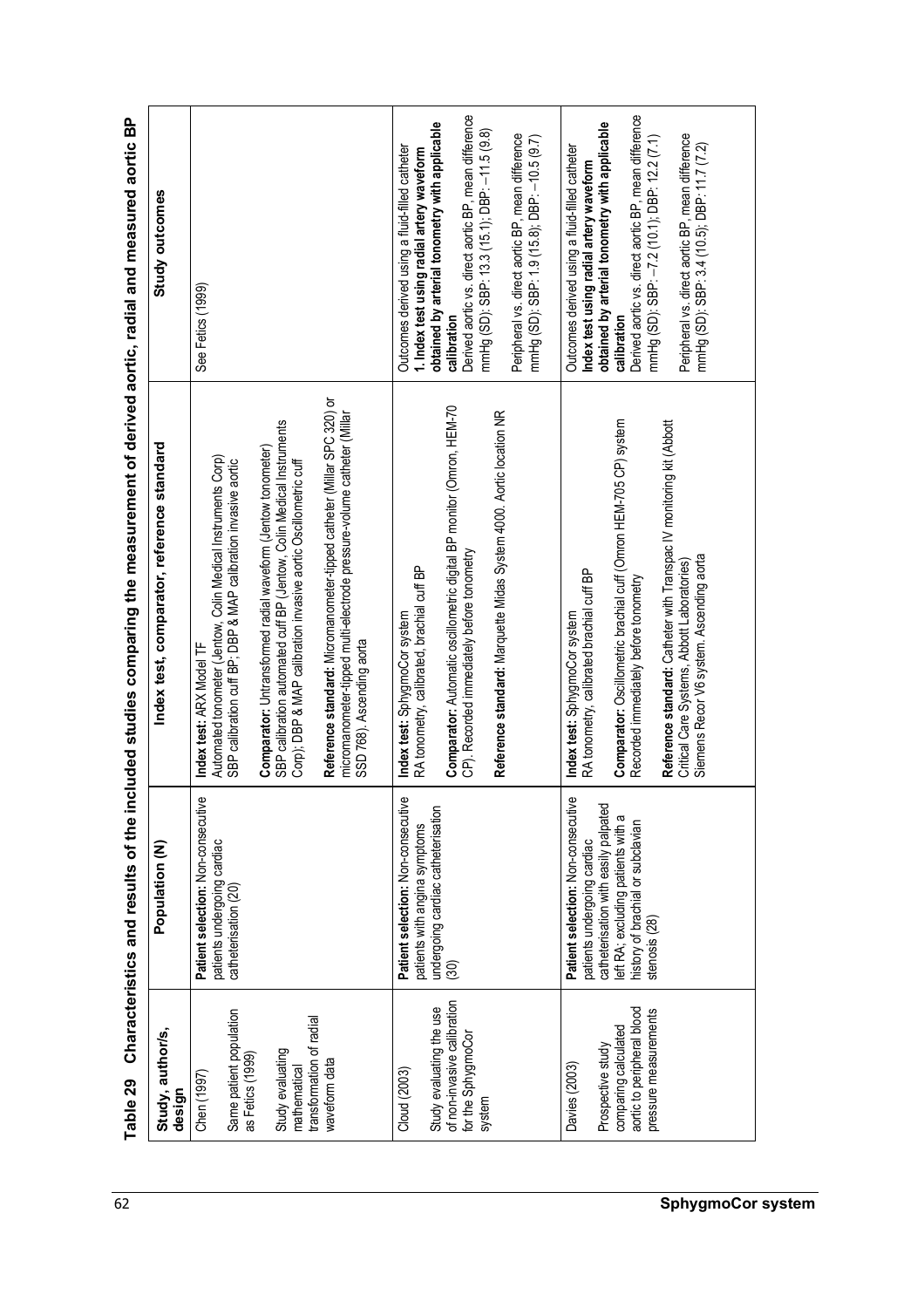| Study outcomes                             | Derived aortic vs. direct aortic BP, mean difference<br>Derived aortic vs. direct aortic augmentation index:<br>Peripheral vs. direct aortic BP, mean difference<br>mmHg (SD): SBP: 13.9 (6.7)<br>Outcomes derived using a transducer-tipped<br>Alx % mean difference (SD): --54% (232%) <sup>b</sup><br>Index test using radial artery waveform<br>obtained by arterial tonometry and not<br>mmHg (SD): SBP: 0.4 (2.9)<br>applicable calibration<br>catheter             | Derived aortic vs. direct aortic BP, mean difference<br>Derived aortic vs. direct aortic augmentation index<br>mmHg (CI): Transfer function 1ª: SBP: 12.6 (22.9)<br>Transfer function 1ª SBP: 2.9 (14.6); DBP: 8 (5.0)<br>Transfer function 2ª SBP: 0.8 (13.5) ; DBP: 0.8<br>Peripheral vs. direct aortic BP, mean difference<br>Outcomes derived using a fluid-filled catheter<br>Transfer function 1ª; Alx % mean difference<br>Transfer function 2 <sup>e</sup> ; Alx % mean difference<br>Index test using radial artery waveform<br>obtained by arterial tonometry and not<br>applicable calibration<br>$(C1): -4.3(24.3)$<br>$(C1): -5.6(24.4)$<br>mmHg(CI):<br>(4.6) |
|--------------------------------------------|---------------------------------------------------------------------------------------------------------------------------------------------------------------------------------------------------------------------------------------------------------------------------------------------------------------------------------------------------------------------------------------------------------------------------------------------------------------------------|-----------------------------------------------------------------------------------------------------------------------------------------------------------------------------------------------------------------------------------------------------------------------------------------------------------------------------------------------------------------------------------------------------------------------------------------------------------------------------------------------------------------------------------------------------------------------------------------------------------------------------------------------------------------------------|
| Index test, comparator, reference standard | Reference standard: Micromanometer-tipped catheter (Millar SPC 320).<br>filtered at 30Hz. SBP calibration cuff BP; DBP & MAP calibration invasive<br>Automated tonometer (Jentow, Colin Medical Instruments Corp), analog<br>SBP calibration, automated cuff BP (Jentow, Colin Medical Instruments<br>Comparator: Untransformed radial waveform (Jentow tonometer)<br>Corp); DBP & MAP calibration, invasive aortic<br>Index test: ARX Model<br>Ascending aorta<br>aortic | RA tonometry (Millar Mikro-Tip, Millar Instruments). SBP calibration cuff BP;<br>Comparator: Untransformed radial waveform (Millar Mikro-Tip tonometer)<br>SBP calibration automated cuff BP; DBP & MAP calibration invasive aortic<br>Reference standard: Low compliance fluid-filled catheter<br>DBP & MAP calibration invasive aortic<br>Index test: Fourier transformation<br>Ascending aorta                                                                                                                                                                                                                                                                           |
| Population (N)                             | ይ<br>Patient selection: Non-consecutiv<br>patients undergoing diagnostic<br>cardiac catheterisation (39)                                                                                                                                                                                                                                                                                                                                                                  | ይ<br>atherosclerosis disease of the upper<br>Patient selection: Non-consecuti<br>coronary intervention; excluding<br>limb; procedural complication<br>angiography or percutaneous<br>patients undergoing coronary<br>patients with no radial artery;<br>affecting upper limb BP (71)<br>significant obstructive                                                                                                                                                                                                                                                                                                                                                             |
| Study, author/s,<br>design                 | transformation of radial<br>Study evaluating<br>waveform data<br>mathematical<br>Fetics (1999)                                                                                                                                                                                                                                                                                                                                                                            | Study investigating the<br>accuracy of general<br>transfer functions<br>Hope (2003b)                                                                                                                                                                                                                                                                                                                                                                                                                                                                                                                                                                                        |
|                                            | <b>SphygmoCor system</b>                                                                                                                                                                                                                                                                                                                                                                                                                                                  | 63                                                                                                                                                                                                                                                                                                                                                                                                                                                                                                                                                                                                                                                                          |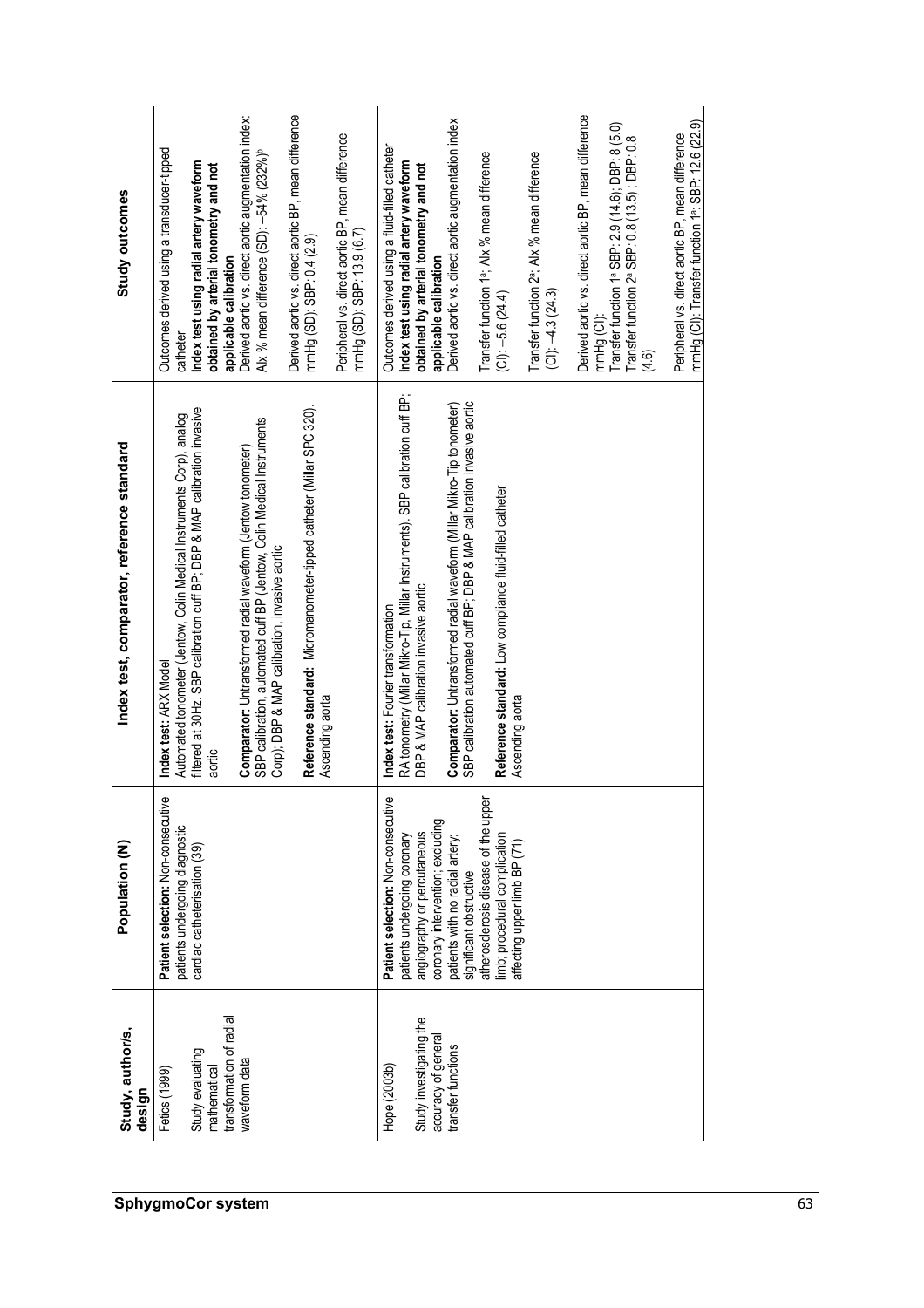| Study outcomes                             | Derived aortic vs. direct aortic augmentation index:<br>obtained by arterial tonometry with applicable<br>Outcomes derived using a transducer-tipped<br>Index test using radial artery waveform<br>Alx % mean difference (SD): 7.7 (12.4)<br>calibration<br>catheter                                                       | Derived aortic vs. direct aortic BP, mean difference<br>mmHg (SD): SBP: 7.0 (12.0); DBP: 3.0 (6.0);<br>PP: 4.0 (12.0) | mmHg (SD): SBP: -5.0 (16.0); DBP: -5.0 (7.0);<br>Peripheral vs. direct aortic BP, mean difference<br>PP: 0.0 (16.0) | Derived aortic vs. direct aortic augmentation index:<br>Index test using radial artery waveform<br>obtained by arterial tonometry and not<br>Alx % mean difference (SD): 8.2 (12.7)<br>applicable calibration | Derived aortic vs. direct aortic BP, mean difference<br>mmHg (SD): SBP: -1.0 (8.0); DBP: 9.0 (3.0);<br>PP: -10.0 (9.0) | mmHg (SD): SBP: -15.0 (11.0); DBP: 0.0 (0.0);<br>Peripheral vs. direct aortic BP, mean difference<br>PP: -15.0 (11.0) | SBP: -5.0 (16.0); DBP: -5.0 (7.0); PP: 0.0 (16.0)<br>Brachial cuff BP measurements |                          |
|--------------------------------------------|----------------------------------------------------------------------------------------------------------------------------------------------------------------------------------------------------------------------------------------------------------------------------------------------------------------------------|-----------------------------------------------------------------------------------------------------------------------|---------------------------------------------------------------------------------------------------------------------|---------------------------------------------------------------------------------------------------------------------------------------------------------------------------------------------------------------|------------------------------------------------------------------------------------------------------------------------|-----------------------------------------------------------------------------------------------------------------------|------------------------------------------------------------------------------------|--------------------------|
| Index test, comparator, reference standard | RA tonometry (Millar Mikro-Tip, Millar Instruments); SBP calibration cuff BP;<br>DBP & MAP calibration invasive aortic, or calibrated, brachial cuff BP<br>Comparator: Dinamap XL 9301 Portable Monitor and Adult Cuff<br>The mean of three BP measurements was used in the analysis<br>Index test: Fourier transformation | Reference standard: Transducer-tipped catheter (Millar Mikro-Tip catheter<br>transducer)                              |                                                                                                                     |                                                                                                                                                                                                               |                                                                                                                        |                                                                                                                       |                                                                                    |                          |
| Population (N)                             | ِّع<br>patients with symptomatic or clinical<br>disease affecting the brachial artery<br>Patient selection: Non-consecuti<br>coronary intervention; excluding<br>evidence of peripheral vascular<br>angiography or percutaneous<br>patients undergoing coronary                                                            | (42)                                                                                                                  |                                                                                                                     |                                                                                                                                                                                                               |                                                                                                                        |                                                                                                                       |                                                                                    |                          |
| Study, author/s,<br>design                 | non-invasive calibration of<br>assessing the affect of<br>Prospective, study<br>radial waveforms<br>Hope (2004)                                                                                                                                                                                                            |                                                                                                                       |                                                                                                                     |                                                                                                                                                                                                               |                                                                                                                        |                                                                                                                       |                                                                                    |                          |
| 64                                         |                                                                                                                                                                                                                                                                                                                            |                                                                                                                       |                                                                                                                     |                                                                                                                                                                                                               |                                                                                                                        |                                                                                                                       |                                                                                    | <b>SphygmoCor system</b> |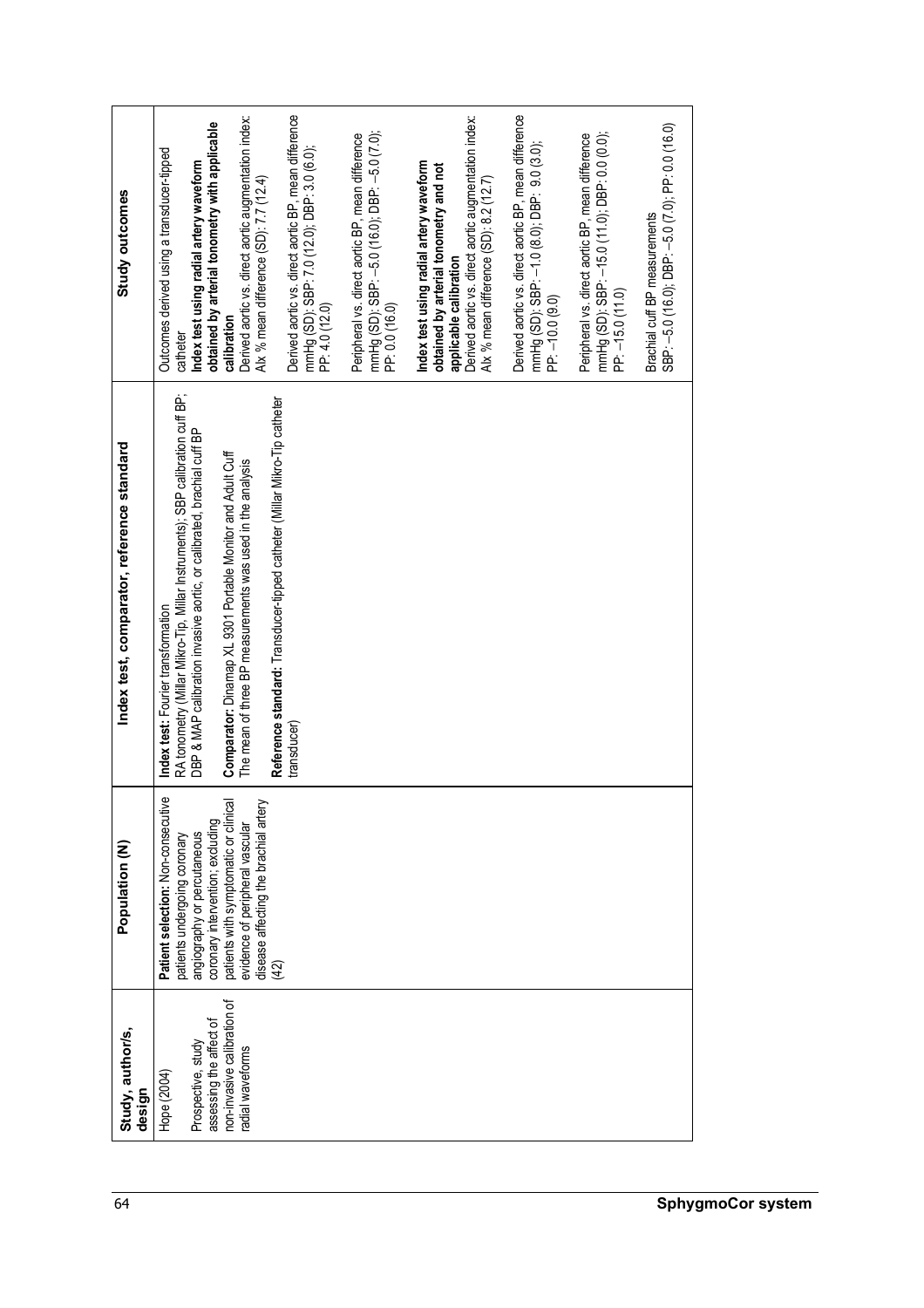| Derived aortic vs. direct aortic BP, mean difference<br>mmHg (SD): SBP: 0.0 (4.4); DBP: 0.6 (1.7);<br>Peripheral vs. direct aortic BP, mean difference<br>mmHg (SD): SBP: 15.7 (8.4); DBP: -0.5 (2.0);<br>PP: 16.3 (8.5)<br>Outcomes derived using a fluid-filled catheter<br>obtained by radial artery catheterisation<br>Index test using radial artery waveform<br>Study outcomes<br>PP: -0.7 (4.2)                                                                                                                                                                                                     | Derived aortic vs. direct aortic BP, mean difference<br>obtained by arterial tonometry with applicable<br>mmHg (SD): SBP: -1.5 (11.3); DBP: 10.4 (12.7);<br>PP: 11.5 (13.6)<br>Peripheral vs. direct aortic BP, mean difference<br>mmHg (SD): SBP: 10.9 (12.7); DBP: 8.9 (12.9);<br>Outcomes derived using a transducer-tipped<br>Index test using radial artery waveform<br>PP: 2.5 (16.3)<br>calibration<br>catheter                                                                                   |    |
|------------------------------------------------------------------------------------------------------------------------------------------------------------------------------------------------------------------------------------------------------------------------------------------------------------------------------------------------------------------------------------------------------------------------------------------------------------------------------------------------------------------------------------------------------------------------------------------------------------|----------------------------------------------------------------------------------------------------------------------------------------------------------------------------------------------------------------------------------------------------------------------------------------------------------------------------------------------------------------------------------------------------------------------------------------------------------------------------------------------------------|----|
| Reference standard: Catheter attached to a Transpac manometer (Abbott<br>Comparator: Catheter attached to a Transpac manometer (Abbott Critical<br>Radial artery waveforms obtained by a catheter attached to a Transpac<br>Index test, comparator, reference standard<br>manometer (Abbott Critical Care Systems, Abbott Laboratories)<br>Frequency response >20Hz and a dampening coefficient >0.3<br>Frequency response >20Hz and a dampening coefficient >0.3<br>Critical Care Systems, Abbott Laboratories)<br>Care Systems, Abbott Laboratories)<br>Index test: SphygmoCor system<br>Ascending aorta | Reference standard: 6F micromanometer-tipped catheter (Millar SPC 350)<br>Oscillometric blood pressure system calibrated with Cuff Link (DNI Nevada<br>Ascending and/ or proximal descending aorta. Pressure amplifiers were<br>Comparator: Oscillometric brachial artery cuff system (Colin Medical<br>Instruments Corp). Recorded immediately after tonometry<br>unsuitable for the measurement of AIx or ED<br>Index test: SphygmoCor system<br>Calibrated, brachial cuff BP<br>Inc) calibration unit |    |
| patients undergoing cardiac surgery;<br>brachial, subclavian or innominate<br>Patient selection: Consecutive<br>haemodynamically significant<br>Population (N)<br>excluding patients with<br>stenosis (62)                                                                                                                                                                                                                                                                                                                                                                                                 | e.<br>severity of coronary heart disease<br>Patient selection: Non-consecuti<br>exclusion or assessment of the<br>angiography for the diagnosis/<br>patients undergoing coronary<br><b>(50)</b>                                                                                                                                                                                                                                                                                                          |    |
| before and after intensive<br>SphygmoCor system<br>Study, author/s,<br>Prospective, study<br>evaluating the<br>Pauca (2001)<br>vasodilation<br>design                                                                                                                                                                                                                                                                                                                                                                                                                                                      | Study of the clinical utility<br>of calculated aortic<br>Smulyan (2003)<br>waveforms                                                                                                                                                                                                                                                                                                                                                                                                                     |    |
| SphygmoCor system                                                                                                                                                                                                                                                                                                                                                                                                                                                                                                                                                                                          |                                                                                                                                                                                                                                                                                                                                                                                                                                                                                                          | 65 |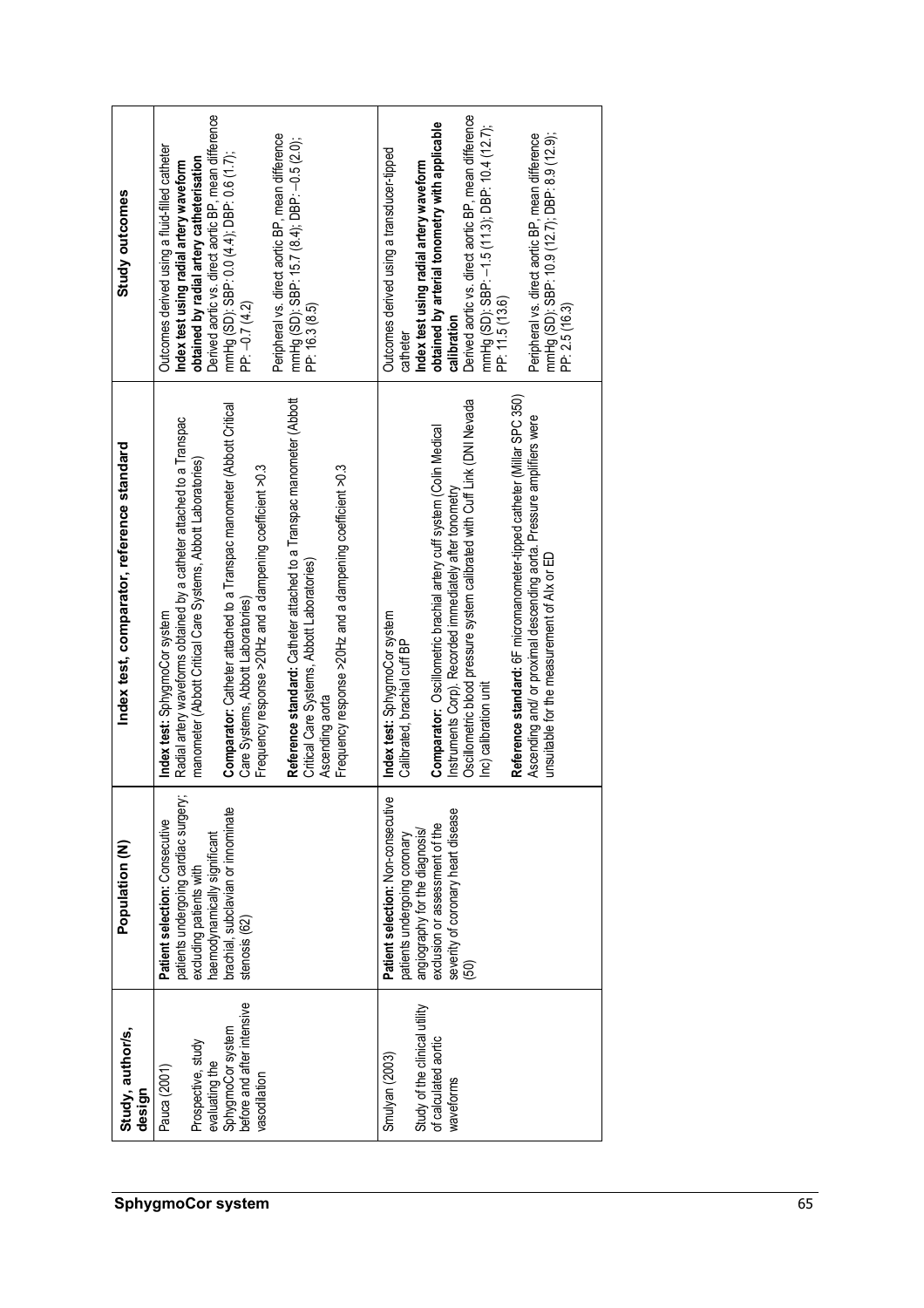| Study outcomes                             | Derived aortic vs. direct aortic BP, mean difference<br>Derived aortic vs. direct aortic augmentation index<br>Peripheral vs. direct aortic BP, mean difference<br>Outcomes derived using a transducer-tipped<br>mmHg (SD): SBP: -8.0 (2.0); DBP: 4.0 (2.0)<br>obtained by radial artery catheterisation<br>mmHg (SD): SBP: 1.0 (5.0); DBP: 1.0 (2.0)<br>Index test using radial artery waveform<br>Alx % mean difference (SD): -5.0 (8.0)<br>catheter                                                                                                                     | Peripheral vs. direct aortic BP, difference between<br>Derived aortic vs. direct aortic augmentation index<br>obtained by arterial tonometry with applicable<br>Derived aortic vs. direct aortic BP, difference<br>Outcomes derived using a transducer-tipped<br>Index test using radial artery waveform<br>between means: SBP: -11.0; DBP: 8.0<br>Alx difference between means: -9.0<br>means: SBP: -2.0; DBP: 5.0<br>calibration<br>catheter |                                                                                                                                                                                                                                                                                   |
|--------------------------------------------|----------------------------------------------------------------------------------------------------------------------------------------------------------------------------------------------------------------------------------------------------------------------------------------------------------------------------------------------------------------------------------------------------------------------------------------------------------------------------------------------------------------------------------------------------------------------------|------------------------------------------------------------------------------------------------------------------------------------------------------------------------------------------------------------------------------------------------------------------------------------------------------------------------------------------------------------------------------------------------------------------------------------------------|-----------------------------------------------------------------------------------------------------------------------------------------------------------------------------------------------------------------------------------------------------------------------------------|
| Index test, comparator, reference standard | Comparator: Radial artery BP measurements obtained by a catheter attach<br>interface (Sentron). Flat frequency response up to 180 Hz. Ascending aorta<br>Reference standard: 8F Cordis catheter-tip manometer with a pressure<br>Radial artery waveforms obtained by a catheter attach to a external<br>pressure transducer (Peter van Berg); MAP calibration to radial<br>Natural frequency 25Hz and a damping coefficient of 0.35-0.5<br>to a external pressure transducer (Peter van Berg)<br>Aortic MAP set identically to radial MAP<br>Index test: SphygmoCor system | Reference standard: Catheter (Millar Mikro-Tip catheter), ascending aorta<br>Comparator: Oscillometric cuff blood pressure (Colin JENTOW 7000<br>Automated tonometer (Jentow 7000, Colin Medical Instruments Corp)<br>Calibrated, brachial cuff BP<br>Index test: Unknown<br>tonometer)                                                                                                                                                        | blood pressure; DBP, diastolic blood pressure; MAP, mean arterial pressure; PP, pulse pressure; TF, transfer function; CA, coronary angiography; CC,<br>a Custom transfer functions developed at the Cardiovascular Research Centre, Monash Medical Centre and Monash University. |
| Population (N)                             | Φ<br>Patient selection: Non-consecutiv<br>patients with angina pectoris<br>scheduled for PTCA (12)                                                                                                                                                                                                                                                                                                                                                                                                                                                                         | Φ<br>Patient selection: Non-consecutiv<br>patients undergoing diagnostic<br>cardiac catheterisation (20)                                                                                                                                                                                                                                                                                                                                       | Abbreviations: Alx, augmentation index; BP, blood pressure; SBP, systolic<br>Percentage error of the mean percentage difference (percentage SD)                                                                                                                                   |
| Study, author/s,<br>design                 | SphygmoCor system<br>Study evaluating the<br>Soderstrom (2002)<br>validity of the                                                                                                                                                                                                                                                                                                                                                                                                                                                                                          | ascending aorta and radial<br>Study evaluation the<br>validity of a transfer<br>function between<br>Takazawa (1996)<br>artery                                                                                                                                                                                                                                                                                                                  | cardiac catheterisation.                                                                                                                                                                                                                                                          |
| 66                                         |                                                                                                                                                                                                                                                                                                                                                                                                                                                                                                                                                                            |                                                                                                                                                                                                                                                                                                                                                                                                                                                | <b>SphygmoCor system</b>                                                                                                                                                                                                                                                          |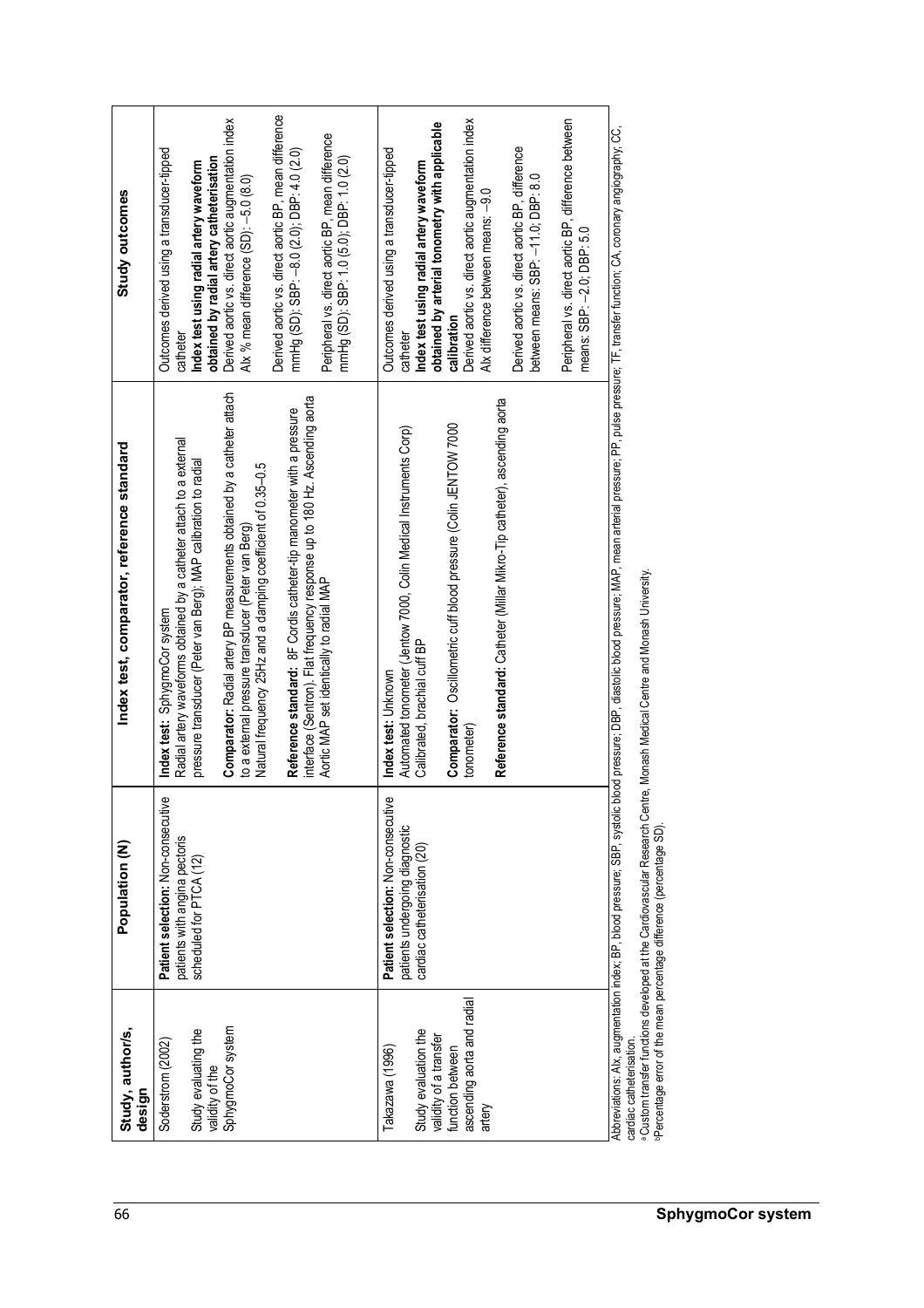| Study quality                                       | Wrong outcomes reported;<br>Applicability: Applicable<br>no reference standard<br>Quality: Low<br>P1, Q3                                                                                                                                                                                  |                                                                                     |                                                                                     |                                                                                             |                                                                                                                        |
|-----------------------------------------------------|-------------------------------------------------------------------------------------------------------------------------------------------------------------------------------------------------------------------------------------------------------------------------------------------|-------------------------------------------------------------------------------------|-------------------------------------------------------------------------------------|---------------------------------------------------------------------------------------------|------------------------------------------------------------------------------------------------------------------------|
|                                                     | Essential hypertensive males:<br>Amplification pressure: 14<br>Brachial DBP: 96.5 (1.4)<br>Brachial SBP: 152 (2.6)<br>Aortic SBP: 138.8 (2.5)<br>Aortic DBP: 98 (1.4)<br>(0.9)                                                                                                            | Essential hypertensive males:<br>Alx (%): 17 (1.9)                                  | Essential hypertensive males:<br>HR (per min): 72.4 (3.2)                           | Essential hypertensive males:<br>Tr (msec): 142 (1.6)                                       |                                                                                                                        |
| Study outcomes (SD                                  | Amplification pressure: 20.5<br>Brachial SBP: 120.5 (1.3)<br>Brachial DBP: 69.9 (1)<br>Normotensive males:<br>Aortic SBP: 100 (1.5)<br>Aortic DBP: 71 (1)<br>(1.36)                                                                                                                       | Normotensive males:<br>Alx (%): $-4$ (1.4)                                          | HR (per min): 68.3 (1.65)<br>Normotensive males:                                    | Normotensive males:<br>Tr (msec): 152 (2.3)                                                 |                                                                                                                        |
|                                                     | Amplification pressure: 31.4<br>Spurious hypertension of<br>Brachial SBP: 147.3 (2) <sup>a</sup><br>assessments (mmHg):<br>Brachial DBP: 70 (2.2) <sup>6</sup><br>Aortic SBP: 115.9 (1) <sup>a,b</sup><br>Aortic DBP: 70 (2.5) <sup>b</sup><br>1. Blood pressure<br>$(1.5)$ a,b<br>youth: | Spurious hypertension of<br>2. Augmentation index:<br>$AX (96) : -8 (3)b$<br>youth: | HR (per min): 61.1 (1.9)a.b<br>Spurious hypertension of<br>3. Heart rate:<br>youth: | 4. Time to reflected wave:<br>Spurious hypertension of<br>$Tr$ (msec): $160(8)^b$<br>youth: | c blood pressure; HR, heart rate; SBP, systolic blood pressure; SD, standard deviation; Tr, time to reflected wave.    |
| comparator,<br>Index test,<br>reference<br>standard | BP (Omron model<br>Oscillometric cuff<br><b>HEM-705 CP)</b><br>SphygmoCo<br>Radial artery<br>calibrated to<br>tomography<br>acquired by<br>applanation<br>Index test:<br>waveforms                                                                                                        | $\mathbf{\underline{\Phi}}$<br>Comparator: Non<br>standard: None<br>Reference       |                                                                                     |                                                                                             |                                                                                                                        |
| Population (N)                                      | Patient selection:<br>hypertension (22)<br>Medical students<br>Untreated males<br>aged $23 \pm 0.5$<br>years (174)<br>with essential                                                                                                                                                      |                                                                                     |                                                                                     |                                                                                             | Abbreviations: Alx, augmentation index; BP, blood pressure; DBP, diastoli                                              |
| author/s<br>design<br>Study,                        | Case control study<br>Mahmud & Feely<br>measurements<br>SphygmoCor<br>reporting<br>system<br>(2003)                                                                                                                                                                                       |                                                                                     |                                                                                     |                                                                                             | $\alpha$ Compared with normotensive males ( $p < 0.01$ ).<br><sup>b</sup> Compared with hypertensive males (p < 0.01). |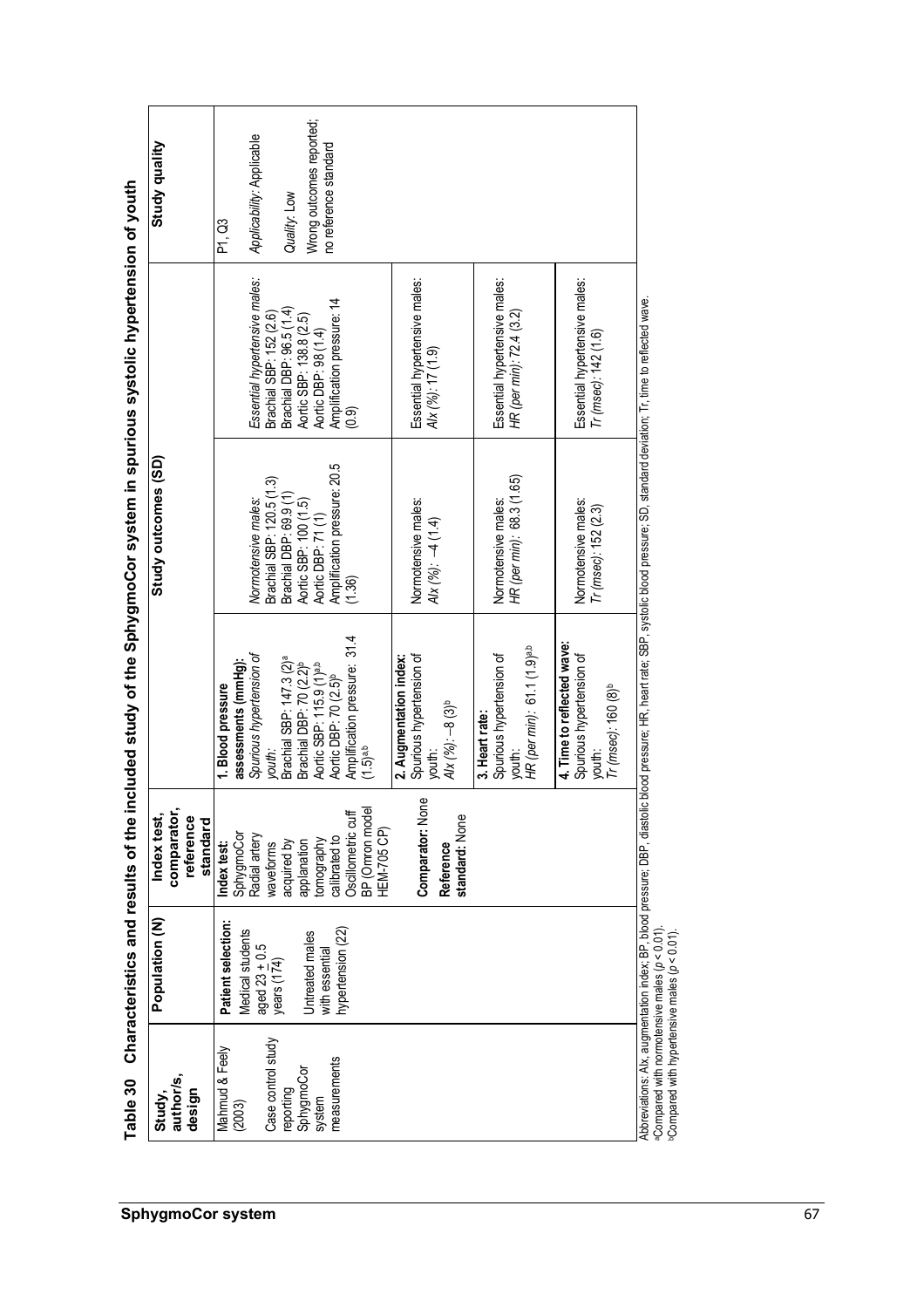## **Appendix G Supplementary study**

A potentially relevant study in regard to indirect evidence for the use of the SphygmoCor system in spurious systolic hypertension of youth was not detected using the literature search. This study was conducted in an appropriate population and reported measurement of waveform parameters using the SphygmoCor system, but without reference standard validation. This study did not report appropriate outcomes for the determination of diagnostic accuracy for spurious systolic hypertension of youth. This study reported brachial cuff and derived aortic blood pressures in a population of young healthy individuals. The details of this study are shown in **Table 31**.

McEniery et al (2005) examined a group of 1008 healthy young university students of both sexes. These researchers identified a subset of subjects with isolated systolic hypertension. The characteristics of these individuals were compared with those who were normotensive or had essential hypertension; a further group of patients with high-normal blood pressure readings were excluded from the analysis. Those with spurious systolic hypertension of youth were significantly taller than both people who were normotensive and people with essential hypertension. They also had significantly increased weight and BMI when compared with those who were normotensive. The spurious systolic hypertension of youth subjects also had significantly decreased heart rates when compared with people with essential hypertension. The SphygmoCor system also identified differences in the derived aortic waveform characteristics between these three groups of subjects.

Those with spurious systolic hypertension of youth had significantly higher blood pressure measurements, both in the peripheral and aortic arteries, compared with the normotensive group. The spurious systolic hypertension of youth subjects also had significantly lower peripheral diastolic blood pressure and lower aortic systolic and diastolic blood pressures than those with essential hypertension, while having increased pulse pressure and peripheral systolic blood pressure.

The augmentation index was significantly lower in the spurious systolic hypertension of subjects when compared with either of the other two groups. Additionally, these subjects also had significantly increased pulse pressure amplification when compared with those with essential hypertension.

The data from McEniery et al (2005) shows similar trends to the data presented by Mahmud and Feely (2003) (**Appendix E**). Both papers indicate that people with spurious systolic hypertension of youth have significant differences in blood pressure measurements and haemodynamic variables when compared with people with normotension and essential hypertension.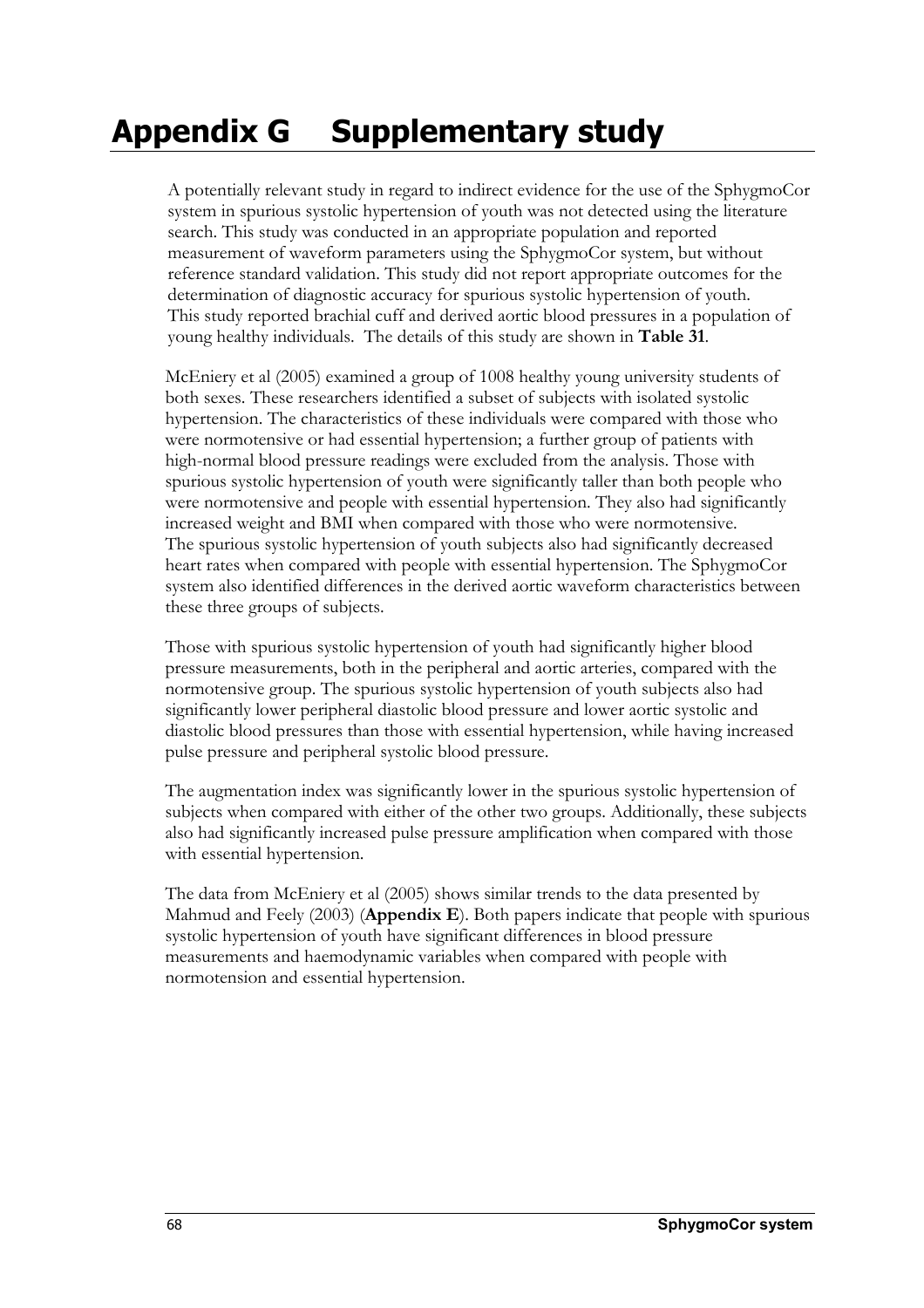| selection bias<br>Quality: Low.<br>Applicability:<br>reported; no<br>Applicable<br>reference<br>standard;<br>P1, Q3<br>Peripheral SBP: 141 (9)<br>Essential hypertensive:<br>Essential hypertensive:<br>PP amplification: 1.63<br>Essential hypertensive:<br>Essential hypertensive.<br>Peripheral DBP: 95 (6)<br>HR (per min): 75 (10)<br>Peripheral PP: 46 (9)<br>Aortic SBP: 125 (8)<br>Aortic DBP: 95 (6)<br>Aortic PP: 30 (6)<br>$A/x$ (%): $5(13)$<br>(0.2)<br>Peripheral SBP: 115 (9)<br>Peripheral DBP: 71(7)<br>HR (per min): 68 (11)<br>PP amplification: 1.69<br>Peripheral PP: 44 (9)<br>Aortic SBP: 98 (8)<br>Aortic DBP:71 (7)<br>Aortic PP: 27 (5)<br>AIx (%): 0 (12)<br>Normotensive:<br>Normotensive:<br>Normotensive:<br>Normotensive:<br>(0.14)<br>Peripheral SBP: 146 (5)a.b<br>Peripheral DBP: 78 (7)a.b<br>Spurious hypertension of<br>Spurious hypertension of<br>Spurious hypertension of<br>Spurious hypertension of<br>2. Augmentation index:<br>assessments (mmHg):<br>Peripheral PP: 66 (7)a,b<br>HR (per min): 69 (12) <sup>b</sup><br>PP amplification: 1.72<br>4. PP amplification <sup>c</sup> :<br>Aortic SBP: 120 (6) <sup>a,b</sup><br>Aortic DBP: 78 (7) <sup>a,b</sup><br>Aortic PP: 42 (5) <sup>a,b</sup><br>1. Blood pressure<br>$A/x$ (%): $-4$ (12)a,b<br>3. Heart rate:<br>$(0.11)^{b}$<br>youth:<br>youth:<br>youth:<br>youth:<br>reference standard<br>Index test: SphygmoCor<br>tomography calibrated to<br>pressure<br>(Omron model HEM-705<br>CP)<br>Radial artery waveforms<br>acquired by applanation<br>Oscillometric cuff blood<br>Reference standard:<br>comparator,<br>Comparator:<br>None<br>None<br>University population aged 17<br>to 27 years of age excluding<br>mellitus, a serum cholesterol<br>$\geq 6.5$ mmol/L, renal disease,<br>cardiovascular disease or<br>receiving any medication<br>patients with diabetes<br>Patient selection:<br>(1008)<br>Case series reporting<br>SphygmoCor system<br>Study, author/s,<br>McEniery (2005)<br>measurements<br>design | Abbreviations: Alx, augmentation index; BP, blood pressure; DBP, diastolic blood pressure; HR, heart rate; SBP, systolic blood pressure; SD, standard deviation; Tr, time to reflected wave.<br><sup>a</sup> Compared with normotensive males ( $p < 0.01$ )<br>$b$ Compared with hypertensive males ( $p < 0.01$ ) |                |             |                    |                |
|----------------------------------------------------------------------------------------------------------------------------------------------------------------------------------------------------------------------------------------------------------------------------------------------------------------------------------------------------------------------------------------------------------------------------------------------------------------------------------------------------------------------------------------------------------------------------------------------------------------------------------------------------------------------------------------------------------------------------------------------------------------------------------------------------------------------------------------------------------------------------------------------------------------------------------------------------------------------------------------------------------------------------------------------------------------------------------------------------------------------------------------------------------------------------------------------------------------------------------------------------------------------------------------------------------------------------------------------------------------------------------------------------------------------------------------------------------------------------------------------------------------------------------------------------------------------------------------------------------------------------------------------------------------------------------------------------------------------------------------------------------------------------------------------------------------------------------------------------------------------------------------------------------------------------------------------------------------------------------------------------------------------------------|---------------------------------------------------------------------------------------------------------------------------------------------------------------------------------------------------------------------------------------------------------------------------------------------------------------------|----------------|-------------|--------------------|----------------|
|                                                                                                                                                                                                                                                                                                                                                                                                                                                                                                                                                                                                                                                                                                                                                                                                                                                                                                                                                                                                                                                                                                                                                                                                                                                                                                                                                                                                                                                                                                                                                                                                                                                                                                                                                                                                                                                                                                                                                                                                                                  |                                                                                                                                                                                                                                                                                                                     | Population (N) | Index test, | Study outcomes (SD | Study quality  |
|                                                                                                                                                                                                                                                                                                                                                                                                                                                                                                                                                                                                                                                                                                                                                                                                                                                                                                                                                                                                                                                                                                                                                                                                                                                                                                                                                                                                                                                                                                                                                                                                                                                                                                                                                                                                                                                                                                                                                                                                                                  |                                                                                                                                                                                                                                                                                                                     |                |             |                    |                |
|                                                                                                                                                                                                                                                                                                                                                                                                                                                                                                                                                                                                                                                                                                                                                                                                                                                                                                                                                                                                                                                                                                                                                                                                                                                                                                                                                                                                                                                                                                                                                                                                                                                                                                                                                                                                                                                                                                                                                                                                                                  |                                                                                                                                                                                                                                                                                                                     |                |             |                    |                |
|                                                                                                                                                                                                                                                                                                                                                                                                                                                                                                                                                                                                                                                                                                                                                                                                                                                                                                                                                                                                                                                                                                                                                                                                                                                                                                                                                                                                                                                                                                                                                                                                                                                                                                                                                                                                                                                                                                                                                                                                                                  |                                                                                                                                                                                                                                                                                                                     |                |             |                    |                |
|                                                                                                                                                                                                                                                                                                                                                                                                                                                                                                                                                                                                                                                                                                                                                                                                                                                                                                                                                                                                                                                                                                                                                                                                                                                                                                                                                                                                                                                                                                                                                                                                                                                                                                                                                                                                                                                                                                                                                                                                                                  |                                                                                                                                                                                                                                                                                                                     |                |             |                    | Wrong outcomes |
|                                                                                                                                                                                                                                                                                                                                                                                                                                                                                                                                                                                                                                                                                                                                                                                                                                                                                                                                                                                                                                                                                                                                                                                                                                                                                                                                                                                                                                                                                                                                                                                                                                                                                                                                                                                                                                                                                                                                                                                                                                  |                                                                                                                                                                                                                                                                                                                     |                |             |                    |                |
|                                                                                                                                                                                                                                                                                                                                                                                                                                                                                                                                                                                                                                                                                                                                                                                                                                                                                                                                                                                                                                                                                                                                                                                                                                                                                                                                                                                                                                                                                                                                                                                                                                                                                                                                                                                                                                                                                                                                                                                                                                  |                                                                                                                                                                                                                                                                                                                     |                |             |                    |                |
|                                                                                                                                                                                                                                                                                                                                                                                                                                                                                                                                                                                                                                                                                                                                                                                                                                                                                                                                                                                                                                                                                                                                                                                                                                                                                                                                                                                                                                                                                                                                                                                                                                                                                                                                                                                                                                                                                                                                                                                                                                  |                                                                                                                                                                                                                                                                                                                     |                |             |                    |                |
|                                                                                                                                                                                                                                                                                                                                                                                                                                                                                                                                                                                                                                                                                                                                                                                                                                                                                                                                                                                                                                                                                                                                                                                                                                                                                                                                                                                                                                                                                                                                                                                                                                                                                                                                                                                                                                                                                                                                                                                                                                  |                                                                                                                                                                                                                                                                                                                     |                |             |                    |                |
|                                                                                                                                                                                                                                                                                                                                                                                                                                                                                                                                                                                                                                                                                                                                                                                                                                                                                                                                                                                                                                                                                                                                                                                                                                                                                                                                                                                                                                                                                                                                                                                                                                                                                                                                                                                                                                                                                                                                                                                                                                  |                                                                                                                                                                                                                                                                                                                     |                |             |                    |                |
|                                                                                                                                                                                                                                                                                                                                                                                                                                                                                                                                                                                                                                                                                                                                                                                                                                                                                                                                                                                                                                                                                                                                                                                                                                                                                                                                                                                                                                                                                                                                                                                                                                                                                                                                                                                                                                                                                                                                                                                                                                  |                                                                                                                                                                                                                                                                                                                     |                |             |                    |                |
|                                                                                                                                                                                                                                                                                                                                                                                                                                                                                                                                                                                                                                                                                                                                                                                                                                                                                                                                                                                                                                                                                                                                                                                                                                                                                                                                                                                                                                                                                                                                                                                                                                                                                                                                                                                                                                                                                                                                                                                                                                  |                                                                                                                                                                                                                                                                                                                     |                |             |                    |                |
|                                                                                                                                                                                                                                                                                                                                                                                                                                                                                                                                                                                                                                                                                                                                                                                                                                                                                                                                                                                                                                                                                                                                                                                                                                                                                                                                                                                                                                                                                                                                                                                                                                                                                                                                                                                                                                                                                                                                                                                                                                  |                                                                                                                                                                                                                                                                                                                     |                |             |                    |                |
|                                                                                                                                                                                                                                                                                                                                                                                                                                                                                                                                                                                                                                                                                                                                                                                                                                                                                                                                                                                                                                                                                                                                                                                                                                                                                                                                                                                                                                                                                                                                                                                                                                                                                                                                                                                                                                                                                                                                                                                                                                  |                                                                                                                                                                                                                                                                                                                     |                |             |                    |                |
|                                                                                                                                                                                                                                                                                                                                                                                                                                                                                                                                                                                                                                                                                                                                                                                                                                                                                                                                                                                                                                                                                                                                                                                                                                                                                                                                                                                                                                                                                                                                                                                                                                                                                                                                                                                                                                                                                                                                                                                                                                  |                                                                                                                                                                                                                                                                                                                     |                |             |                    |                |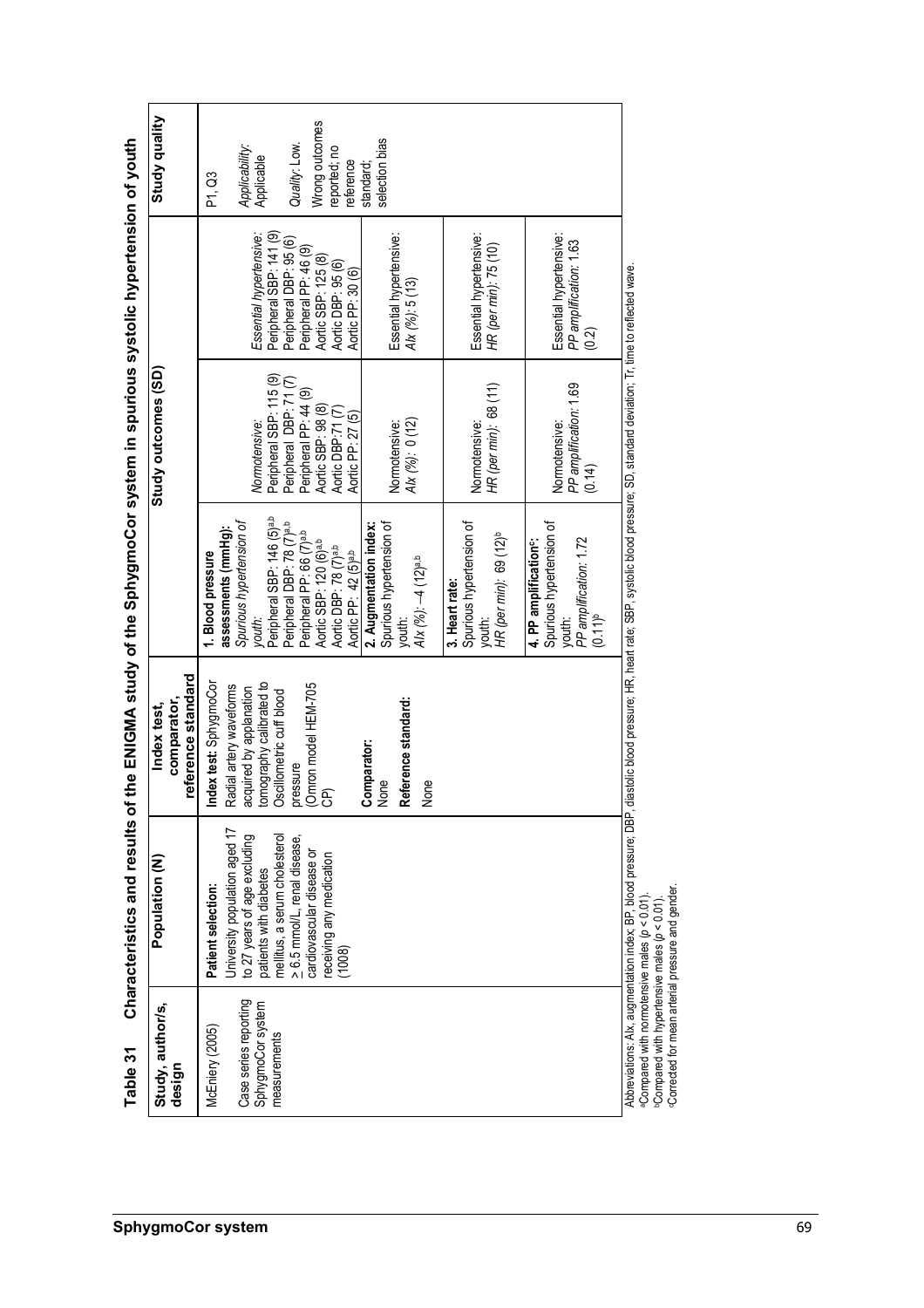## **Abbreviations**

| <b>ABPM</b>  | ambulatory blood pressure monitoring                       |
|--------------|------------------------------------------------------------|
| AIHW         | Australian Institute of Health and Welfare                 |
| AIx          | augmentation index                                         |
| <b>AUC</b>   | area under the curve                                       |
| ΒP           | blood pressure                                             |
| <b>CAD</b>   | coronary artery disease                                    |
| DBP          | diastolic blood pressure                                   |
| <b>DOR</b>   | diagnostic odds ratio                                      |
| <b>DPTI</b>  | diastolic pressure time index                              |
| <b>ECG</b>   | electrocardiograph/electrocardiography                     |
| <b>HR</b>    | heart rate                                                 |
| LR           | likelihood ratio                                           |
| <b>LVEF</b>  | left ventricular ejection fraction                         |
| <b>MBS</b>   | Medicare Benefits Schedule                                 |
| <b>MSAC</b>  | Medical Services Advisory Committee                        |
|              |                                                            |
| <b>NHMRC</b> | National Health and Medical Research Council               |
| PP           | pulse pressure                                             |
| <b>PPICO</b> | population, prior tests, index test, comparators, outcomes |
| PTT          | pulse transit time                                         |
| <b>PWA</b>   | pulse waveform analysis                                    |
| <b>PWV</b>   | pulse wave velocity                                        |
| RA           | renal artery                                               |
| <b>ROC</b>   | receiver-operating characteristic                          |
| <b>SBP</b>   | systolic blood pressure                                    |
| <b>SEVR</b>  | subendocardial viability ratio                             |
| Sn           | sensitivity                                                |
| Sp           | specificity                                                |
| <b>TGA</b>   | Therapeutic Goods Administration                           |
| Tr           | time to pressure wave reflection                           |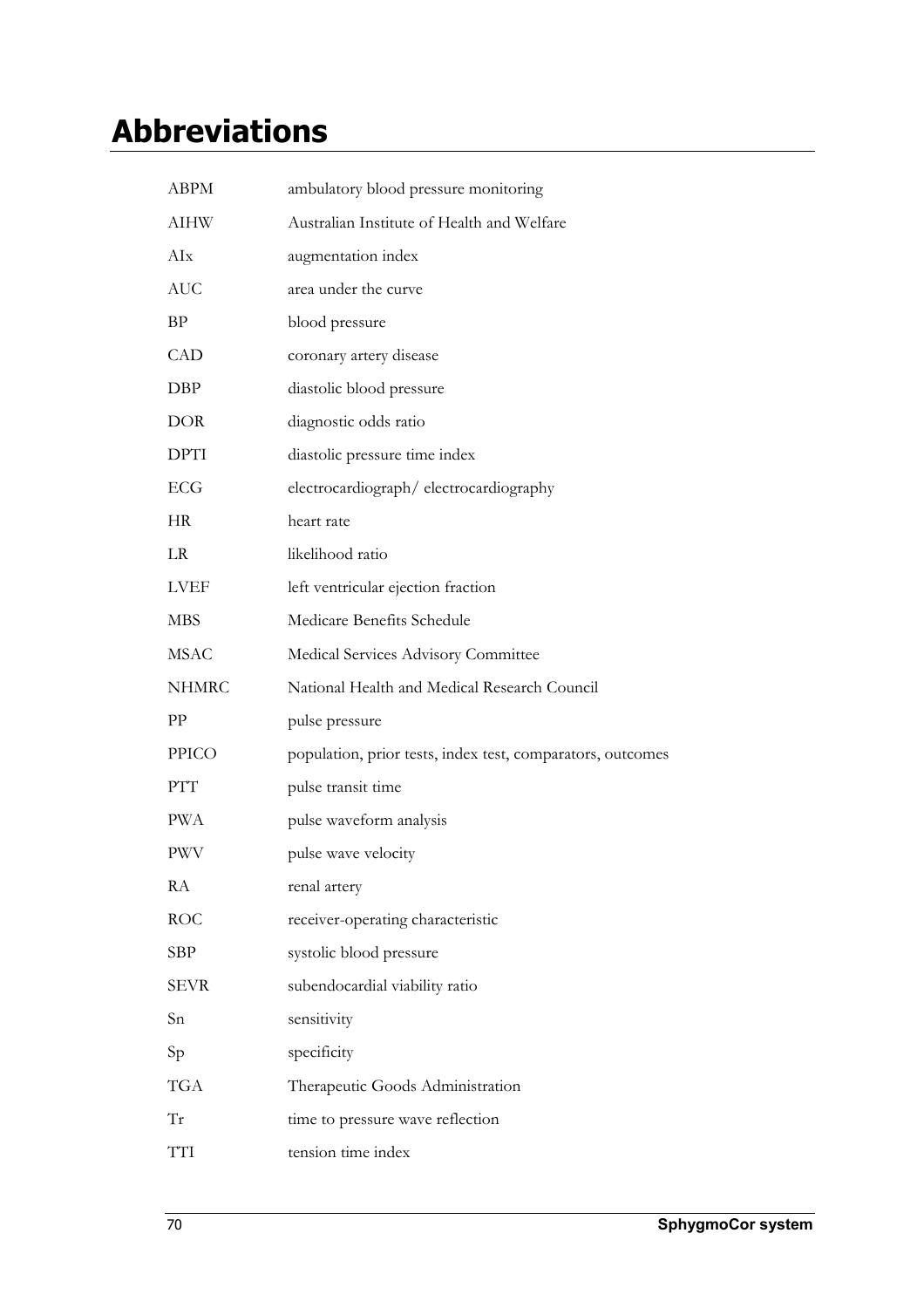## **References**

*A clinical guide: pulse wave analysis* [Internet]. http://www.atcormedical.com/users\_guide.html [Accessed 28 June 2005].

Alderson P, Green S, Higgins JPT [eds.] (2005). *Cochrane Reviewers' Handbook 4.2.3* [updated November 2004]. John Wiley & Sons Ltd, Chichester, UK.

Australian Heart Foundation (2004). *Hypertension management guide for doctors*. National Heart Foundation of Australia, Australia.

Australian Institute of Health and Welfare: Mathur S (2002). *Epidemic of coronary heart disease and its treatment in Australia*. Australian Institute of Health and Welfare, Canberra.

Australian Institute of Health and Welfare (2004a). *Heart, stroke and vascular diseases: Australian Facts 2004*. AIHW; National Heart Foundation of Australia; National Stroke Foundation of Australia, Canberra.

Australian Institute of Health and Welfare (2004b). *National cardiovascular disease and diabetes database* [Internet]. http://www.aihw.gov.au/cvdhtml/cvd-menu.cfm [Accessed 9 May 2005b].

Blacher J, Guerin AP, Pannier BM, Marchais SJ, Safar ME, London GM (1999). 'Impact of aortic stiffness on survival in end-stage renal disease'. *Circulation.* 99 (18): 2434–2439.

Bos WJ, Bruin S, van O, Keur I, Wesseling KH, Westerhof N, Krediet RT, Arisz LA (2000). 'Cardiac and hemodynamic effects of hemodialysis and ultrafiltration'. *American Journal of Kidney Diseases.* 35 (5): 819–826.

Boutouyrie P, Tropeano AI, Asmar R, Gautier I, Benetos A, Lacolley P, Laurent S (2002). 'Aortic stiffness is an independent predictor of primary coronary events in hypertensive patients: A longitudinal study'. *Hypertension.* 39 (1): 10–15.

Briganti EM, Shaw JE, Chadban SJ, Zimmet PZ, Welborn TA, McNeil JJ, Atkins RC (2003). 'Untreated hypertension among Australian Adults: The 1999–2000 Australian diabetes, obesity and lifestyle study (AusDiab)'. *Medical Journal of Australia* 179 (3): 135–139.

Chen CH, Nevo E, Fetics B, Pak PH, Yin FC, Maughan WL, Kass DA (1997). 'Estimation of central aortic pressure waveform by mathematical transformation of radial tonometry pressure. Validation of generalised transfer function'. *Circulation.* 95 (7): 1827–1836.

Cloud GC, Rajkumar C, Kooner J, Cooke J, Bulpitt CJ (2003). 'Estimation of central aortic pressure by SphygmoCor requires intra-arterial peripheral pressures'. *Clinical Science.* 105 (2): 219–225.

Cruickshank K, Riste L, Anderson SG, Wright JS, Dunn G, Gosling RG (2002). 'Aortic pulse-wave velocity and its relationship to mortality in diabetes and glucose intolerance: An integrated index of vascular function'. *Circulation.* 106 (16): 2085–2090.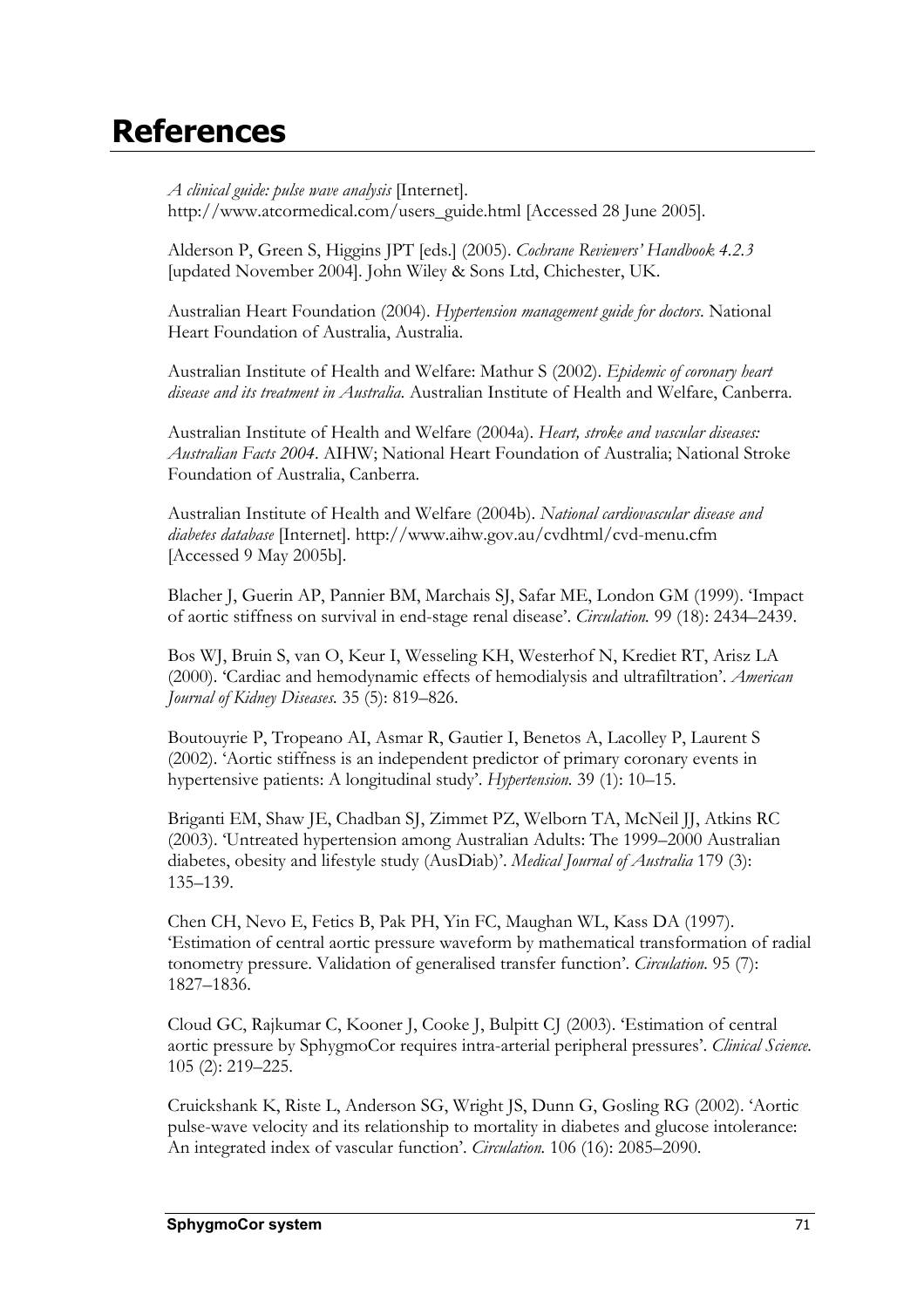Davies JI, Band MM, Pringle S, Ogston S, Struthers AD (2003). 'Peripheral blood pressure measurement is as good as applanation tonometry at predicting ascending aortic blood pressure'. *Journal of Hypertension.* 21 (3): 571–576.

Dunstan D, Zimmet P, Welborn T, Sicree R, Armstrong T, Atkins R, Cameron A, Shaw J, Chadban S (2001). *Diabesity and associated disorders in Australia.* International Diabetes Institute. Melbourne, Australia.

Fetics B, Nevo E, Chen CH, Kass DA (1999). 'Parametric model derivation of transfer function for non-invasive estimation of aortic pressure by radial tonometry'. *IEEE Transactions on Biomedical Engineering.* 46 (6): 698–706.

Hope SA, Meredith IT, Cameron JD (2004). 'Effect of non-invasive calibration of radial waveforms on error in transfer-function-derived central aortic waveform characteristics'. *Clinical Science.* 107 (2): 205–211.

Hope SA, Tay DB, Meredith IT, Cameron JD (2003a). 'Use of arterial transfer function for the derivation of aortic waveform characteristics' [Author's reply]. *Journal of Hypertension.* 21 (11): 2197–2199.

Hope SA, Tay DB, Meredith IT, Cameron JD (2003b). 'Use of arterial transfer functions for the derivation of aortic waveform characteristics'. *Journal of Hypertension.* 21 (7): 1299–1305.

Hunt S, Baker DW, Chin MH, Cinquegrani MP, Feldman AM, Francis GS, Ganiats TG, Goldstein S, Gregoratos G, Jessup ML, Noble RJ, Packer M, Silver MA, Stevenson LW (2001). *ACC/AHA guidelines for the evaluation and management of chronic heart failure in the adult: A report of the American College of Cardiology/American Heart Association Task Force on Practice Guidelines (Committee to revise the 1995 guidelines for the evaluation and management of heart failure).* [Internet]. http://www.acc.org/clinical/guidelines/failure/hf\_index.htm [Accessed 28 June 2005].

Laurent S, Boutouyrie P, Asmar R, Gautier I, Laloux B, Guize L, Ducimetiere P, Benetos A (2001). 'Aortic stiffness is an independent predictor of all-cause and cardiovascular mortality in hypertensive patients'. *Hypertension.* 37 (5): 1236–1241.

Lefevre FV, Aronson N (2001). *Ambulatory blood pressure monitoring for adults with elevated office blood pressures*. Blue Cross and Blue Shield Association. USA.

London GM, Blacher J, Pannier BM, Guerin AP, Marchais SJ, Safar ME (2001). 'Arterial wave reflections and survival in end-stage renal failure'. *Hypertension.* 38 (3): 434–438.

Mahmud A, Feely J (2003). 'Spurious hypertension of youth: fit young men with elastic arteries'. *American Journal of Hypertension.* 16 (3): 229–232.

McEniery CM, Yasmin, Wallace S, Maki-Petaja K, McDonnell B, Sharman JE, Retallick C, Franklin SS, Brown, MJ, Lloyd RC, Cockcroft JR, Wilkinson IB (2005). 'Increased stroke volume and aortic stiffness contribute to isolated systolic hypertension in young adults'. *Hypertension*. 46 (1): 221–226.

Medical Services Advisory Committee (2004). *Guidelines for the assessment of diagnostic technologies*. Commonwealth of Australia. Canberra.